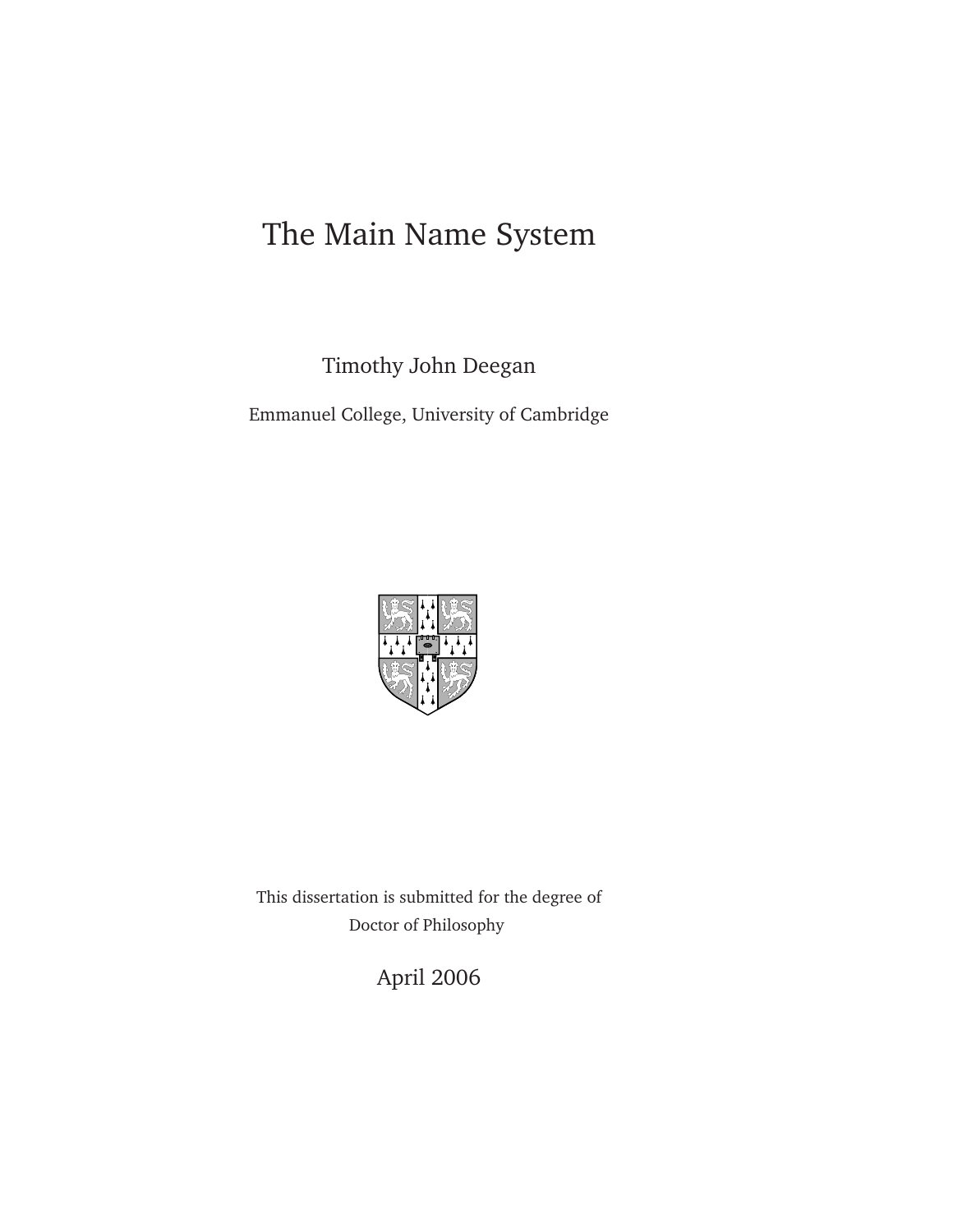This dissertation is the author's own work and contains nothing which is the outcome of work done in collaboration with others, except where specifically indicated in the text. It is not substantially the same as any dissertation that the author has submitted or will be submitting for a degree, diploma or other qualification at any other University.

This dissertation does not exceed 60,000 words, including tables and footnotes.

Copyright © April 2006 Timothy John Deegan Timothy John Deegan has asserted the right to be identified as the author of this work.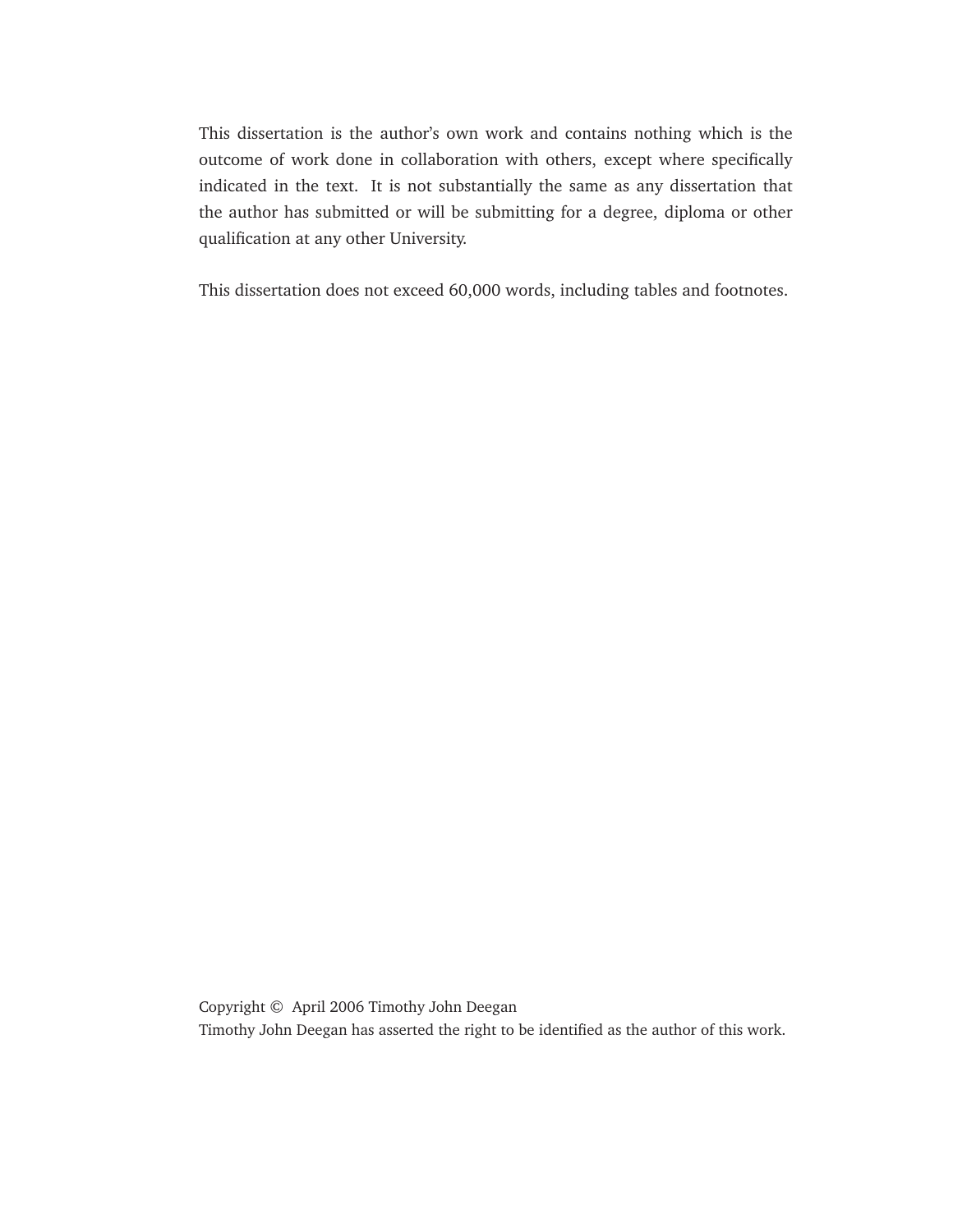## <span id="page-2-0"></span>The Main Name System

#### Timothy John Deegan

#### Emmanuel College, University of Cambridge

The Domain Name System (DNS) is a globally distributed nameservice for the internet. It uses delegation of areas of the namespace to spread both the administrative load and the service load. However, this delegation introduces complexity onto the operation of the service, which in turn brings opportunities for delay, failure and error.

In this dissertation, we present a *centralized* architecture for the DNS, which removes the link between administrative delegation and distribution of nameservice. By aggregating all DNS data at a few servers, it makes name lookups simpler, and removes the errors associated with inconsistency of data. This is done without requiring changes to the lookup protocol, the namespace, or the deployed client base. The cost of the simplified lookups is a more complex update mechanism; however, since nameservice updates are rarer and more tolerant of delay than lookups, this is an improvement.

We describe the current workload of the DNS, as a yardstick against which other nameservices might be measured. We then discuss how a centralized service could be built to handle the queries and updates of the current DNS, and describe and evaluate a datastructure and algorithms suitable for serving large numbers of DNS records.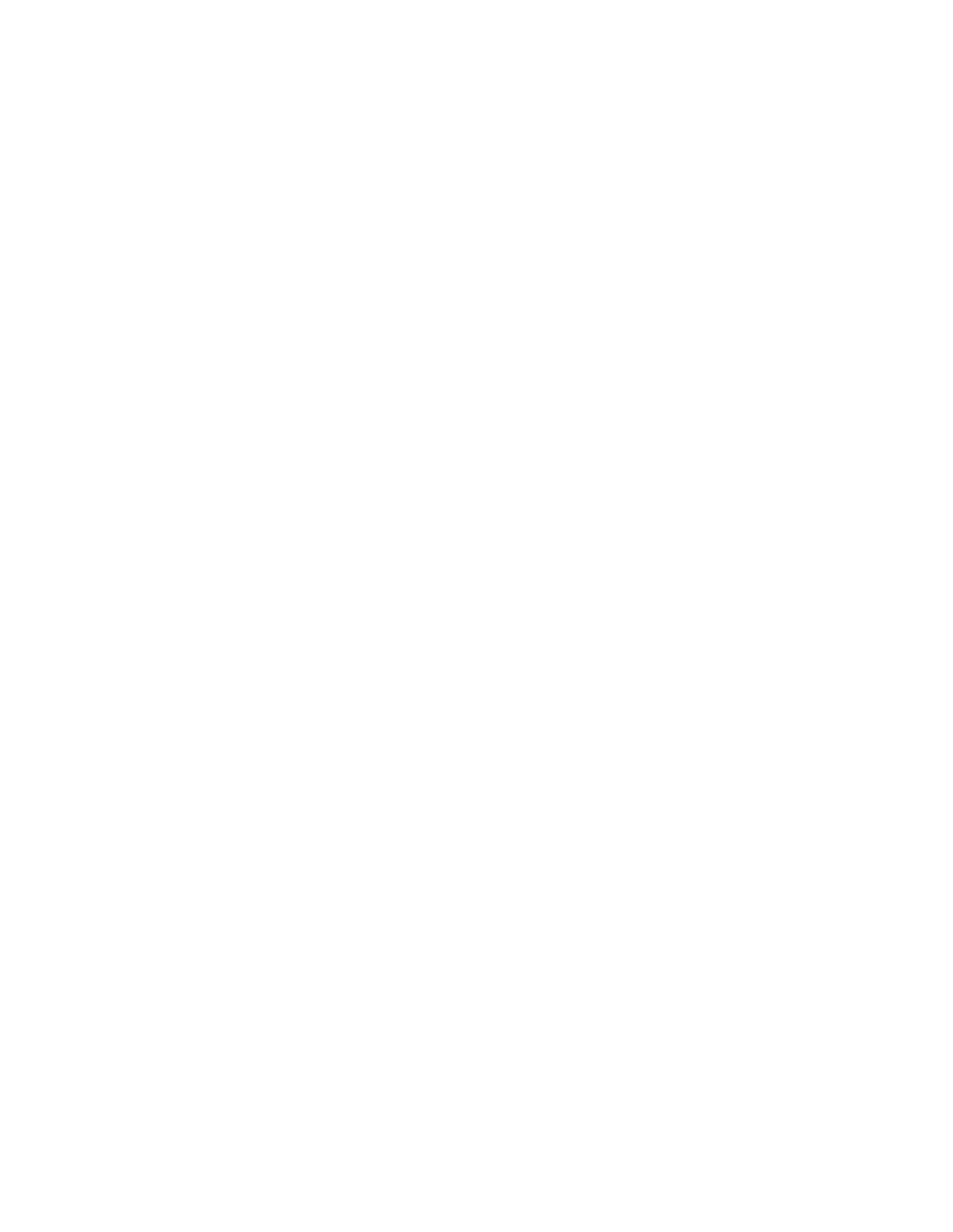## **Acknowledgments**

<span id="page-4-0"></span>This thesis started in a series of conversations with Steve Hand, Christopher Clark and Andy Warfield, and my supervisor, Jon Crowcroft. It became a real project over the summer of 2004, when I was visiting the LCN group at Kungliga Tekniska Högskolan in Stockholm. Gunnar Karlsson, Rolf Stadler and the rest of the group made me welcome there during the end of my previous project and the beginning of this one.

The Systems Research Group here at Cambridge are a fun and interesting group of people to work with, and made the experience of Ph.D. research almost pleasant. The Xen project in particular gave me some muchneeded distraction.

A lot of people were generous enough to give me access to their DNS measurement data. Thanks go to RIPE, HEAnet and ISC OARC for zonefiles, and to Martyn Johnson, John Kristoff and David Malone for nameserver traces and logs. The various systems and networks admin teams at Cambridge and JANET were enormously helpful in planning and surviving the Adam zone-transfer probe.

Thanks to Anil Madhavapeddy for evangelizing OCaml, and for putting up with my many foolish questions about it.

Thanks to Jon, Steve, Anil, Jen Clark, Dave Richerby and Christina Goldschmidt, who read through various drafts and pointed out some of my many errors. Thanks too to the folks at OARC and HEAnet who sat through my presentations and gave useful feedback.

This work could not have been completed without the financial support of the Gates Cambridge Trust, and the angry, angry music of the 1990s.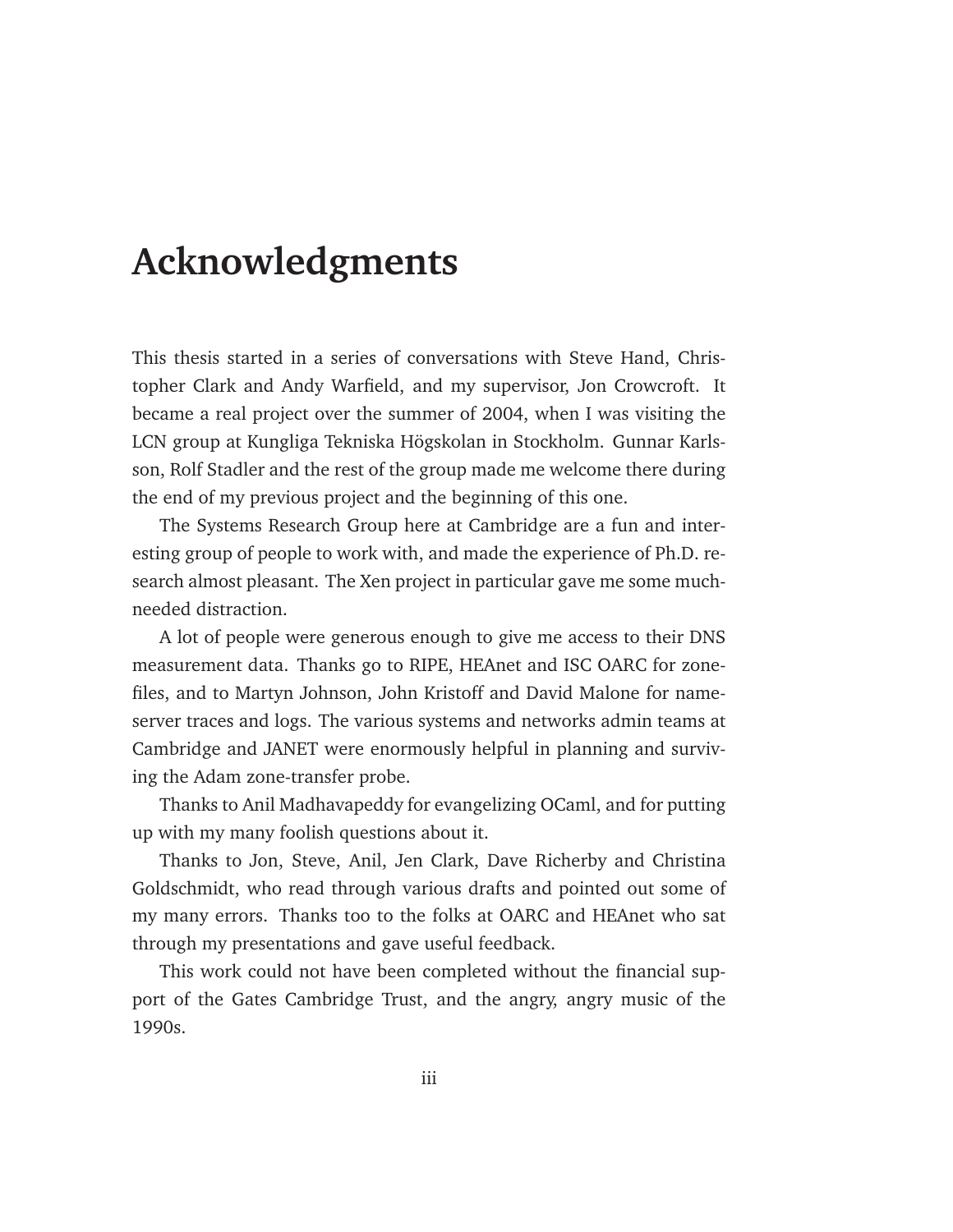# **Contents**

|              | Summary                                                                    |                |  |  |  |
|--------------|----------------------------------------------------------------------------|----------------|--|--|--|
|              | Acknowledgments                                                            |                |  |  |  |
|              | Glossary<br>vii                                                            |                |  |  |  |
| 1            | Introduction                                                               | $\mathbf{1}$   |  |  |  |
|              | 1.1                                                                        | 1              |  |  |  |
|              | Delegation and distribution $\ldots \ldots \ldots \ldots \ldots$<br>1.2    | 2              |  |  |  |
|              | Contribution of this dissertation<br>1.3                                   | 3              |  |  |  |
|              | Previously published material<br>1.4                                       | $\overline{4}$ |  |  |  |
| $\mathbf{2}$ | The Domain Name System                                                     | 5              |  |  |  |
|              | 2.1                                                                        | 5              |  |  |  |
|              | 2.2                                                                        | 8              |  |  |  |
|              | 2.3                                                                        | 9              |  |  |  |
|              | 2.4                                                                        | 11             |  |  |  |
|              | 2.5<br>Metadata and signalling $\ldots \ldots \ldots \ldots \ldots \ldots$ | 15             |  |  |  |
|              | 2.6                                                                        |                |  |  |  |
|              | 2.7                                                                        |                |  |  |  |
|              | 2.8                                                                        |                |  |  |  |
|              | 2.9                                                                        |                |  |  |  |
| 3            | <b>Motivation</b>                                                          | 23             |  |  |  |
|              |                                                                            | 26             |  |  |  |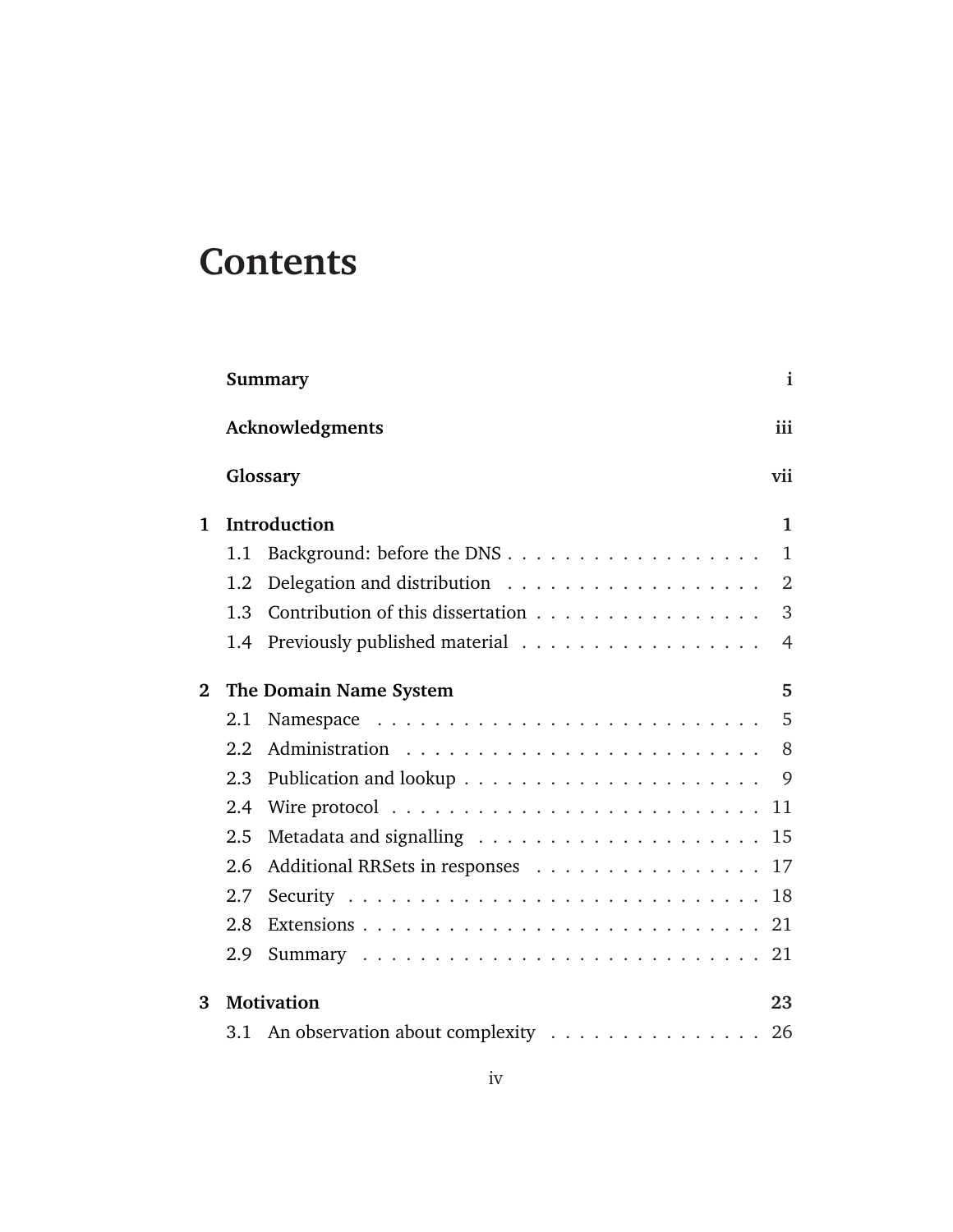| 4 |     | <b>Quantifying the DNS</b>                                                  | 31 |
|---|-----|-----------------------------------------------------------------------------|----|
|   | 4.1 |                                                                             |    |
|   | 4.2 |                                                                             |    |
|   | 4.3 |                                                                             |    |
|   | 4.4 |                                                                             |    |
|   | 4.5 |                                                                             |    |
|   | 4.6 | Requirements for a DNS replacement                                          | 46 |
|   | 4.7 | The future $\ldots \ldots \ldots \ldots \ldots \ldots \ldots \ldots \ldots$ |    |
|   | 4.8 |                                                                             | 47 |
| 5 |     | The design of a centralized DNS                                             | 49 |
|   | 5.1 |                                                                             |    |
|   | 5.2 |                                                                             |    |
|   | 5.3 |                                                                             |    |
|   | 5.4 |                                                                             |    |
|   | 5.5 |                                                                             |    |
|   | 5.6 |                                                                             |    |
|   | 5.7 |                                                                             |    |
| 6 |     | Inter-site update propagation                                               | 61 |
|   | 6.1 |                                                                             |    |
|   | 6.2 |                                                                             |    |
|   | 6.3 |                                                                             |    |
|   | 6.4 |                                                                             |    |
|   |     | 7 Implementation of a high-volume DNS responder                             | 73 |
|   | 7.1 | Index of domain names                                                       | 73 |
|   | 7.2 |                                                                             | 81 |
|   | 7.3 |                                                                             | 83 |
|   |     |                                                                             | 87 |
| 8 |     | <b>Related work</b>                                                         | 89 |
|   | 8.1 |                                                                             | 89 |
|   |     | 8.2 DNS surveys and measurement 90                                          |    |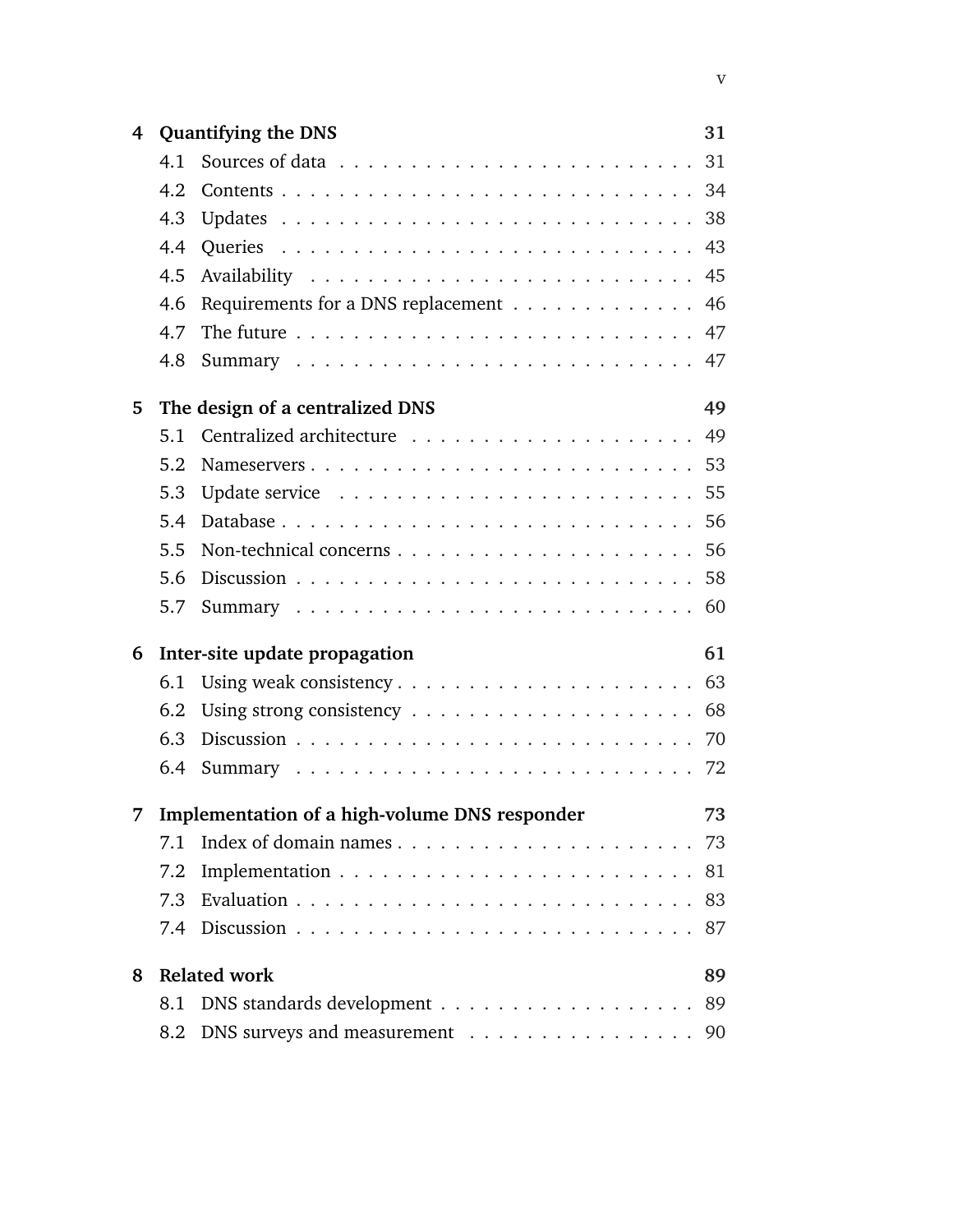| 9                                  |                                           | Conclusion | 103 |  |
|------------------------------------|-------------------------------------------|------------|-----|--|
|                                    |                                           |            |     |  |
|                                    |                                           |            |     |  |
|                                    |                                           |            |     |  |
|                                    | A Implementation in Objective Caml<br>109 |            |     |  |
| <b>B</b> UNS First Protocol<br>125 |                                           |            |     |  |
|                                    | C DNS record types<br>127                 |            |     |  |
|                                    | Bibliography<br>129                       |            |     |  |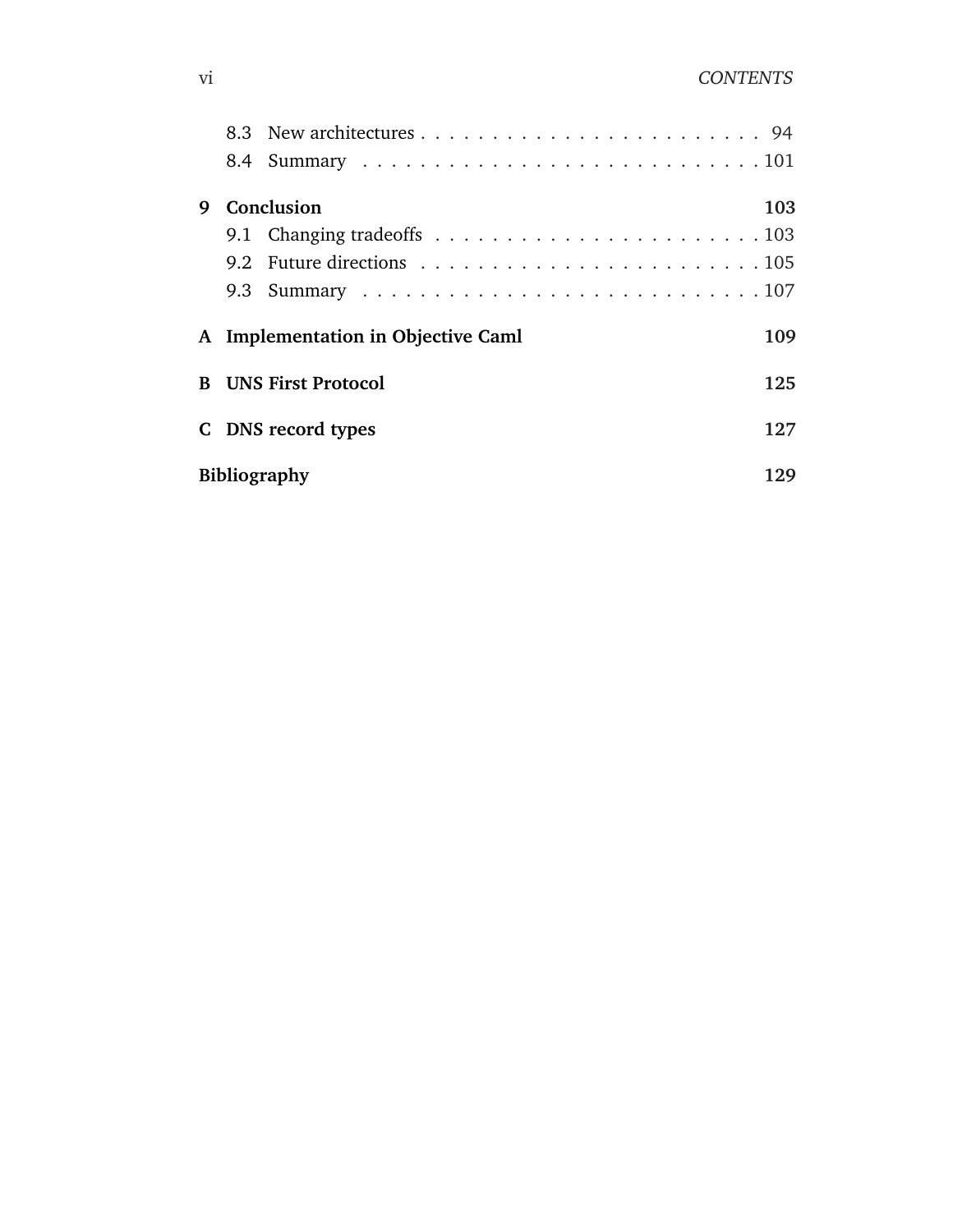# **Glossary of terms and abbreviations**

- <span id="page-8-0"></span>**AXFR** A DNS request for the full contents of a zone (cf. IXFR).
- **Authoritative Server** A DNS server responsible for serving records from an official replica of the zone (cf. Caching Resolver).
- **BIND** Berkeley Internet Name Domain, a popular DNS implementation. http://www.isc.org/sw/bind/
- **Caching Resolver** A DNS server that fetches records from other servers on behalf of its clients, and caches them for answering future queries. (cf. Authoritative Server).
- **ccTLD** Country-code Top-Level Domain, e.g., fr, se. http://www.iana.org/cctld/
- **CDF** Cumulative density function: the probability of a variate being less than or equal to a given value. CDFs shown in this document are empirical; that is, they show the proportion of all samples seen that are less than or equal to each value.
- **Closest Match** The name in the DNS namespace which matches the most labels of a query name. Used for finding the Source of Synthesis  $(q.v.).$
- **DLV** DNSSEC Lookaside Validation: a method of distributing trusted DNS-SEC keys.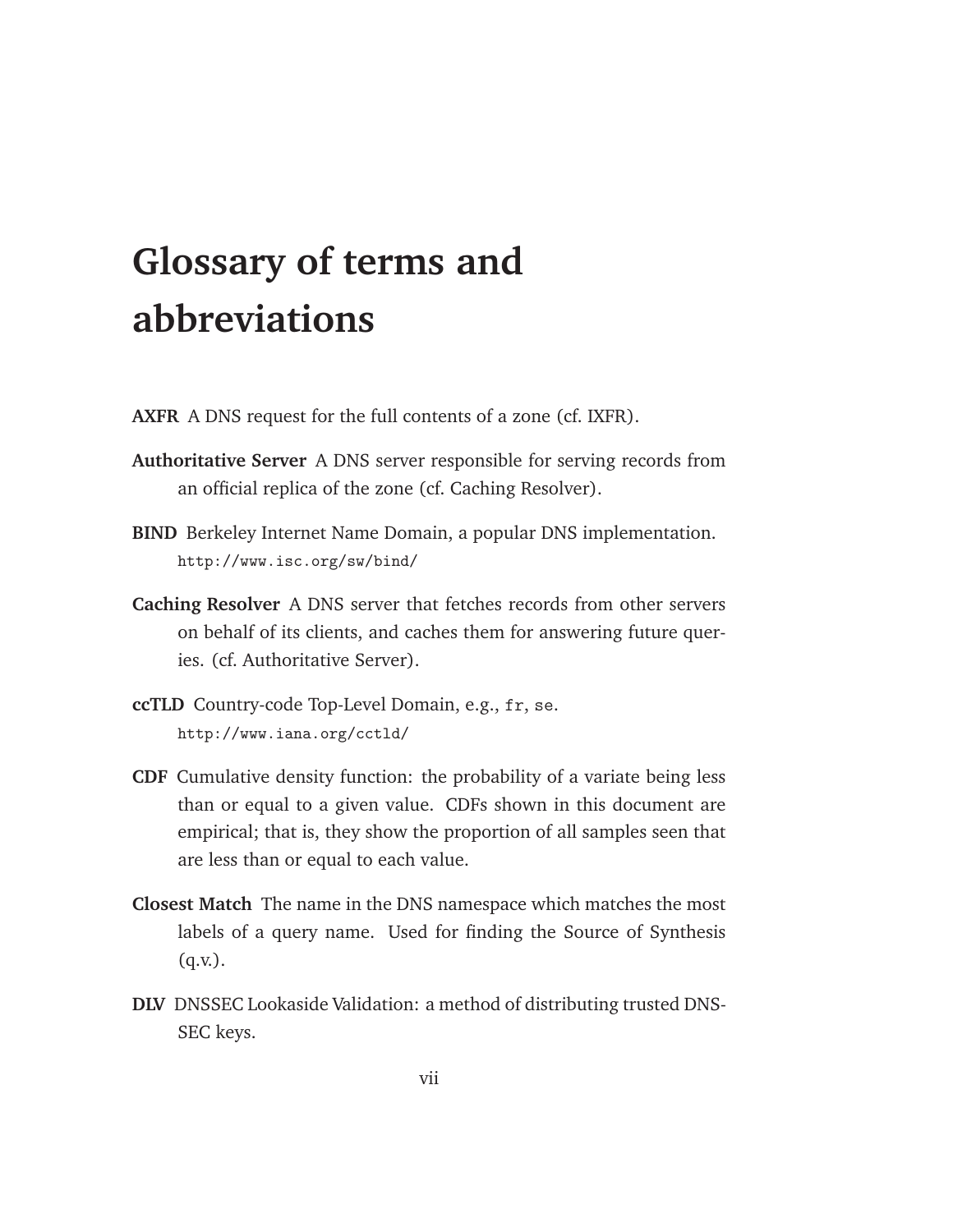- **DNSSEC** DNS Security Extensions: source authentication for DNS records.
- **DNS** The Domain Name System.
- **EDNS** Extension Mechanisms for DNS: the extra types, flags and options, and larger UDP packet sizes added to the DNS in RFC 2671.
- **ENUM** A mapping from E.164 telephone numbers onto domain names ending in e164.arpa.
- **gTLD** Generic Top-level Domain, e.g., com, info. http://www.iana.org/gtld/gtld.htm
- **ICANN** The Internet Corporation for Assigned Names and Numbers, currently responsible for delegating top-level domains and maintaining lists of the numbers used in internet protocols. http://www.icann.org/
- **IETF** The Internet Engineering Task Force, the forum in which internet standards are defined. http://www.ietf.org/
- **IXFR** A DNS request for all changes to a zone since a specified version (cf. AXFR).
- **Master** The primary authoritative server for a zone, where updates can be made (cf. Slave).
- **MyDNS** An authoritative DNS server which serves records from an SQL database.
- **NOTIFY** A DNS request intended to inform a slave server that a new version of the zone is available at the master.
- **NSD** Name Server Daemon, a fast authoritative DNS server. http://www.nlnetlabs.nl/nsd/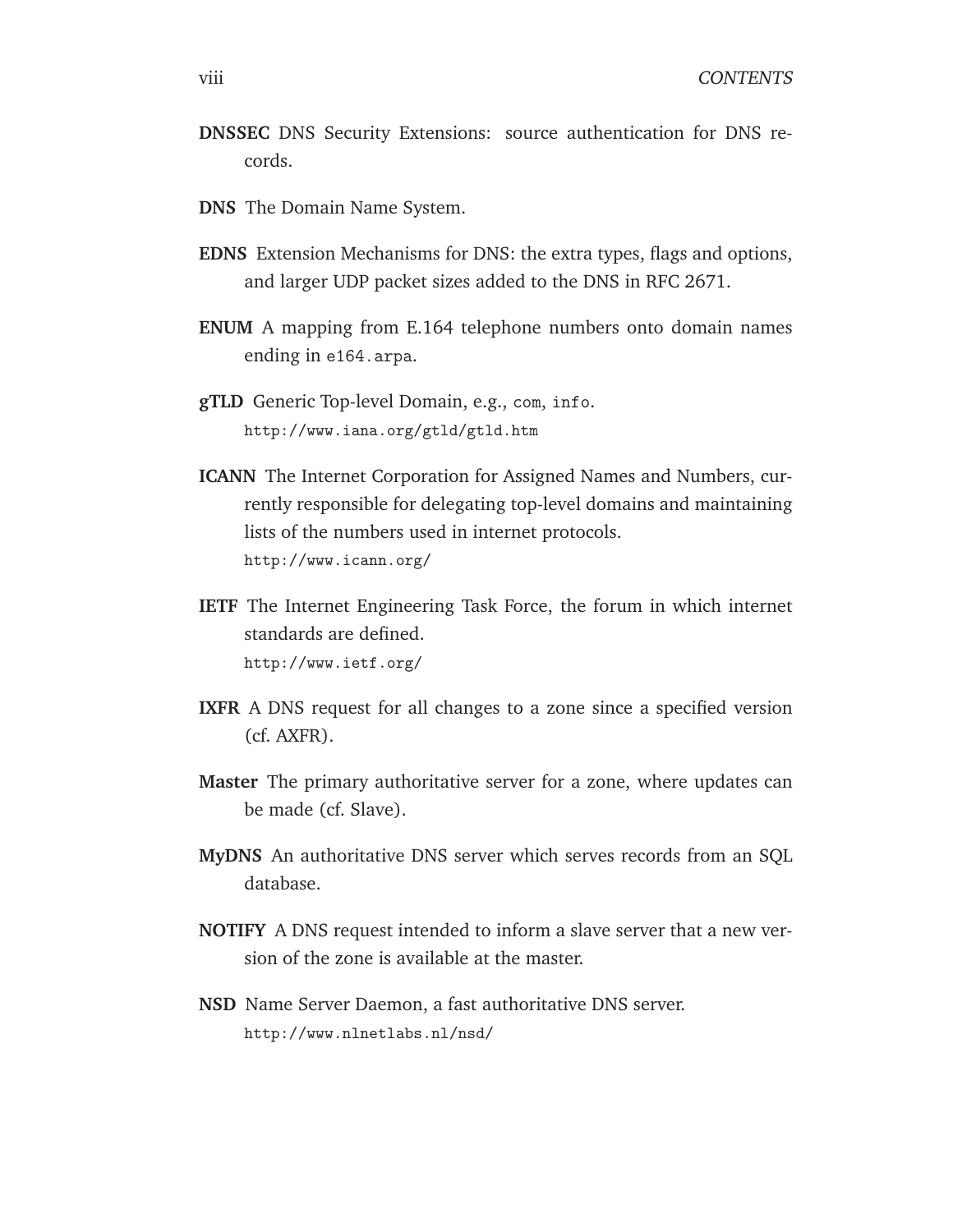- **NSEC3** A proposed amendment to DNSSEC that will prevent DNS clients from being able to extract the contents of an entire zone using a series of negative queries.
- **RFCs** "Requests For Comments", a series of publications of the IETF, which includes the definitions of internet protocols. http://www.rfc-editor.org/
- **RIPE NCC** The regional internet registry for Europe, the Middle East and central Asia. The RIPE NCC performs a monthly count of hostnames under some of the ccTLDs. http://www.ripe.net/
- **RRSet** The set of all RRs with the same name, class and type.
- **RR** Resource Record. The unit of information stored in the DNS.
- **Slave** A secondary authoritative server for a zone, which must synchronize its replica of the zone with the master's one.
- **SOA** Start of Authority: a special record held at the top of every zone.
- **Source of Synthesis** The wildcard record (if any) that is used to generate records for an otherwise unsuccessful query.
- **Stub Resolver** DNS software running on an internet host to submit queries to caching resolvers.
- **TLD** Top-level domain. A domain with only one label, e.g., com, uk.
- **TSIG** Transaction SIGnature: an authentication scheme for DNS messages, using symmetric cryptography.
- **TTL** Time To Live, the length of time for which an RRSet may be cached.
- **UFP** The UNS First Protocol, a pessimistic update propagation protocol designed for name services.
- **UNS** The Universal Name Service.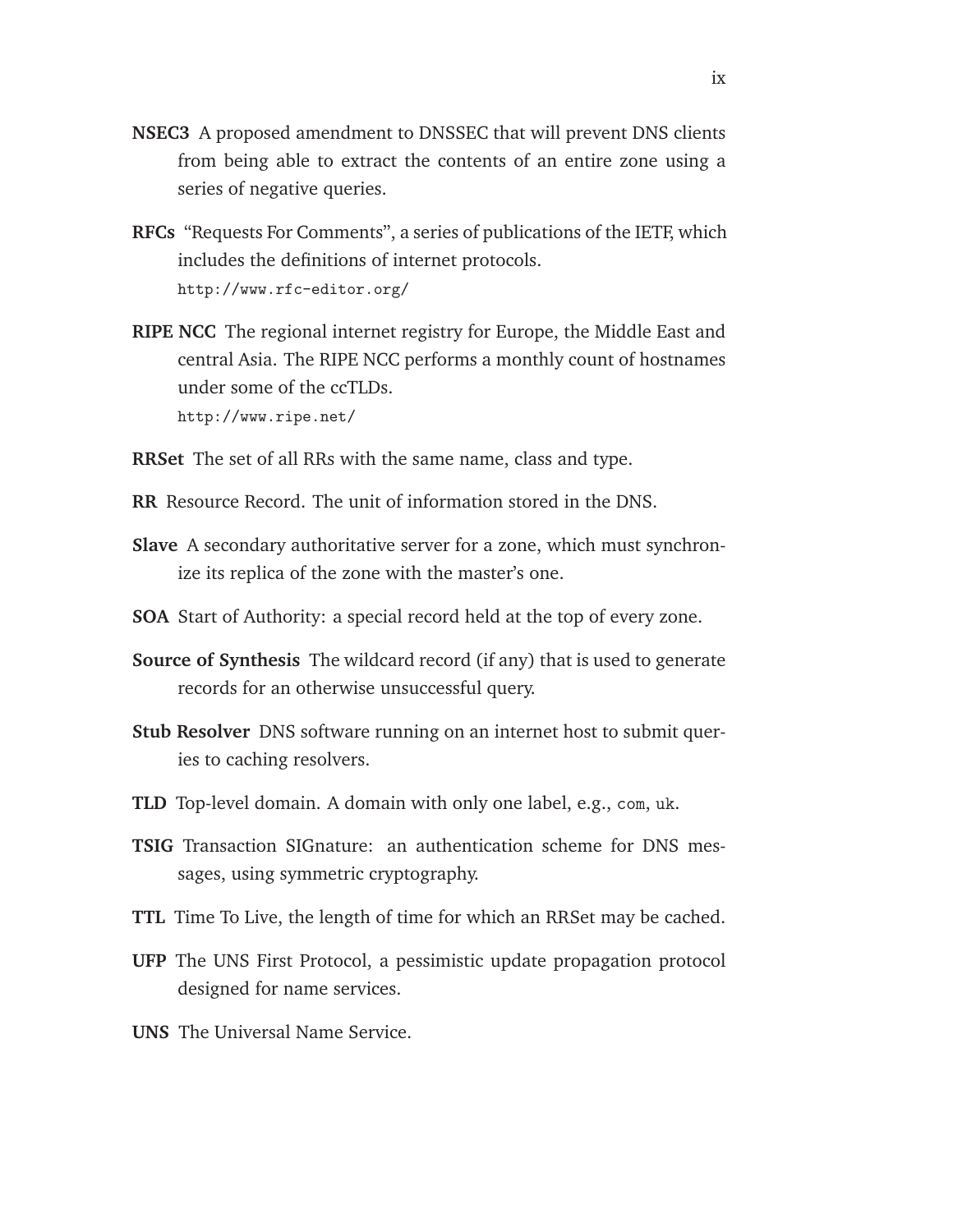- **UPDATE** A mechanism for making changes to single RRSets over the DNS request-response protocol.
- **Zone** A contiguous subtree of the DNS namespace, the unit of administrative control.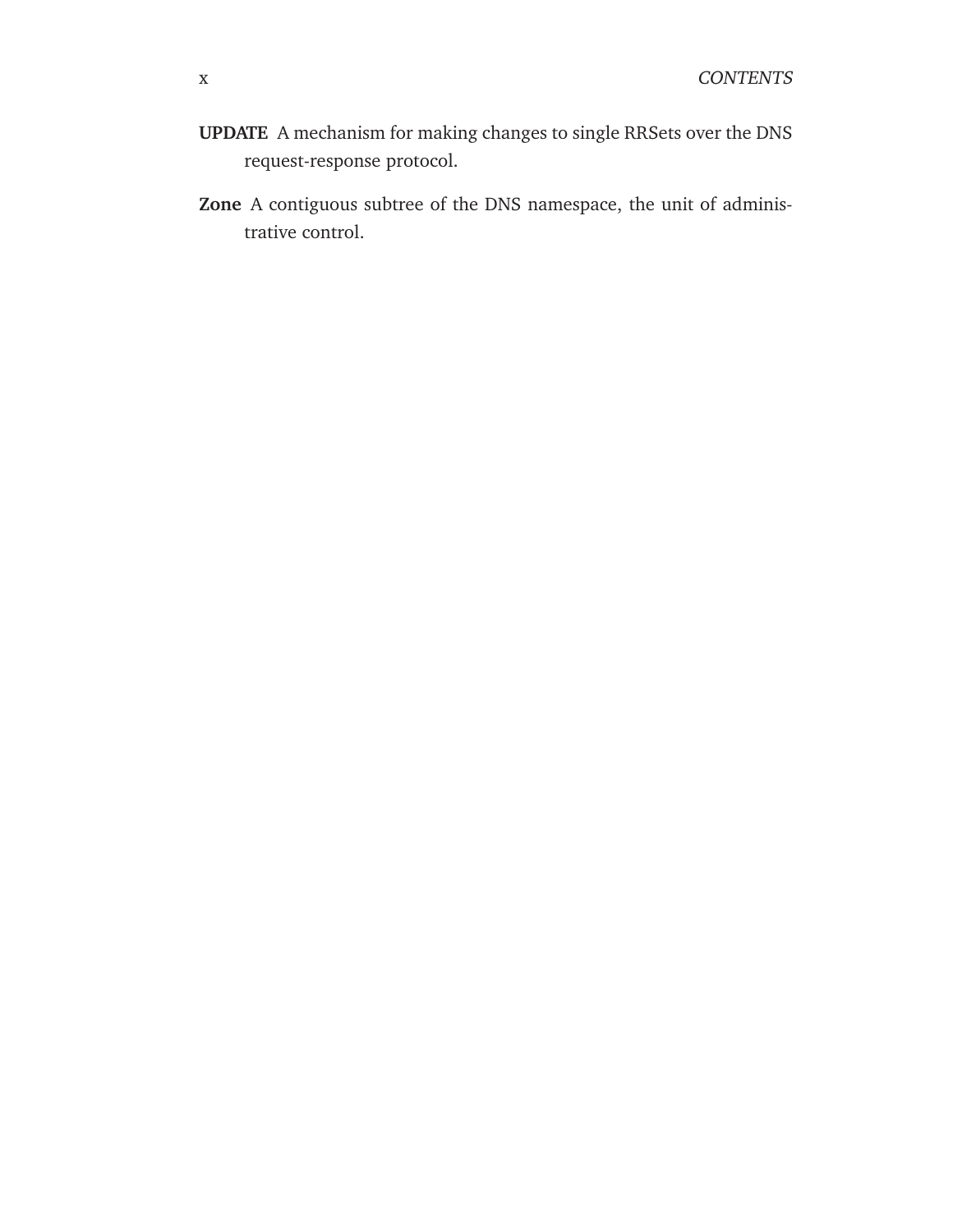## <span id="page-12-0"></span>**1 Introduction**

The DNS is a global nameservice that must satisfy many millions of requests per second, while allowing distributed, delegated administration and maintenance. In this dissertation, we discuss the performance requirements of the DNS, and argue that the robustness and performance of the DNS could be improved by moving towards a centralized architecture while maintaining the existing client interface and delegated administration.

## <span id="page-12-1"></span>**1.1 Background: before the DNS**

Before the DNS, naming information for the internet was held in the HOSTS.TXT file, a centrally-administered list of all known machines. This was, in a sense, a distributed database: every host would download a copy of the master file from an FTP server and use that copy for lookups locally.

As the internet grew, and organizations moved from time-sharing computers to networks of workstations, it was felt that both the administrative effort required to keep HOSTS.TXT up to date and the load on the FTP server would become too great. The hierarchical, distributed design of the DNS was intended to solve both of these problems [\[Moc87a\]](#page-148-0). The namespace was partitioned into administrative regions, and each organization was made responsible for providing redundant servers to publish its own section of the namespace.

At the time that the DNS was designed, several other networked nameservices were available. X.500 [\[CCITT05a\]](#page-142-0) was developed at about the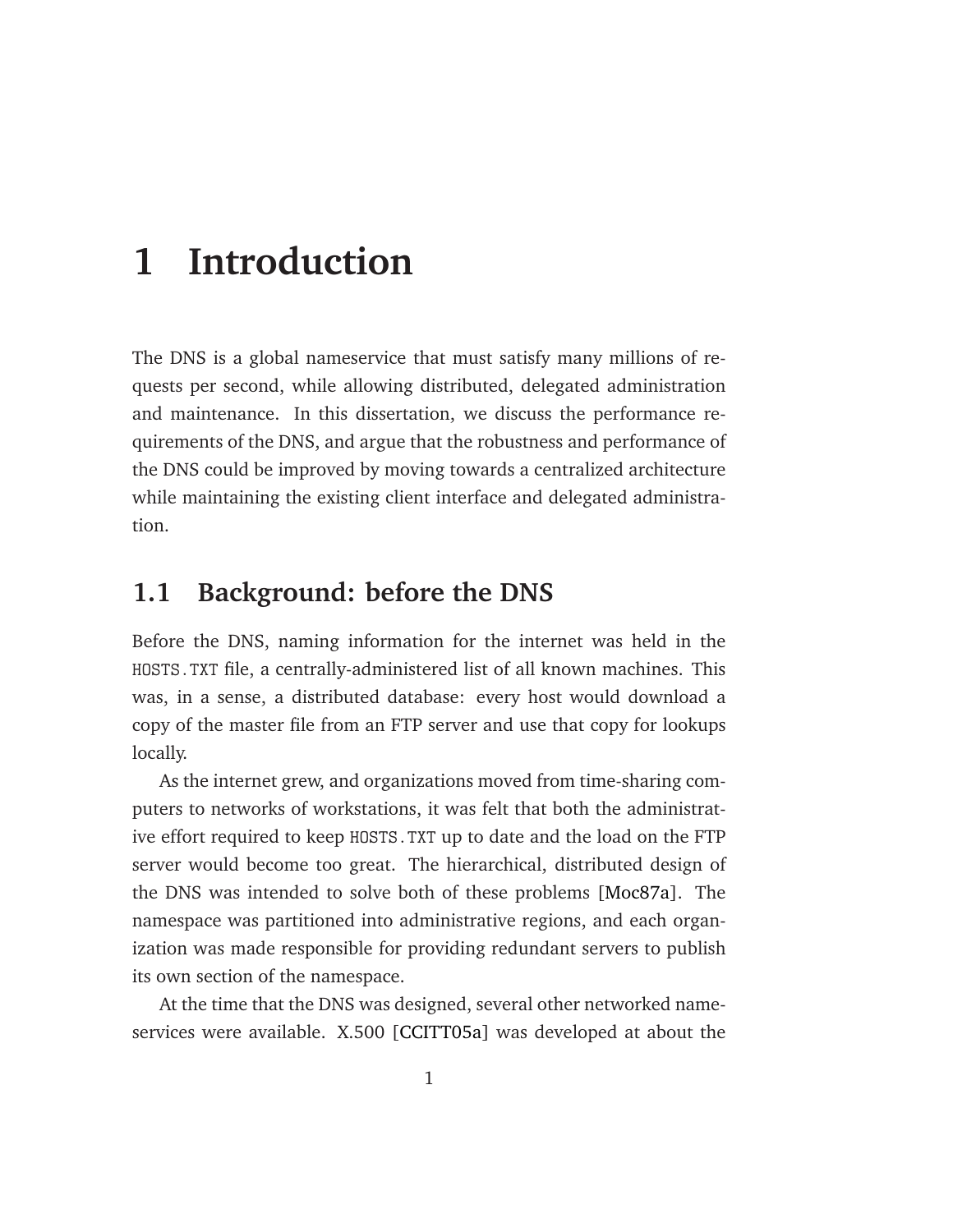same time and has some similar features (such as replication and recursive lookups) as well as features that are not available in the DNS (such as access control, customization and search functions). Grapevine [\[BLNS82\]](#page-141-0), which had been deployed at Xerox, included a reliable asynchronous message transport, access control, and the ability to submit updates at any replica and have them propagate to the others. The Global Name Service [\[Lam86\]](#page-147-0) offered PKI-based access control and dynamic update propagation.

The DNS was deliberately built as a simple name resolution system. Features available in other name services were not included, in the hope that a simpler service would be easier to implement and therefore be widely and quickly adopted [\[MD88\]](#page-148-1). Some of these features have later been added [\[VTRB97,](#page-153-0) [VGEW00,](#page-152-0) [AAL](#page-140-1)<sup>+</sup>05a].

## <span id="page-13-0"></span>**1.2 Delegation and distribution**

When the DNS namespace was broken up, each administrative organization was required to provide its own servers; the area of the namespace for which each server was responsible exactly matched the area over which the server's operators had administrative control.

As the DNS scaled to more and more domains, the tie between administrative delegation points and the distribution of the database has remained. The result is that far more nameservers are in existence than are needed for the task of publishing the database, and the benefit of having many servers is reduced by each server's publishing only the small subset of the namespace over which its owners and operators have administrat-ive authority. There are almost 400 million hosts on the internet<sup>†</sup> [\[ISC\]](#page-146-0) and approximately 1.4 million authoritative nameservers listed in the com, net and org zone files. However, delegation records necessary for access to any name in the DNS are published by only 114 of them<sup> $\ddagger$ </sup> and a client

<sup>†</sup>All statistics in this document, unless otherwise stated, are as of March 2006.

<sup>‡</sup>There are only 13 "root" servers listed in the DNS, but several of those servers are further distributed using BGP anycast [\[Abl03\]](#page-140-2).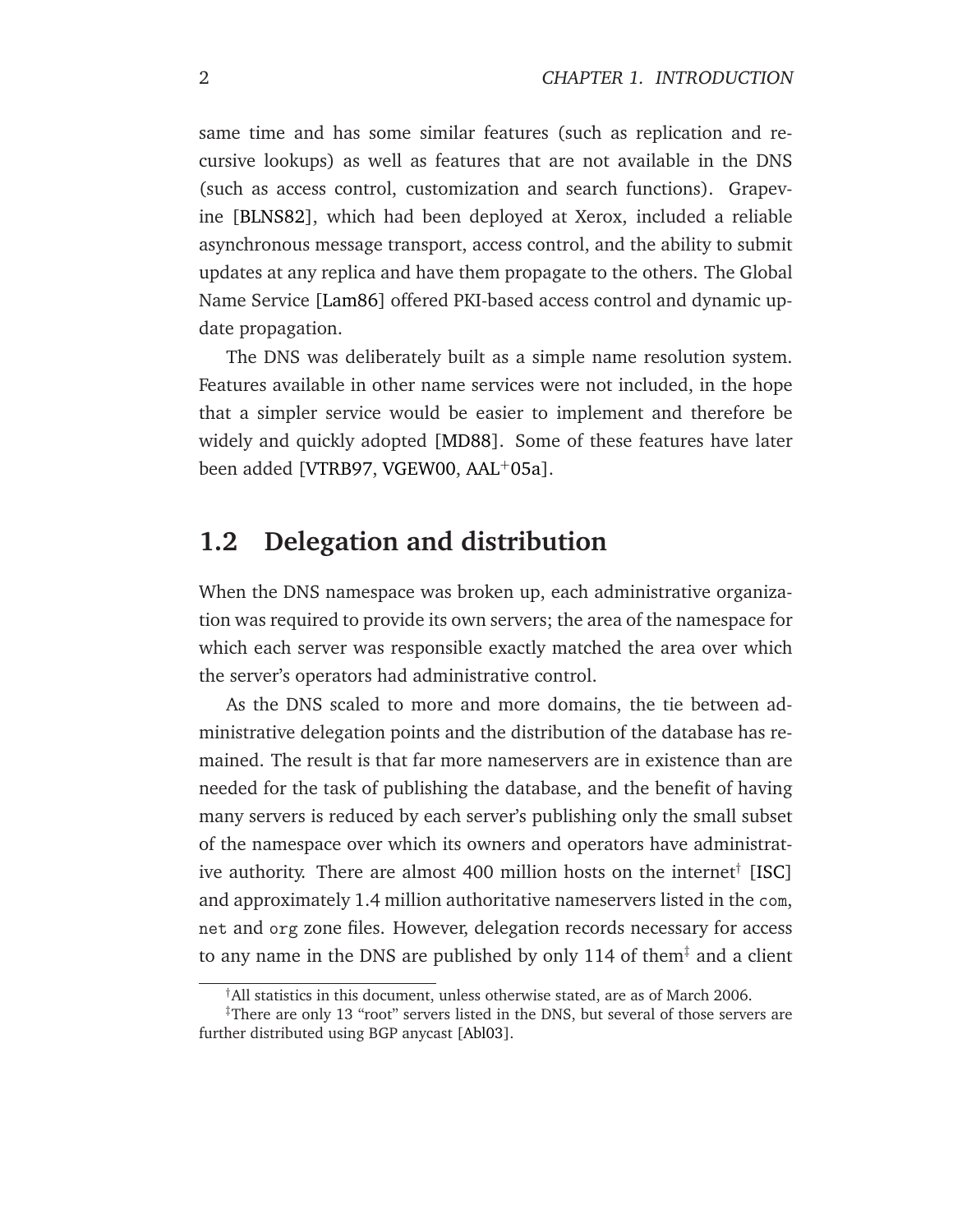must talk to at least two servers to look up a new name (e.g., for the first page on a new website).

It is possible to decouple the distribution of DNS data from the hierarchy of authority [\[CMM02\]](#page-143-0). So long as the delegation of authority to publish records is not altered, the mechanism used to publish them could be replaced by any system with suitable characteristics. Specifically, the publication mechanism does not need to be distributed as a matter of principle — robustness, reachability and capacity are the main requirements of the DNS, and distribution is only necessary in so far as it helps us achieve these goals.

In this dissertation we propose the idea of re-centralizing the publication mechanism of the DNS: replacing more than a million servers with a single logically centralized database, served by a small number of well-provisioned and well-placed servers, and all but eliminating the link between domain ownership and domain publication.

The main advantage of such a scheme is that the clients' lookups are made much simpler: they can always get an answer from the first server they contact. Since these lookups are by far the most common action taken in the DNS, thousands of times more common than updates, making them fast and reliable is very important. The associated cost of making updates more complex is a bearable one, since the benefits include the elimination of the many pitfalls of managing delegations, as well as better service for the clients and more efficient use of machines and manpower.

## <span id="page-14-0"></span>**1.3 Contribution of this dissertation**

The thesis of this dissertation is that a centralized nameservice could replace the current DNS, and solve many of the current DNS's difficulties.

The contribution of this dissertation is divided into three parts:

**A set of requirements for any proposed replacement for the DNS.** We first discuss the architecture of the existing DNS in Chapters [2](#page-16-0) and [3,](#page-34-0) and then Chapter [4](#page-42-0) quantitatively describes the service provided by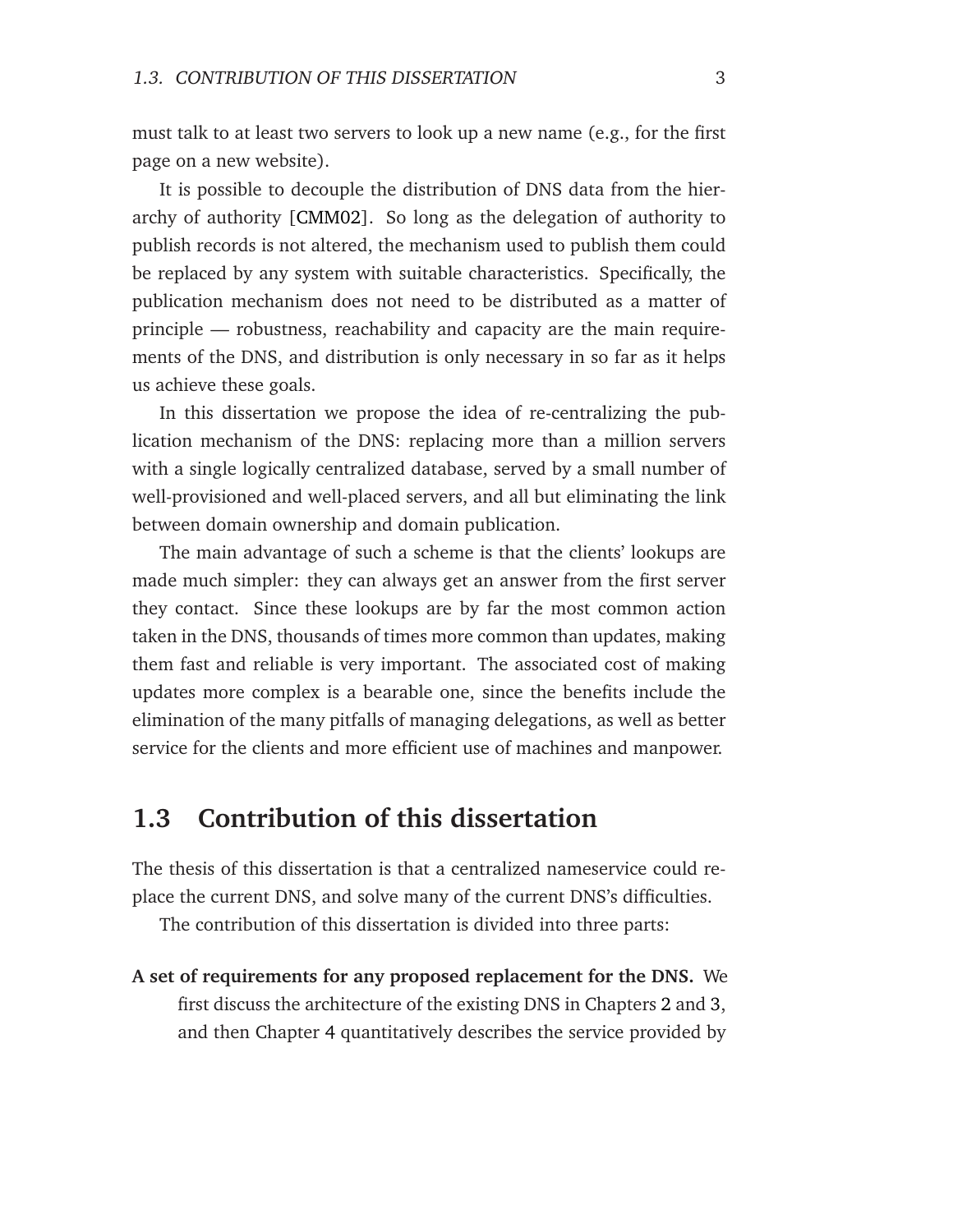the DNS, based on analysis of DNS traces and probes. We argue that any replacement architecture for the DNS must be able to meet or exceed that level of service, in addition to whatever other attractive qualities it might have.

- **A centralized architecture for the DNS.** We argue that there is too much complexity in the DNS lookup protocol, and that this complexity should be moved into the update protocol, by removing the delegation mechanism and serving all DNS data from a few large, central servers. In Chapter [5](#page-60-0) we propose an architecture for a centralized nameservice and discuss the advantages it would have over the current system. Chapter [6](#page-72-0) discusses how the distribution of updates would work in the centralized service.
- **An implementation of a DNS server for large datasets.** In Chapter [7](#page-84-0) we describe the design and implementation of a DNS server intended to serve very large numbers of DNS records at high speeds.

Chapter [8](#page-100-0) is a survey of related work in the area. We finish with a summary of our conclusions and some suggestions for future work.

## <span id="page-15-0"></span>**1.4 Previously published material**

Some of the ideas presented in Chapter [5](#page-60-0) of this dissertation were published in *The Main Name System: An exercise in centralized computing,* Tim Deegan, Jon Crowcroft and Andrew Warfield, ACM SIGCOMM CCR 35(5), pp. 5–13, October 2005.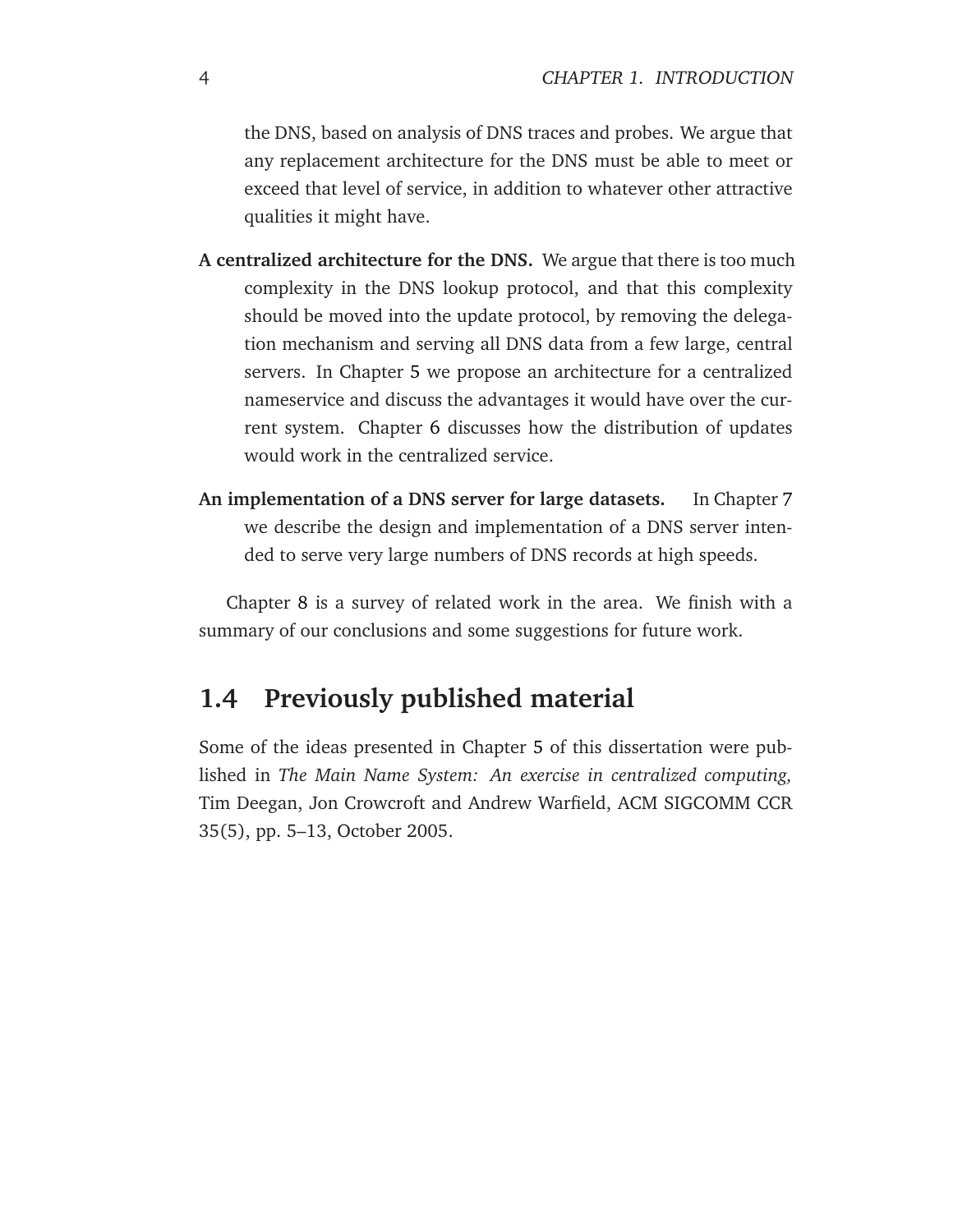## <span id="page-16-0"></span>**2 The Domain Name System**

In this chapter we lay out the design of the current domain name system, as background for our later discussions of how it might be changed. This chapter is intended to give the technical detail needed for later chapters: as far as possible it consists of a description of the system, without any comment on it. Chapter [3](#page-34-0) will describe some of the issues affecting the DNS and the motivation for changing it.

We do not describe every detail of the DNS. In particular, the rules for the layout and handling of the different record types are omitted; references describing them in detail are given in Appendix [C.](#page-138-0)

When discussing the standards, we will not make a distinction between various IETF levels of standardization [\[Bra96\]](#page-142-1): officially, only RFCs 1002, 1034 and 1035 are Standards, and RFC 3596 (AAAA) is a Draft Standard. Most of the other RFCs cited here are Proposed Standards, and some are Informational or Experimental, but this does not necessarily reflect their standing in terms of acceptance or deployment.

## <span id="page-16-1"></span>**2.1 Namespace**

The DNS namespace is arranged as a tree (see Figure [2.1\)](#page-17-0). Each edge of the tree has a *label* of up to 63 eight-bit characters† . Labels are equivalent up to ASCII case conversion, so example and eXamPlE are the same label [\[Eas06\]](#page-144-0). A *domain name* is a sequence of labels corresponding to

<sup>†</sup>Single-bit labels were also allowed [\[Cra99a\]](#page-143-1), but they caused serious interoperability problems with older software and were not considered useful enough to retain in the standard [\[BDF](#page-141-1)+02].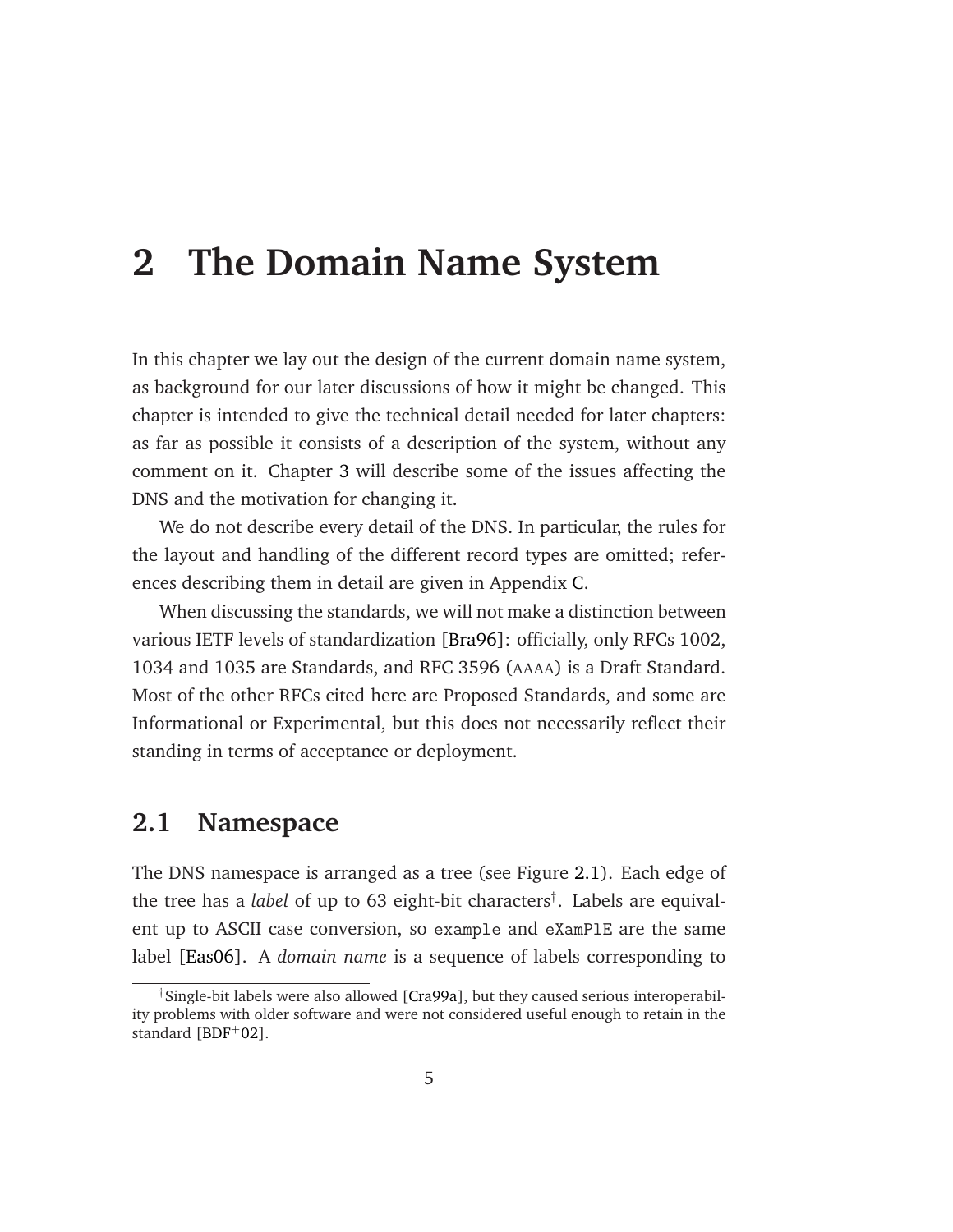

<span id="page-17-0"></span>Figure 2.1: DNS namespace tree

a path through the tree from the root [\[Moc87a,](#page-148-0) [EB97,](#page-144-1) [Cra99a\]](#page-143-1). Domain names must be no more than 255 octets long, including an extra octet for each label to encode its length. For comparing and sorting names, a *canonical order* is defined, equivalent to a depth-first traversal of the namespace tree† .

In this document, we use the normal text representation of domain names, with the labels arranged lowest-first and separated by "."; the root of the tree is represented by a single ".". For example, in Figure [2.1,](#page-17-0) example is a label, and www.example.com. is a domain name. For readability, we will omit the trailing "." of domain names.

The namespace is divided into *zones* for the purposes of administrative control, database distribution and coherence control. A zone is a contiguous subtree of the namespace, defined by *cut points*, where it is divided from the zone above (its *parent*) and any zones below it (*children*). A

<sup>†</sup>Names are compared using a lexicographical order by label (right-to-left), labels are compared in lexicographical order by character (left-to-right), and characters are compared by converting them to lower-case and comparing their ASCII values, with lower values coming before higher ones [\[AAL](#page-140-3)+05c].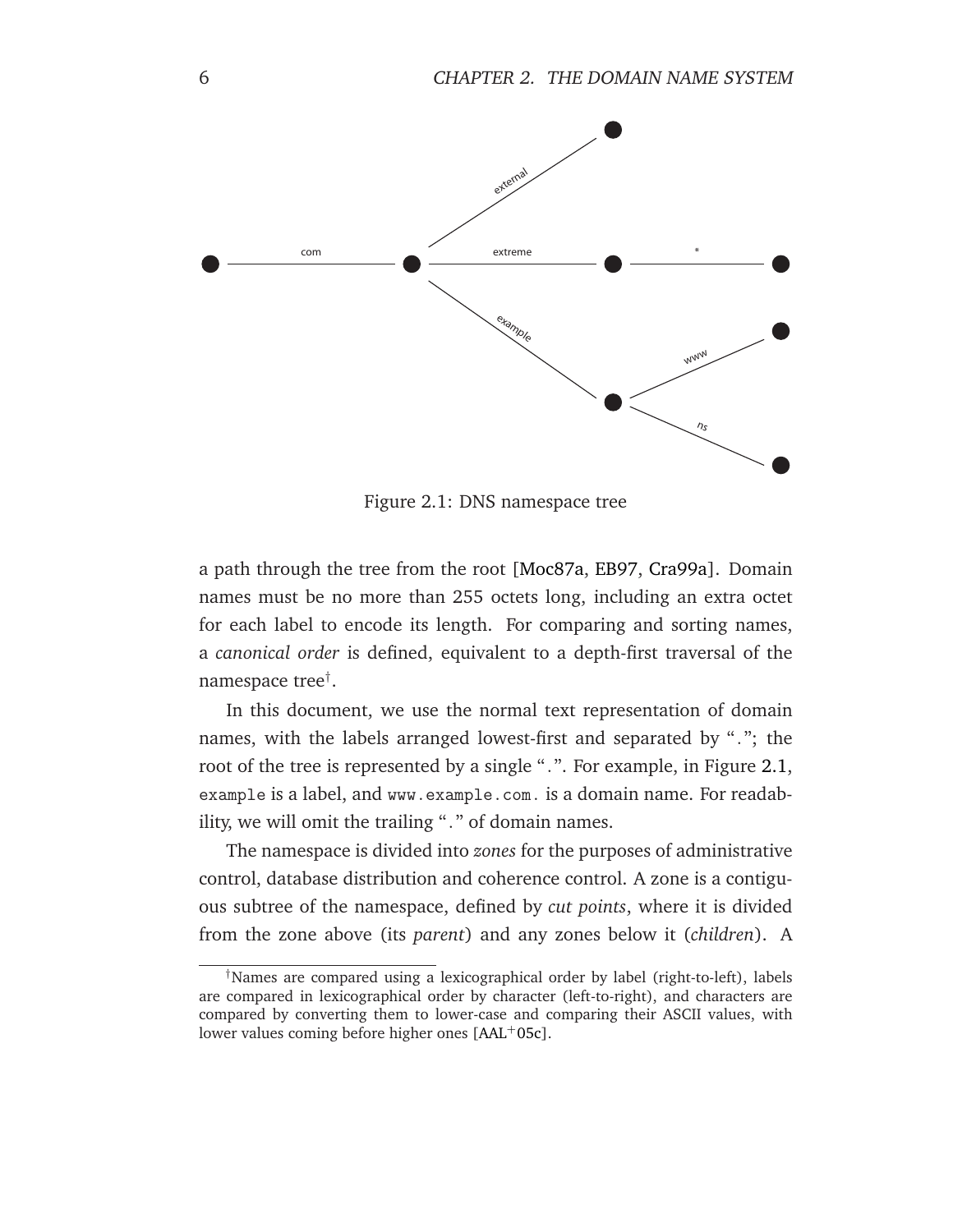zone is usually referred to by the domain name at its head. For example, the com zone in Figure [2.1](#page-17-0) is a child of the root zone, and parent of the example.com and external.com zones.

Data in the DNS are arranged in *resource records* (RRs), which are identified by triples of domain name, *class* and *type*. All the RRs with a given (name, class, type) triple form an *RRSet*† . An RR's type specifies the layout and meaning of the data within the RR; common types of naming data include:

- **A** An IPv4 address associated with this name.
- **AAAA** An IPv6 address.
- **MX** The name of a mail server which receives email for this domain, and a priority to rank it relative to other mail servers.
- **TXT** A text string.
- **PTR** Some other domain in the namespace (used for "reverse" lookups to map from an address back to a domain name).

The class field was designed to allow parallel namespaces to be supported, containing naming information about different networks. In practice this has not happened and the only class in use is  $\text{INTERNET}^{\ddagger}$ .

Names whose first (lowest) label is \* are *wildcard* names: they are used to generate RRSets automatically for other names. When a query is made for a name that does not exist, if there is a matching wildcard name, the query is answered using the RRSets from the wildcard name instead. For any non-existent domain name, there is a rule for determining the single possible wildcard that can match that name: following the name from the root down through the namespace tree, stop at the node just after the last label that does exist; if there is a \*-labelled edge leading down from that node, then the node reached by following that edge is the wildcard to use [\[Lew06\]](#page-147-1).

<sup>†</sup>Like most rules in the DNS, this has an exception: the RRSIG RRs used in DNSSEC do not form RRSets, because they are conceptually a part of the RRSet they authenticate.

<sup>‡</sup>An exception to this is the BIND nameserver software, which will by default identify some aspects of its configuration in response to TXT queries in the CHAOS class.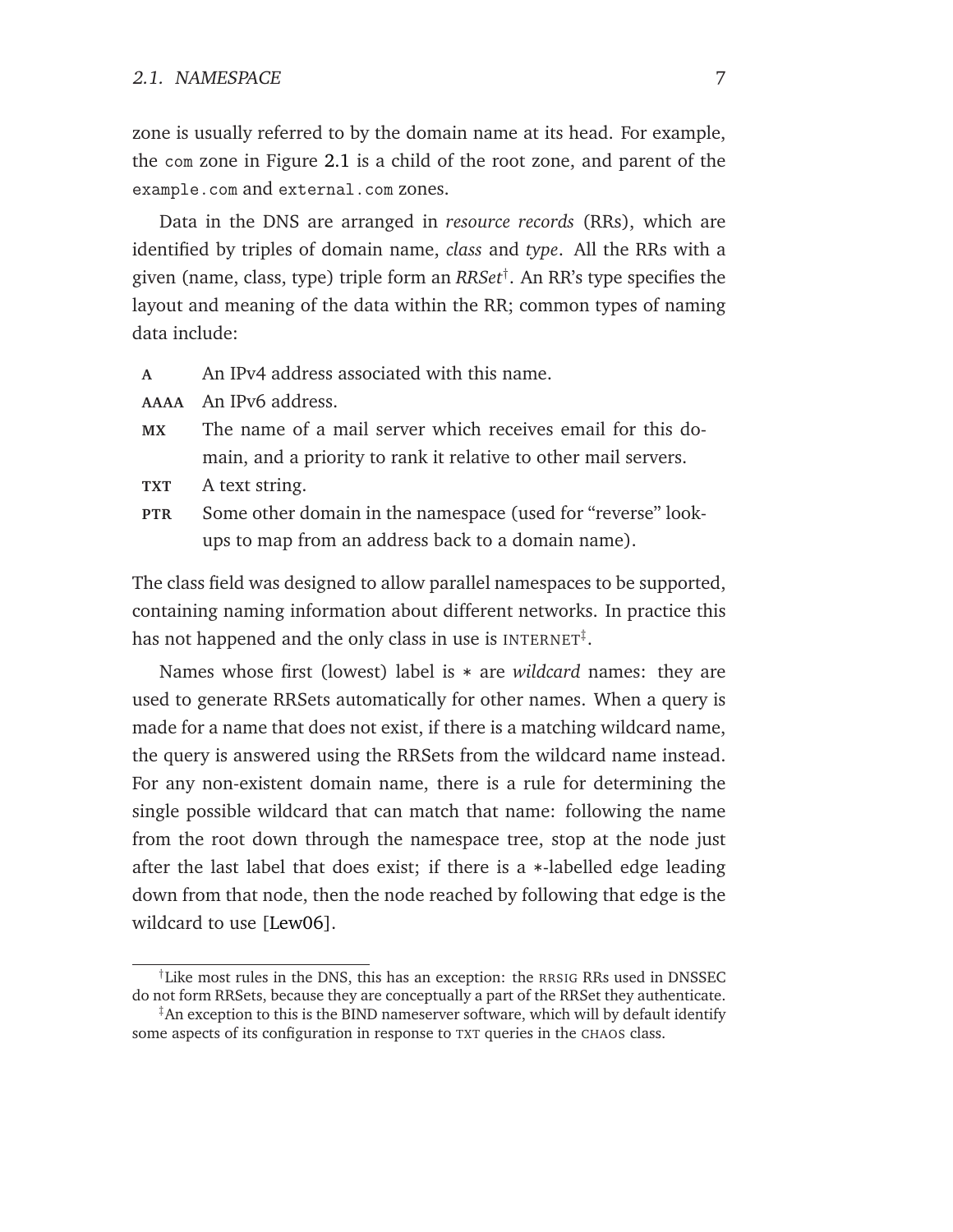## <span id="page-19-0"></span>**2.2 Administration**

The zone is the unit of administrative control in the DNS. The administrator of a zone has complete control over the namespace below the head of the zone, including the RRSets that are associated with names in the zone. By defining new cut points in the zone, the administrator can make child zones, and delegate control over them to other principals.

The root zone is currently administered by the Internet Corporation for Assigned Names and Numbers (ICANN) on behalf of the United States Department of Commerce. ICANN occasionally defines new *top-level domains* (TLDs) under the root node and delegates the corresponding zones to *registries*, which are responsible for them. The distinction is not generally made between a TLD, the zone rooted at that TLD, and the registry that administers the zone.

Most of the current TLDs are *country-code TLDs* (ccTLDs): one of these is defined for each element in the ISO 3166-1 table of two-letter country codes [\[ISO97\]](#page-146-1) (and a few others), and the zone is typically delegated to a registry specified by the country's government [\[ICANN99\]](#page-146-2). The other TLDs have no geographic meaning and are usually called *generic TLDs* (gTLDs).

For historical reasons, in addition to us, the United States government administers gov, mil and edu and reserves them for U.S. government, military, and accredited educational establishments respectively. In its other capacity as the allocator of IP addresses and protocol identifiers, ICANN itself administers one other top-level domain, arpa, which contains infrastructure data for the internet [\[Hus01\]](#page-146-3).

Each TLD has its own rules or guidelines for how zones are allocated below it — for example the com and org registries delegate sub-domains almost on demand, whereas the museum registry only delegates zones to museums and controls the names of its child zones carefully.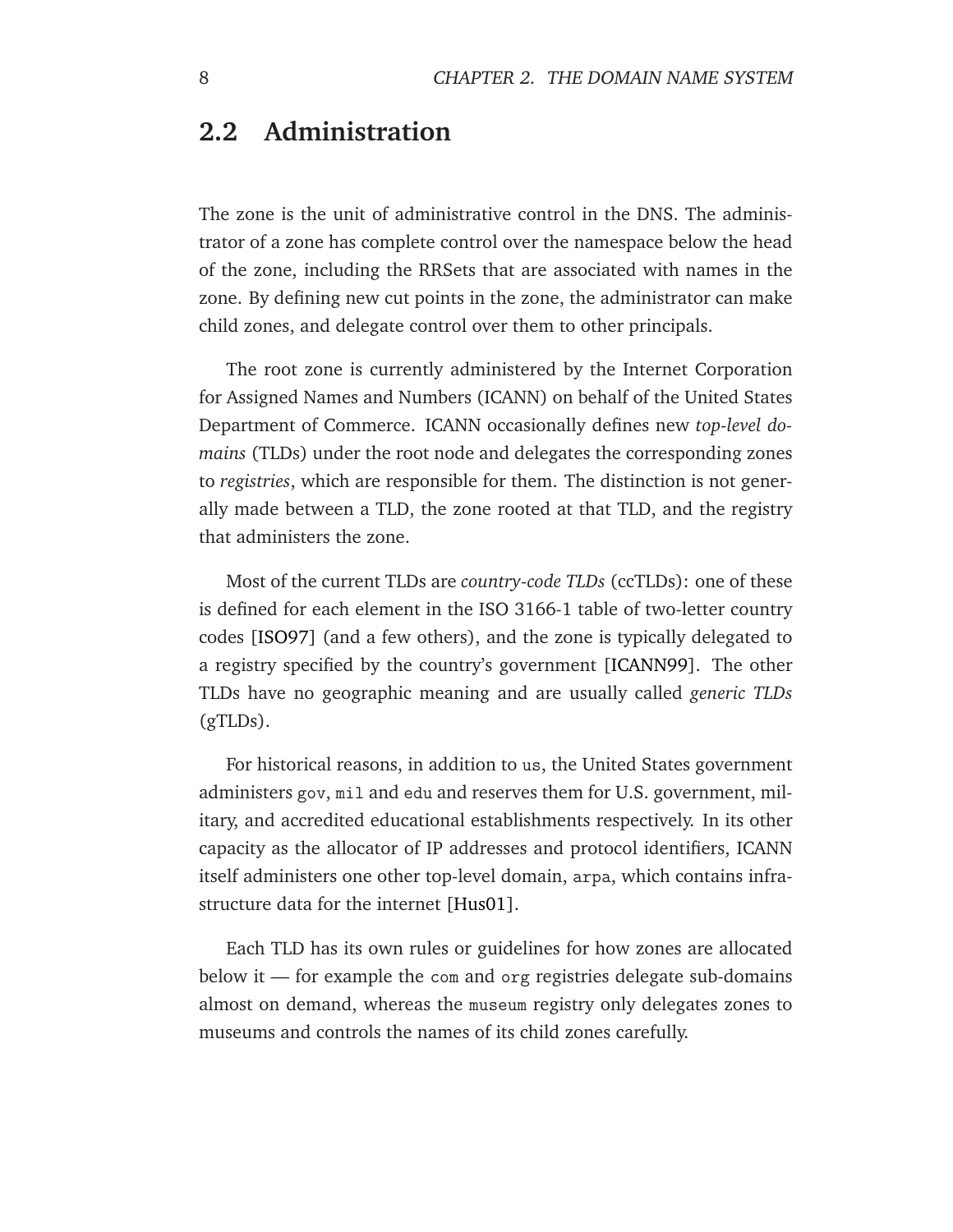

<span id="page-20-1"></span>Figure 2.2: DNS lookup mechanism.

## <span id="page-20-0"></span>**2.3 Publication and lookup**

Responsibility for publishing DNS RRSets lies with the administrator of the zone in which the RRSets lie. Each zone is required to have at least two servers that answer queries about the RRSets with names in that zone; these servers are called *authoritative* for the zone. At each cut point, the child zone is authoritative for all RRSets, but the parent zone's servers also hold an extra copy of the NS RRSet, which contains the names of the child zone's authoritative servers. A list of the servers that are authoritative for the root is published by ICANN.

A *caching resolver* finds the answer to a query by starting with the root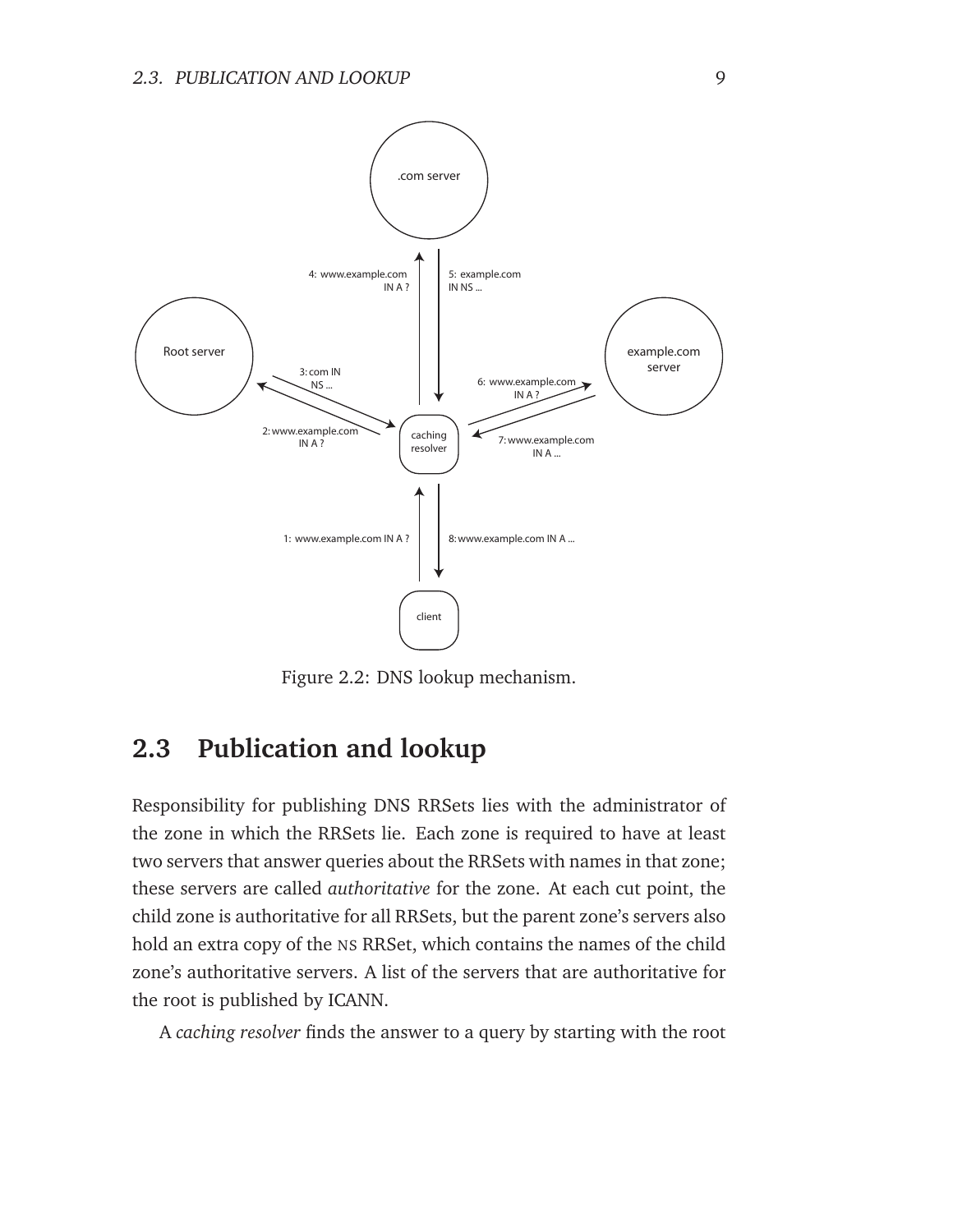servers and following the chain of delegations until it finds the authoritative servers for the zone the query is in. At each level it sends the query to one of the servers; if the server is authoritative it will answer the query directly, otherwise it will return the NS RRSet for the relevant child zone.

A client of the DNS typically has simple *stub resolver* software, which knows about one or more caching resolvers and sends all queries to them.

For example, a query for the A RRSet of www.example.com is shown in Figure [2.2:](#page-20-1)

- 1. A client sends a query for (www.example.com, INTERNET, A) to its local caching resolver, (which we will assume for simplicity has an empty cache).
- 2. The resolver sends the same to a server that is authoritative for the root zone. It is configured with a list of those servers as published by ICANN.
- 3. The com zone is delegated to its operator's servers, so the root server responds with an NS RRSet listing the authoritative servers for com.
- 4. The resolver sends the same query to a com server.
- 5. The com server responds with another NS RRSet, this time for the next cut point, which is example.com.
- 6. The resolver sends the same query to an example.com server.
- 7. This server is authoritative for www.example.com, so it sends back the A RRSet that it was asked for.
- 8. The caching resolver returns this answer to the client.

The caching resolver, as the name suggests, caches the RRSets it receives, both to save time and effort repeating queries, and so that the servers for the upper levels of the hierarchy aren't contacted for every query in a delegated zone. The time-to-live field (TTL) of each RRSet indicates to clients how long they may cache the RRSet for, and is intended to control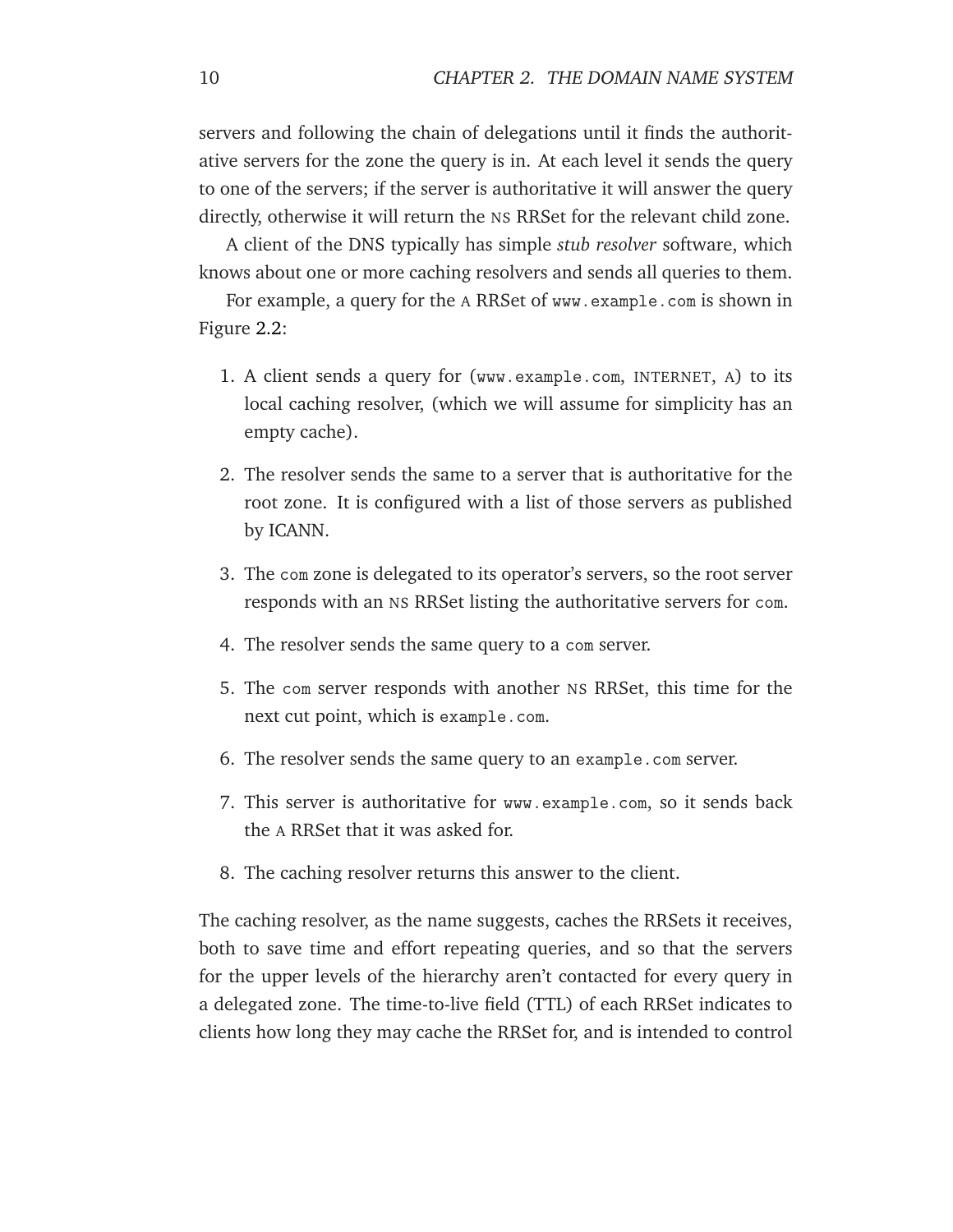the trade-off between query rate and coherence: the higher the TTL, the fewer requests clients will send, but the longer it will take for changes to propagate to all caching resolvers.

In addition to the lookup protocol, the DNS standards define a protocol for synchronizing zone data between the zone's authoritative servers. One server is designated the *master* server, and the others are *slaves*. Updates to the zone are made at the master, either by directly editing its database or by sending updates to it for approval. The slaves synchronize their copies of the zone by occasionally asking the master for the the SOA RR from the head of the zone. The SOA record contains a serial number; if the serial number on the master is ahead of the one on the slave, the slave asks for a copy of the new version of the zone (using an AXFR or *zone transfer* request) or a list of the differences between the versions (using an IXFR or *incremental zone transfer* request).

This protocol is not tied to the lookup protocol; any out-of-band mechanism for keeping the authoritative servers synchronized can be used, because the synchronization is entirely between machines controlled by the zone administrator.

## <span id="page-22-0"></span>**2.4 Wire protocol**

Communication between machines in the DNS consists of exchanges of *messages*. These messages have a standard format, which is shown in Figure [2.3](#page-23-0) [\[Moc87b,](#page-148-2) [EB97,](#page-144-1)  $AAL+05a$  $AAL+05a$ ]. The fields and flags are defined below. Messages are encapsulated in UDP packets or sent in series along a TCP stream; in either case a nameserver is expected to listen for client messages on port 53. Messages sent over UDP are by default limited to 512 octets; a machine wishing to send longer messages must either use TCP or negotiate a longer payload length.

The message is made up of five sections. The first is a standard header format, which describes the type of message and various other things, including the sizes of the remaining sections. The remaining sections are variable-length [\[Moc87b,](#page-148-2) [EB97\]](#page-144-1).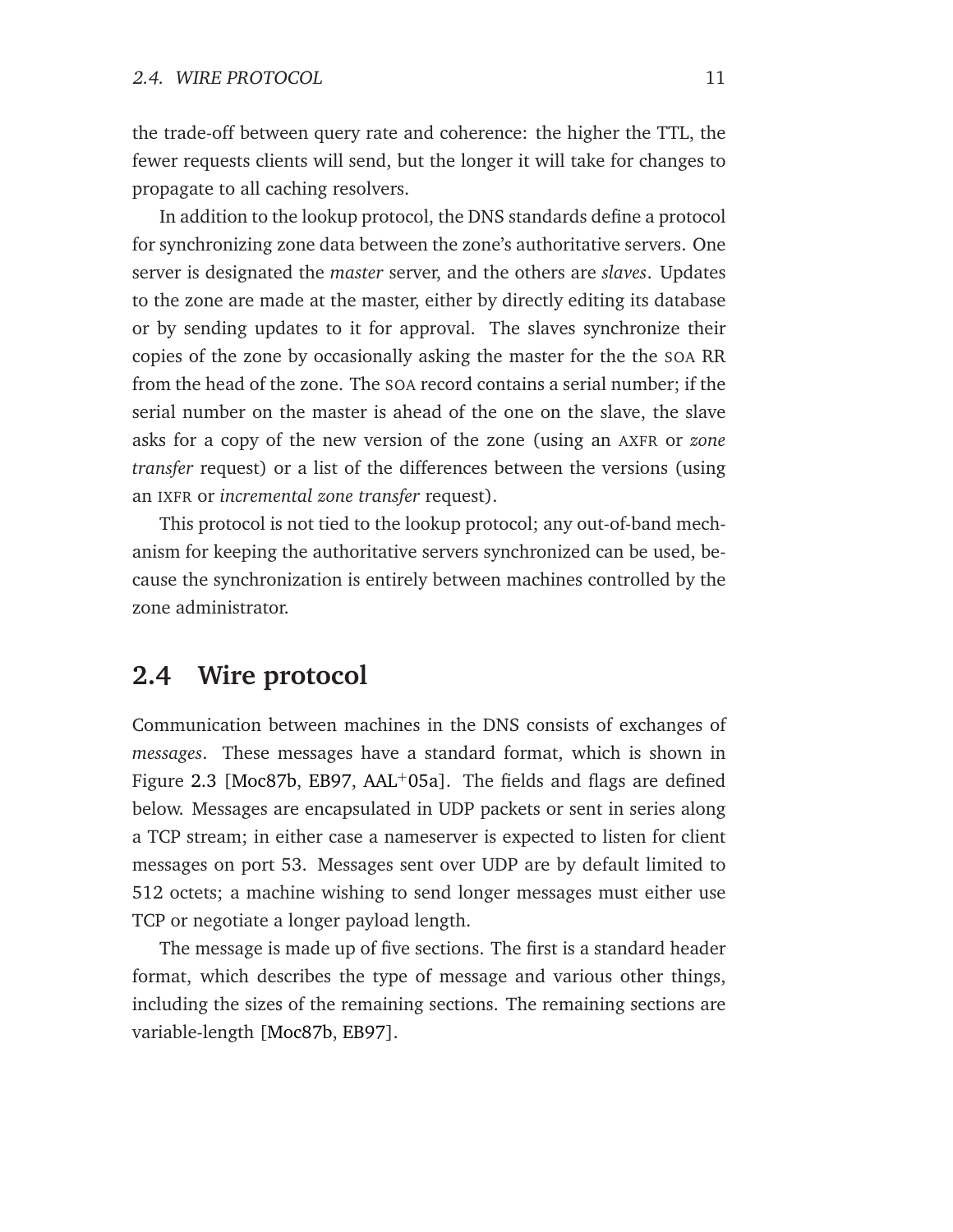



|                       |                                        |           | v                |  |  |
|-----------------------|----------------------------------------|-----------|------------------|--|--|
| 41 ("OPT")            |                                        |           | UDP payload size |  |  |
| Upper 8 bits of Rcode | <b>EDNS</b> version                    | <b>DO</b> |                  |  |  |
|                       | Total length of options (which follow) |           |                  |  |  |







<span id="page-23-0"></span>Figure 2.3: DNS message header and EDNS extensions.

- The question section describes the RRSet being queried or updated.
- The answer section contains the requested RRSets in the response, and in some cases also contains the answer to the query that a client is expected to send next.
- The authority section contains details of the zone the response came from.
- The additional records section can contain various other useful records, depending on the contents of the rest of the message.

The Extension Mechanisms for DNS (EDNS) [\[Vix99\]](#page-152-1) define an updated version of the DNS message format, extending the Rcode, label type, and flag fields of the original DNS message, and adding a UDP payload length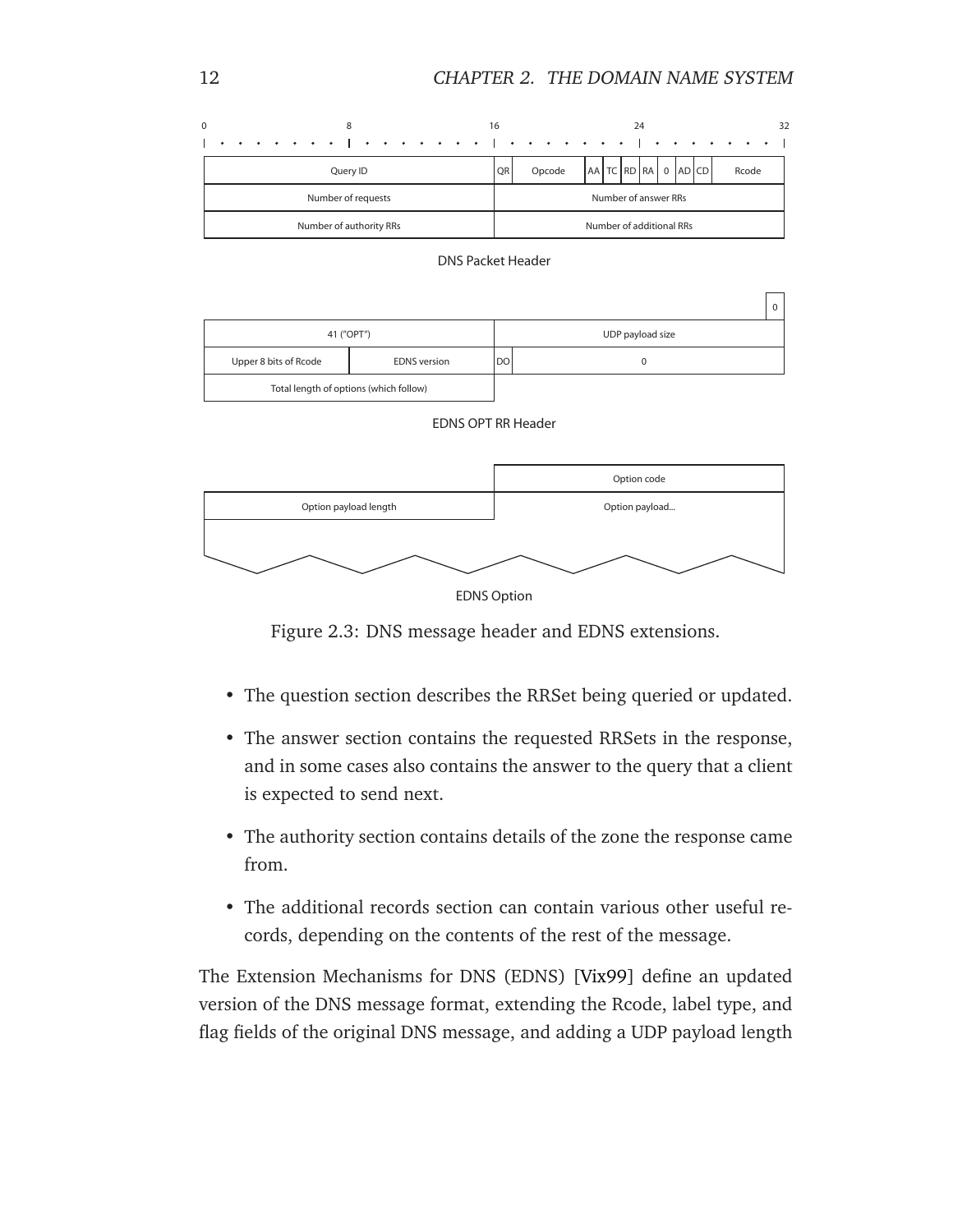field and a version number. Rather than use a new header layout, the extended fields are encapsulated in a special resource record and included in the additional records section of an old-style message. A compliant implementation must parse the additional records section of a message before it can interpret the message's header fields. The current message format (that is, the original layout, extended with the special RR shown in Figure [2.3\)](#page-23-0) is known as EDNS0.

#### **Operations: QUERY, NOTIFY and UPDATE**

All protocol operations in the DNS are expressed as a request from one machine to another, and at least one matching response. The meaning of the request is defined by the opcode field, which has three possible settings.

- **QUERY** is the basic query-response mechanism, in addition to piggybacking some other features (see below). The client sends a QUERY message to the server containing, in the question section, the domain name, type and class of the RRSet it is asking for. The server responds, echoing the question section and including the requested RRSet, if it exists, in the answer section. The server also includes some information about the zone in the authority section: if the query was successful or the name was in a delegated child zone, this is the NS RRSet of the zone head; if it was unsuccessful, it is the SOA RR. The additional records section is filled in with some more RRSets, which depend on the type of the queried RRSet for example, if the query was for an MX RRSet, which contains the domain names of some mail servers, the server might include the IP addresses associated with those names.
- **NOTIFY** allows a master server to indicate to a slave server that the zone contents have changed, by sending a NOTIFY request to the slave for the name of the zone head [\[Vix96\]](#page-152-2). This lets slaves respond more quickly to zone contents updates without having to poll more often.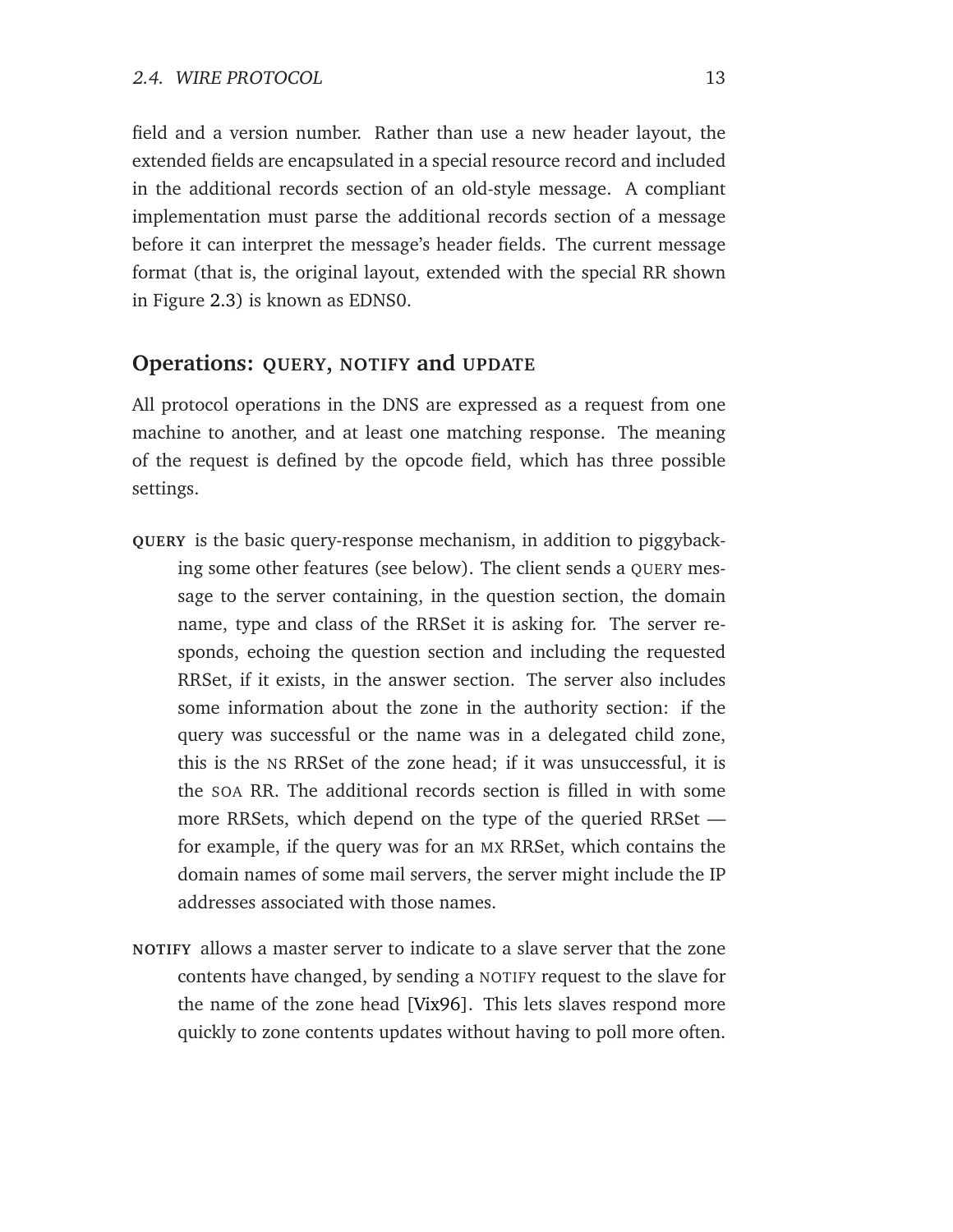**UPDATE** allows a client to request that a server add, change or delete an RRSet in its zone [\[VTRB97\]](#page-153-0). The client gives a list of preconditions, stating which RRSets must exist or not exist before the change should be accepted. The server responds using the Rcode field to indicate that the update was successful, or why it was not.

Two other opcodes, an "inverse" query (IQUERY) and a server status request (STATUS), were defined, but they are not used. IQUERY has been withdrawn [\[Law02\]](#page-147-2) and the semantics of STATUS were never defined.

#### **ID**

The ID field is used to match requests to responses. Clients fill in the ID field with a number that identifies the request being made, and servers mirror the ID field in the response message.

#### **Flags**

There are six flag bits in the standard header and sixteen in the EDNS0 OPT record, of which the following are defined:

- **AA** This response contains authoritative data (i.e. not cached).
- **TC** This message was truncated to fit a UDP datagram.
- **RD** Please perform recursive queries to answer this query.
- **RA** This server is willing to perform recursive queries.
- **AD** This message contains DNSSEC-authenticated records.
- **CD** Do not perform DNSSEC validation on this request.
- **DO** Send DNSSEC RRs in the response to this request. (Requires EDNS0.)

#### **Response codes**

Five Rcodes were defined in the original protocol: one as a catch-all for partial or complete success and four others to indicate different failure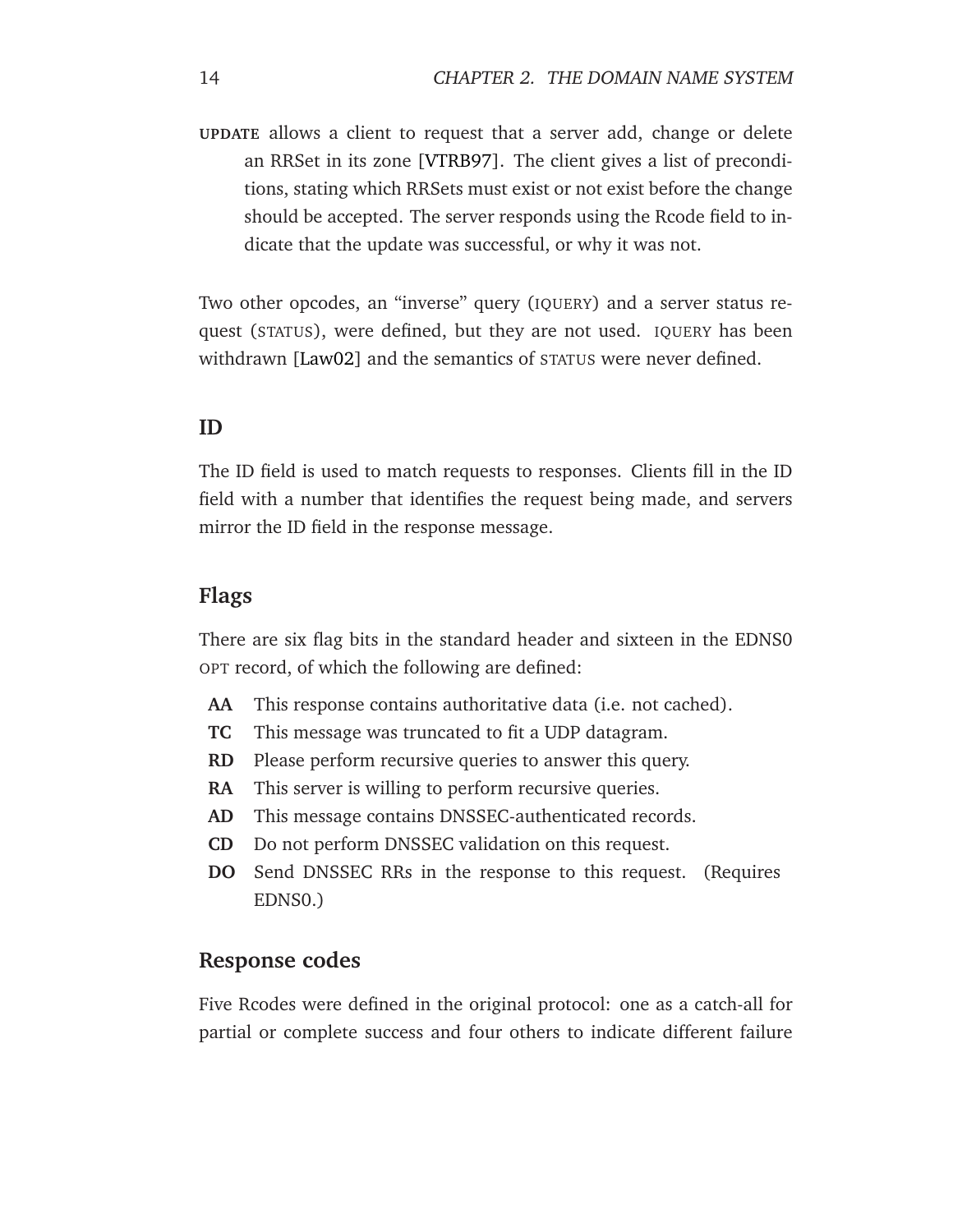modes [\[Moc87b\]](#page-148-2). Five Rcodes were added for explaining why an update failed [\[VTRB97\]](#page-153-0). EDNS0 added a version mismatch error [\[Vix99\]](#page-152-1); symmetric-key signatures add six more [\[VGEW00,](#page-152-0) [Eas00\]](#page-144-2).

## <span id="page-26-0"></span>**2.5 Metadata and signalling**

In addition to the RRSets containing naming data, the DNS has a number of record types that are used to hold metadata about the namespace or to carry signals from one machine to another, as described below.

#### **Namespace metadata: NS, SOA, CNAME and DNAME**

These four record types are used to mark the cut points between zones, and to implement aliases.

- **SOA** (Start of Authority) records identify zones and contain metadata used for keeping replicas synchronized. Each zone has a single SOA RR, which contains the name of the zone master, a contact email address for the administrator, a serial number for the zone and four timer settings. The timers tell the slave servers how often they should refresh their copies of the zone contents, and tell caching resolvers how long they may cache negative replies for names in the zone [\[And98\]](#page-140-4).
- **NS** RRSets mark zone boundaries: an NS RRSet contains the names of the authoritative servers for the zone, and is served by the parent zone's servers as well as the child's. All other RRs with that name (except for DNSSEC digital signatures — see below) are served only by the child's servers. The NS RRSet should be the same regardless of which server is asked, but this must be ensured out of band.
- **CNAME** records are used to indicate aliases: a CNAME RR for a name contains another domain name (the target), and indicates that any queries for types other than CNAME at the first name should be asked again using the target name.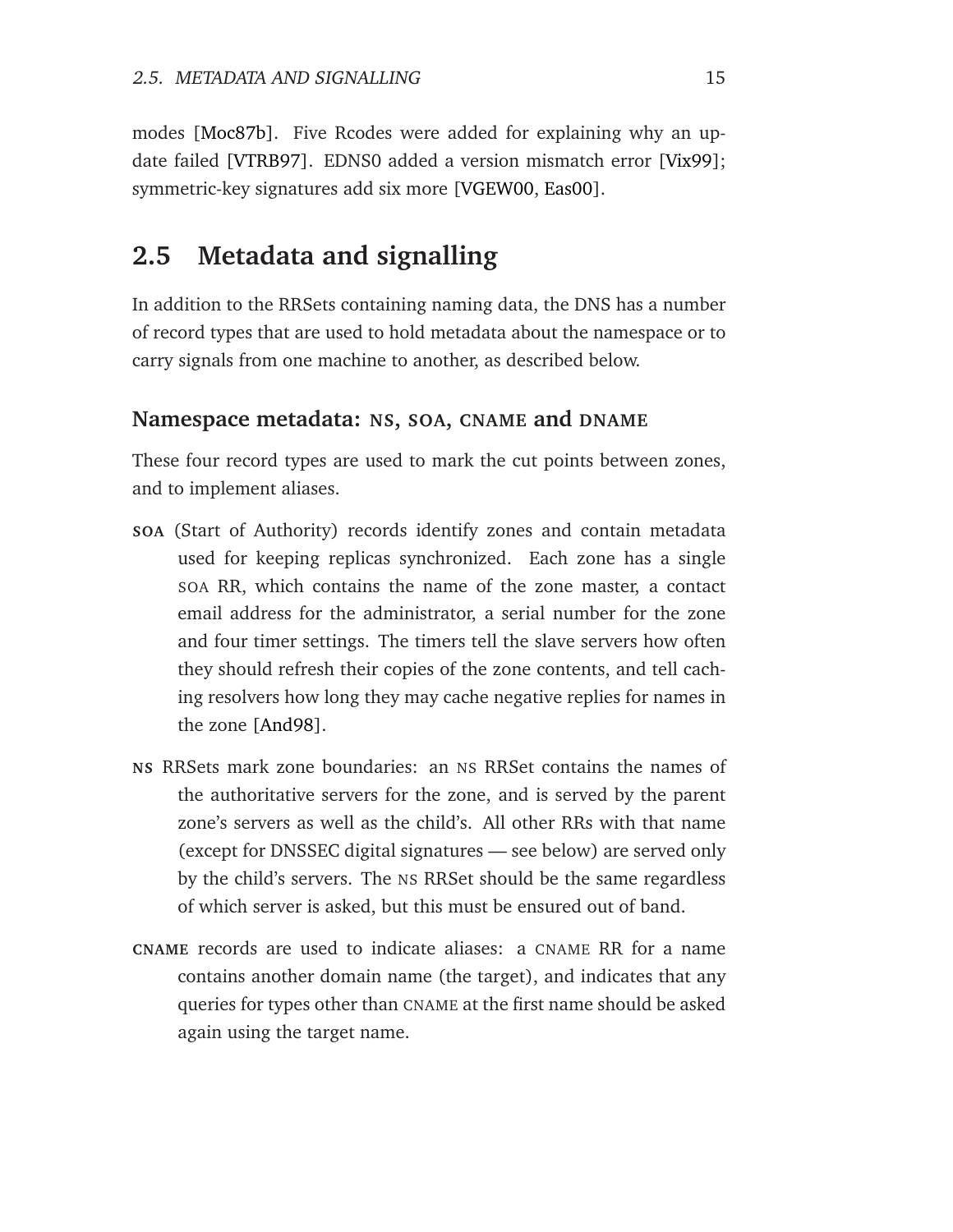**DNAME** records have the same effect but apply to queries for all names below the owner name in the namespace: thus a CNAME RR for mail.example.com containing the name mail.isp.net would cause a query for the A RRSet of mail.example.com to be reissued as a query for the A RRSet of mail.isp.net. A DNAME RR with the same contents, on the other hand, would have no effect on that query but would cause a query for the A RRSet of imap.mail.example.com to be reissued as a query for imap.mail.isp.net [\[Cra99b\]](#page-143-2).

Unlike wildcard processing, which is done entirely at the server, this query reissuing is done by the caching resolver on receipt of the CNAME or DNAME RR. However, servers do need to handle these aliases: they must know to issue them in response to queries for other types. Also, if they know the answer to the reissued query that the resolver ought to send, they are expected to include it in the response with the CNAME or DNAME RR. This saves the latency of another query/response pair.

## **Protocol elements: AXFR, IXFR, OPT, TSIG, TKEY, ANY and NONE**

There are also a number of record types for which records do not exist at all in the namespace; they are used to piggyback other kinds of protocol data on top of queries and responses.

- **AXFR and IXFR** queries are only valid when the name being queried is the head of a zone. The server responds to an AXFR query by sending every RRSet in the zone; this allows slave servers for a zone to acquire up-to-date copies of the zone contents. An IXFR query [\[Oht96\]](#page-149-0) is similar, but the client sends with it the SOA RR from a version of the zone that it already has access to, and the response is a list of the differences between that version of the zone and the current one.
- **OPT** records are used to signal the use of EDNS. An OPT record is included in the additional records section of a query or response to signal that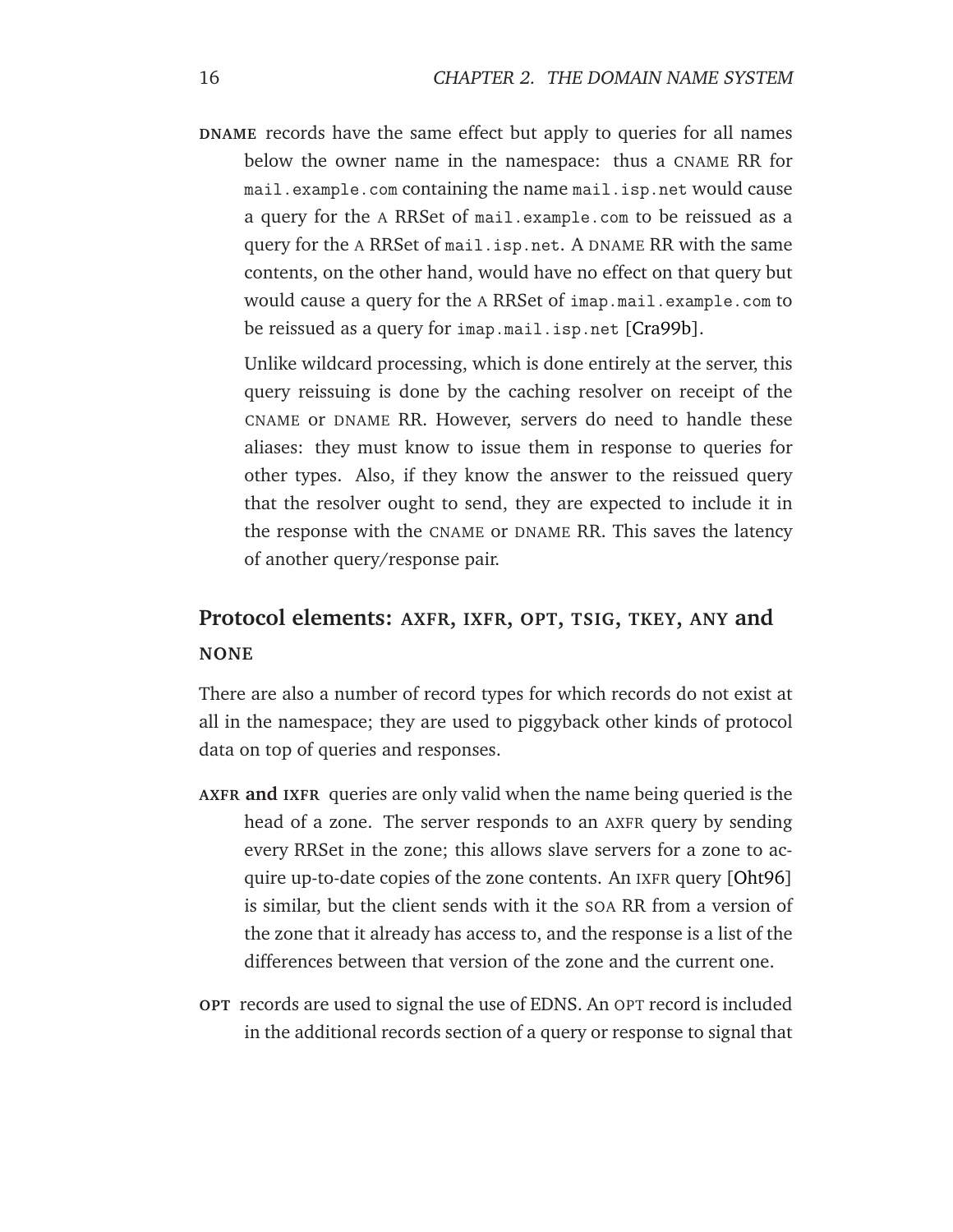EDNS features are available or required.

- **TSIG and TKEY** are used for adding symmetric-key signatures to messages, and are discussed below.
- **ANY** is a wildcard type, used in queries to ask for all records at a given name and class.
- **NONE** is the type used in update messages to assert that a domain name has no records of any type associated with it.

There are equivalent ANY and NONE classes that serve the same purposes for the class field.

## <span id="page-28-0"></span>**2.6 Additional RRSets in responses**

Answers to DNS queries must contain extra RRs as well as the ones asked for. These depend on the type of the records being queried, as well as server configuration and the contents of the response records themselves. They usually require the server to look in more than one place in the namespace to answer a query properly. Some of the secondary lookups required in an authoritative server after a successful lookup are as follows.

- 1. The NS RRSet of the origin of the zone, in the authority section.
- 2. In a DNSSEC-secured zone, the RRSIG records that hold signatures for the other RRSets in the message, and (optionally) the DNSKEY RRSet of the zone origin.
- 3. If there is a CNAME RR for this name and class, the answer to a lookup of the same class and type using the target of the CNAME.
- 4. (Optionally) the SOA RR of the zone origin.

For an unsuccessful lookup, the server must find: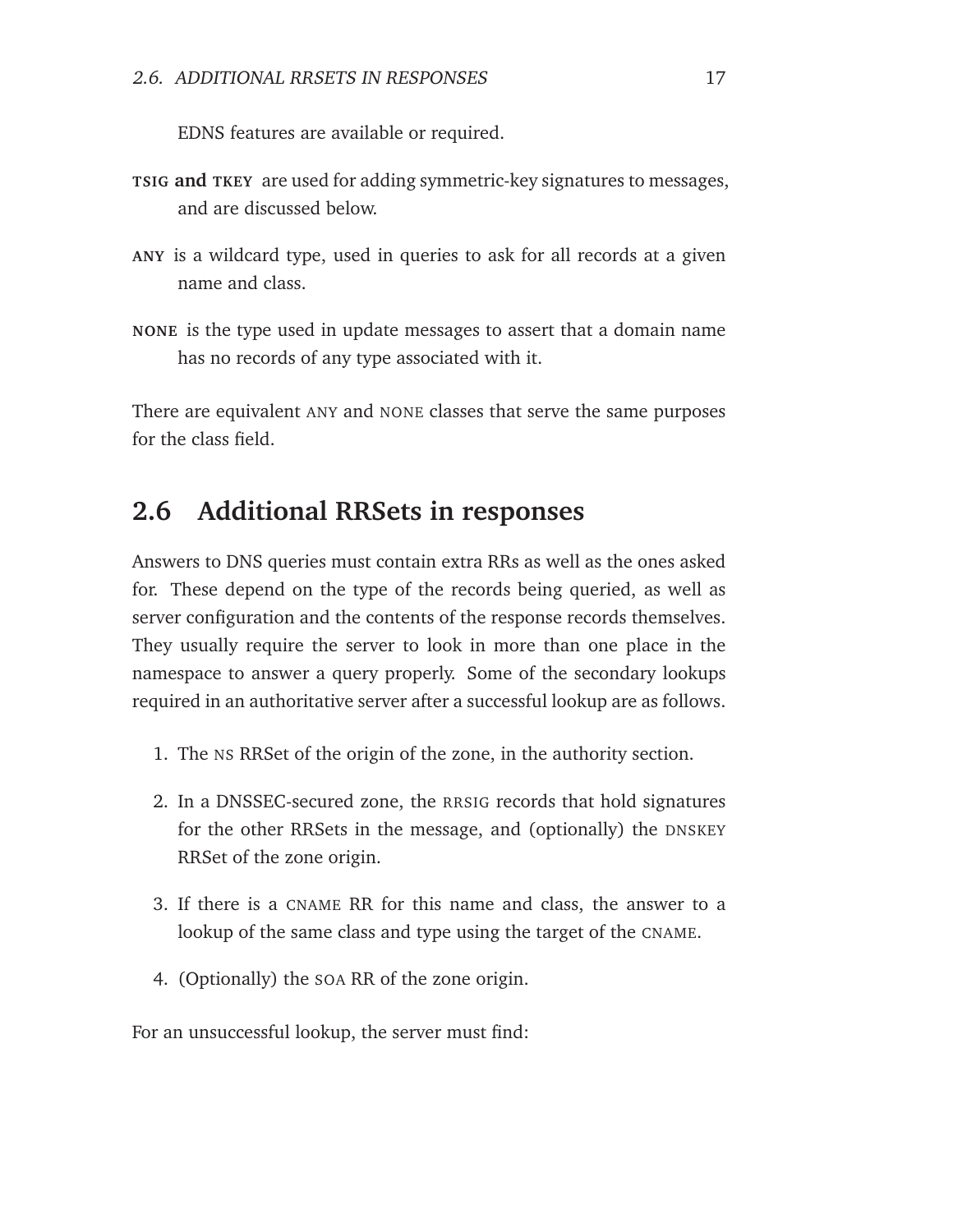- 1. If the queried name is in a part of the namespace covered by a DNAME RR, the answer to a lookup of the same class and type using the appropriate substitution from the DNAME.
- 2. If the name is in a zone that is delegated away from this server, the NS RRSet of the closest enclosing delegation known by this server.
- 3. The appropriate wildcard name.
- 4. In a DNSSEC-secured zone, the NSEC RR that covers the gap in the zone where the name would have been, and enough others to demonstrate that there is no applicable wildcard name.
- 5. The SOA RR for the zone origin.

For both successful and unsuccessful queries, the server must do further lookups for some of the domain names that appeared in the contents of records in the response so far. For some types, including NS and MX, the server must extract domain names from the contents of the original reply and include any records of type A or AAAA that those names have, on the assumption that the querier is about to ask for them.

## <span id="page-29-0"></span>**2.7 Security**

The DNS was not designed with any security features beyond a belief that a record received from an authoritative server should be trusted. No additional measures were taken to secure the underlying UDP and TCP communications, or to check that the data returned from a zone's servers matched the specification given by the zone's administrators. It was assumed that such security features could easily be added later. Some of them have since been deployed, and some are still in development.

#### **End-to-end authentication**

DNSSEC [\[AAL](#page-140-1)<sup>+</sup>05a, [AAL](#page-140-3)<sup>+</sup>05c, [AAL](#page-140-5)<sup>+</sup>05b] introduces a public-key signature system for the DNS. DNSSEC signing keys are associated with zones.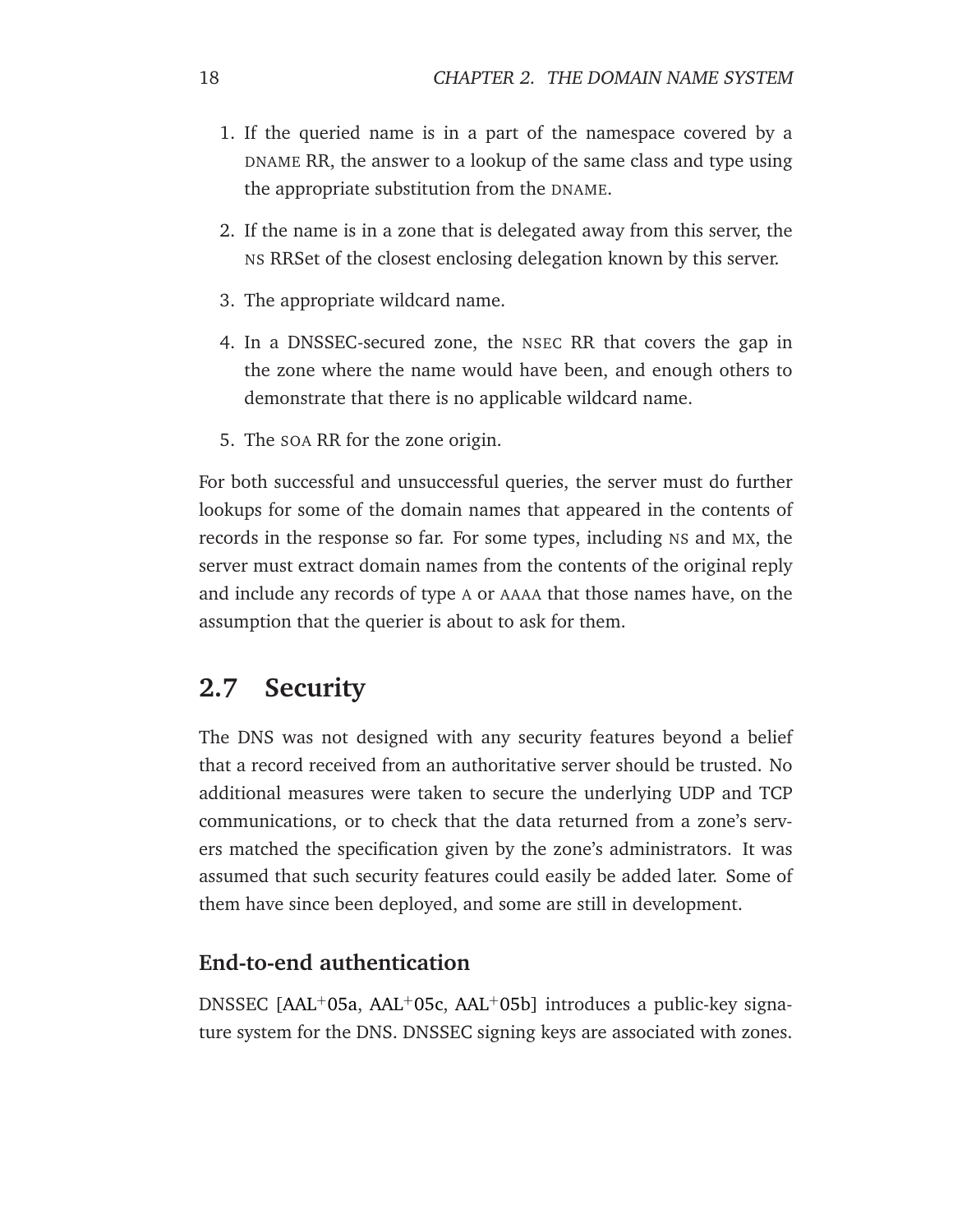A signature is calculated off-line for each RRSet in a secured zone, and recorded in an RRSIG record. The RRSIG record is stored alongside the original record and sent with it in response to queries. The client can verify the signature and be sure that the record set is as intended by the administrator, or at least by some holder of the signing key. In addition, the gaps between RRSets in the zones are described using NSEC RRs, which are also signed. This prevents an attacker from denying the existence of an RRSet that does in fact exist, because he cannot forge a signed NSEC RR that covers the correct name. The server needs to be able to find the appropriate NSEC RR when it receives a query for a non-existent name in a signed zone; this involves finding the closest preceding name (in the canonical order) that does have records.

Signing keys are arranged in a tree of trust that follows the namespace. At each cut point, the child zone's public keys are signed by the parent zone's keys† . The chain of signatures must eventually end with a key that is known to the client. The intention is that the root zone should be signed and its key-signing public key published, although this has not yet happened.

#### **Hop-by-hop authentication**

In order to guard against man-in-the-middle attacks on the communications between servers, a symmetric-key cryptographic *transaction signature* was introduced [\[VGEW00\]](#page-152-0). The sending machine can sign its communications and include the signature as a TSIG RR in the message, allowing the receiving machine to be sure that the data came from a machine that possesses the secret key.

TSIG security is more widely deployed than DNSSEC; it is often used between the authoritative servers of a zone, to protect the zone transfers between master and slaves. A different secret key is used between the master and each of its slaves, and the keys are agreed out of band.

<sup>†</sup>For operational reasons, each zone has a key-signing key that is intended to change infrequently, and is used to sign the keys that actually sign RRSets; see  $[AAL^{+}05c]$  $[AAL^{+}05c]$  for details.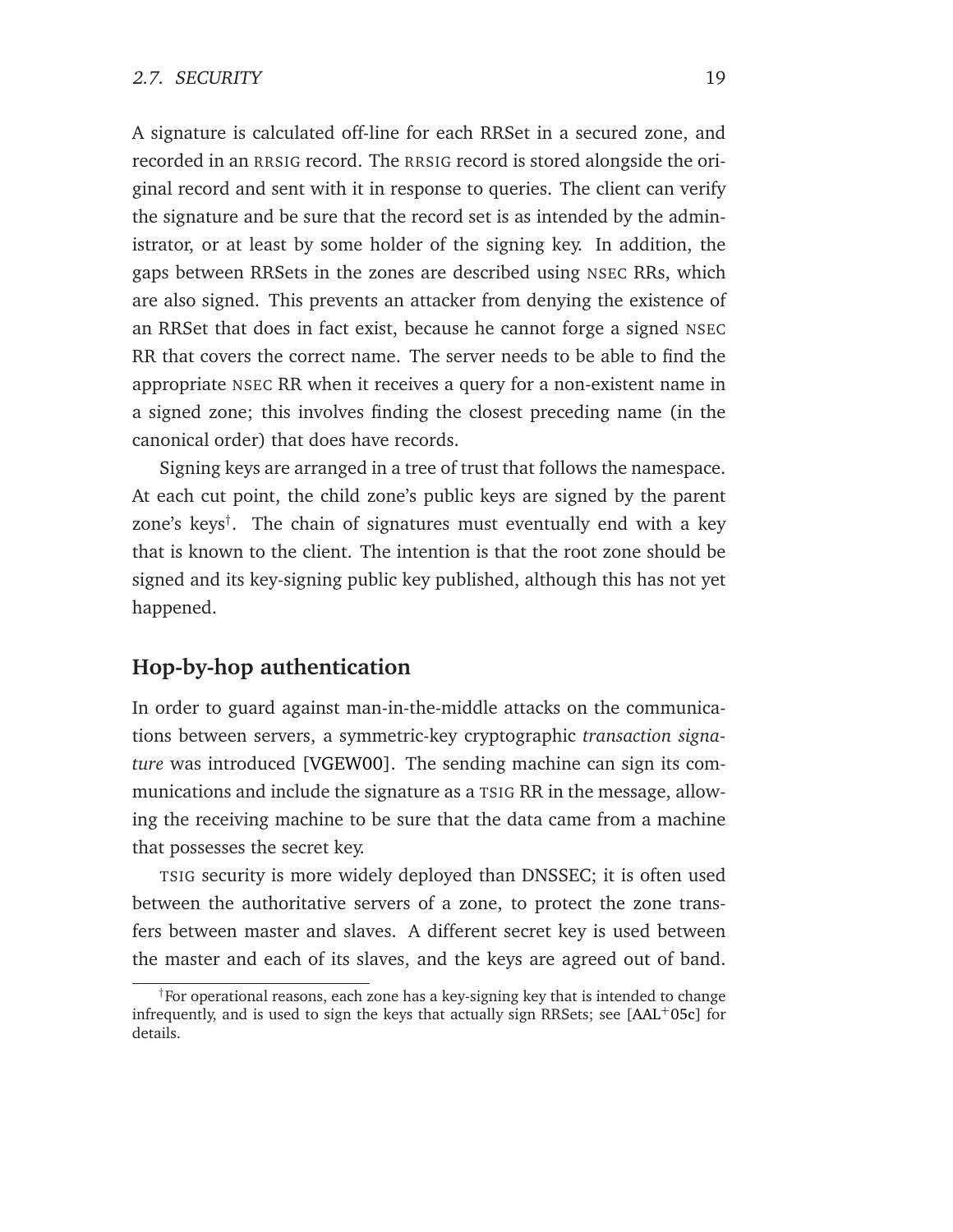Because a key must be shared between every pair of communicating machines, it is not suitable for securing client queries unless the client base for a server is very tightly controlled. The TKEY record type and its as-sociated processing rules [\[Eas00,](#page-144-2) [KGG](#page-146-4)<sup>+</sup>03] allow a client and server to establish a session key for use with TSIG but they must already be able to authenticate each other in some other way. The security protocol negotiations are piggybacked on an exchange of TKEY RRs between the two ends.

#### **Cache poisoning**

Another vulnerability in the DNS arises from the way caching resolvers use cached NS RRSets to shortcut the resolution path for zones they have visited before. A malicious DNS server, as part of its response to some query, could include a spurious NS RRSet that claimed that the victim zone was delegated to servers under malicious control — for example, along with the A records for www.malicious.com the malicious server sends an NS RRSet for victim.com pointing to ns.malicious.com. Later, queries for names in victim.com will be sent to the malicious server instead of the proper servers. In this way the zone can be hijacked without having to attack the servers for the zone or any of its parents<sup>†</sup>.

Newer caching resolvers only accept RRSets that come from servers that are authoritative for the zone in which the RRSet falls (or in some circumstances from a parent zone), to prevent this kind of poisoning. Variants on the attack can still be made by spoofing response packets from the authoritative servers, or by subverting the servers that serve the *names* of a zone's authoritative servers (rather than the authoritative servers themselves), in order to hijack the process one step earlier [\[RS05\]](#page-151-0).

<sup>†</sup>A list of servers known to be issuing poisoned records is available from the Measurement Factory's DNS survey, at

http://dns.measurement-factory.com/surveys/poisoners.html.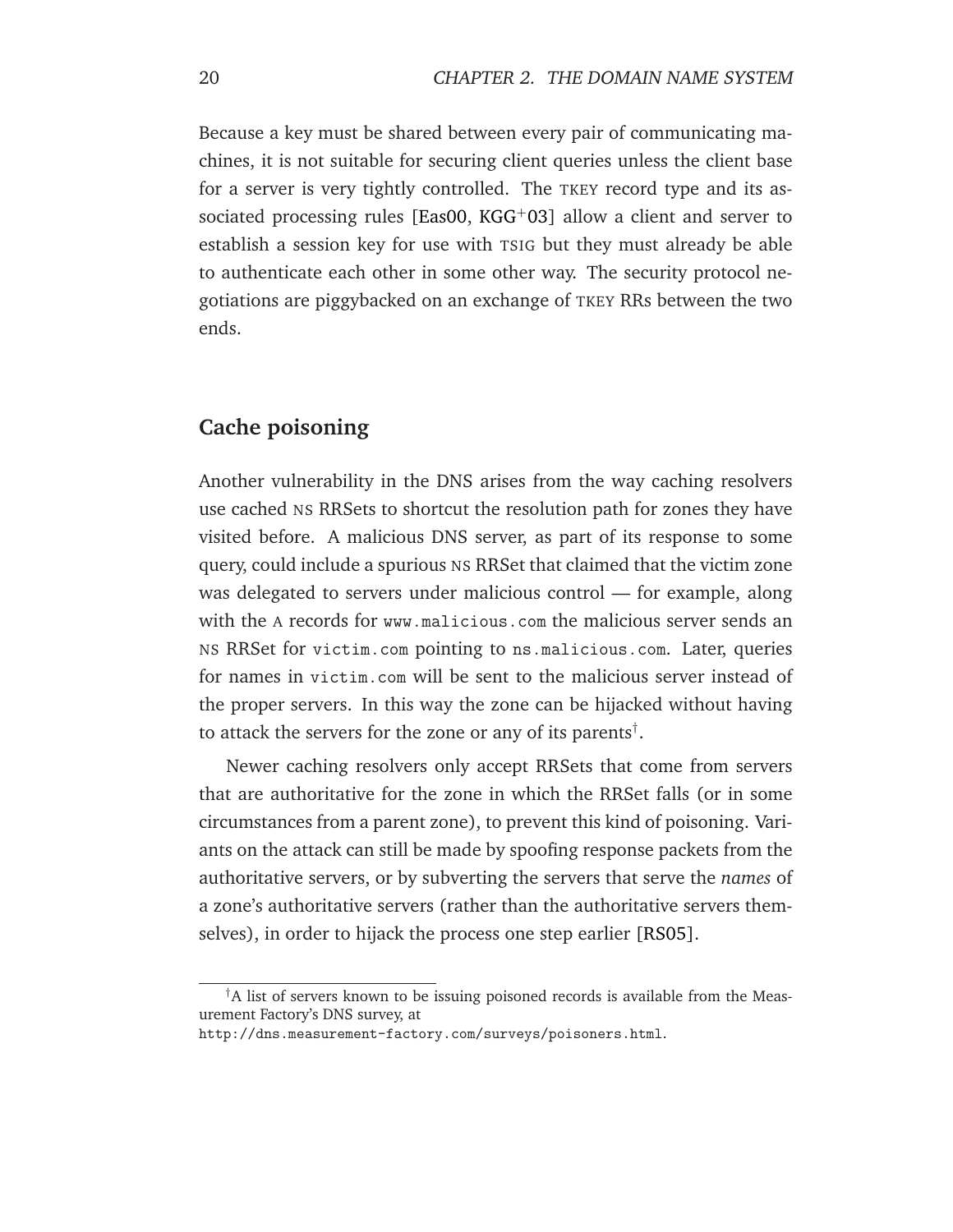## <span id="page-32-0"></span>**2.8 Extensions**

While the main use of the DNS remains the serving of a coherent database of naming information, there are some servers that do more than that. For example, load-balancing and server selection for content distribution networks is sometimes done at the DNS level: the result of a DNS query in a load-balanced zone depends on the IP address of the querier, automatically directing each client to the "best" server. The choice of server is typically based on an estimate of distance, with a lookup table of which servers are closest to each address block; it could also be based on feedback from the servers about their current load [\[Cis99\]](#page-143-3). Using the DNS for server selection provides poor responsiveness to change (because of clients that ignore TTLs [\[PAS](#page-150-0)<sup>+</sup>04]) and the use of DNS caches introduces errors into the choice of best server for each client because a user's DNS cache is not necessarily a useful estimate for that user's actual position in the network [\[PHL03\]](#page-150-1). However, it does usually avoid the worst choices.

The DNS is still under active development. New record types are being defined to support services as they are deployed on the internet [\[WS05,](#page-153-1) [SLG06,](#page-151-1) [NL05,](#page-149-1) [Mes05,](#page-148-3) [Mor05,](#page-149-2) [dL05\]](#page-144-3). New record types can require more functionality at the server, as there are rules governing which extra information a server should supply with each record type. Authentication mechanisms for DNS records [\[AAL](#page-140-3)<sup>+</sup>05c] are being deployed slowly, but new schemes are being developed to help speed this deployment [\[AW06\]](#page-141-2), and to allow administrators to secure their zones without revealing the entire contents of their zones [\[LSA05\]](#page-147-3).

## <span id="page-32-1"></span>**2.9 Summary**

We have described the design and operation of the Domain Name System. In the next chapter we will consider some of the issues experienced with the DNS and motivation for making changes to it.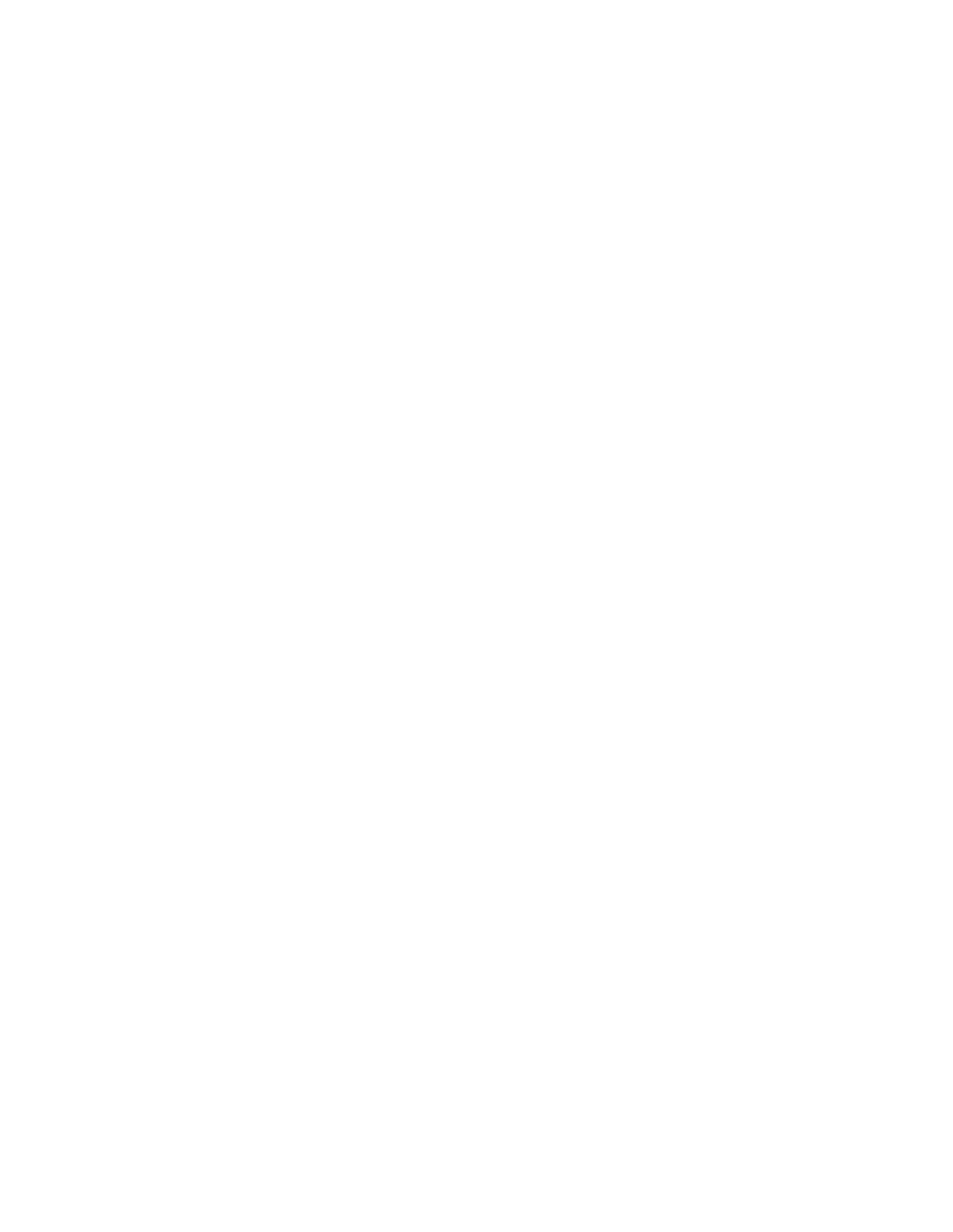## <span id="page-34-0"></span>**3 Motivation**

Now that we have described the mechanisms of the DNS, we can discuss the reasons why we would want to consider changing it. In this chapter we will look at some of the issues that have been reported with the DNS, and argue that the distributed nature of the DNS lookup protocol is responsible for many of them.

### **Lookup latency**

Resolving names in the DNS can take long enough to cause noticeable delays in interactive applications [\[HA00,](#page-145-0) [CK00\]](#page-143-4). A resolver may need to talk to several authoritative servers to answer a single question, and each additional server adds network delays, as well as the possibility of congestion, overloaded servers, and failure. Generally, top-level domain (TLD) servers can be expected to be well placed and geographically diverse; lower-level zones are often not so lucky. This is made worse by the long timeouts in resolvers and stubs when errors are encountered [\[PPPW04\]](#page-150-2). In addition, high load at the caching resolvers can cause delays.

### **Update latency**

The latency of updates in the DNS is governed by the "time to live" (TTL) field of the record being updated. For planned updates, the TTL can be reduced in advance, allowing a speedy propagation of the update in exchange for briefly increased traffic. For unplanned updates (e.g., in response to an outage or attack) the old record may remain in caches until its TTL expires.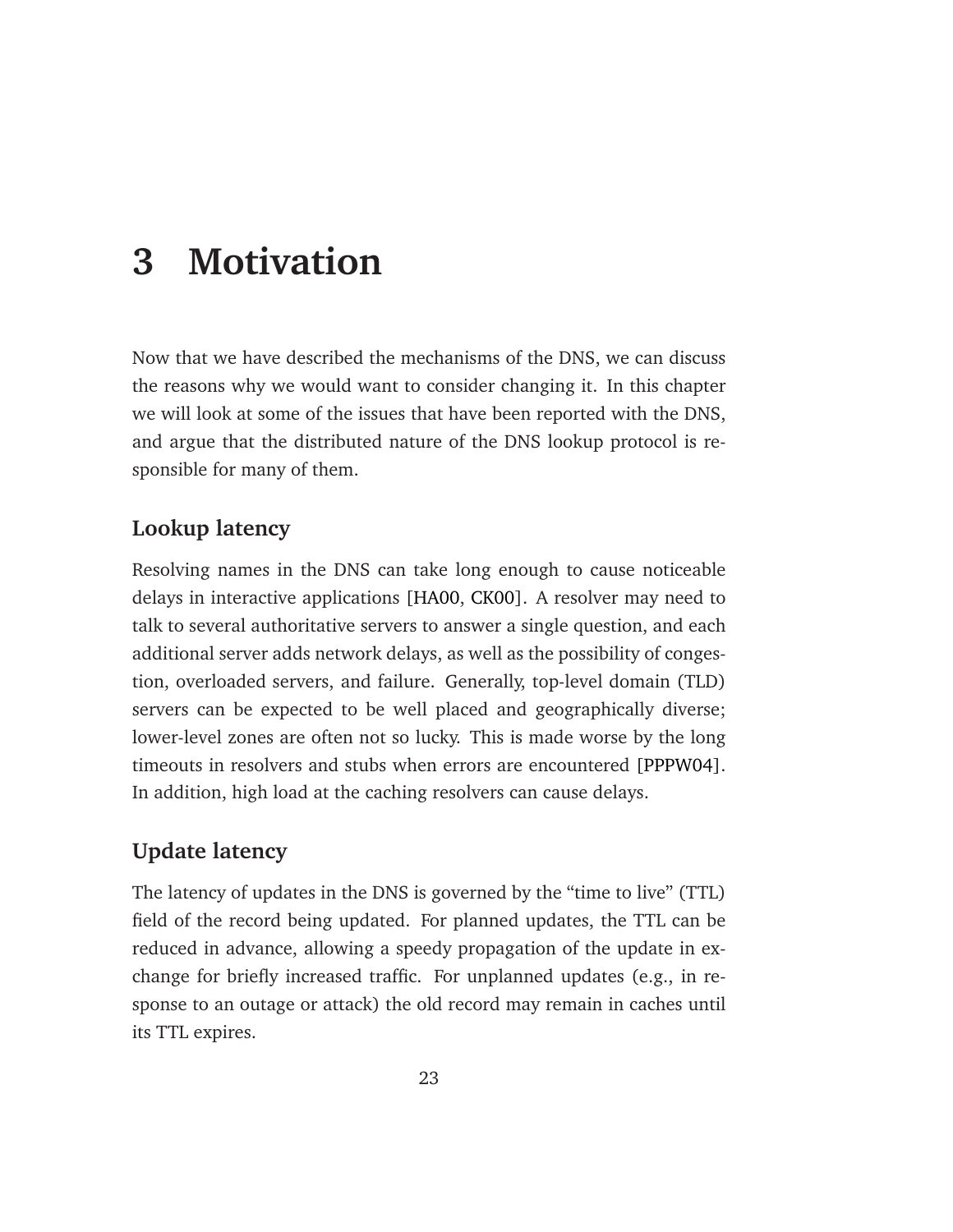This timeout-based caching mechanism is not a good fit with the patterns of change in the data served. Many DNS records are stable over months, but have TTLs of a few hours. At this timescale the TTL is effectively an indicator of how quickly updates should propagate through the network, but it is used by caches as if it were an indicator of how soon the record is likely to change. This generates unnecessary queries, and indicates that a "push" mechanism for updates would be more appropriate for these parts of the DNS. Jung et al. [\[JSBM01\]](#page-146-5) show that, based on TCP connections seen in traces, 80% of the effectiveness of TTL-based caching is gained with TTLs of only 15 minutes, even though the data may be static for much longer than that.

#### **Administrative difficulties**

Even a properly-formed DNS zone can cause problems for its owners, and for other DNS users, if the delegation from the parent zone is not properly handled. The most common delegation errors are caused by a lack of communication between the zone's administrators, their ISPs, and the administrators of the parent zone. In 2004, 15% of forward zone delegations from TLDs were "lame" in at least one server  $[PXL^+04]$  $[PXL^+04]$  (i.e., a server that did not serve the zone was announced as doing so by the parent zone). Servers publishing out-of-date zone data after a zone has been re-delegated away from them also cause problems. Circular glue dependencies, which cause delays in resolving the zone from a cold cache and reduce the number of useful servers available† , affected about 5% of zones  $[PXL+04]$  $[PXL+04]$ . These errors are directly connected to the way the DNS is distributed along administrative boundaries.

In addition to the risks involved in preparing the contents of a zone, the software used on nameservers is complicated and requires some expertise to configure, secure and maintain properly. This expertise is not in evidence at all nameservers‡ .

<sup>†</sup>See http://cr.yp.to/djbdns/notes.html#gluelessness

<sup>‡</sup>For a survey of configuration problems found on public nameservers, see http://www.menandmice.com/6000/6000 domain health.html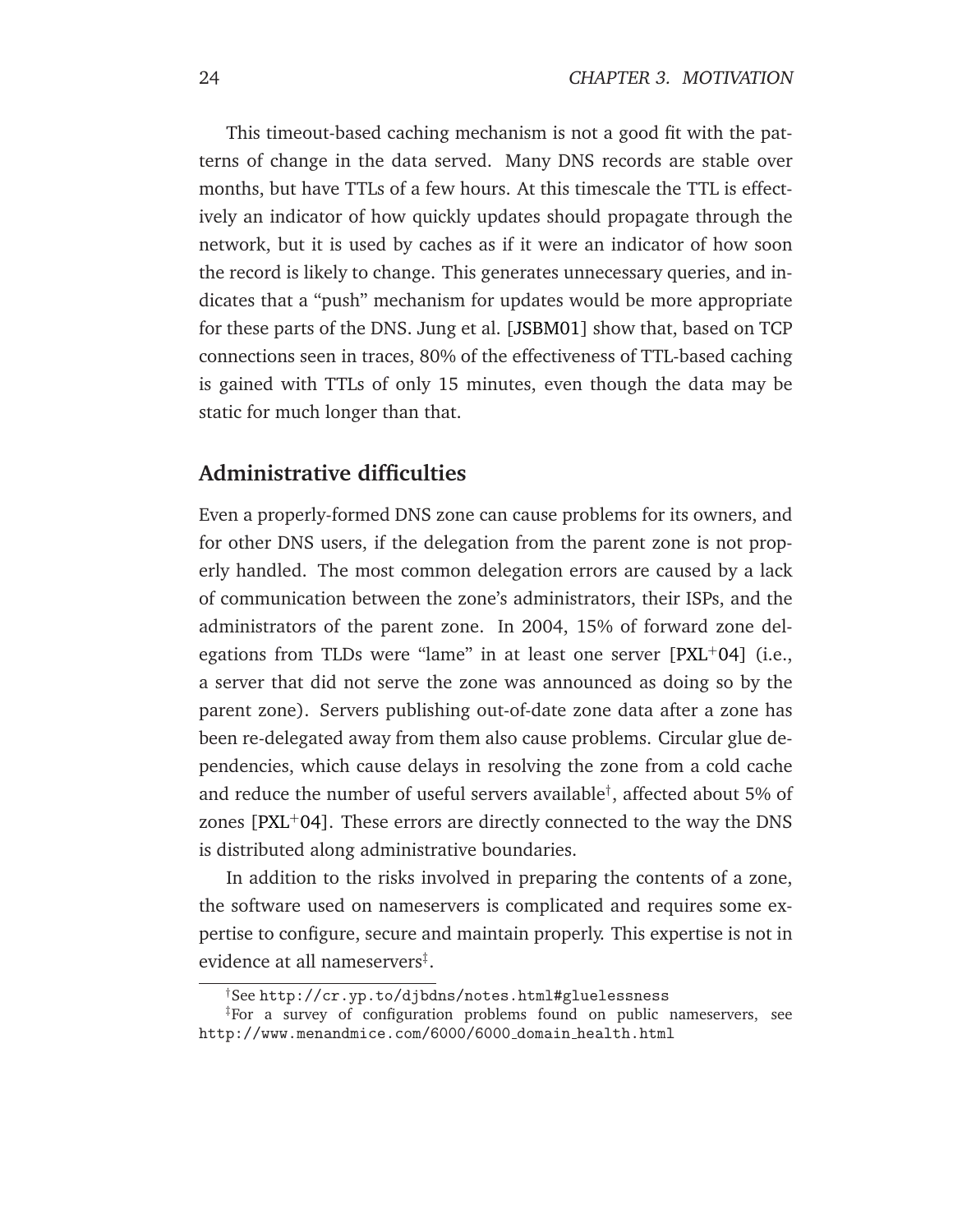Misconfiguration of clients and resolvers causes problems too: it is responsible for a large fraction of the load on the root servers [\[WF03,](#page-153-0) [Wes04\]](#page-153-1). This has been a problem with the DNS for some time [\[MD88\]](#page-148-0) and, despite efforts to educate administrators, the situation is not improving.

## **Vulnerability to denial of service**

Redundancy is built by replication of data, but this happens multiple times per name — an organization must rely not only on its own nameservers being operational, but also on the nameservers for every level above it in the hierarchy. Again, this is caused by the distribution model.

There have been distributed denial-of-service attacks on the root and TLD servers in the past. Some of them have been successful in causing delays and losses [\[VSS02\]](#page-152-0), although anecdotal evidence suggests that to date, human error has been much more effective than malice in causing outages at the upper levels of the DNS, and care is taken in deploying root servers that they can survive large spikes in load [\[BKKP00\]](#page-141-0). Lowerlevel zones, which typically do not have the same levels of funding and expertise available to them, are more vulnerable to attack. Many zones are served by two nameservers that are on the same LAN, or even the same machine  $[PXL^+04]$  $[PXL^+04]$ , although the standard requires each zone to have redundant servers.

#### **Lack of authentication**

The current DNS relies almost entirely on IP addresses to authenticate responses: any attacker capable of intercepting traffic between a client and a server can inject false information. Mechanisms have been developed to use shared-key and public-key cryptography to provide stronger authentication of replies, but although TSIG [\[VGEW00\]](#page-152-1) is now commonly used to protect zone transfers, DNSSEC [\[AAL](#page-140-0)<sup>+</sup>05a] is not being deployed quickly — indeed the details of the protocol are still being debated after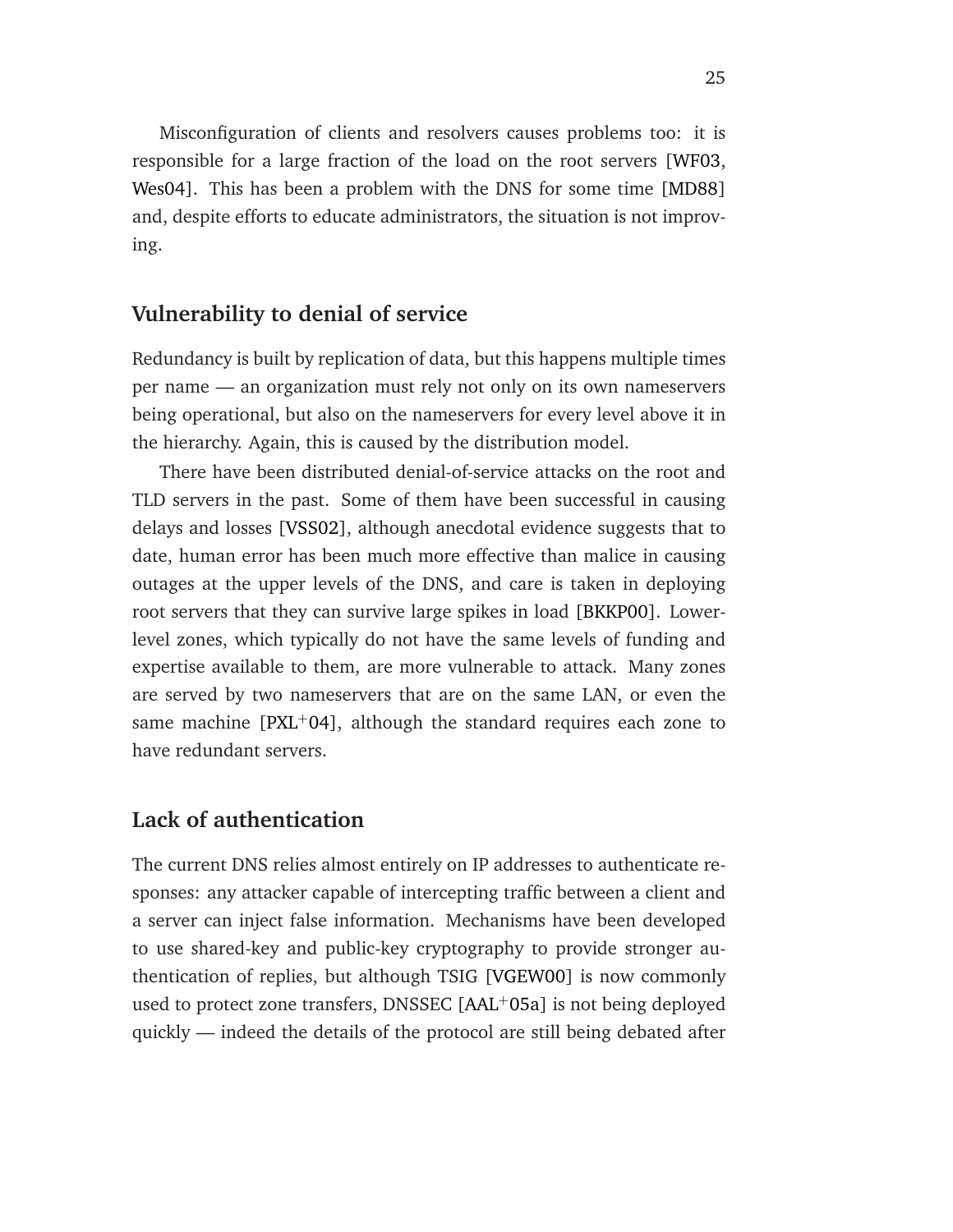ten years of development. It is also a complex addition to an already complex protocol, so there are relatively few implementations.

## **Implementation difficulties**

The wire protocol of the DNS is not easy to implement correctly $^\dagger$ . In particular, the "compression" algorithm, where common suffixes in a packet can be merged by using pointers from one name to another, is a common cause of error. Also, as we shall see in Chapters [5](#page-60-0) and [7,](#page-84-0) the way that the tree of the namespace is used restricts the implementation options for DNS servers. In particular, DNSSEC requires that a server be able to find the record that precedes a query name when the query name is not in the database. It would be unfair to call these architectural problems; most internet protocols have similar pitfalls and difficulties.

# **3.1 An observation about complexity**

The DNS has two protocols, one for publishing records and one for looking them up.

The lookup mechanism of the DNS is a complex one: a caching resolver acting on behalf of a client interacts with multiple authoritative servers in order to locate the record being queried. Even an entirely successful query might travel from machine to machine six to ten times before it finally returns to the stub resolver that generated it, and will rely on the correct configuration and functioning of machines other than the client and the server holding the record. Each network hop is an opportunity for delay or failure, and each machine involved is a possible source of error, delay or failure. The complexity of this lookup architecture is responsible for some of the observed difficulties with the DNS: in particular for the latency issues associated with retry timeouts, and the vulnerability of the entire service to attacks on the root and TLD servers.

<sup>†</sup>Even now, DNS implementation errors are regularly reported. See, for example, CVE-2003-0432, CVE-2004-0445, CVE-2005-0034 and CVE-2006-0351.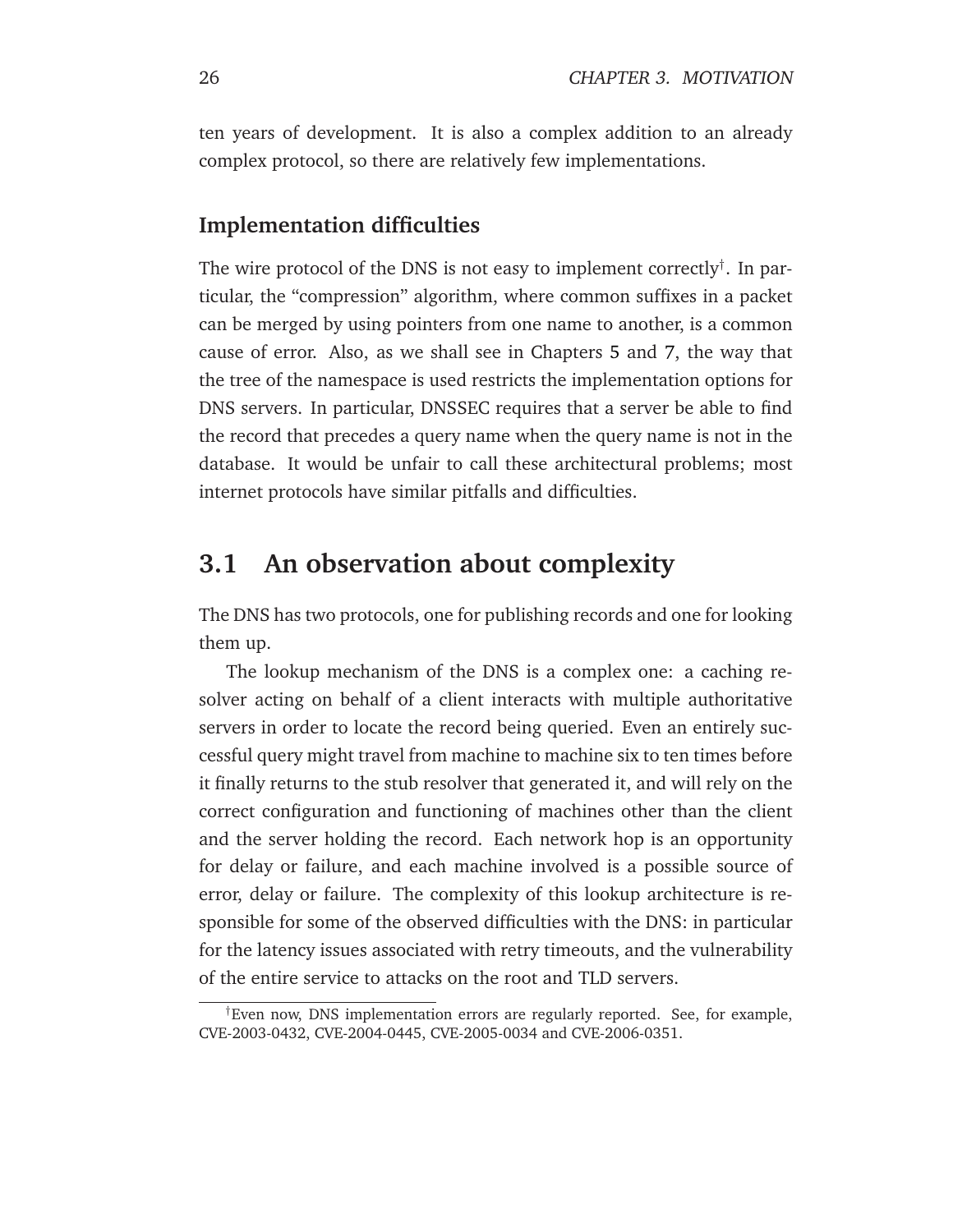The publication of records in the DNS is more straightforward. The zone administrator sends the record to the primary authoritative server, and the secondary servers synchronize themselves with the primary. This process involves only those machines directly responsible for serving the record, all of which are under the administrator's control; it does not rely on the configuration of other zones or their servers.

There are also differences in how the two protocols are used:

• Lookups are several thousand times more frequent than updates, and clients outnumber servers by more than two hundred to one. Typically a failed or delayed lookup will cause failure or delay in a higher-level protocol interaction, which may itself be delay-sensitive: for example, delays of more than a few seconds are considered problematic in web site downloads [\[BBK00\]](#page-141-1).



<span id="page-38-0"></span>Figure 3.1: SOA refresh timers (from zones seen by RIPE and Adam)

• Updates are more tolerant of delay: typically a ten-second delay would not be noticed when updating a DNS record. Figure [3.1](#page-38-0)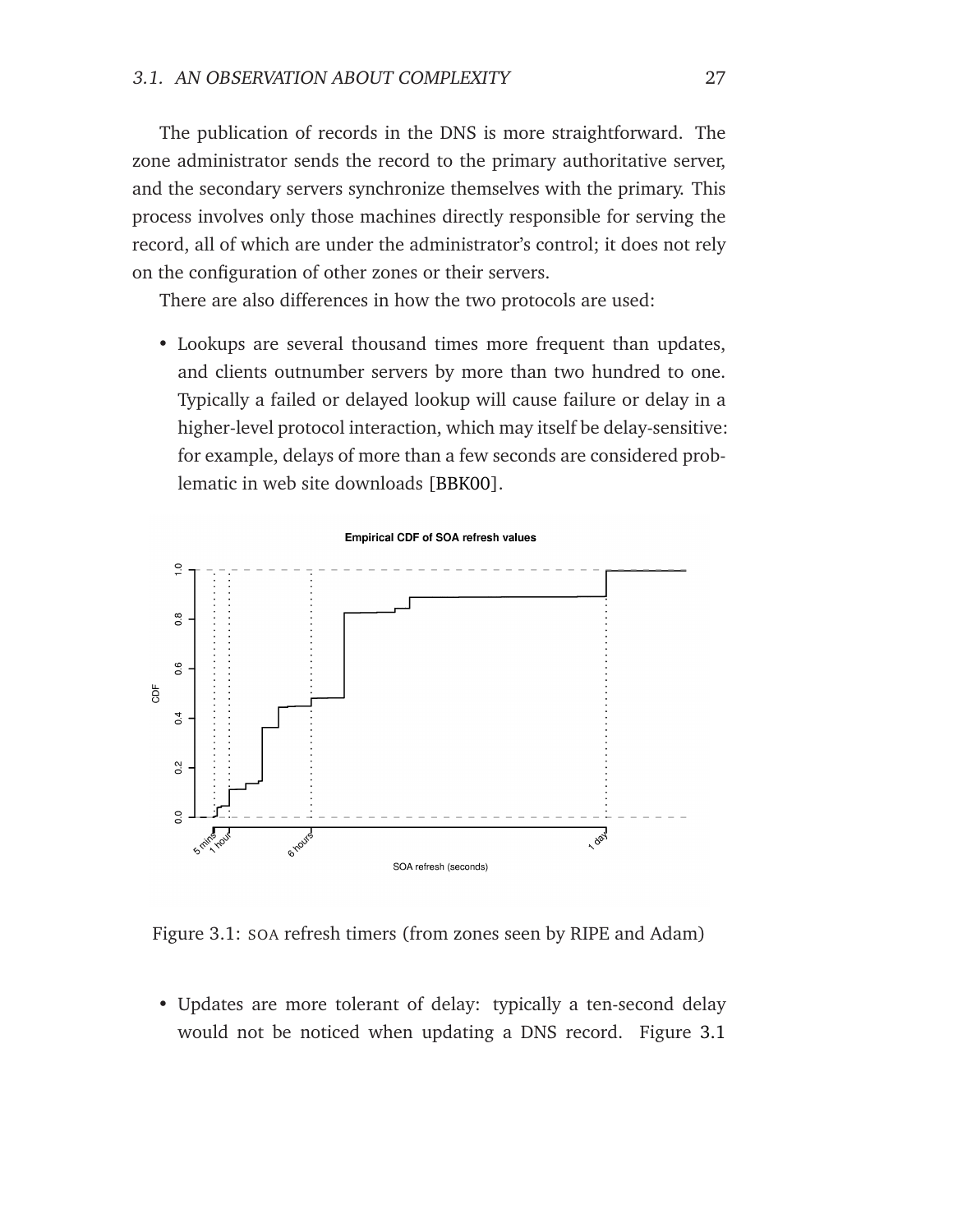shows that the vast majority of zones have refresh timers set longer than five minutes. (Although this doesn't take DNS NOTIFY into account, it is an indication of the sort of timescale that is acceptable for zone consistency. In zones that use NOTIFY, if a notification is lost between master and slave, BIND 9 waits for 15 seconds before re-sending.) In addition, DNS updates can be pre-loaded in a way that lookups cannot: some servers allow administrators to load updates into the DNS before they are needed, timestamped with when they are to come into effect.

This leads us to an observation about the architecture of the DNS. A distributed system on the scale of the DNS must have some complexity, and wherever the complexity is, there are risks of failure and delay. We would like the complexity to be in the place where the failure and delay can be best tolerated, and this is not the case in the DNS. If DNS lookups can be made simpler — even at the cost of making updates more complex the overall behaviour of the system will be improved. In other words we believe:

## *The complexity of the DNS should be moved from the lookup protocol into the update protocol.*

The current DNS is made up of two halves: simple centralized updates and complex distributed lookups. A system using centralized lookups and distributed updates would be a better match for the requirements. Ideally, client caches should be able to send queries to *any* DNS server and have that server return the answer immediately; the hard work is done when an update is made, replicating the record at every server.

This would solve the problems of high latency, as well as many of the administrative difficulties associated with the delegation of zones between servers. The other problems discussed above are either political or related to the wire protocol, and outside the scope of this dissertation. We deliberately do not attempt to resolve any of the complex legal and political issues of zone ownership and control; and since any improved DNS architecture must be backwards-compatible with the millions of clients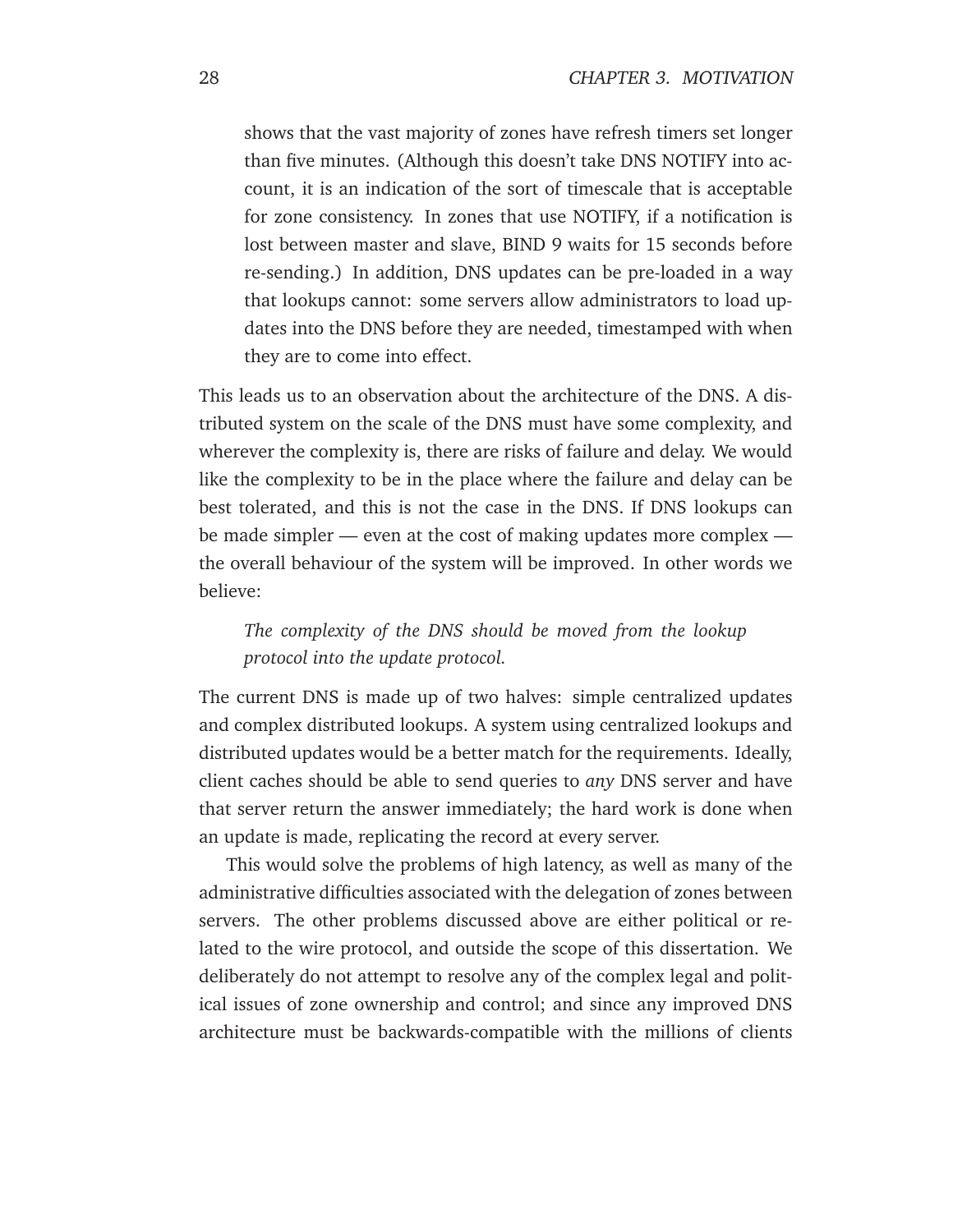deployed in the internet, we do not address the wire protocol except to require that the new service should support it.

In Chapter [5,](#page-60-0) we will discuss the design of a centralized nameservice. First, however, we will examine the size and performance of the current DNS, in order to specify the minimum requirements which any new nameservice must meet.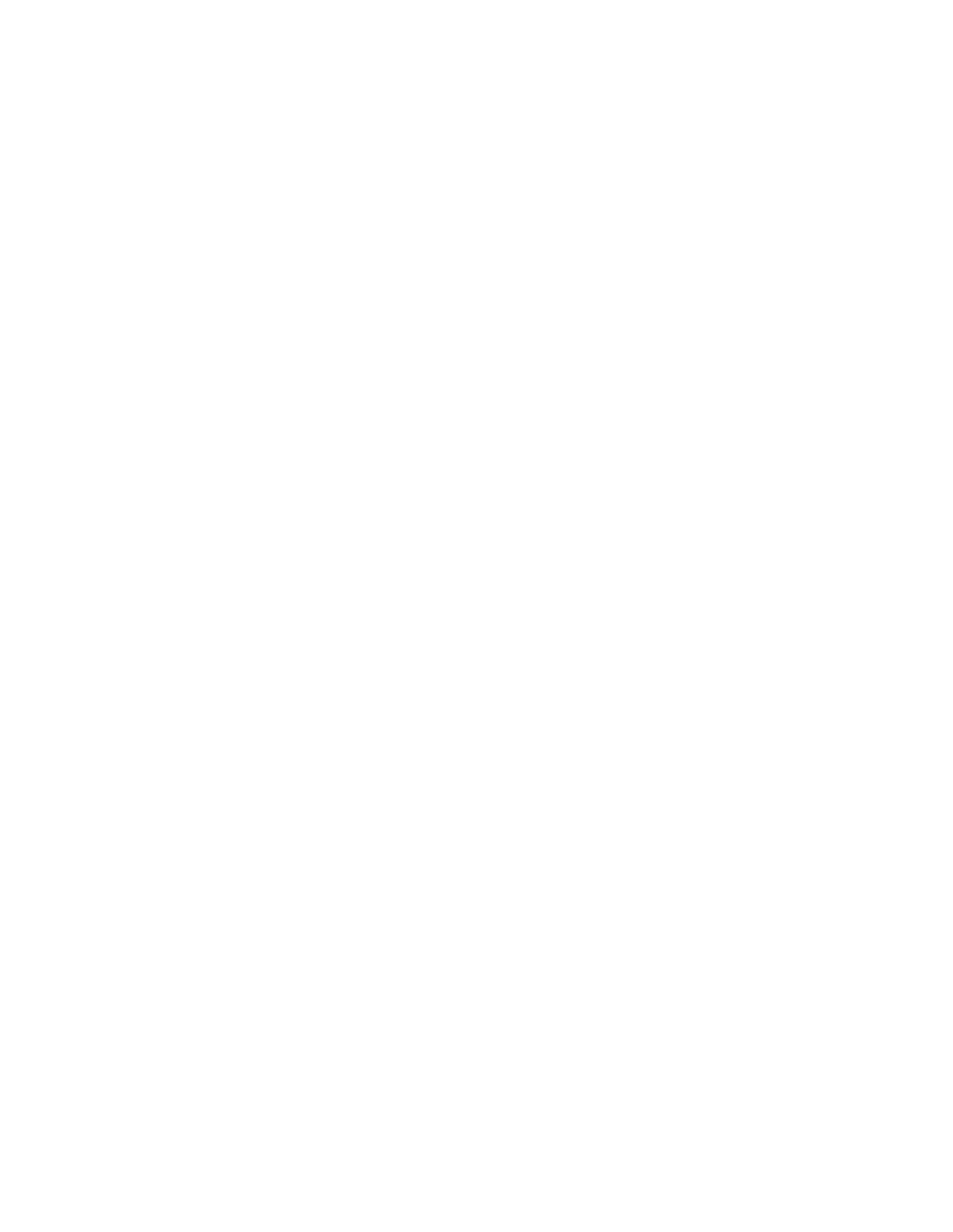# <span id="page-42-0"></span>**4 Quantifying the DNS**

The first question we must ask when designing a distributed lookup system is: what data will we be serving? How is it organized, and what is the expected load of queries? In this chapter we will analyse measurements of the current DNS, and distil a concise set of requirements for our replacement system.

# **4.1 Sources of data**

First, we will describe the various data sets which we will use. Some of these are existing data from other DNS measurement projects. Some (in particular the Adam zone files and the update probe queries) are the results of measurement probes made specifically for this project.

## **The Adam zone transfers**

In June and July of 2004, we gathered data on the contents of the DNS by recursively requesting full copies of all zones under com, net, org, info and coop. This probe took about six weeks in all. We found that 23% of zones had at least one server that responded to these zone transfer (AXFR) requests, giving us 8.5 million zones.

The Adam probe used a set of Bloom filters to decide which nameservers were consistently denying zone transfers, and did not send any more queries to those servers. Altogether, the probe made 8.5 million successful zone transfer queries and 6.7 million unsuccessful ones.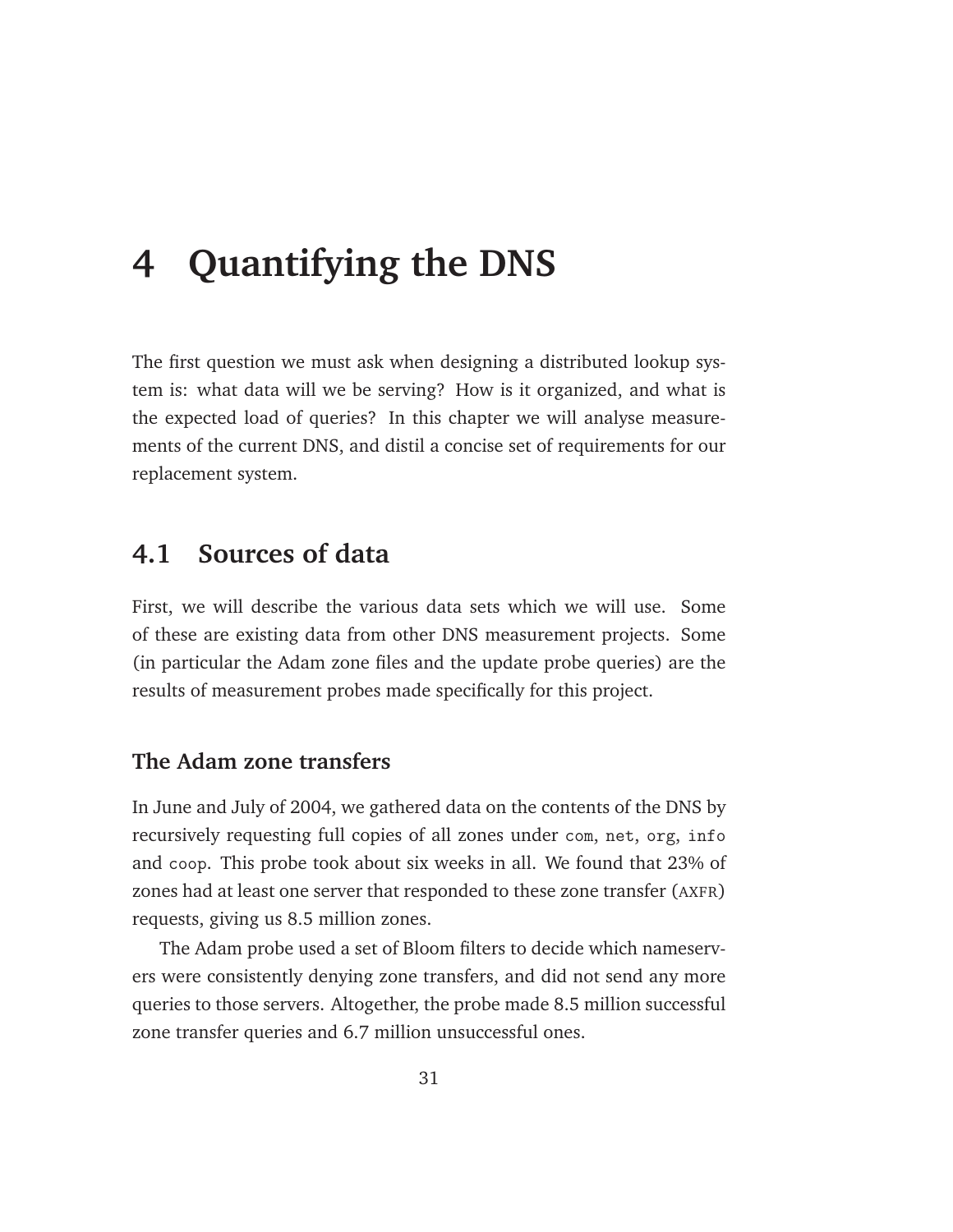We took several precautions to make it easy for server administrators to reassure themselves that the queries were not malicious.

- A web page was published giving details of what the probe was doing and why, and how to contact us about it if it seemed to be misbehaving.
- All queries came from a dedicated IP address, with a PTR record indicating that this was a DNS probe, and TXT records pointing to the project website. No other outbound connections were made from this IP address.
- A web server was run on the probe's IP address, which redirected all queries to the project website.
- People who might receive queries about it departmental and university network administrators and the local CERT — were consulted in advance. They could then answer any queries by pointing to the website and forwarding any further questions or demands to us.

In total, not counting people who contacted administrators or CERTs and were content once they knew what the probe was doing, we received ten demands that we stop querying particular addresses or net blocks, and eight offers of assistance from administrators who had whitelisted us.

## **The RIPE region hostcount**

Similar data for 90 European ccTLDs were provided by the RIPE NCC, from their monthly hostcount project [\[RIPE\]](#page-151-0). The RIPE hostcount is a well-established project, and major ISPs have been lobbied to allow zone transfers to RIPE's local collection points: for example, the collectors successfully transferred 50% of zones (a little over 10 million) from 90 ccTLDs in April 2004. Our analysis below is based on that dataset.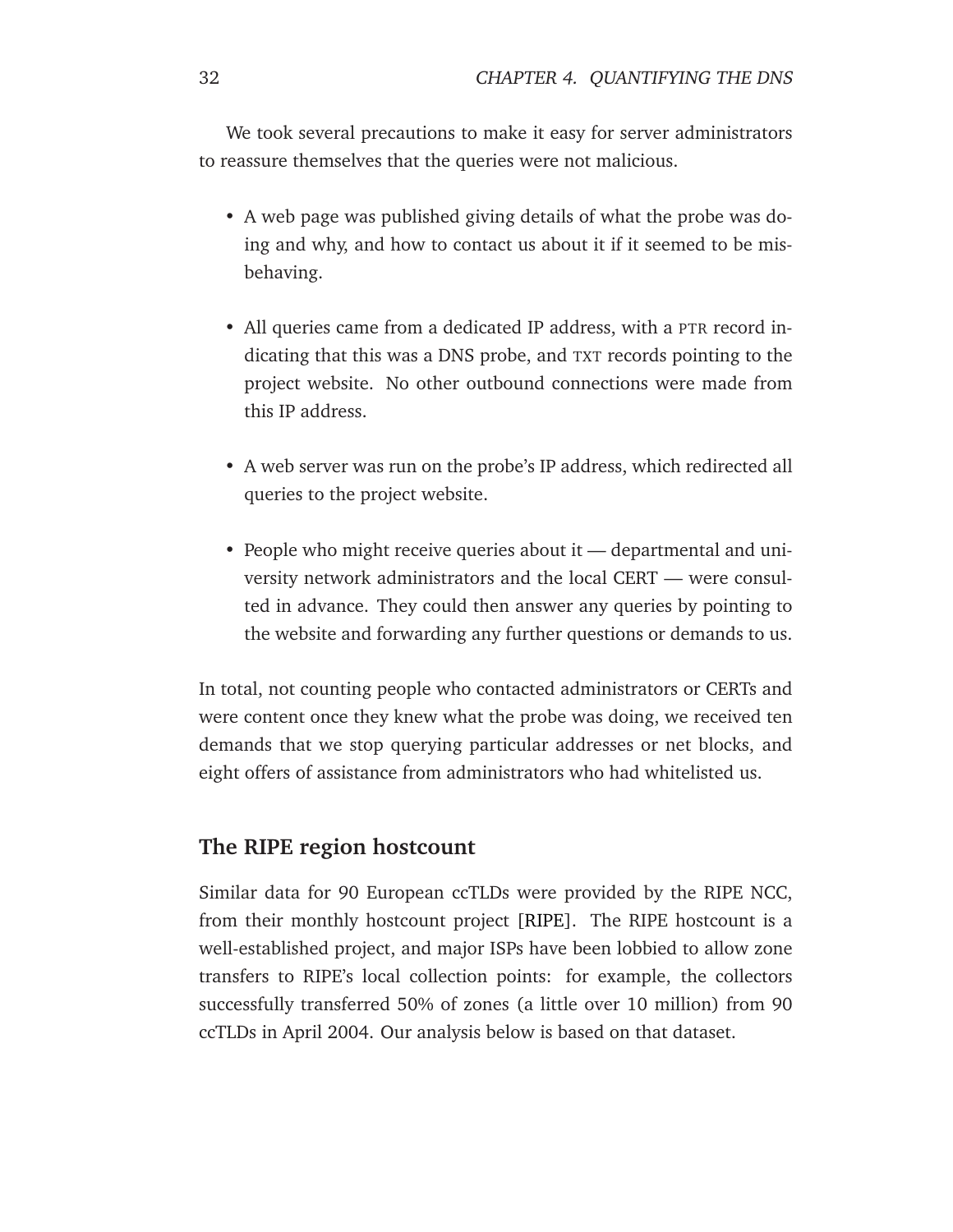#### **The ISC internet domain survey**

The Internet Systems Consortium (ISC)'s quarterly internet domain survey [\[ISC\]](#page-146-0) is a list of all the PTR records for assigned IPv4 addresses. It is gathered by recursive zone-transfers of the in-addr.arpa zone. Where zone transfers are not available, the zone is enumerated by querying for every address in an assigned network. It does not contain any information other than address-to-name mappings, but it does contain records from zones whose administrators refuse to allow zone transfers. The ISC probe saw 394 million PTR records in January 2006.

#### **Query traces**

We also used two traces of DNS queries taken at academic nameservers. The first was taken at an authoritative nameserver in University College, London in August 2004. It contains almost 600,000 queries seen over 4 and a half hours. The server is authoritative for various UK academic zones and reverse lookups.

The second was taken in the University of Cambridge Computer Laboratory, at a caching resolver that serves about a third of all DNS requests from a department with 250 researchers and staff. This server forwards all cache misses to a second level cache in the university's network. The trace was taken over 13 days in August 2004, and contains 2.5 million client queries. The server itself sent 1.3 million queries for records that were not cached.

## **Update probes**

In December 2005, we probed two sets of public RRSets to see how often they changed. We sampled RRSets from four data sources: the Adam and RIPE probes, the ISC probes, and the University of Cambridge query trace. We removed those that were no longer resolvable, and then queried the remaining RRSets every four hours for a period of four weeks. We did not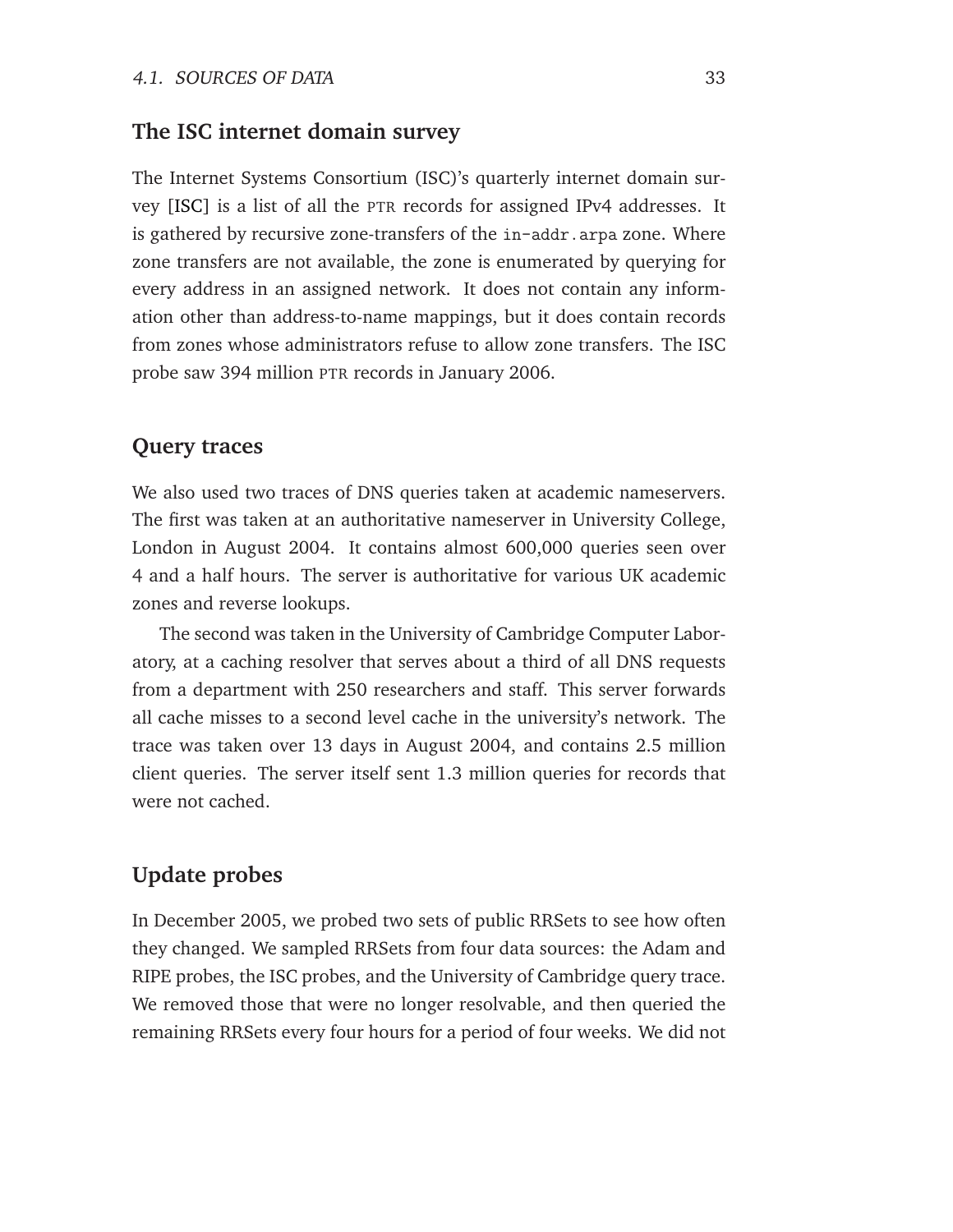cache the results, but queried all the authoritative servers for each record each time. The results of the probe are discussed below.

In contrast to the zone-transfers of the Adam probe, these were normal UDP queries, and were repeated every four hours regardless of the previous responses. We have so far received no enquiries of any kind about the query traffic generated by this probe.

## <span id="page-45-0"></span>**4.2 Contents**

## **Number of RRs**

The Adam dataset contains 86.9 million RRs in 8.5 million zones. If the zones returned are representative of the gTLDs generally, we can estimate that there are about 371 million RRs under the gTLDs. The RIPE data contains 186 million RRs in 9.8 million zones, giving us an estimate of another 371 million RRs under the RIPE-area ccTLDs. There are also another 158 ccTLDs not covered by the RIPE count. In the output of the ISC probe, those ccTLDs appear only 81% as often as the RIPE-area ones in the contents of PTR records. Using this as a guide to their relative sizes, we can then estimate that the non-RIPE ccTLDs contain 304 million RRs. This gives us a total of 1.05 billion RRs in the summer of 2004. Multiplying by the increase in the number of hosts since then, we get an estimate of 1.45 billion for January 2006.

In January 2006 the ISC survey found that there were about 395 million IP addresses that have PTR records registered under in-addr.arpa.

This gives us a total estimate of about 1.8 billion RRs. That is roughly 4.6 RRs per host, or about 2–3 per internet user, depending on which estimate we take for the user population. For example, the CIA World Factbook [\[CIA05\]](#page-143-0) estimates that there are 604 million users, but marketresearch firms often claim more than 900 million.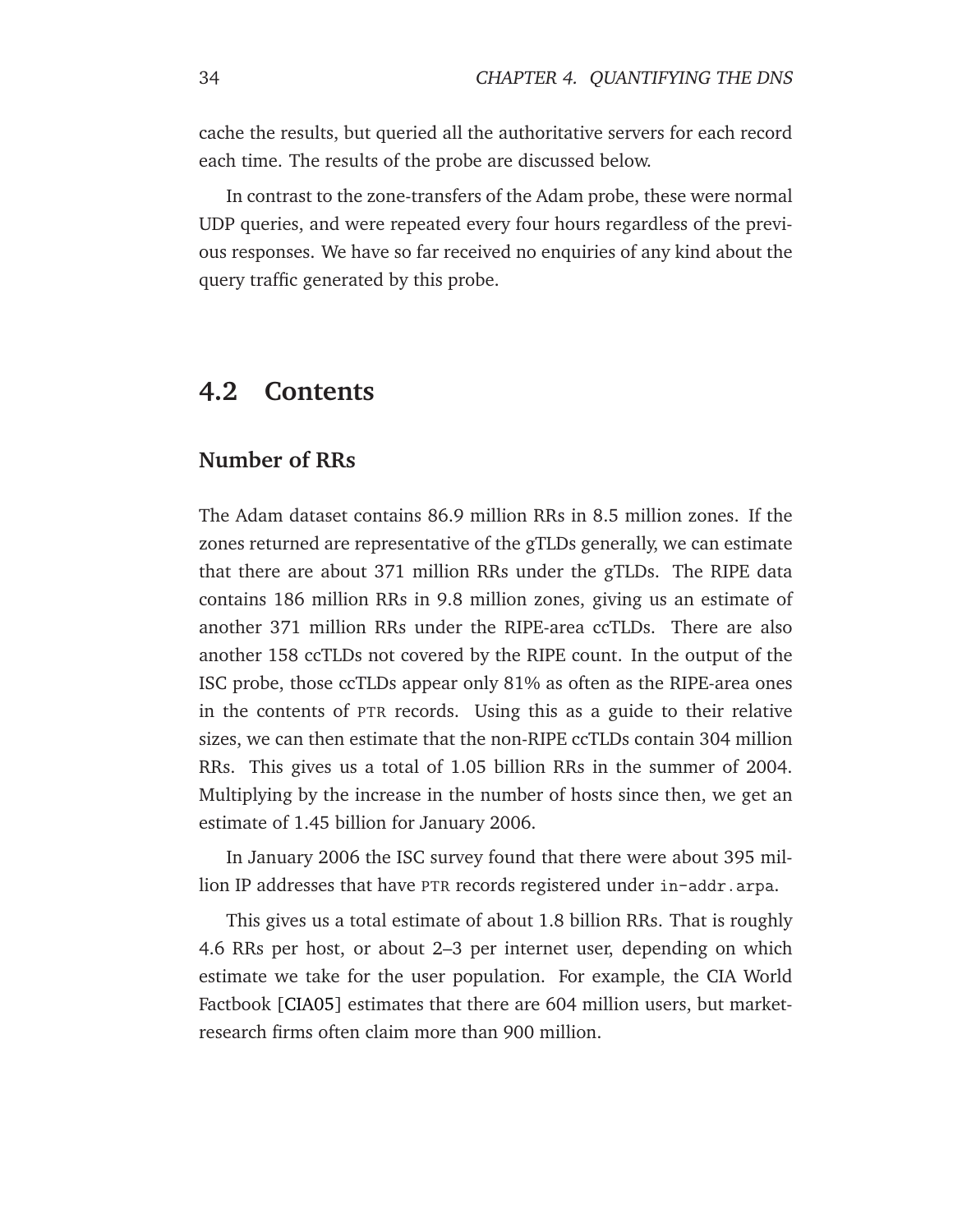

<span id="page-46-0"></span>Figure 4.1: Distribution of popular record types in Adam data.



<span id="page-46-1"></span>Figure 4.2: Distribution of popular record types in RIPE data.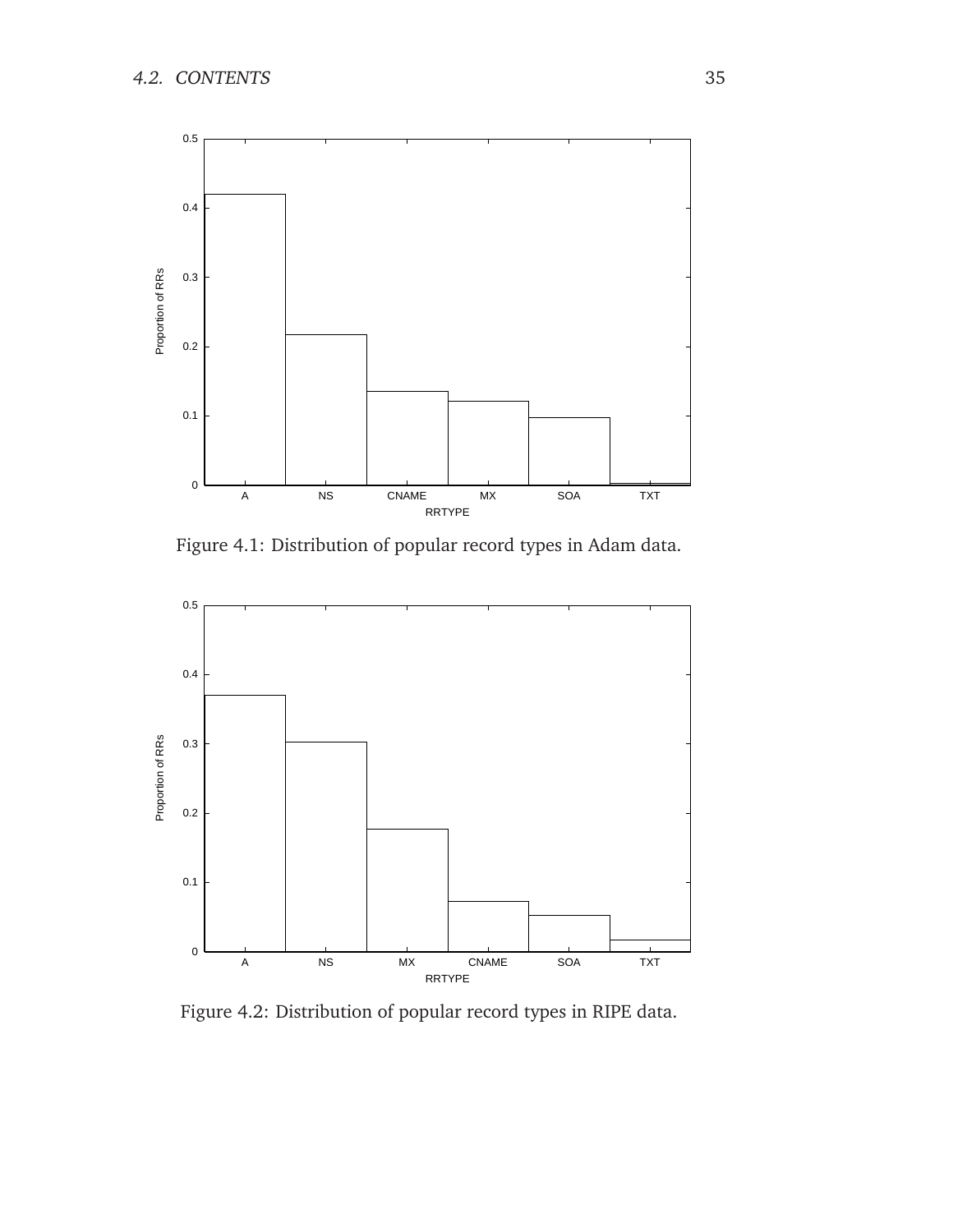## **Types of RRs**

Figure [4.1](#page-46-0) shows the proportion of each type of RR in the Adam dataset. In total, 41 record types were seen, but the five types shown represent more than 99% of the records. Figure [4.2](#page-46-1) shows the distribution for the RIPE dataset. MX and NS RRs are markedly more popular in the RIPE dataset. This might reflect a class of more complex zones that allow zone transfers to RIPE but do not normally allow zone transfers, as well as different usage patterns under the ccTLDs.

## **RRSet sizes**



<span id="page-47-0"></span>Figure 4.3: CDFs of RRSet sizes in Adam and RIPE data.

Figure [4.3](#page-47-0) shows the empirical cumulative density functions (CDFs) of RRSet sizes in the Adam and RIPE data sets. The average RRSet size over both data sets is 1.2279 RRs (with 95% confidence within  $\pm 0.00051$ ).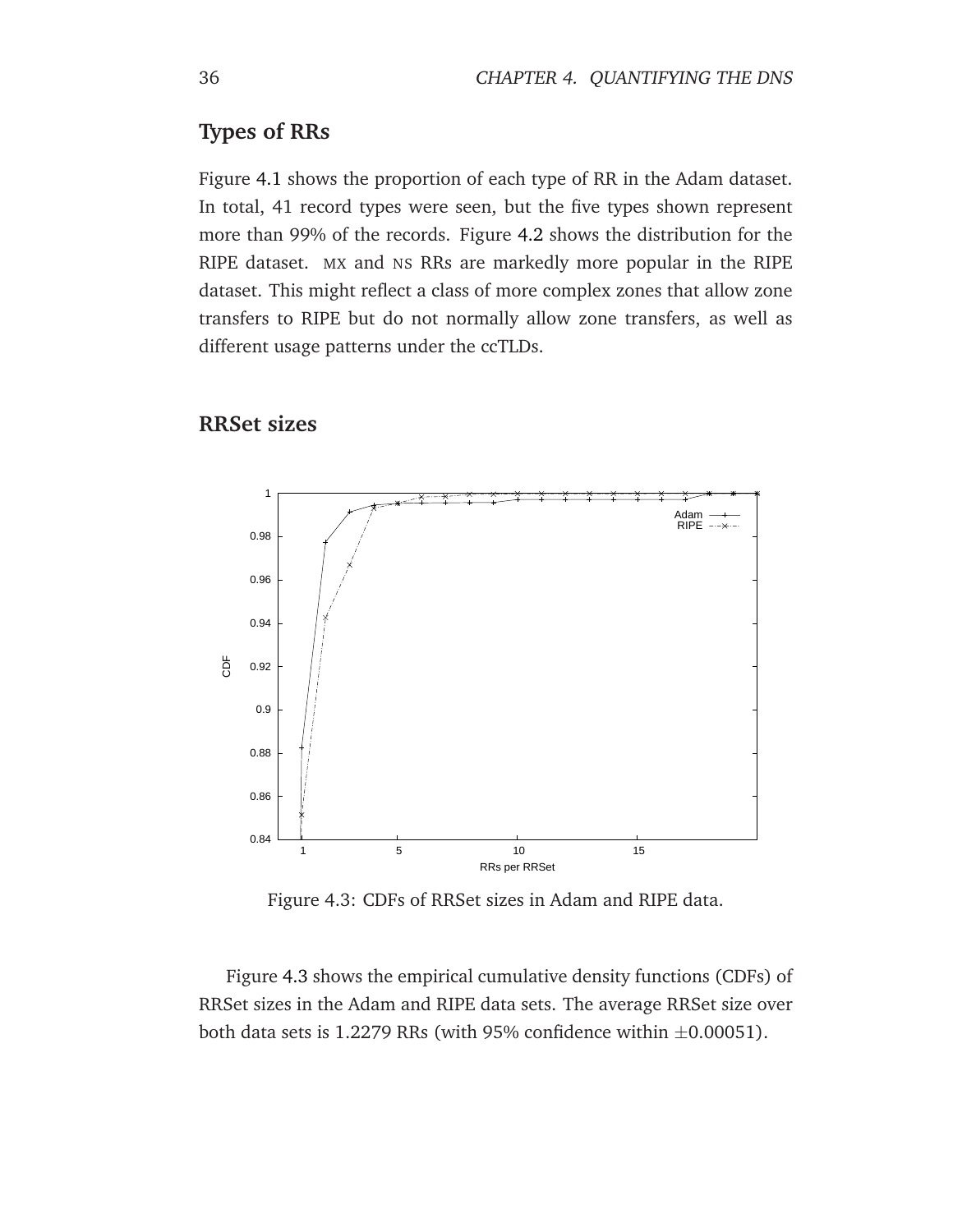## **Number of names**

The Adam probes contain 45.4 million unique record-owning names, an average of 1.9 RRs per name (that is, the average number of RRs in all RRSets of any type that are indexed under that name). The RIPE probes contain 70.4 million names, an average of 5.2 RRs per name. (The RIPE data has higher number of NS and MX RRs, and larger RRSets.) The reverse records in the ISC traces contain only one record per name.

## **Zone sizes**



<span id="page-48-0"></span>Figure 4.4: CDFs of zone sizes in Adam and RIPE data.

Figure [4.4](#page-48-0) shows the CDFs of zone sizes in the Adam and RIPE data sets. For both data sets, most zones have between five and ten records. Since a valid delegation ought to have at least three meta-RRs (one SOA and two NS) this represents two to seven records of useful data.

## **TTLs**

Figure [4.5](#page-49-0) shows a cumulative distribution function of the TTLs of records in the Adam and RIPE datasets. Most TTLs are between one hour and one day. The large jump at one hour corresponds to the similar findings by Mockapetris and Dunlap, which they attribute to the way people read the standards: "Sample TTL values which mapped to an hour were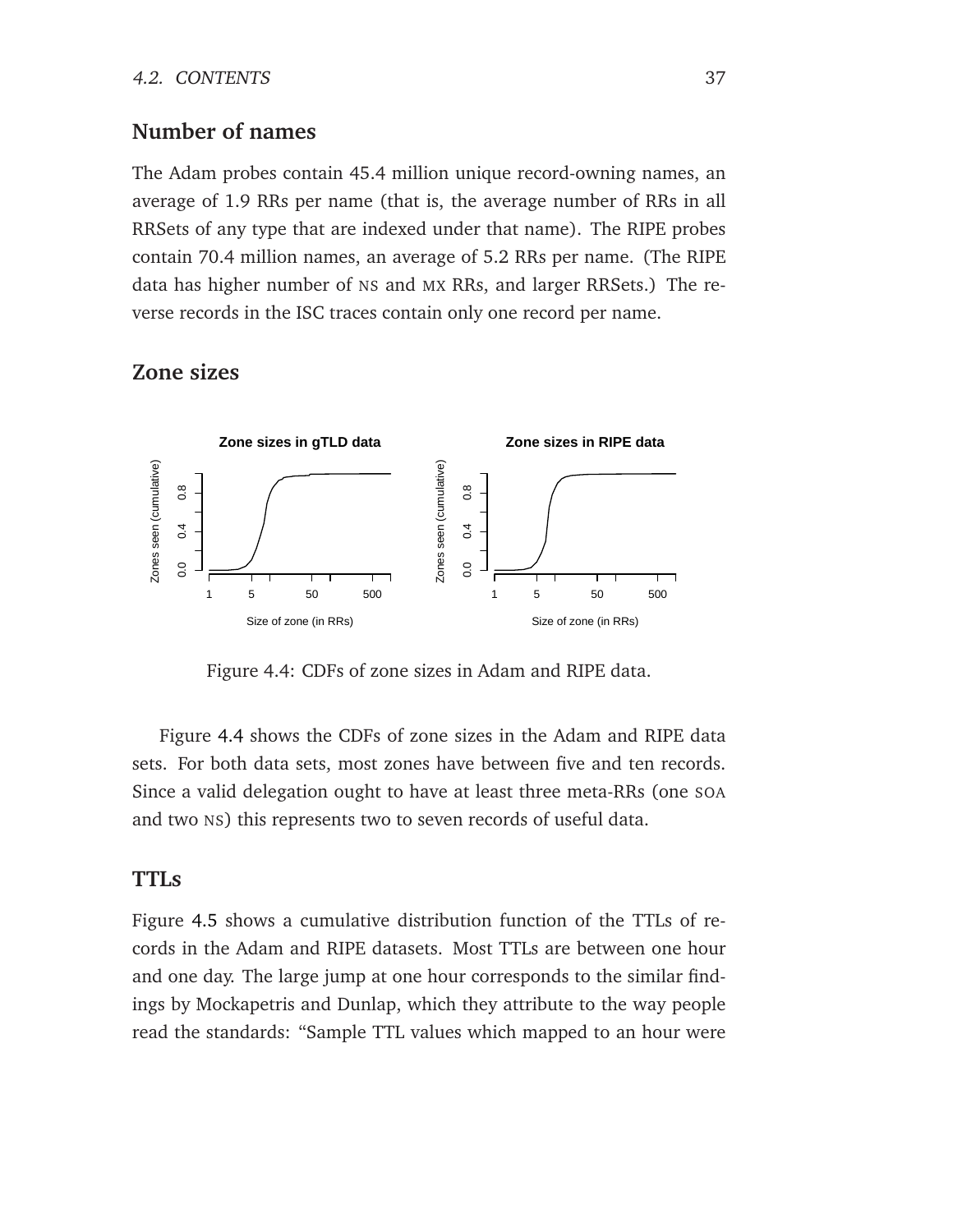always copied; text that said the values should be a few days was ignored" [\[MD88\]](#page-148-0). The second jump at one day shows that perhaps the text is not being ignored as much any more.

About 1.7% of RIPE records and 0.6% of Adam records have TTLs of less than a minute. Since very short TTLs are only useful for dynamically generated records, such as those used in load-balancing schemes, they are likely to be underrepresented here. Less than 1% of records have TTLs longer than 1 week; many DNS caches will not cache records for longer than a week in any case [\[EB97\]](#page-144-0).



<span id="page-49-0"></span>Figure 4.5: CDFs of TTL settings in Adam and RIPE data.

# <span id="page-49-1"></span>**4.3 Updates**

Previous work says very little about the rate at which RRSets change. DNS measurement work does not cover it because it is not important to the mechanism of DNS lookups (update traffic is handled privately between authorities and only TTL has any effect on lookup traffic), and because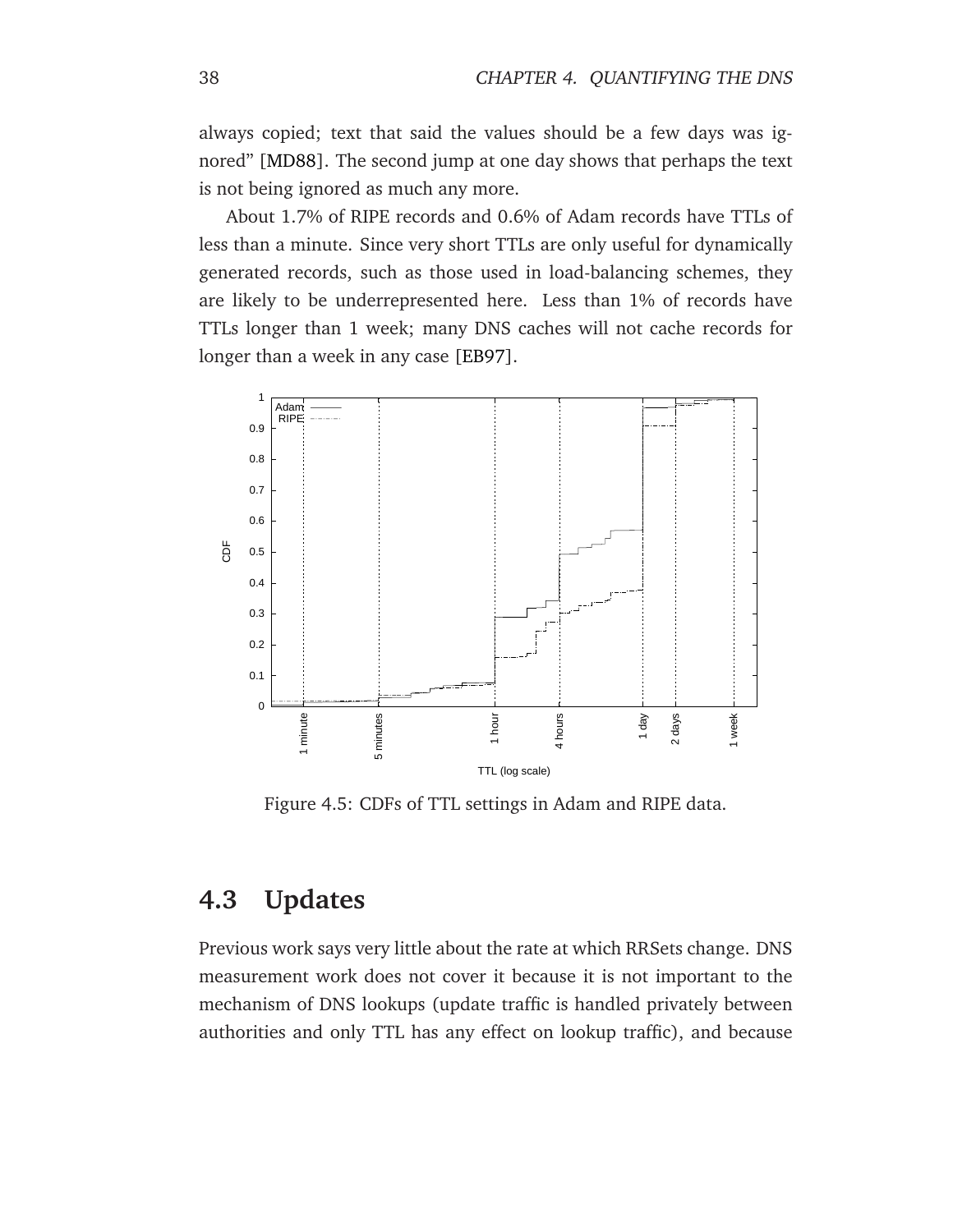0 20 40 60 80 100 Jan 2000 Jan 2001 Jan 2002 Jan 2003 Jan 2004 % changed Month Percentage of RRsets changed each month

<span id="page-50-0"></span>Figure 4.6: Changes to ie RRSets over time.

it is not easily visible in trace data. Zone transfers can be seen between servers but (at least where incremental transfers are not yet in use) do not give a good idea of how much of a zone has changed.

Cohen and Kaplan [\[CK01\]](#page-143-1) saw 0.25–0.5% of RRSets change at least daily and fewer than 0.1% change hourly. This is equivalent to about 380 updates per second across the entire DNS. They also say that 97–98% of records did not change at all, although they do not say how long their probe sequence lasted. Their sample set was the A RRSets of a list of webservers taken from a large and busy web cache.

LaFlamme and Levine [\[LL04\]](#page-147-0) report that the daily changes to the com, net and org TLD zones come to less than 500 KB per day, which is about 6600 RRSet changes per day.

Figure [4.6](#page-50-0) shows the change history of the RRSets seen under the TLD for Ireland by the RIPE recursive-transfer tool. For each month it gives the percentage of all RRSets that were updated (including creation and deletion). It shows that the majority of records seen by the RIPE probe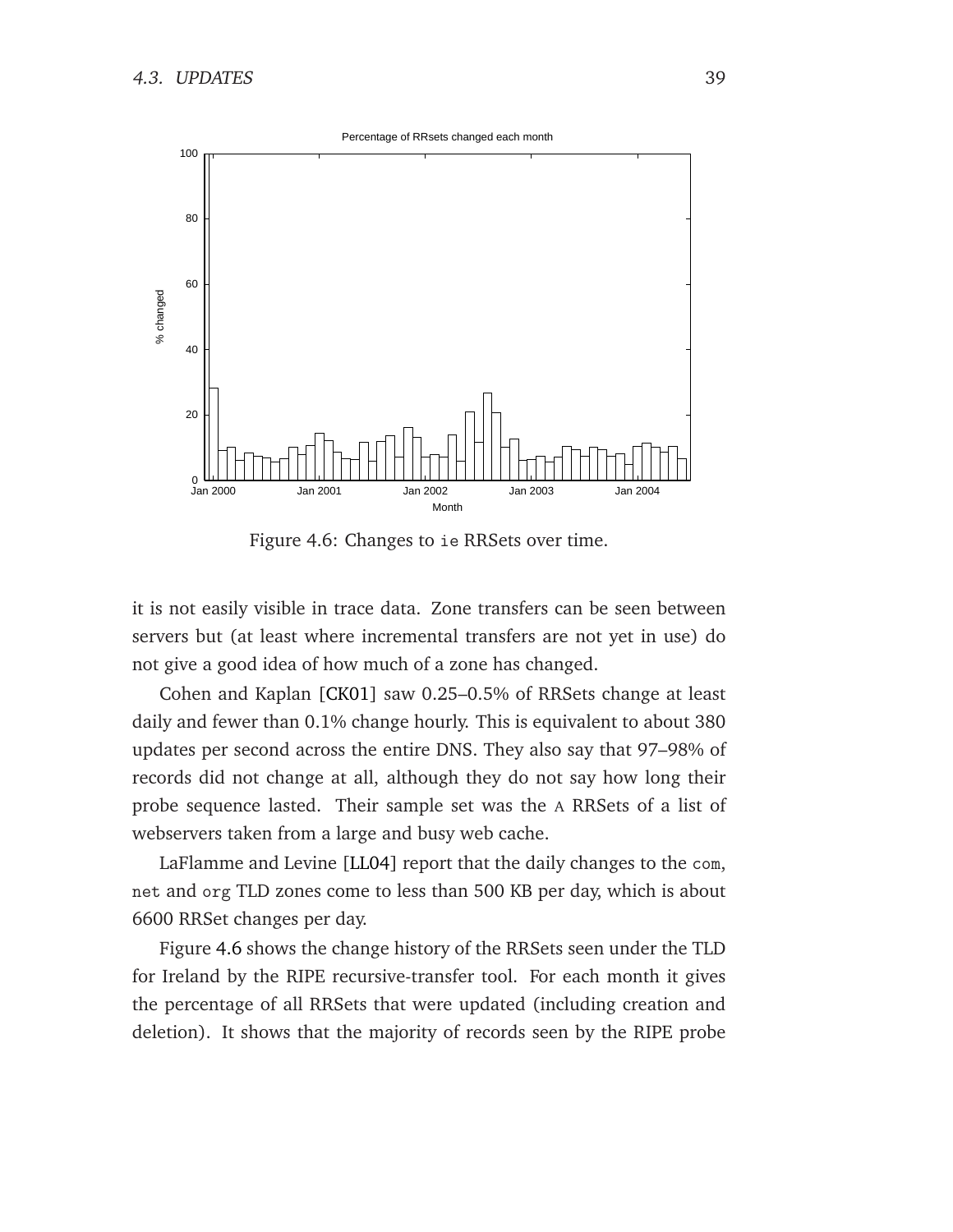stay the same over a timescale of months: in any given month we could expect 75–85% of the RRSets to be unchanged.

This graph does not include reverse zones or those dynamic zones that do not allow zone transfers: the RIPE probe sees about half of the forward zones under ie. Also it does not show how often RRSets change over a month, only whether they changed at all over that period.

One problem with the data given above is that it is selective: the RIPE data almost certainly excludes highly dynamic and automatically generated zones; the TLD update rate only includes whole zones being delegated or changing servers; and Cohen and others select their RRSets from the popular lookups of just one application, so do not see DNS blacklists, reverse lookups, ENUM records, or any other record types.

## **Update probes**

In order to get a more representative view of the way that records change, we sampled records from our various data sets and probed them regularly to look for changes. We selected 1,000 RRSets from the RIPE and Adam zonefiles, the ISC reverse data and the queries seen in the University of Cambridge DNS trace. We removed those records that no longer existed, leaving us with 3,000 records. We then queried each one every four hours over four weeks.

On analysing the data, we noticed several ways in which RRSets can appear to change from probe to probe, without actually having changed at the servers.

**Variations in TTL:** Some zones were lame in one or more servers; that is, there were servers that were supposed to be serving the zone from authoritative data, but were not configured to do so. Of those servers, some were serving cached records obtained from the other servers at some point in the past. As a result, the TTLs of the answers seemed to vary over time, and to depend on which server was asked. Although these responses were usually marked as cached data, in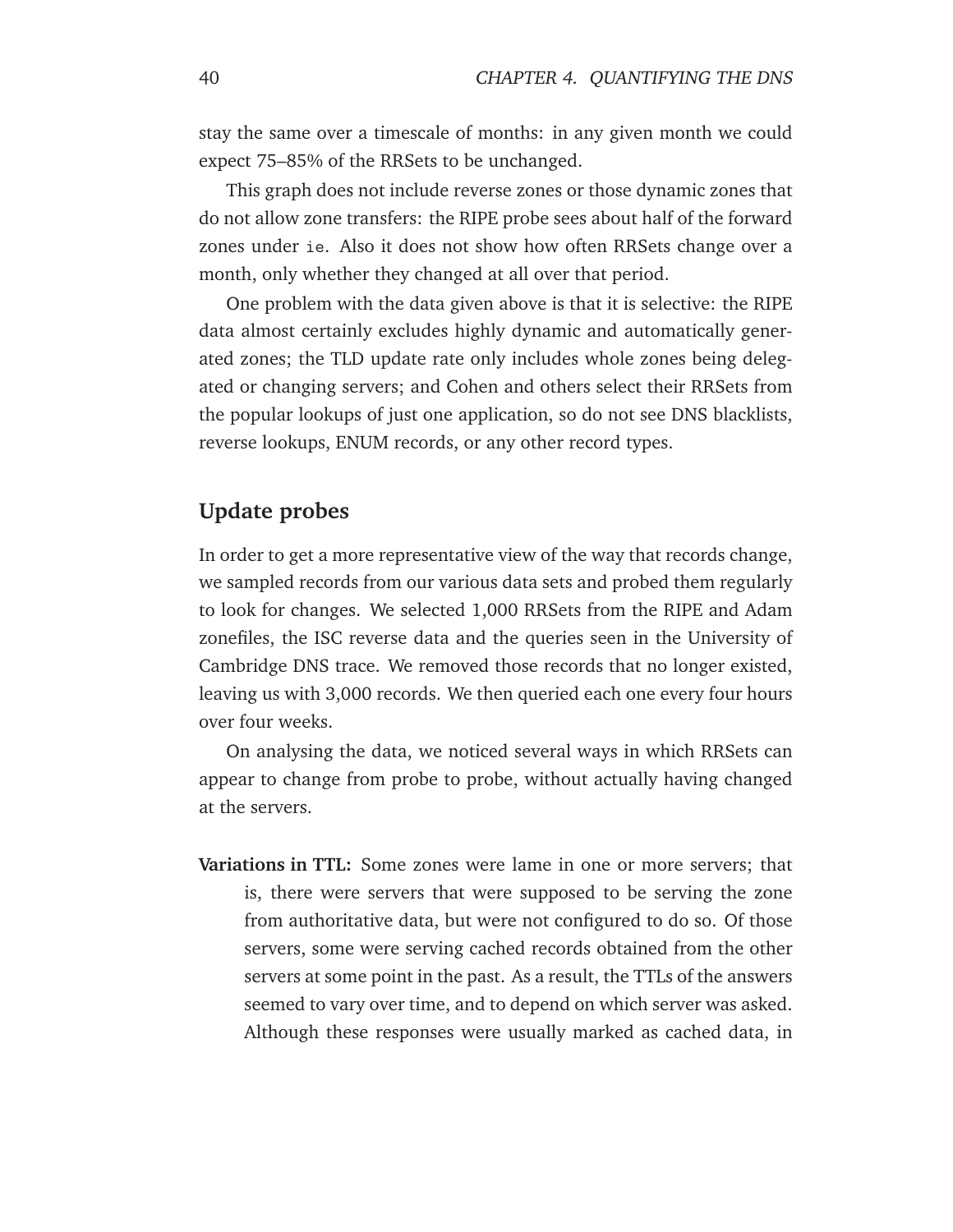#### 4.3. UPDATES 41

some cases they were marked as authoritative, which made them harder to diagnose.

One variant on this occurred when the zone was entirely lame, but the RRSet being queried for was the NS RRSet for the zone head. If any of the servers listed in the NS RRSet was also an open caching resolver, it could return a cached copy of the NS RRSet, which it had obtained from the parent zone.

Another version arose when following CNAME records: if the authoritative server was also a caching resolver it would return the CNAME RR and also its cached copy of the RRSet from the CNAME's target domain. Since the second RR was served from cache, its TTL would vary from query to query. We note that this does not involve any misconfiguration at the server, only the choice to allow recursive and cached data to be served from a public-facing server. (For various operational reasons this is unwise, but it is allowed by the standards, and is a common configuration<sup>†</sup>.)

**Inconsistent data:** Sometimes the various servers for a zone were serving different versions of the zone. Simple queries for the RRSet would appear to change depending on which server was asked. In our probes we asked every authoritative server, so we saw the union of all data sets. However, if some servers were temporarily unreachable, this set would appear to change.

In an extreme case, we saw one ISP that had five nameservers, each serving a single record, different from the other servers, but consistent over time.

**N-of-M:** Some RRSets had large numbers of records, and their servers would respond with a subset of the total each time they were asked. While we suspect these changes did not reflect actual changes in configuration, we could not be sure that there wasn't some active

<sup>†</sup>This configuration was seen at over 75% of authoritative servers in http://dns.measurement-factory.com/surveys/sum1.html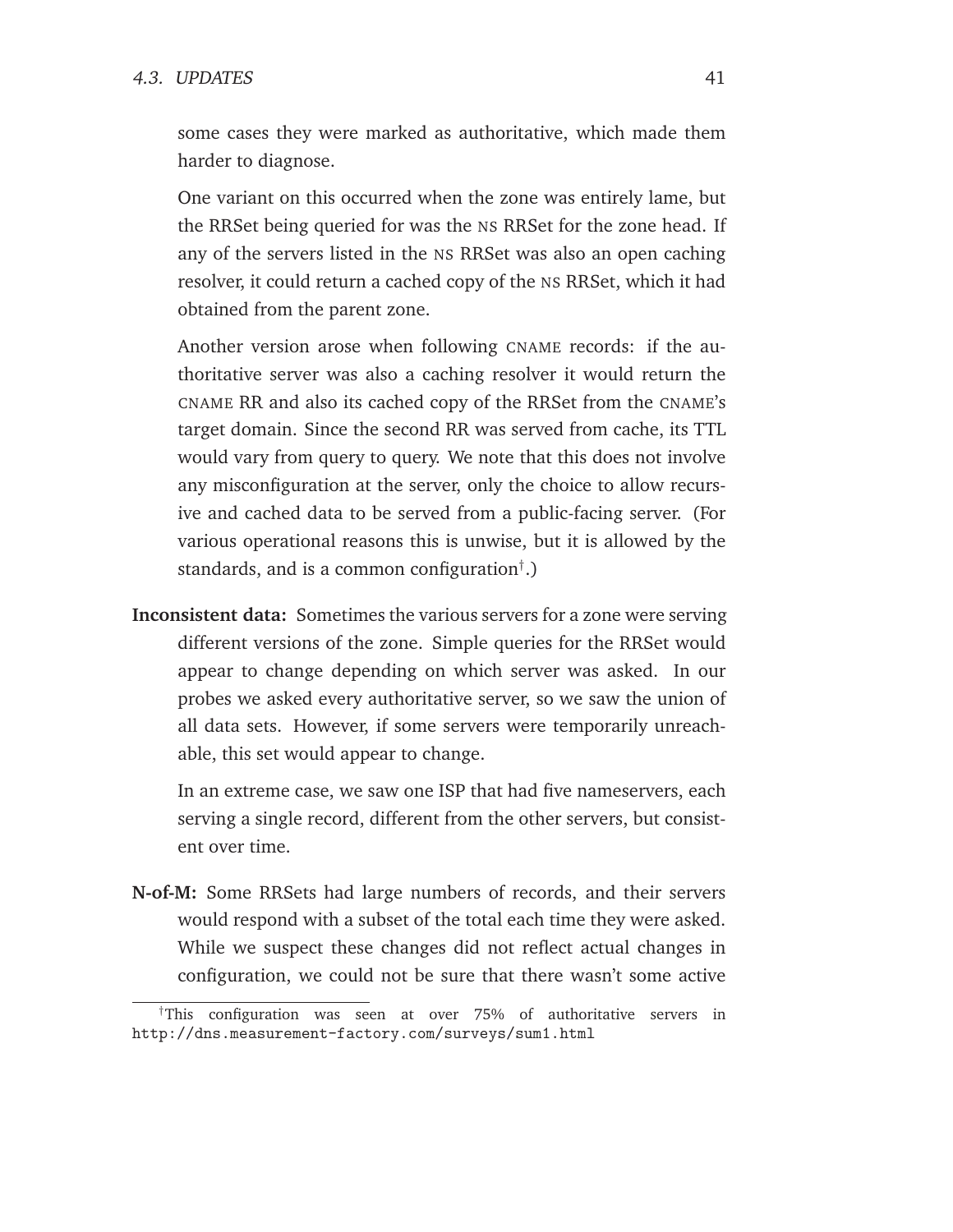load-balancing behind the changes, so have classed these RRSets as "dynamically generated".

We detected five records that were clearly dynamically generated: they changed each time the question was asked, and had low TTLs. It would be incorrect to think of this behaviour as a series of frequent updates to an RRSet. Rather, it is a special case and must be considered separately.



<span id="page-53-0"></span>Figure 4.7: Updates detected by the probes.

Figure [4.7](#page-53-0) shows the times at which we detected updates, with the updates broken down into those that only changed an SOA serial number, those that only changed the TTL of an RRSet, and all other updates.

Table [4.1](#page-54-0) summarizes the results of the probes. Weighting the Adam, ISC and RIPE rates by the amount of data they represent, we get an average of 0.0063 updates per RRSet per day. This agrees roughly with Figure [4.6,](#page-50-0) and is equivalent to a rate of about 107 per second over the entire DNS.

The rate of change seen in records from the trace is not directly comparable with that seen in the other three samples, since the data sets are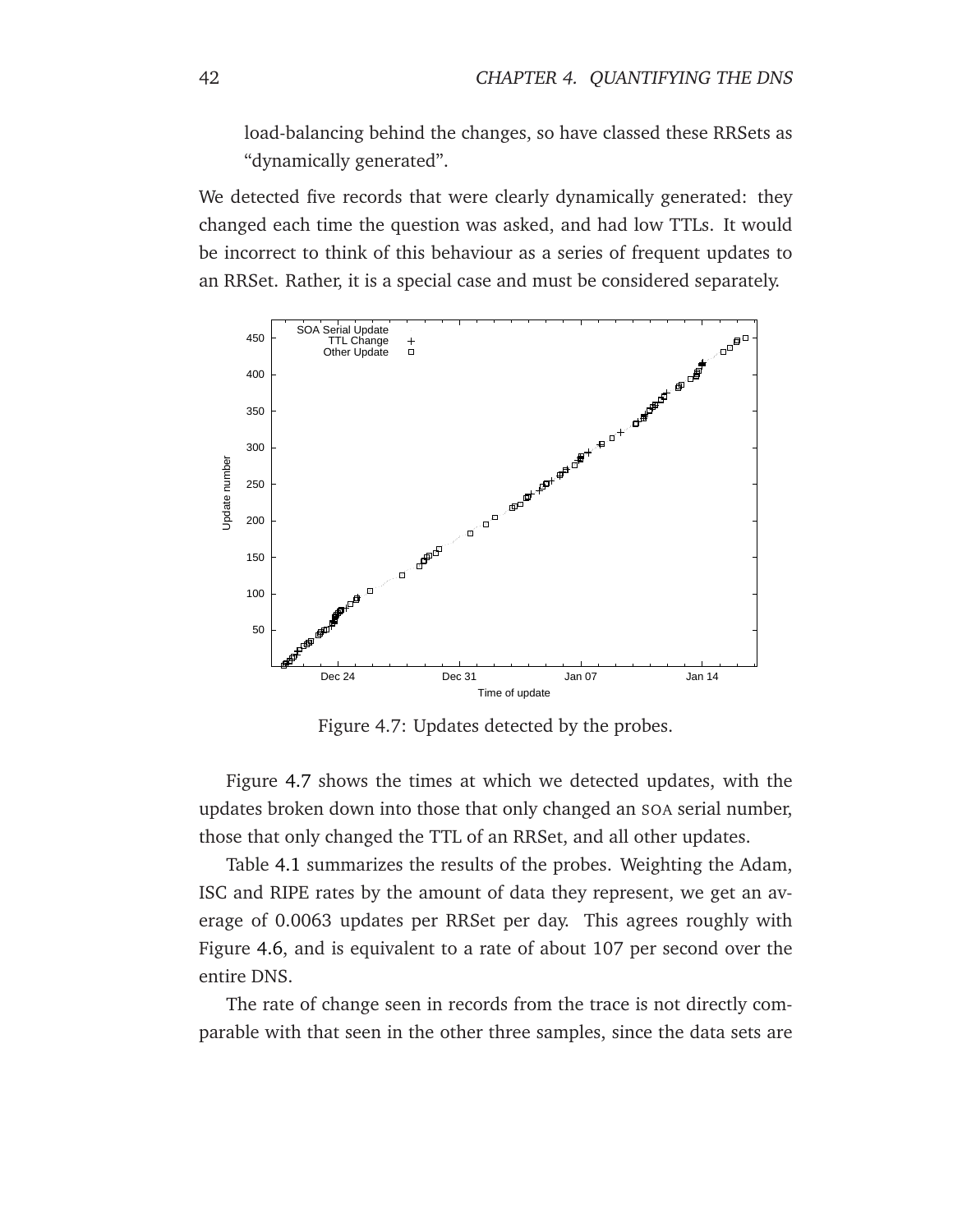| Dataset                   | Adam  | <b>ISC</b> | <b>RIPE</b> | <b>Trace</b> |
|---------------------------|-------|------------|-------------|--------------|
| <b>Total RRSets</b>       | 731   | 486        | 898         | 885          |
| Inconsistent-TTL          |       |            |             | 36           |
| Inconsistent-data         |       |            |             |              |
| Dynamic/N-of-M            |       |            |             |              |
| RRSets that changed       | 21    | 8          |             | 36           |
| Total changes seen        | 262   | 8          | 126         | 55           |
| Changes per RRSet per day | 0.013 |            | 0.0052      | .0023        |

<span id="page-54-0"></span>Table 4.1: Results of the update probes.

not independent, but it is reassuring to see that they are of the same order of magnitude. Our figure is lower than the rate observed in [\[CK01\]](#page-143-1) for the popular A records. However, that measurement did not distinguish between dynamically generated records and updates to static ones.

Figure [4.8](#page-55-0) shows the overall distribution of changes by RRSet: most RRSets that changed did so only once over the period of the probes. All the RRsets with more then sixteen changes were SOA RRs, which changed only in their serial numbers.

# <span id="page-54-1"></span>**4.4 Queries**

Each root server handles about 8,000–11,000 queries per second [\[Wes04,](#page-153-1) [LHFc03\]](#page-147-1), so at a rough estimate the total load across the root servers is of the order of 100,000–150,000 queries per second† . Root servers are provisioned to handle at least three times their peak load [\[BKKP00\]](#page-141-0). The load at the gtld-servers, which serve com and net, is about the same.

The total load across all authoritative servers is harder to estimate; in 1992, one third of all DNS queries seen on the NSFnet were to the root servers [\[DOK92\]](#page-144-1). Adding the gtld-server query rate to the root-server rate (in 1992 the root server also served the gTLDs), we arrive at an estimate of 600,000–900,000 queries per second. This is an average rate of one query every 11 minutes for each host on the internet.

<sup>†</sup>Up to 70% of those queries are repeat queries caused by misconfigured clients, caches, firewalls and routers.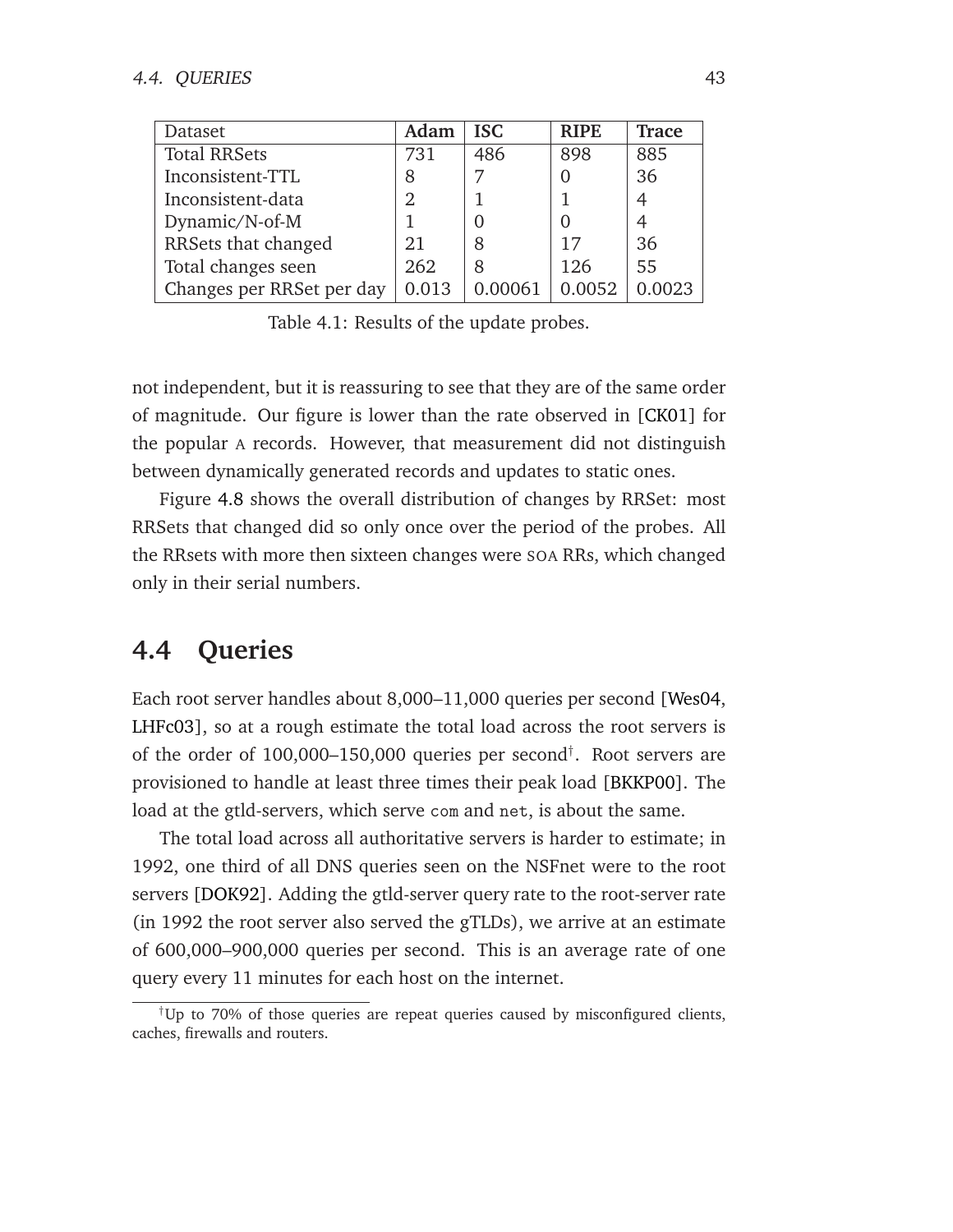

<span id="page-55-0"></span>Figure 4.8: Histogram of number of changes seen per RRSet.

Name resolution at PlanetLab nodes completes in less than 100ms for approximately 85% of queries, and less than 10ms for about 75% of queries [\[PWPP04\]](#page-150-1). The mean lookup latency has been measured at 237ms [\[PWPP04\]](#page-150-1) and 382ms [\[RS04\]](#page-151-1). The mean is dominated by the few high-latency lookups: the median is only about 40ms [\[CMM02,](#page-143-2) [RS04\]](#page-151-1). These numbers include both the delays and benefits of local caching resolvers.

The latency of lookups to the root servers, measured over 27 days in December 2004 from a hosting centre in the UK, are summarized in Figure [4.9.](#page-56-0) For each server, we show the mean, a 95% confidence interval around the mean, and the median of the latency of queries. 0.05% of queries went unanswered, either because a UDP packet was lost or the server was overloaded; these are treated as having a latency of 5 seconds (the default timeout). The point labelled "All" gives the mean and median across all servers, as an estimate of the latency observed by a client that selects a server at random (e.g., dnscache) rather than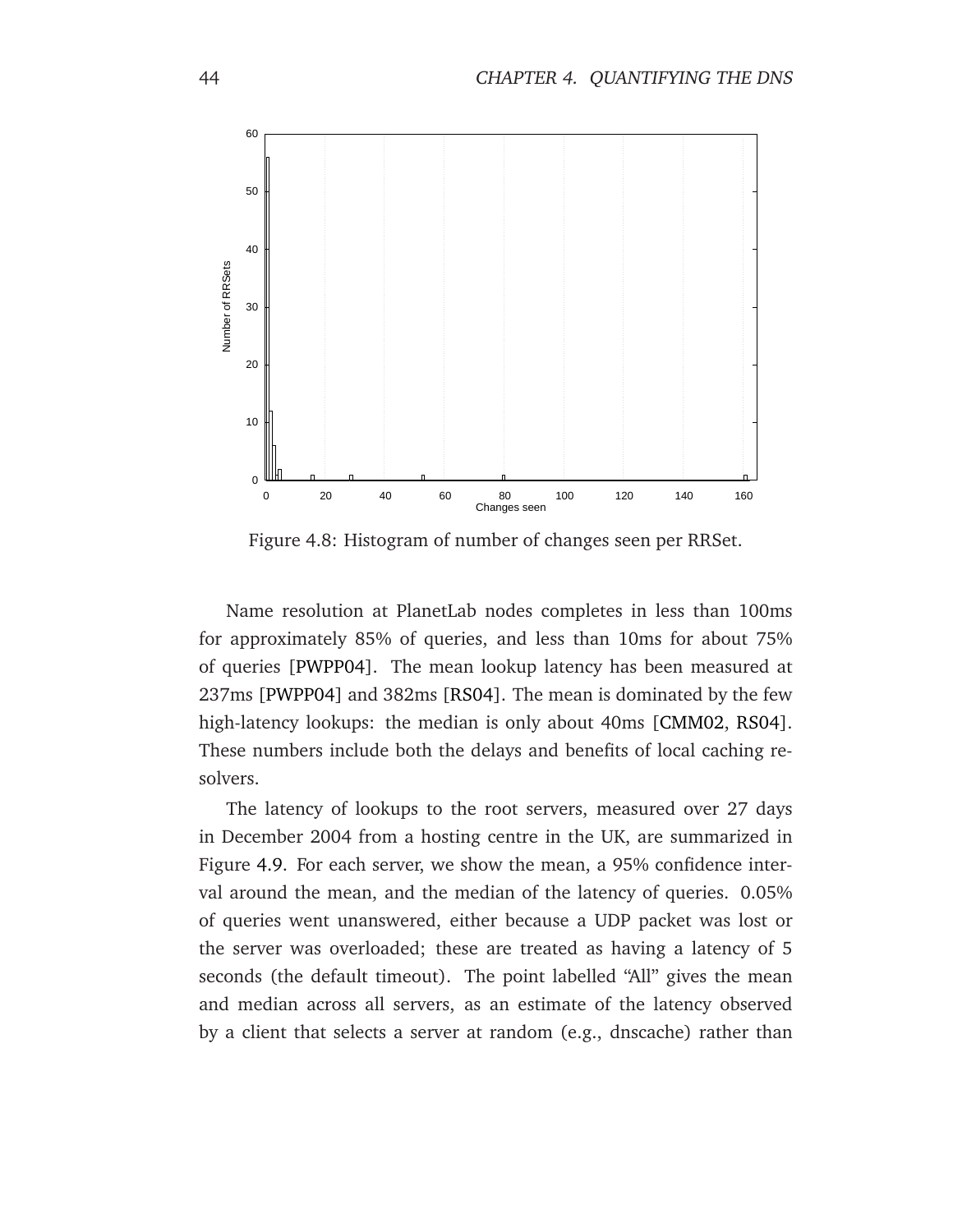attempting to choose a "good" server as suggested in RFC 1034 (e.g., BIND) [\[Moc87a,](#page-148-1) [WFBc04\]](#page-153-2).



<span id="page-56-0"></span>Figure 4.9: Latency of lookups to the root servers (as seen from the UK).

# <span id="page-56-1"></span>**4.5 Availability**

Because so many internet services require the DNS to be working, it is a requirement that the service should be resilient to failures in its components. It must also be resilient enough to withstand denial-of-service attacks. However, it need not be robust against attacks that would disable the underlying network or render it unusable for higher-level protocols. Park et al. [\[PPPW04\]](#page-150-2) measured availability of DNS name resolution at 99%. The probes used in the update detection confirm this: they were able to find an answer 99.25% of the time.

It is hard to define precisely what this means as a specification for the system without a full understanding of the quantity and quality of attack traffic directed against the service, and collateral damage from attacks on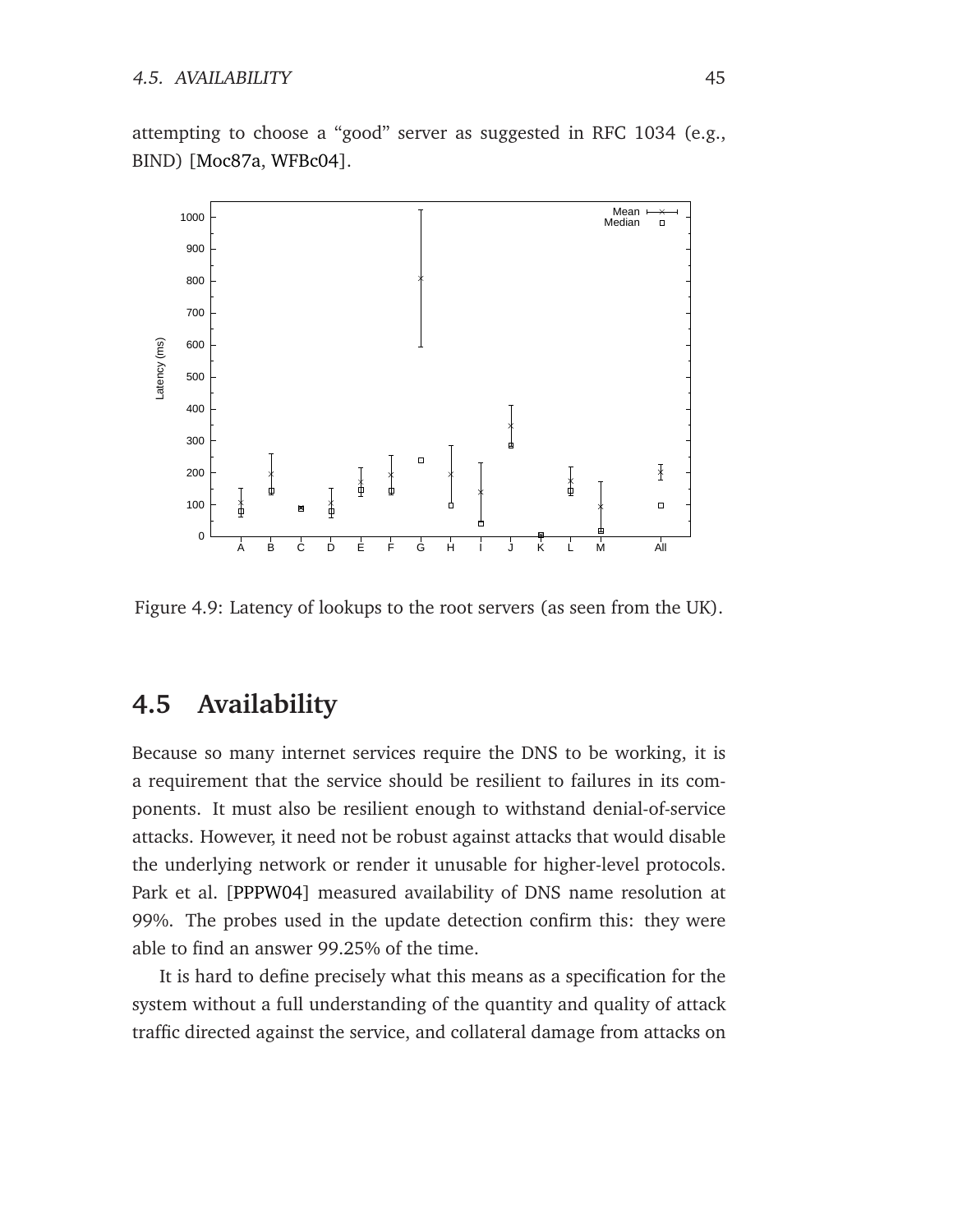other services. Unfortunately, due to the distributed nature of the DNS, we don't have a good idea of the overall attack traffic (and even if we did, the attack patterns against a new kind of DNS would be different).

# **4.6 Requirements for a DNS replacement**

In this section we summarize a set of minimum requirements for the DNS, as a benchmark for measuring any new naming system that is proposed as a replacement for it. Any such system should be able to meet this level of service, or have an argument for why the users of the internet will accept a degradation in name service.

- **Namespace.** The service must support the tree-of-labels namespace of the DNS, including wildcards and aliasing, and the (name, class, type) indexing of data. ([§2.1\)](#page-16-0)
- **Datatypes.** It must support the existing data types and their special handling rules. (Appendix [C\)](#page-138-0)
- **Database size.** It must support a database of at least 1.8 billion resource records. ([§4.2\)](#page-45-0)
- **Administrative controls.** It must provide for delegation of subtrees of the namespace to different administrative authorities, and for the current system of registry-registrar relationships. ([§2.2\)](#page-19-0)
- **Query rate.** It must support an average query load of at least 900,000 queries per second and a peak load of three times that level. ([§4.4\)](#page-54-1)
- **Query latency.** The mean lookup latency should be no worse than 382ms, and the median no worse than 40ms (including caching). ([§4.4\)](#page-54-1)
- **Updates.** The administrator of a zone must be able to make updates to the zone contents. The service must support an average update rate of at least 0.0063 updates per RRSet per day (or equivalently, 0.0051 updates per RR per day). ([§4.3\)](#page-49-1)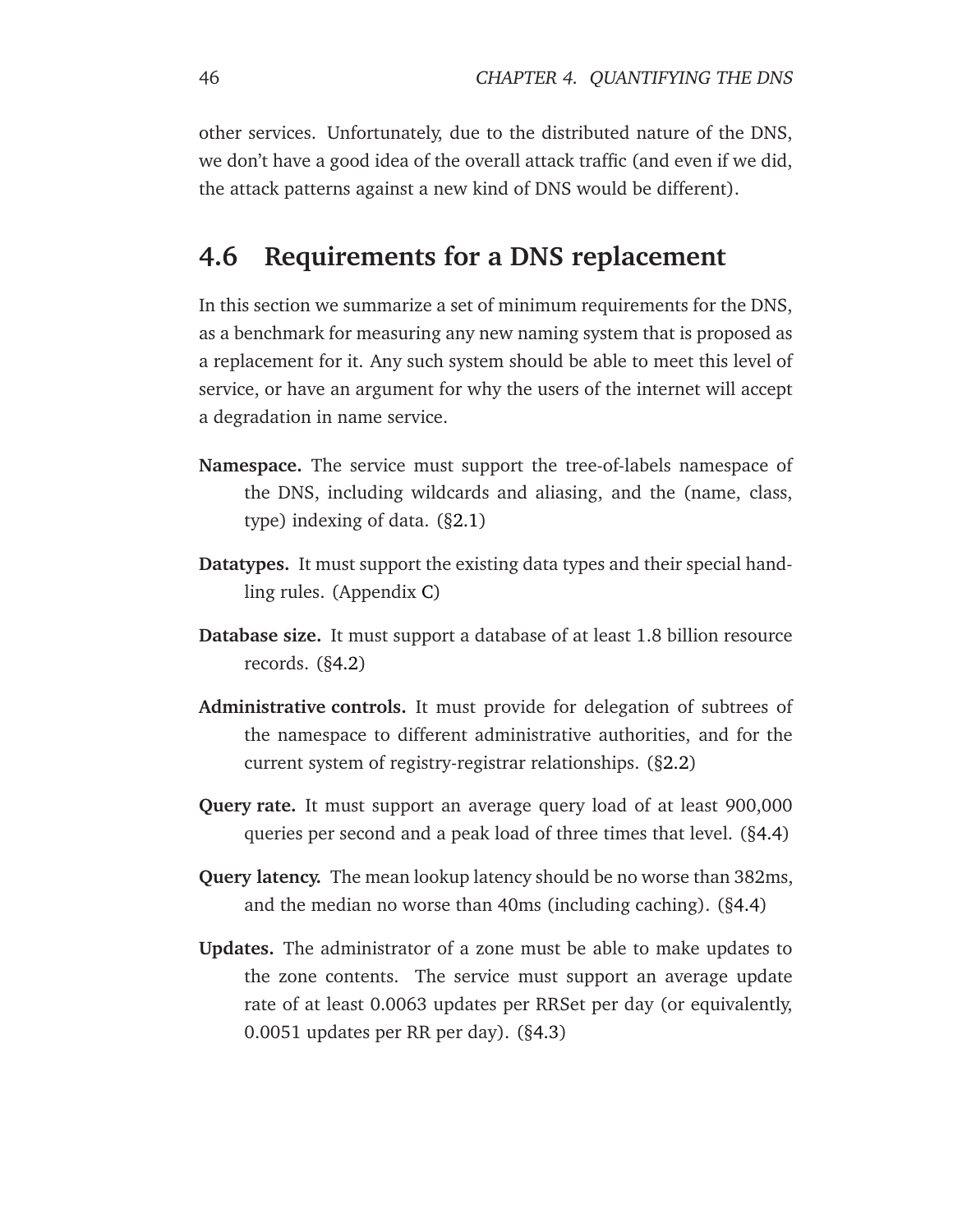- **Client protocol.** There are millions of DNS clients and resolvers already deployed on the internet, using the existing lookup protocol. The service must support these clients unmodified, or come with a plan for how they will be upgraded. ([§2.4\)](#page-22-0)
- **Extensions.** The service should allow extensions of the traditional role of the DNS, for example load-balancing. ([§2.8\)](#page-32-0)
- **Authentication and integrity.** There must be mechanisms for validating the authenticity of records, and the integrity of communications. ([§2.7\)](#page-29-0)
- **Robustness to failure and attack.** The service must be able to respond to at least 99% of queries on average. ([§4.5\)](#page-56-1)

# **4.7 The future**

These requirements are only a description of the DNS today. As well as meeting them, a replacement DNS must be able to scale with the task in the future. Unfortunately, because we are not aware of any previous specification in this detail, it is hard to describe the rates of change of these requirements.

As a guide, we note that on average, since 2001, the number of hosts seen by the ISC internet domain survey has been 1.3 times the previous year's number. The number of second-level domains under the gTLDs has been on average 1.2 times the previous year's number, over the same period. This has fallen from the great expansion of the 1990s, when the average multiple was 1.8. It is well known that the equivalent ratio for the power of computers is between 1.4 and 1.5 [\[Tuo02\]](#page-152-2).

## **4.8 Summary**

In this chapter, we looked at various measurements of the current DNS and extracted from them a set of requirements that describe the job done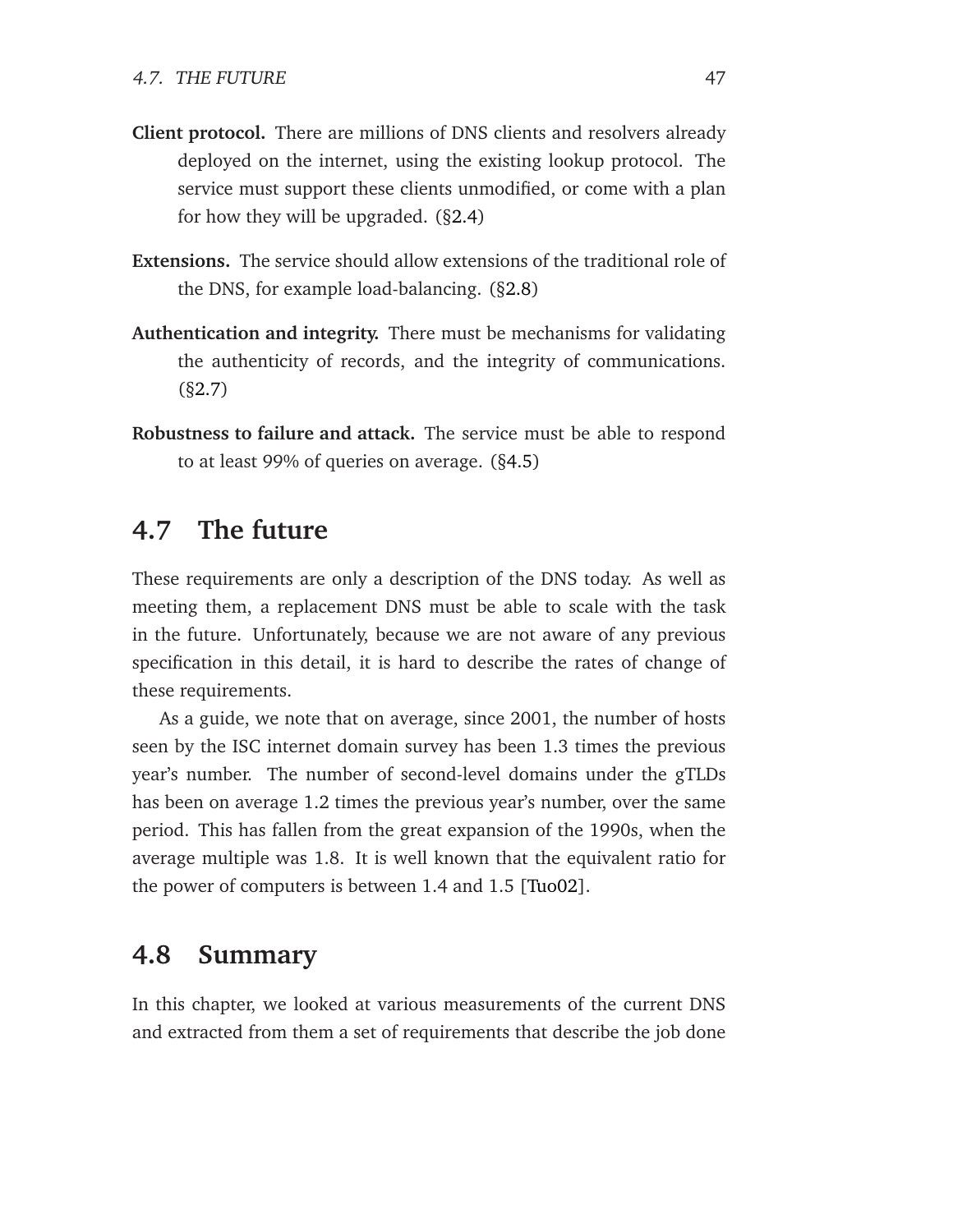by the DNS. Next, we will address the design of a centralized nameservice which can meet those requirements, while eliminating much of the complexity of name lookups.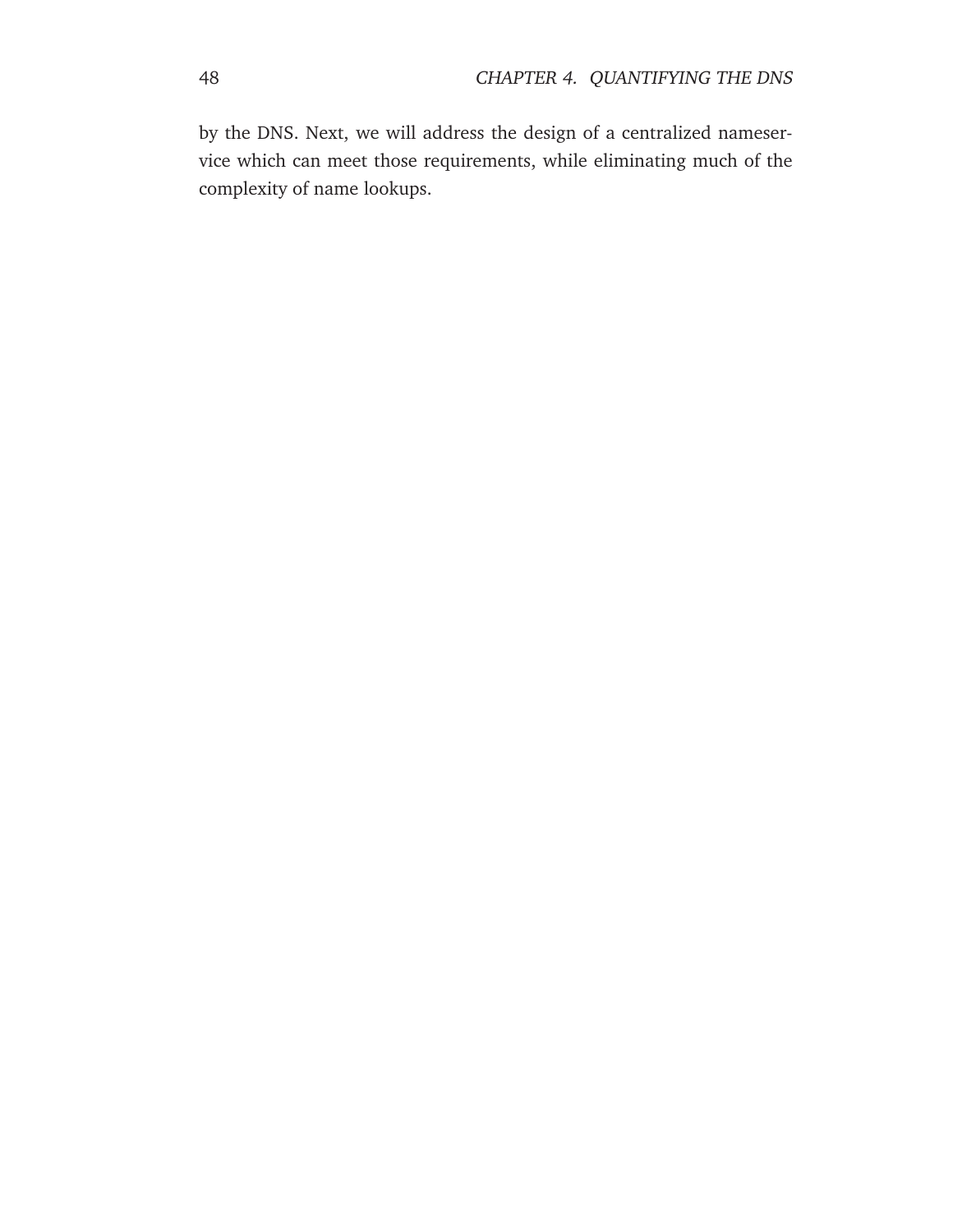# <span id="page-60-0"></span>**5 The design of a centralized DNS**

In the previous chapters, we described the DNS, both in terms of its design and of the workload it currently supports. In particular, we observed that although queries are more frequent and less tolerant of error than updates, much of the complexity of the system is in the query protocol.

Here we present the design of a centralized nameservice, which uses the same wire protocol as the current DNS, but which moves much of the complexity from the lookup protocol to the update one.

# **5.1 Centralized architecture**

Figure [5.1](#page-61-0) shows the current DNS, and Figure [5.2](#page-61-1) shows the architecture of a centralized DNS. The authoritative servers of the current DNS are replaced by a small network of central *nodes*, each of which contains a copy of every RRSet and a nameserver which answers DNS queries for them. A query can be sent to any server and will be replied to immediately using that server's local copy of the RRSets. The zone transfer system is replaced by a network of links between the nodes, along which updates are propagated to keep all the replicas synchronized. An update can be submitted to any server, which will propagate it to the other servers. All of the complexity of the distributed system is in the propagation of updates between servers, leaving the lookup mechanism simpler.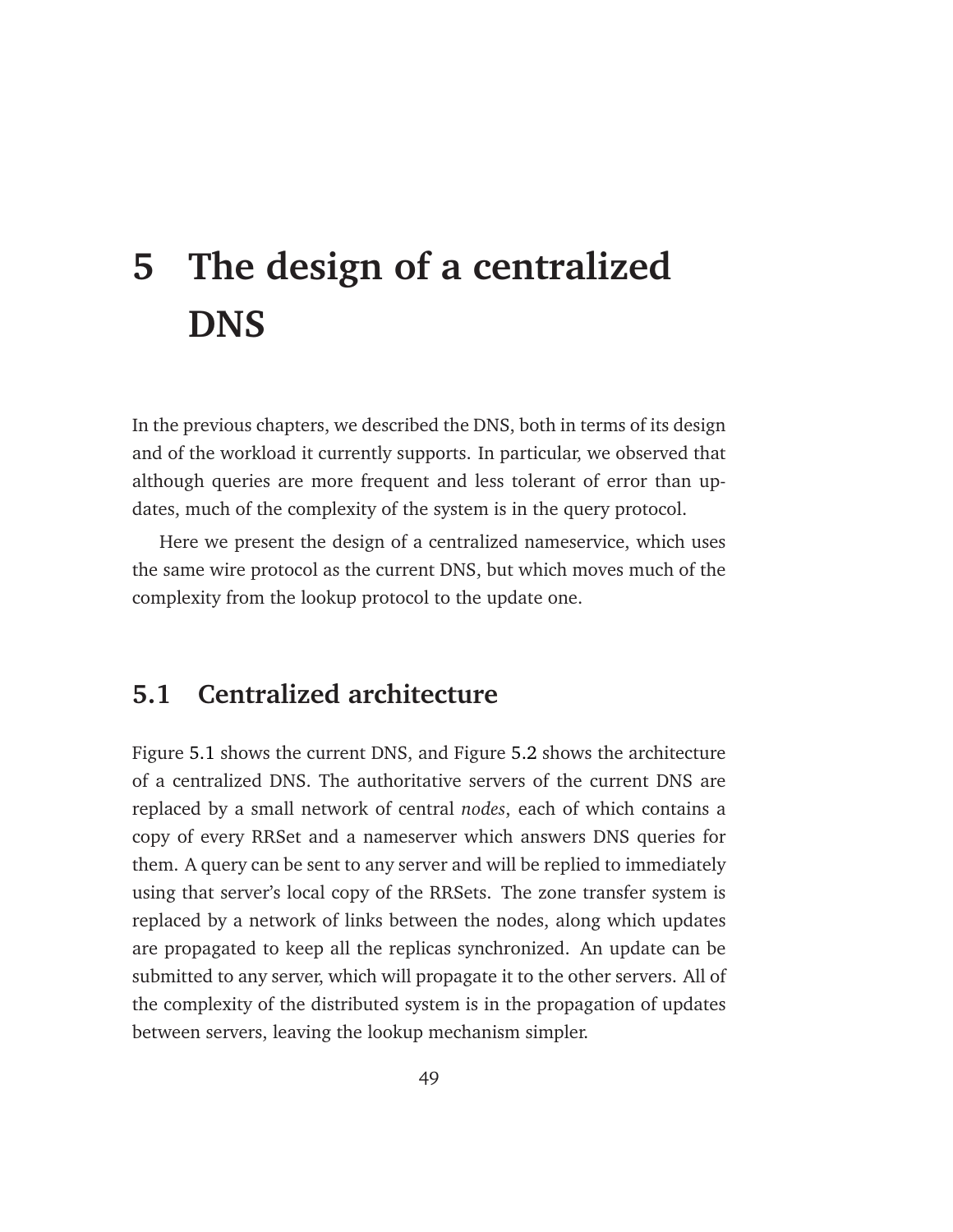

<span id="page-61-0"></span>Figure 5.1: The current, distributed DNS



<span id="page-61-1"></span>Figure 5.2: A centralized DNS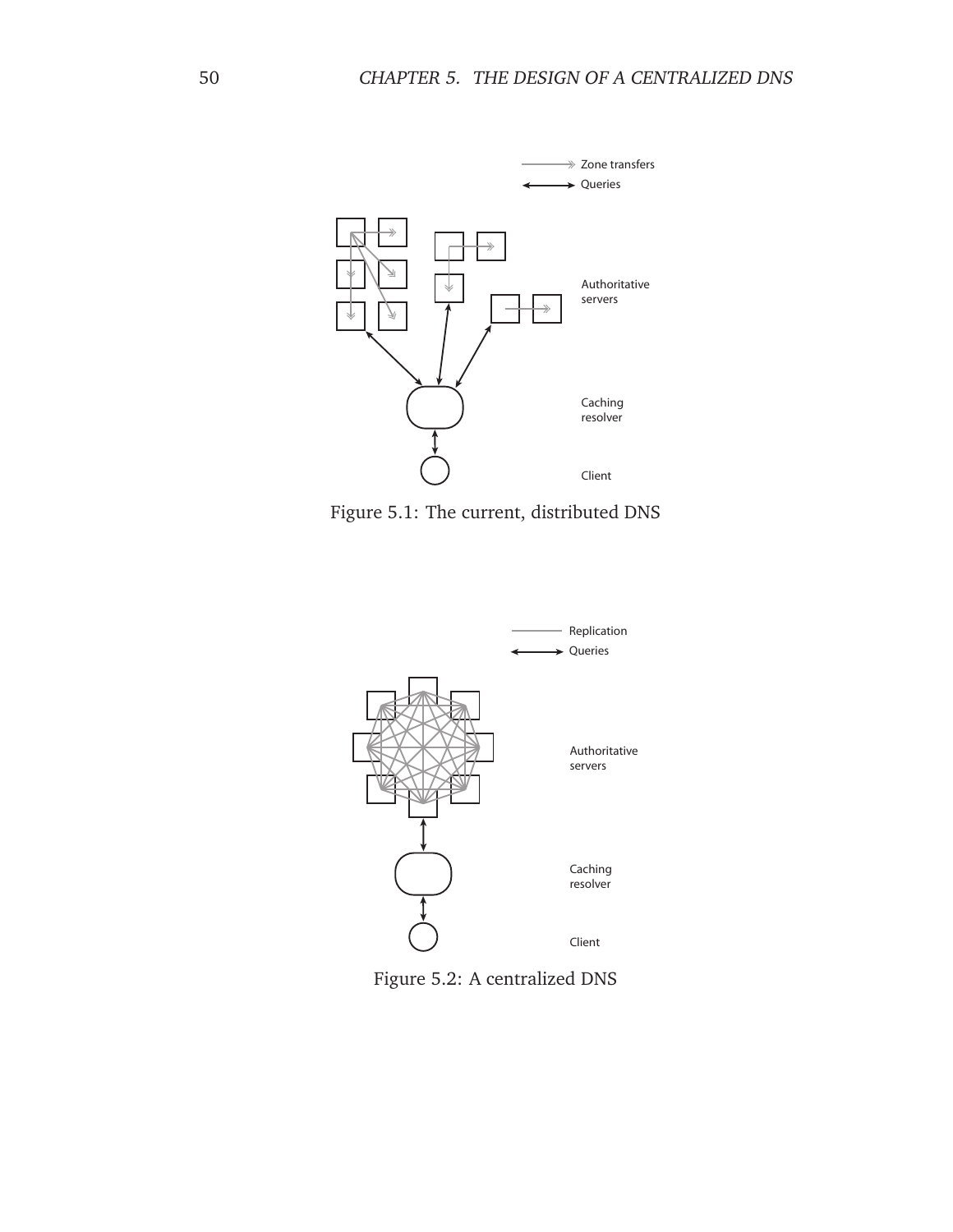#### **Clients**

In the system described, client software does not change at all: although the mechanics of a lookup are simplified, no alteration is needed to either the wire protocol or the state-machine describing client behaviour. There are hundreds of millions of hosts already on the internet, most of which have stub resolvers in them; a system that did not work for those hosts would be unacceptable.

Clients contact the centralized servers in the same way they did before: using a configured list of known server addresses, which could be the same as the current root server addresses. For a partial deployment, the servers are advertised using NS records in the old DNS for the zones that are served from the new one. The caching resolvers of the current DNS are retained, not only because their function is still useful, but also because it would involve a lot of effort to remove them.

## **Zone administrators**

Each zone administrator has a cryptographic certificate entitling them to make updates to records in their zone, and to issue further certificates for delegated sub-zones. Instead of being required to run DNS servers for the zone, they now publish records in the zone by sending a signed update to a centralized server. This removes a considerable technical burden from the administrator, since the software that submits updates can be much simpler than an authoritative DNS server, and does not need to run all the time.

#### **Service nodes**

Figure [5.3](#page-63-0) shows the layout of a node in the service. It has three parts: a nameserver that answers questions from the public, a database of all the RRSets, and an update server. The update server accepts updates from the public and participates in a distributed update propagation scheme with the other nodes. We will describe them in more detail below.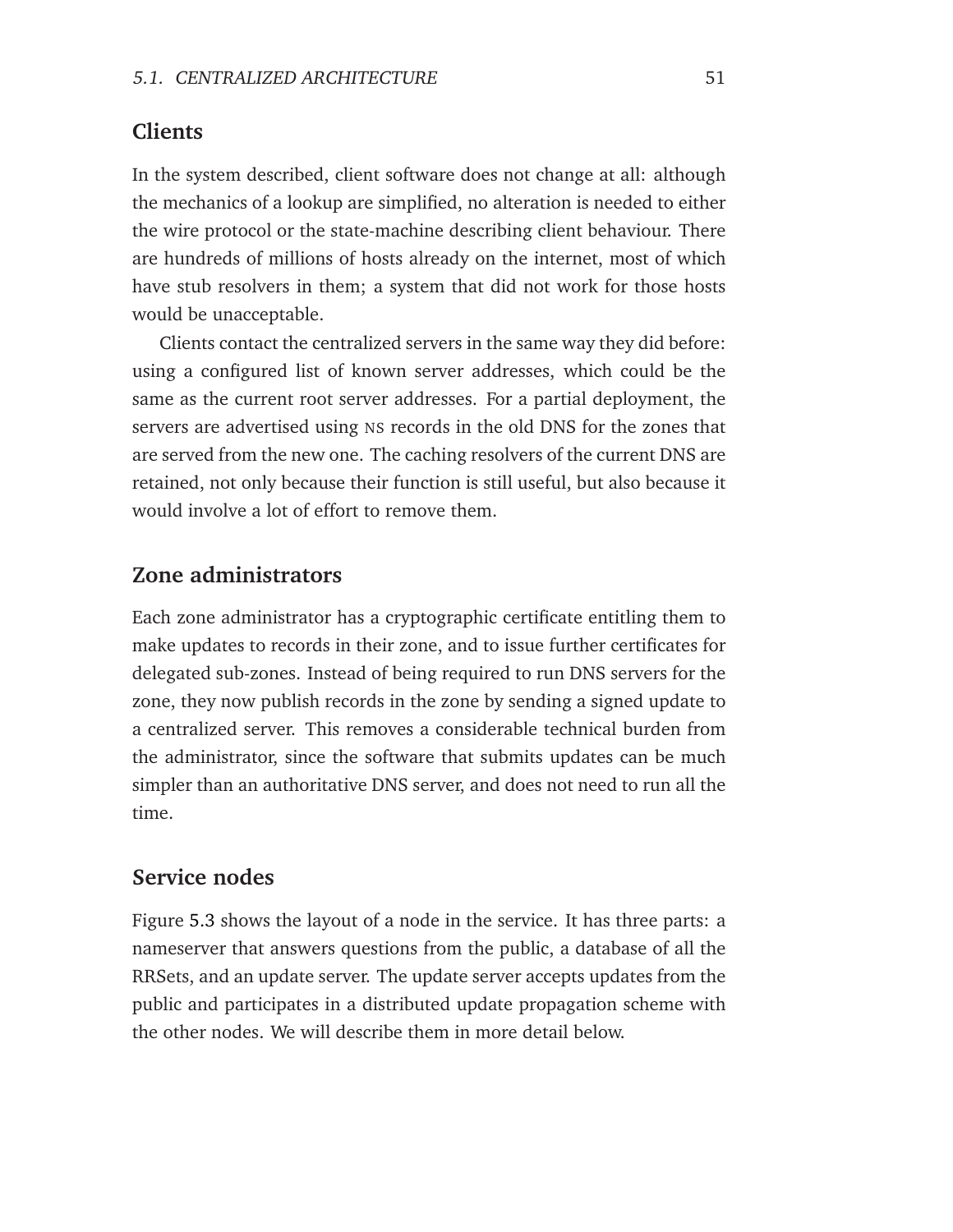

<span id="page-63-0"></span>Figure 5.3: Node architecture

It is not necessary that this breakdown be reflected in the actual layout of the site. The database can be held on a single server, and it might share that server with the update mechanism. On the other hand the query load might require a cluster of DNS responders, with more machines as warm standbys for the ones in service.

## **Number of nodes**

The service must be sufficiently distributed to ensure robustness, but no more than that. A very large number of nodes would both cost money and complicate the update mechanism, for little benefit. The more servers there are in the system, the greater the chance of one of them being isolated or of updates being delayed. In addition it must be possible to inform all the clients of the presence of the servers. Even with anycast this imposes an extra administrative overhead per node that we would like to avoid.

The deployment and management of the nodes should be similar to that of the current root servers:

• There should be about a hundred of them, to ensure reachability from all parts of the internet.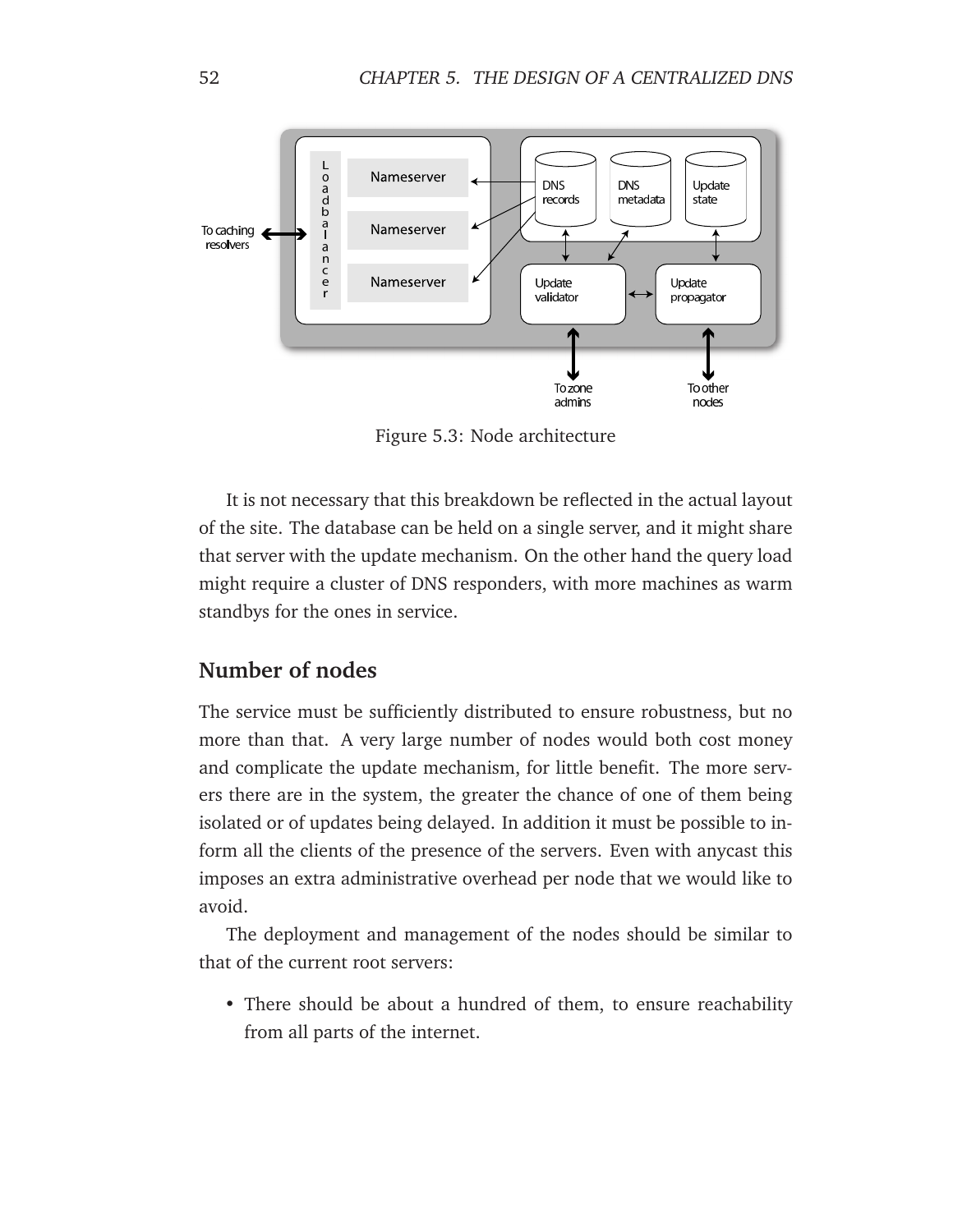- They should be placed in well-connected places such as internet exchanges and Tier 1 ISPs, so that they can be reached quickly and easily by clients.
- They should be geographically distributed.
- They should be run by a number of competent technical bodies, independent of the namespace administration.
- They should use different software and hardware implementations of the service.

# **5.2 Nameservers**

Each node of the service is a nameserver for the full DNS, so needs to have machines capable of holding all the records and responding to its share of the queries. A single server running the NSD nameserver can answer 45,000 queries per second, if the database fits entirely in memory. However, current nameservers are not designed to serve a database on this scale; NSD can only serve about 20 million records in 4GB of RAM. So we will have to load-balance queries across a cluster of servers.

Ideally, each server would be responsible for a particular subset of the DNS, in order to minimize the working set of each server. Unfortunately, the DNS does not lend itself particularly well to load-balancing in this way, because it requires responders to supply additional information along with the answer to a query, and that information may come from other parts of the namespace.

The naïve approach of using a hash of the queried name to choose which server to ask (similar to a distributed hash table on a local scale) is particularly unsuitable. A responder needs knowledge of the namespace surrounding the queried name as well as at that name: it must retrieve the closest enclosing zone (to supply SOA and NS RRs) and for unsuccessful queries it must search for an appropriate wildcard name, and for the nearest existing name in a DNSSEC-secured zone. So simply hashing the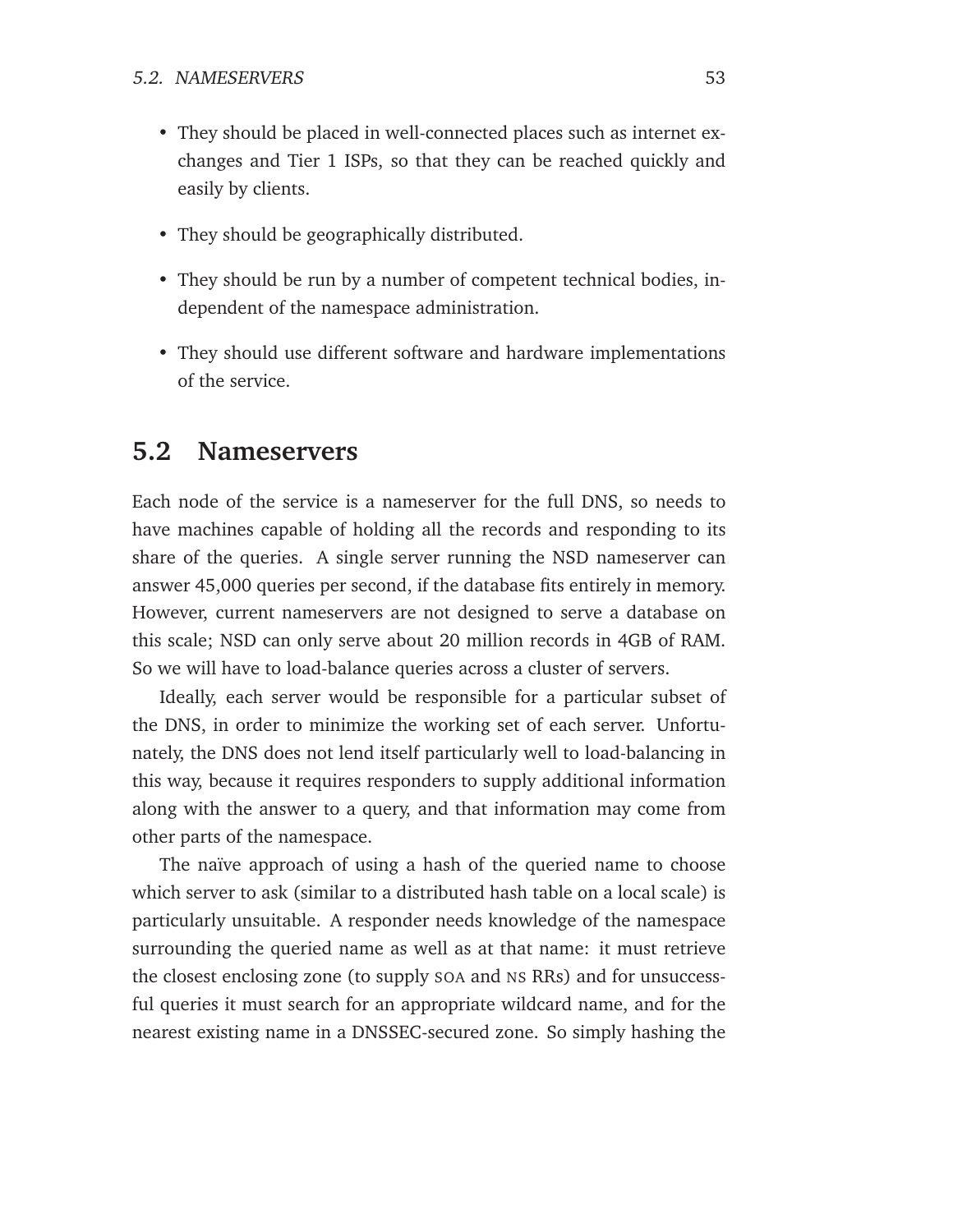query name would result in this context being repeated at every server that answers queries from a zone, as well as a number of extra hash lookups for unsuccessful queries.

Splitting the namespace into subtrees and assigning a subtree to each server solves this immediate problem. However, it requires adaptive reconfiguration at the load-balancer to make sure the load is spread evenly. Also, queries in one part of the namespace can require additional lookups in a quite different part. For example, an MX query will not only return the mail servers for a domain, but also look up each of their IP addresses, if they are available. Therefore, each server in a cluster must have the entire database available (or a mechanism for referring sub-queries for additional data to other servers). We choose to make the entire database available at every node. Each server is responsible for serving records from a subtree, and stores that subtree of the index in memory, so it can quickly perform lookups over the names it receives queries on. It also has the full contents of the DNS available on disk, with an LRU cache of the parts that are in use: this will contain the subtree for which it is responsible, as well as those parts of the rest of the DNS that are needed for additional-section processing. Responding to a query needs at most one disk read for each name involved (for example, the original name and the zone head). More popular records will not require a disk read at all, and if enough RAM is provided to hold both the index and the server's share of the RRSets, disk reads can be made rare occurrences.

Another possible approach is to pre-compute the answers to all possible successful queries, store them on disk and index them with a hash table. This would reduce the lookup time for successful queries significantly but increase the amount of space required to store the database. Unsuccessful queries would need to be handled in the same way as before, by walking the tree looking for wildcards or DNSSEC records. This method would introduce the risk of extremely expensive updates. For example, changing the IP address of a nameserver that serves many large zones would involve updating the stored response for every RRSet under all of those zones. Instead, we suggest putting a cache at the load-balancer,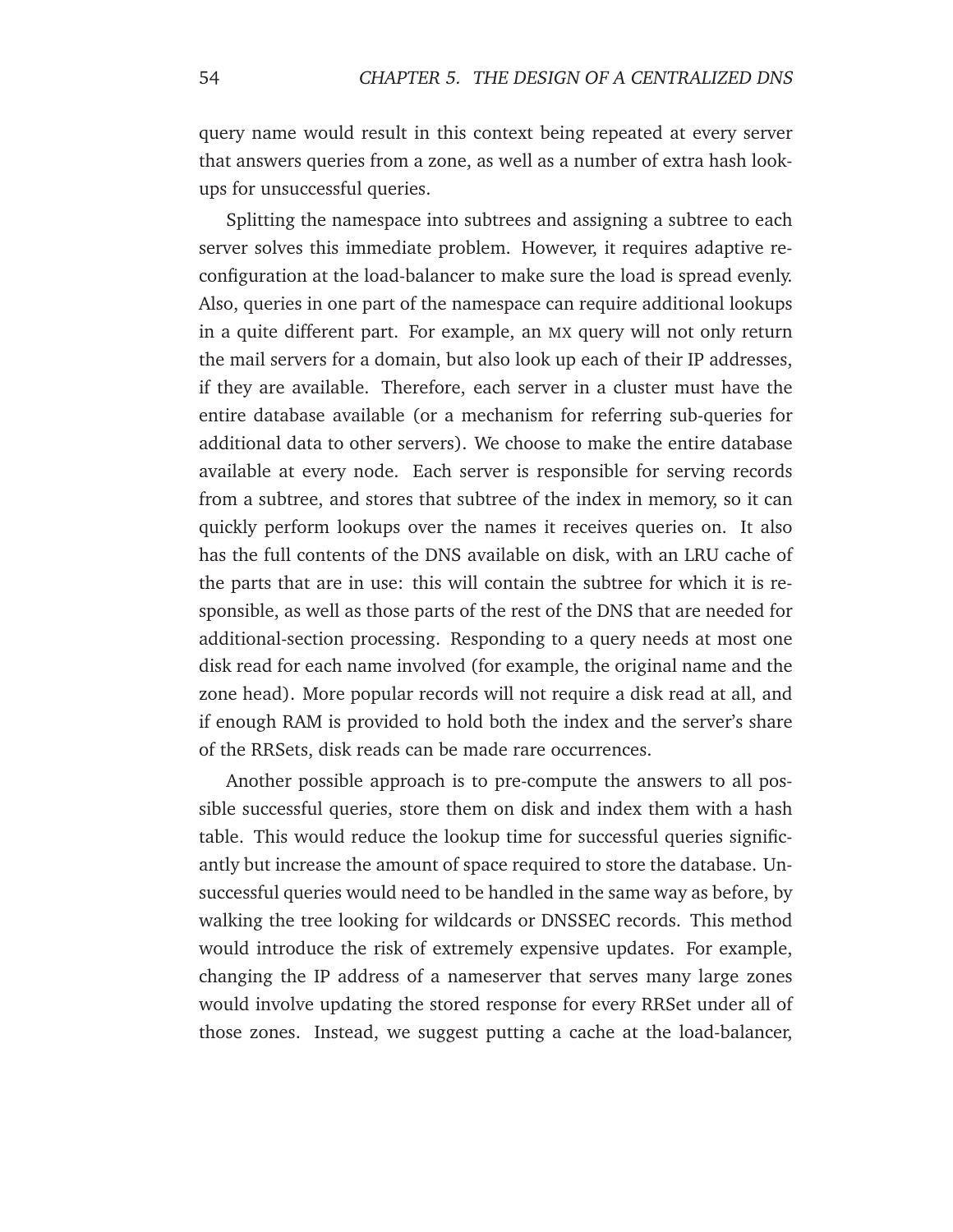which would give this sort of speedup for popular requests. Of course, the responders should be provisioned under the assumption that queries used in denial-of-service attacks will be arranged to be uncacheable.

Chapter [7](#page-84-0) discusses the design of nameserver software capable of fulfilling this role. It presents a datastructure for serving large DNS databases, and evaluates it as well as some common alternatives.

# **5.3 Update service**

The update service deals with requests from zone administrators to publish, update and delete their records. It verifies the signatures on the updates, and that the administrator has the authority to make the changes, using a tree of public-key cryptographic certificates. The tree of certificates follows the tree of the namespace, and matches the delegation of authority.

At each cut point, the parent zone's administrator signs a certificate containing the cut point, a validity period, and the child zone's public key. For compatibility with the old DNS, there must be appropriate NS records, but they are no longer used to redirect queries to the child zone's servers, since the records of parent and child are served from the same place.

When a zone administrator submits an update request, the update service can check that the administrator's certificate covers the correct area of the namespace, and follow the chain of certificates to verify its validity. The root certificate must be configured at every node, and other certificates can be propagated among the nodes, but the zone administrator can be expected to supply the full chain if needed. A revocation list can be published to the servers out of band.

The update service also communicates with other nodes, sending out the updates it has received from administrators, and receiving updates that were submitted elsewhere. The distributed update algorithm used between nodes will be discussed in Chapter [6.](#page-72-0)

The update service stores details of all ongoing transactions in the database, and makes the appropriate changes to the node's master copy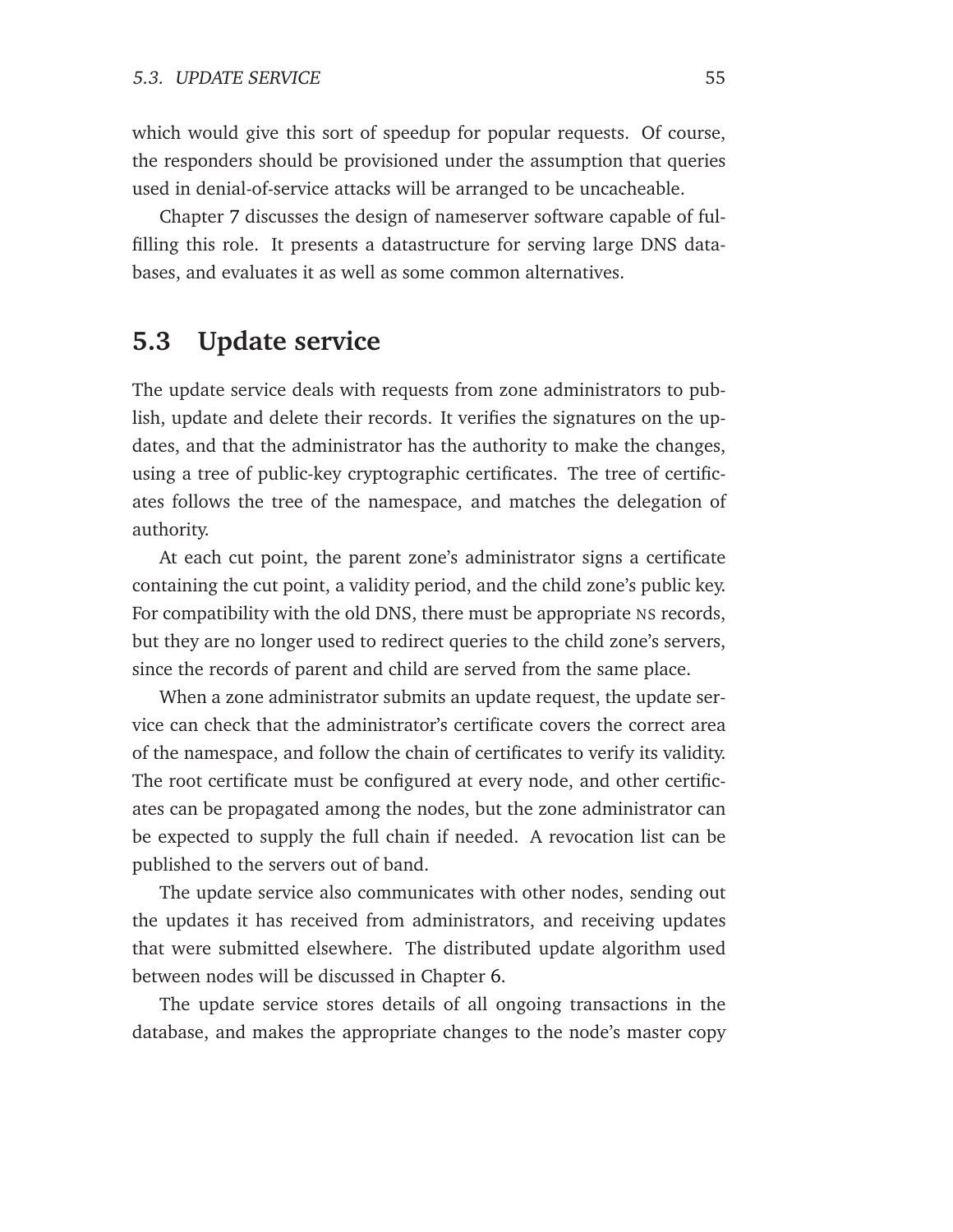of the DNS when updates have been authorized.

# **5.4 Database**

Each node needs a database, which will store its local copy of the DNS. The database needs to store at least 1.8 billion records, and their associated metadata (which will depend on the update algorithm); only the update module will be writing records, so there are no write-write concurrency issues apart from any between concurrent updates. An off-the-shelf database should be capable of filling this role.

The nameservers will need to receive updates to the records they serve but do not need to read the metadata. The authorization keys and certificates, and the details of current and past updates, are only used by the update module. The query load from the nameservers will only be affected by the rate of updates and the overall size of the database.

To make it easier to bring new nameservers online, the database might hold a copy of the DNS in a binary form that the nameservers can use directly; this can be kept up to date by the nameservers themselves.

Another possibility would be to have nameservers serve records directly from the database. However, this would require a much faster database, and the performance of nameservers that use database backends is poor (see Chapter [7\)](#page-84-0).

# **5.5 Non-technical concerns**

The political and bureaucratic mechanisms regarding administrative control of zones do not need to change at all in the new scheme. The same bodies control top-level domains, and the registry-registrar system does not need to change.

The only detail that changes is that, when a registrar assigns a zone to an administrator, the registry doesn't change the zone file. Instead, it issues a certificate for the appropriate length of time. When a delega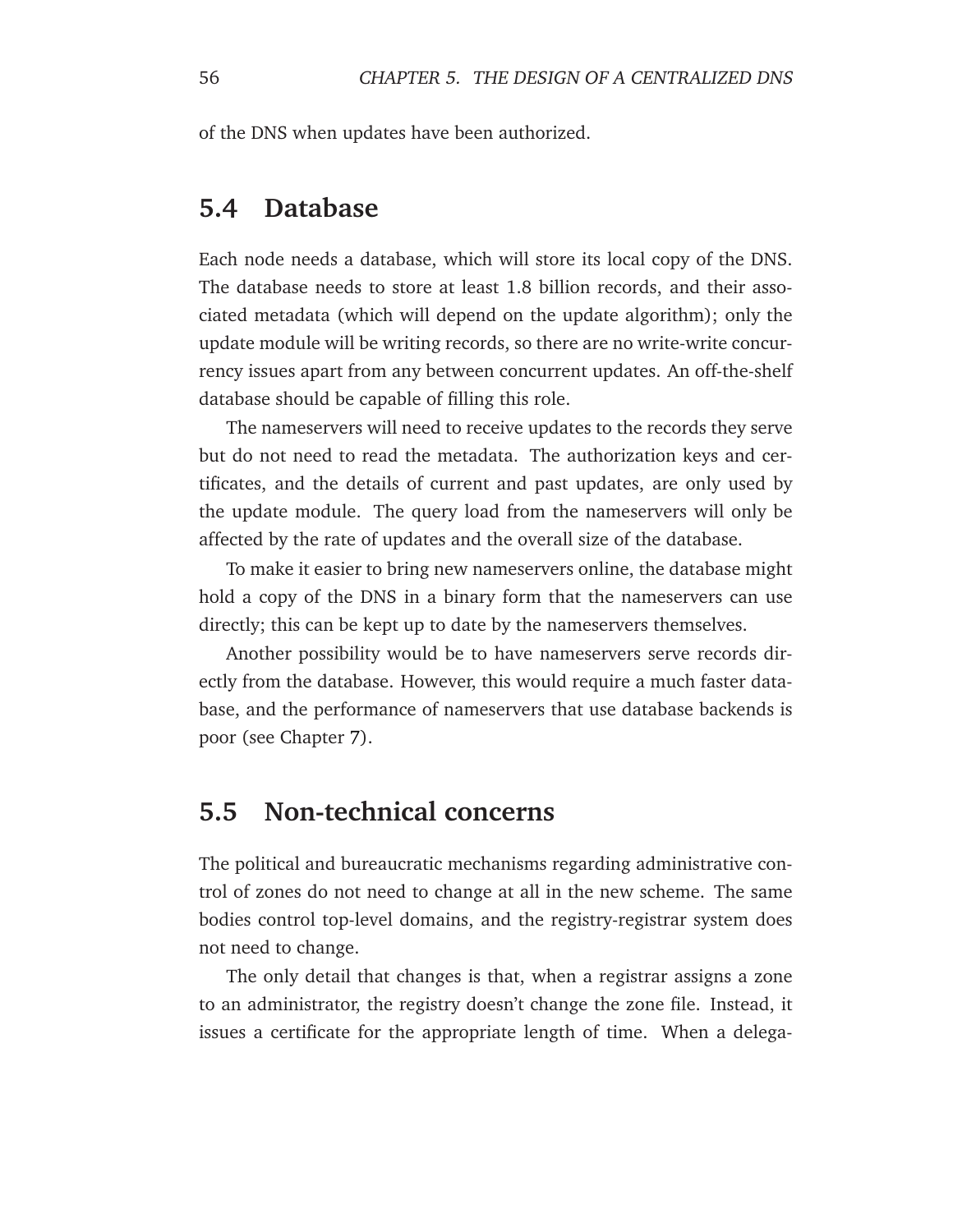tion expires, the registry deletes the child zone by submitting an update request to a node of the centralized service.

The management of a public-key infrastructure on this scale is nontrivial, but there is considerable operational experience from the operation of the X.509 certificate tree used for SSL, and best practice from that field will apply to this one  $[CFS<sup>+</sup>03, CCITT05b]$  $[CFS<sup>+</sup>03, CCITT05b]$  $[CFS<sup>+</sup>03, CCITT05b]$ .

Some zone administrators have policy reasons for wanting to keep their zone contents secret, e.g., data-protection rules or security concerns. The centralized DNS requires that zone files be distributed only among the nodes; we do not propose that the nameservers support AXFR queries, since there is no need for them. The node operators can be constrained not to publish zone data by contractual agreements with the registries.

An important practical question is how the service would be rolled out and paid for. One possible scenario is this: a group of TLD operators co-operate to build the service, and use it first to publish their own zone files. A co-operative venture of this kind would be an opportunity to reduce running costs, and also to offer a new service to zone owners — migrating your zone to the same servers as its parent would give faster resolution, and there is already a market for highly available and wellplaced nameservers [\[Ver05,](#page-152-3) [Ult01\]](#page-152-4). Once the service is established, more customers (leaf nodes and TLDs) could be solicited. The operating costs would come from the yearly fees already paid for domain registration and DNS hosting, and the control of the system would be in the hands of the TLD operators (who are, we hope, trustworthy, since they are already in a position to do great damage to their clients).

It is usually suggested that a new DNS architecture could be incrementally deployed as a caching proxy in front of the old system's authoritative servers, with zone administrators gradually migrating to directly publishing their records in the new system [\[KR00,](#page-147-2) [CMM02,](#page-143-2) [RS04\]](#page-151-1). We reject this model on two grounds: firstly, it introduces yet *more* complexity into the system, with no guarantee that this "temporary" two-system arrangement will ever be removed. Secondly, it has no tie between the service provided and the people who pay for it. The cost of the intermedi-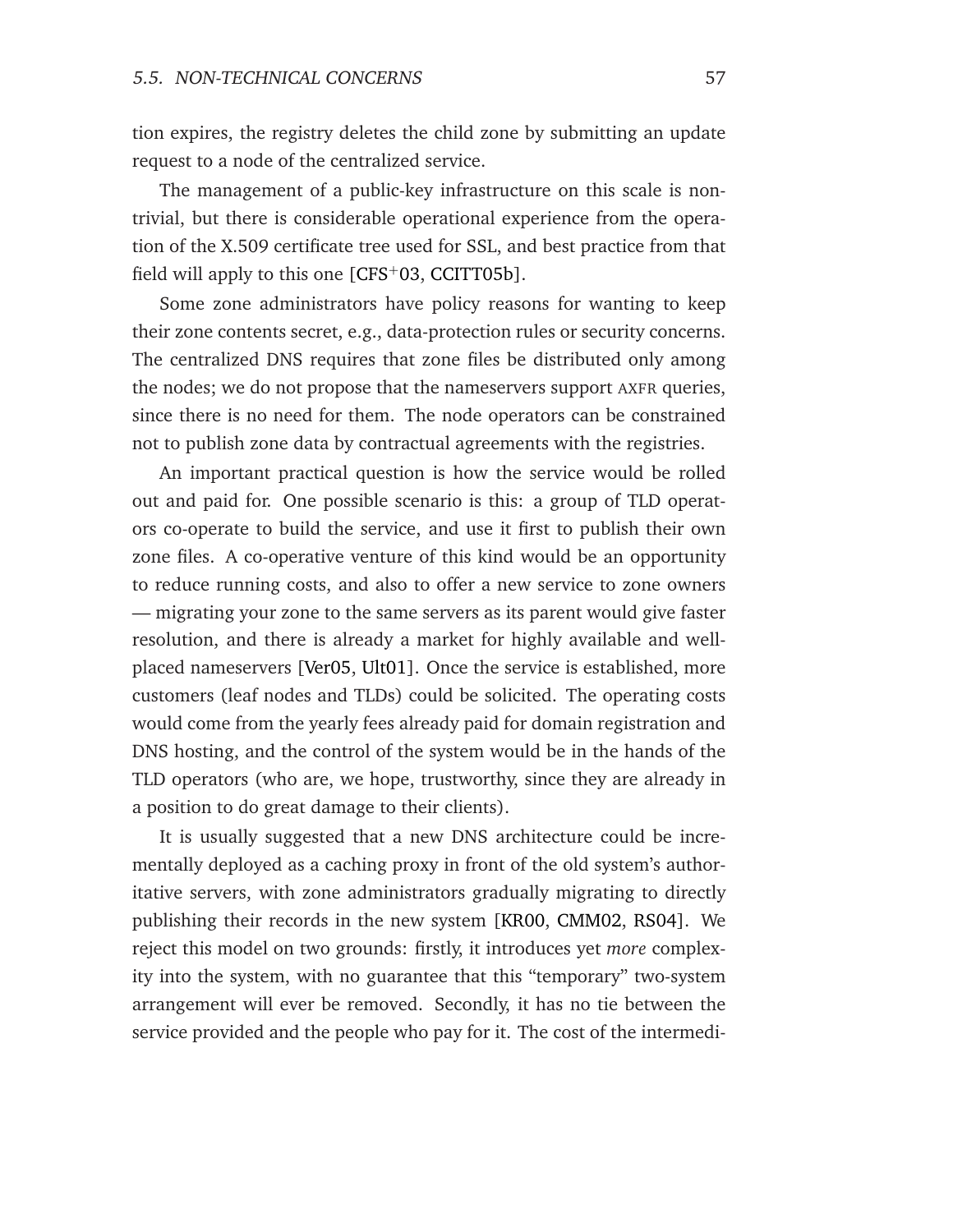ate caching layer scales with the number of clients, but the income scales with the number of zone publishers.

# **5.6 Discussion**

The main argument for a centralized DNS is architectural: moving the complexity to where it can best be tolerated, and eliminating delay from the least delay-tolerant part of the system. But some implementation difficulties of the DNS are also solved by this scheme.

- Because the delegation mechanism is not used, none of the various ways in which it can go wrong are a problem: queries are not directed to servers that do not know the answers. Queries are answered with eventual consistency by all servers, because the synchronization between replicas is automatic. NS RRSets no longer have to be duplicated at cut points.
- Because all zones are served from the central servers, most "dualpurpose" (authority and resolver) DNS servers can be eliminated. This removes a number of security threats, and also the possibility of stale data being held on an ISP's servers after a zone has been re-delegated elsewhere.
- Having all of the DNS available at one place allows us to abandon the client-side aliases in use in the DNS (CNAME and DNAME) in favour of server-side aliases, which could be implemented more simply.
- In a central service, where all responses come from a small number of trusted servers, the opportunities for cache poisoning are greatly reduced. If there were no facility for zones to opt out of the service, then cache poisoning would be eliminated entirely.

Having a centralized DNS opens up some new opportunities for further enhancements.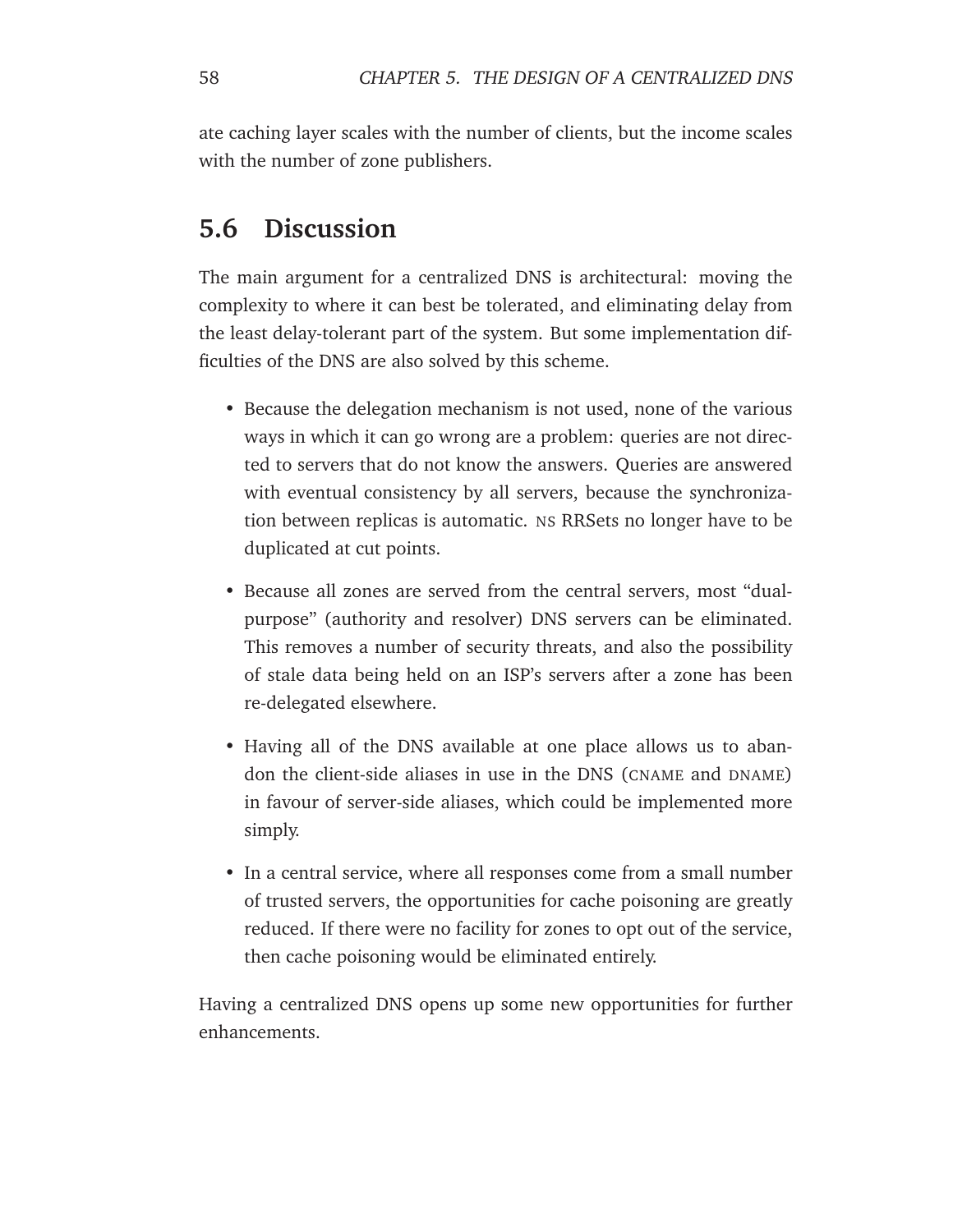- DNS measurement is easier. Having access in a simple way to measure the load on the whole DNS will be helpful for the design of future updates to the service. (Conversely, we need to ensure reasonable levels of privacy in a centralized nameservice.) Better DNS measurement can also help with measuring other parts of the internet, because DNS queries are usually caused by other higher-level actions: it is already possible to track flash-crowds and botnets using DNS statistics.
- Once the requirement for hierarchical service is removed, the requirement for a hierarchical namespace can follow. The only real requirements are some way of assigning responsibility for parts of the namespace, and a policy for access control. For example, the flat namespace required by HIP [\[MNJH05\]](#page-148-2) is hard to implement in the current DNS but easy in a centralized system.

One drawback of the centralized approach is the reduction in flexibility:

- The domain administrator no longer chooses where the servers are. In the current DNS, a service offered only in one country might have all its nameservers in that country; in a centralized system there would be no such choice. This puts a greater emphasis on the need for caching resolvers to identify the closest server and send queries to it. This feature is not currently implemented in all resolvers [\[WFBc04\]](#page-153-2).
- The centralized service deals only with *public* DNS service. Many organizations use the DNS protocols for their internal name service as well, serving a different set of zones within their own networks from the ones they serve publically. (We note that there is no particular requirement on them to use the DNS for this, and indeed it has been common in the past to use a different protocol, e.g. NetBIOS, for internal naming.) These organizations will have to keep their name servers (but no longer make them publically accessible) and will lose the benefit of the simple update protocol.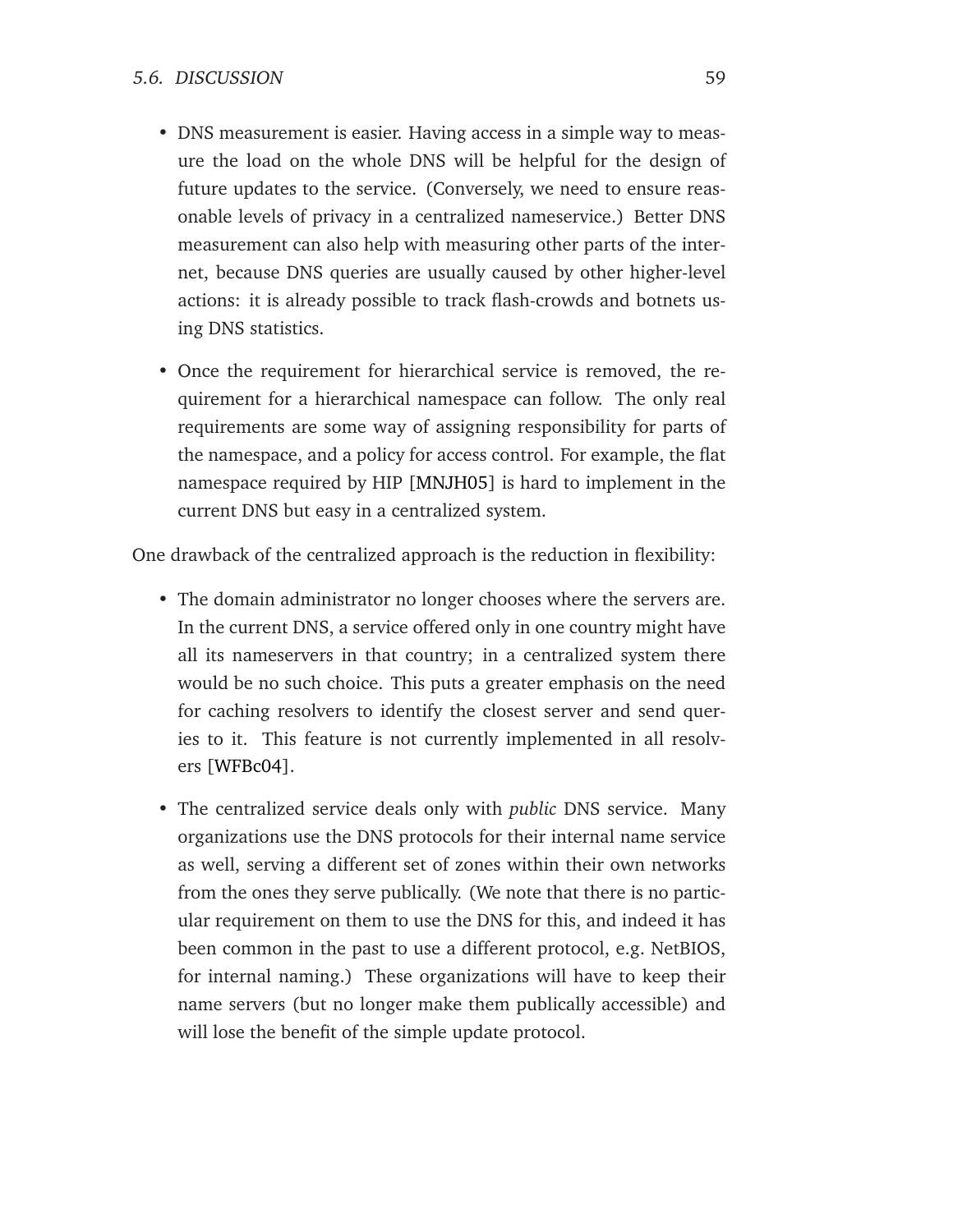• Domain administrators are restricted in the amount of active content they can provide. Some domain administrators implement active load-balancing at the DNS resolution stage, by having the response depend on the IP address of the querier as well as the name and type of the query. This sort of table lookup could be supported by the centralized service. Some zones could be delegated in the old way, either if their requirements were too complex to be provided by the central servers, or as an intermediate step while new facilities were rolled out.

We believe that the relative simplicity of the design is worth the sacrifice of some flexibility. A more complicated design will be harder to implement correctly, less likely to have many different implementations, and less likely to work. In this desire for practicality we are following the authors of the original DNS [\[MD88\]](#page-148-0).

# **5.7 Summary**

We have presented the design of a centralized nameservice capable of replacing the DNS without changing the deployed base of clients and resolvers, or the delegation of administrative control over the namespace. By reducing the complexity of lookups it makes them faster and more reliable.

The new system must be able to meet or exceed the existing levels of service laid out in Chapter [4.](#page-42-0) In the next two chapters we will look in more detail at two aspects of the system where this will be challenging: the propagation of updates between nodes, and the construction of nameservers capable of serving the entire DNS.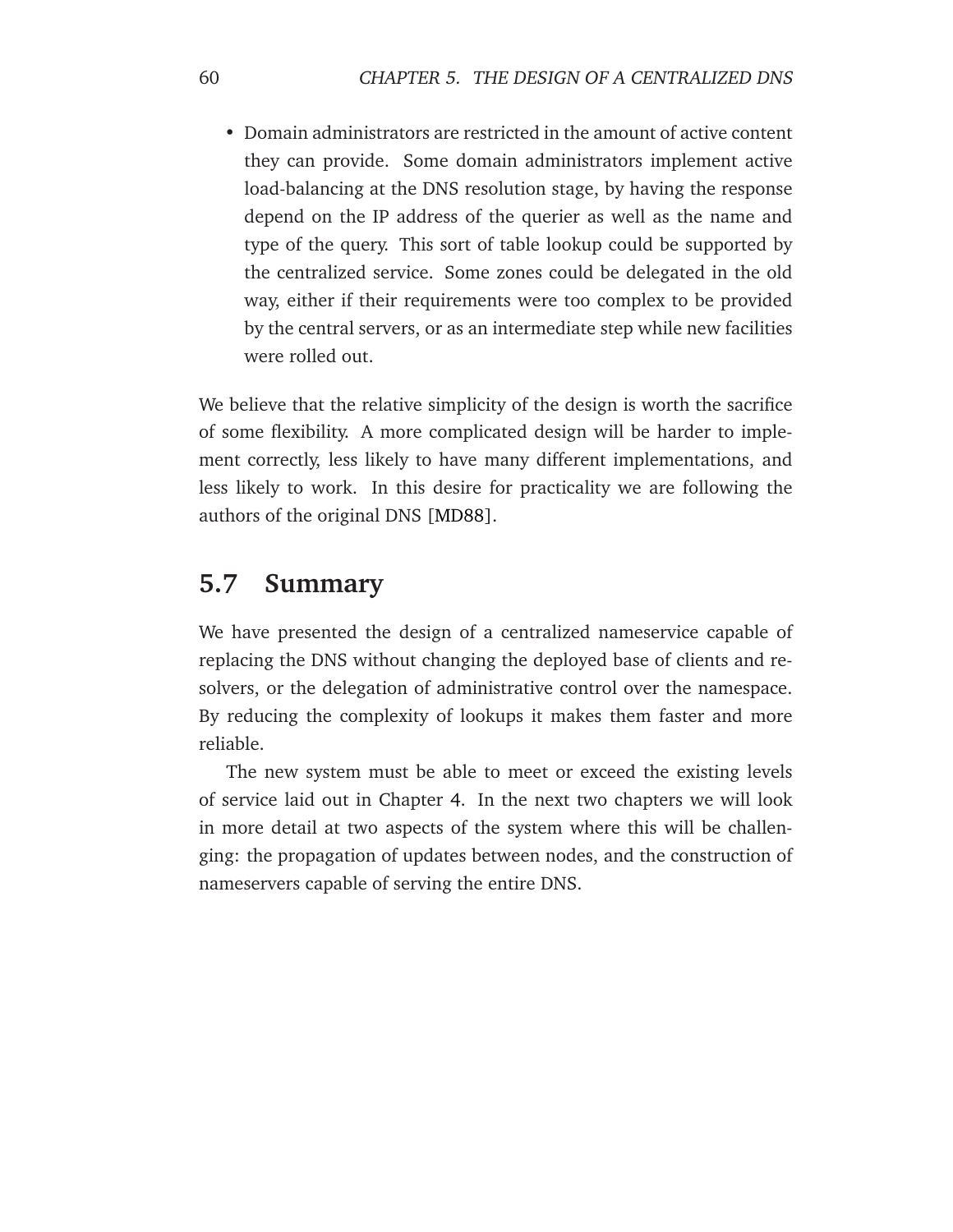## **6 Inter-site update propagation**

The architecture proposed in Chapter [5](#page-60-0) calls for a distributed, replicated database that allows updates and queries to be submitted at any node. Queries are always answered from a local replica of the database, and updates must be authorized locally and then propagated to the other nodes in the system.

Before looking at any particular propagation mechanisms, we will make our requirements more explicit:

- There are a modest number of nodes (about a hundred) in the distributed system.
- As far as possible, no node should be "more important" than any other node.
- Temporary disappearances are to be expected: nodes sometimes fail, and nodes sometimes cannot communicate with each other. On the other hand, the set of all nodes will be relatively static: commissioning and decommissioning of nodes will happen over long timescales (comparable to root servers). Since we also expect there to be relatively few nodes, it is possible for each node to know about all the others.
- Updates arrive into the system at an average rate of no more than a few hundred per second. They can be submitted at any node.
- Updates should be propagated quickly; generally they should reach all nodes in less than a minute. As we saw in Figure [3.1,](#page-38-0) most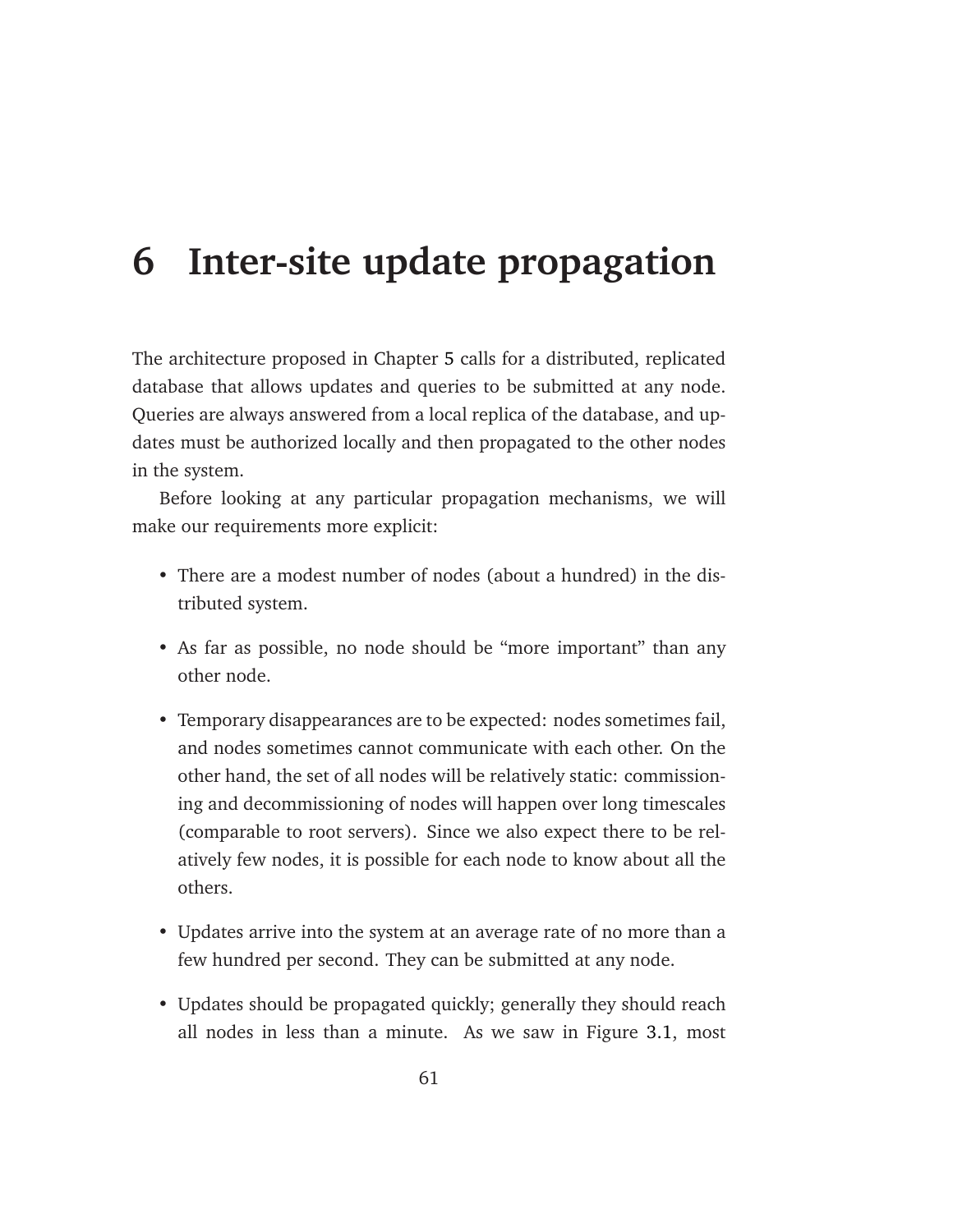zones in the current DNS are configured to check the synchronization between servers with a timer of more than five minutes. RFC 1996 suggests that when changes are made at the master server, it should notify its slaves; if it gets no immediate response it should use a 60-second default timeout before resending DNS NOTIFY messages [\[Vix96\]](#page-152-0) (although we note that BIND 9.3.2 uses a hard-coded 15-second timer). Replicas of every object are held at every node, so updates must reach every node.

• There must be at least loose consistency between replicas. The current DNS allows the publishing of out-of-date records for a length of time defined by the expiry timer of the zone's SOA record, in addition to the TTL-based caching of records at resolvers. Figure [6.1](#page-73-0) shows the expiry timer values seen in the RIPE and Adam data sets described in Chapter [4.](#page-42-0) About 98.5% of SOA records seen had expiry timers set to more than a day.



<span id="page-73-0"></span>Figure 6.1: CDF of SOA expiry timers in Adam and RIPE datasets.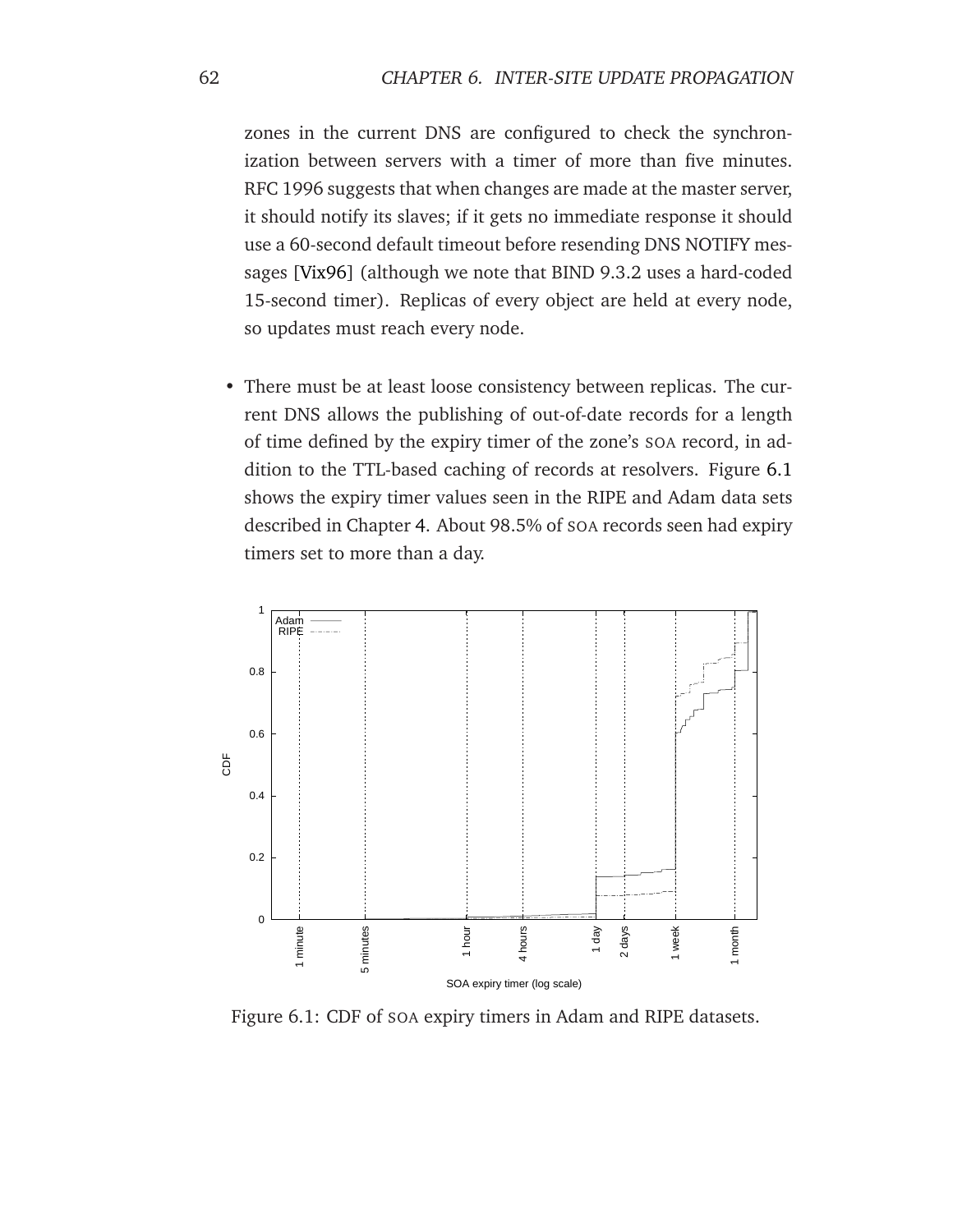Some zones have very short expiry timers: for example, almost 0.1% of SOA records had the timer set to less than five minutes. This includes 4,350 records with the timer set to one second, and 1,891 with the timer set to zero. It seems likely that many of these records are configuration errors, but some zone administrators may genuinely prefer no service to five-minute-old data.

- There are few conflicting writes. This comes from the administrative structure of the DNS: each domain name has only one entity responsible for it. Shared responsibility is only possible within an organization (in the current DNS, among those with write access to the master zone file; in the new system, among different holders of the zone's signing key). Also, even within an organization, one entity tends to be responsible for each attribute of each name. Therefore we can assume that conflicts only occur in exceptional cases, and handle conflicting writes more slowly than non-conflicting ones. (There may of course be deliberately conflicting writes; the system must ensure that they do not unduly hold up *other* users' write requests. In general, since it would not be difficult to create a very high rate of updates, the system must make sure that one user's updates do not affect the service provided to other users.)
- Although writes are accepted at any node, they might not be balanced equally over all nodes. Some sort of load balancing or resource location service could be deployed to help clients find a local and unloaded node, but such systems are not always successful beyond avoiding pathological cases [\[JCDK01\]](#page-146-0).

## **6.1 Using weak consistency**

Because we expect few conflicting writes, and have such loose requirements on consistency, it seems appropriate to use an optimistic replication system. Saito and Shapiro [\[SS05\]](#page-152-1) have categorized optimistic replication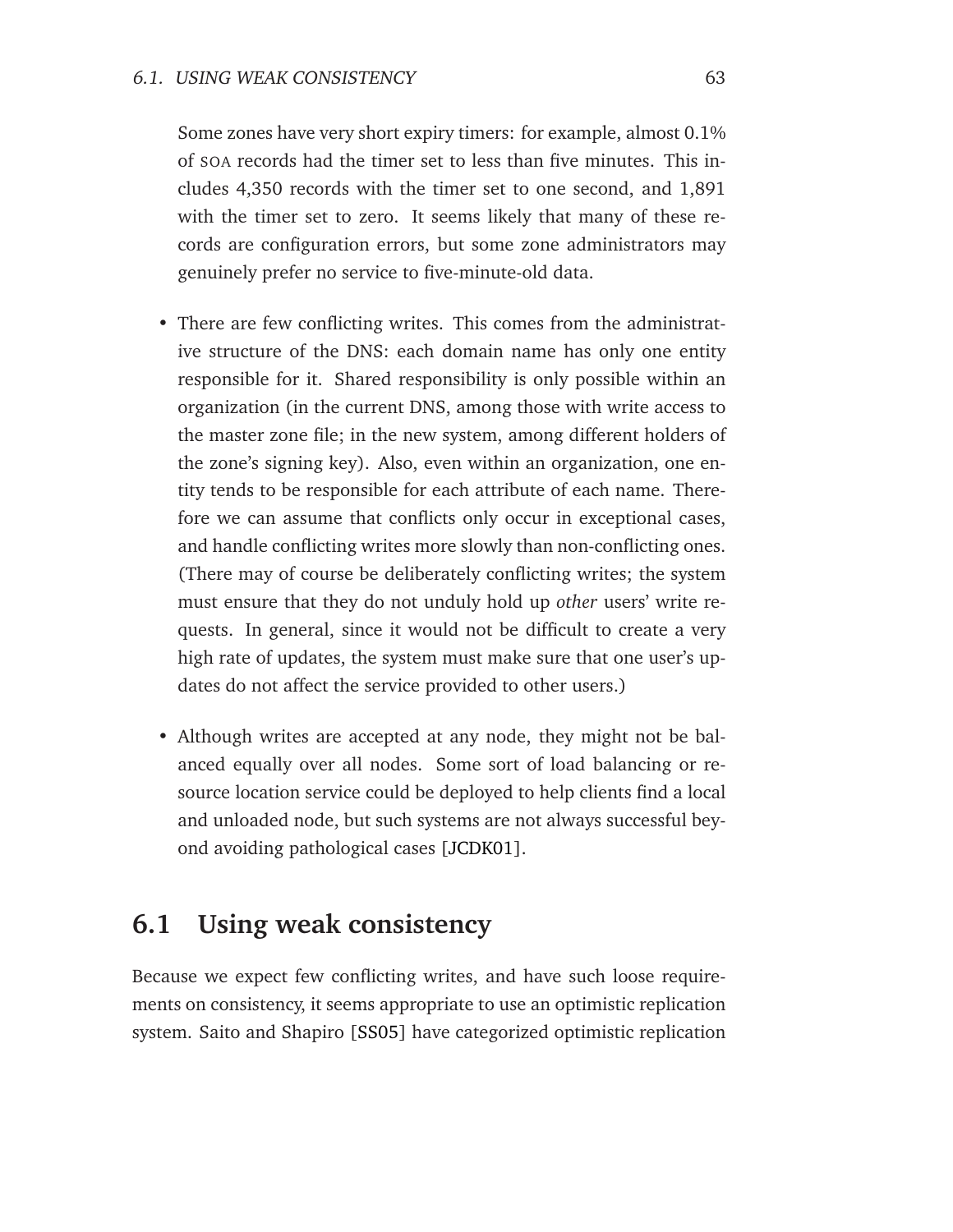schemes according to six design choices, and we will use their taxonomy here to describe a suitable mechanism.

First we define an *object* (the unit of data handled by the update system) to be an RRSet, as it is the minimum unit of data that can be described by a query or an update in the current system. Most of the operations in the DNS work at this level. Working at a finer granularity would only introduce complexity as various constraints are met — in particular all RRs in an RRSet must have the same TTL, and are covered by the same DNSSEC signature. Next we look at the six design choices.

**Operations.** We use *state transfer*: the only operation is the definition of a new version of the RRSet. If no previous version exists, this creates the RRSet; we use tombstones to indicate deletion of RRSets. The new version is stamped with the time of submission and the ID of the server to which it was submitted. This gives us a total order on timestamps (sorting first by submission time and then by node ID).

**Number of writers.** An update can be submitted at any node.

- **Scheduling.** Operations are scheduled using a simple *syntactic* rule: operations with higher timestamps are defined to have taken place after those with lower timestamps. Because we expect few write conflicts, a complex resolution scheme for merging updates would have little benefit. Also, a "merge" operation on RRSets might create non-intuitive results, and it is not clear what action to take for unresolvable conflicts, since the original submitters of the updates would not be available to intervene manually.
- **Conflict resolution.** Conflicts are resolved (or rather, they are ignored) using *Thomas's write rule* [\[JT75\]](#page-146-1): when an operation arrives at a node, its timestamp is compared with that of the last operation applied to the same RRSet. If the new operation's timestamp is more recent, it is applied. If not, it has arrived too late and is discarded. This simple scheme removes the need for a separate "commit" operation. When an RRSet is deleted, a tombstone must be kept at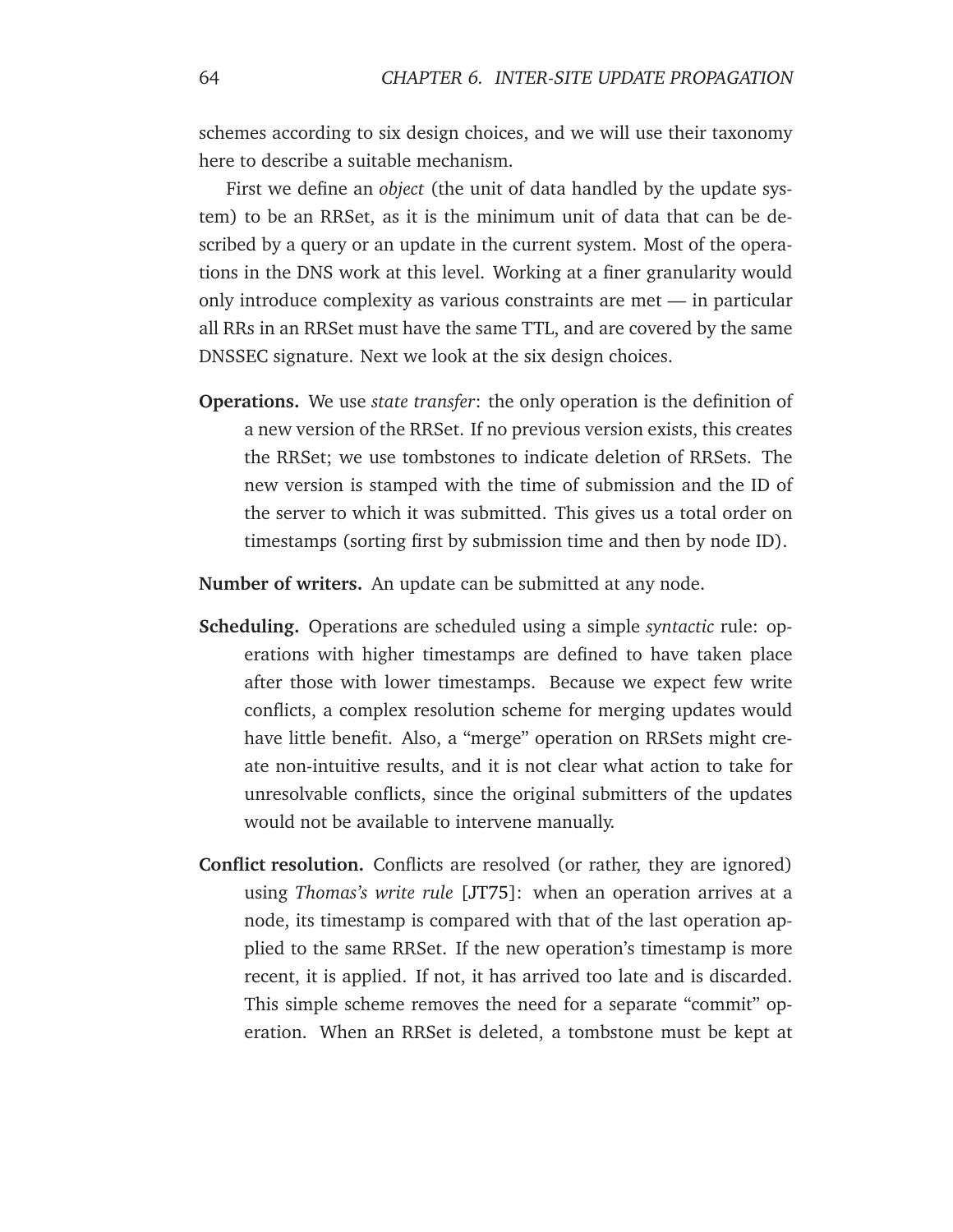each site until the delete operation has propagated to all sites. This can be done by expiring them after some suitably long interval (for example, Grapevine deleted tombstones after 14 days [\[BLNS82\]](#page-141-0)). A node that is isolated for longer than that recovers its state by copying another node, rather than using the normal transfer of operations.

**Propagation.** Broadcasting all operations to all nodes of a hundred-node network would be wasteful, but we still want operations to propagate quickly though the network. Also, since not all nodes will be able to see each other at all times, operations need to be routed around failures.

A number of application-level reliable multicast schemes have come out of research into self-organising peer-to-peer systems  $[CIK+03]$ . As an example, we take SplitStream  $[CDK+03]$  $[CDK+03]$ , a streaming multicast protocol that uses multiple, efficient trees to spread the load of multicast content distribution in a peer-to-peer network. By splitting each stream into "slices" and multicasting each slice over a different tree, and by ensuring that the set of forwarding nodes in each tree is disjoint from the others, SplitStream limits the loss incurred when a node fails. By using erasure coding at the source, it can allow several nodes to fail or disappear without losing data at the receivers. A node failure causes partial loss of a single slice (until the trees are reconfigured to cope), so if each receiver does not need all the slices, the failure is compensated for.

**Consistency guarantees.** The DNS does not provide read/write ordering between servers: a client that communicates with multiple servers can see updates "disappear" if the servers are not currently synchronized.

The DNS does provide *bounded divergence*, by having an expiry timer associated with each zone: if a slave server has not contacted the master after that time, it stops serving its copy of the zone. As we saw earlier, most zones have this timer set to more than a day.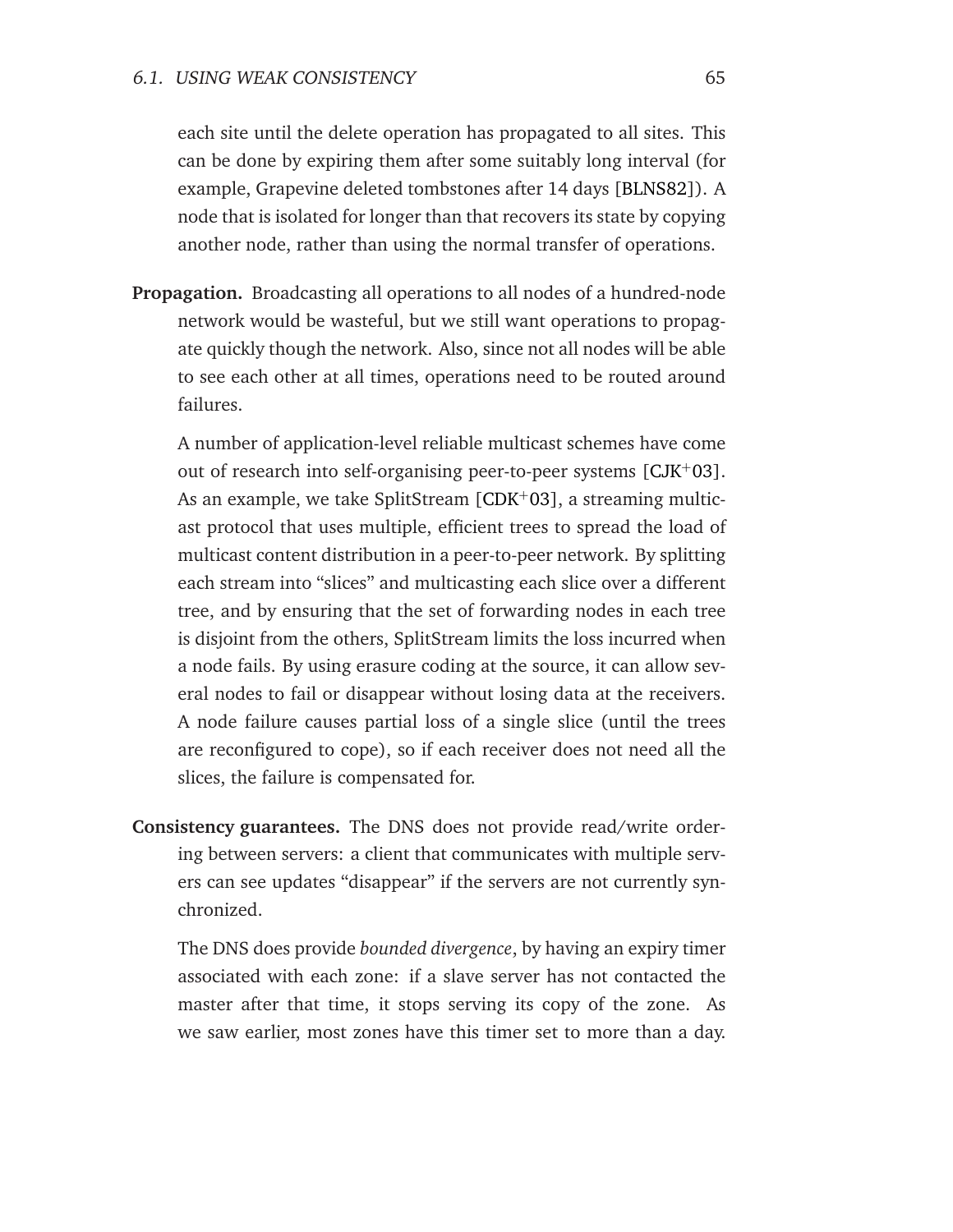The same level of bounded divergence can be provided by detecting when the update propagation is failing, and refusing to serve zones whose expiry timer is shorter than the oldest possible update that might be undetected.

If nodes that have no updates issue occasional "heartbeat" updates, it is simple to detect when a node has been disconnected from the network. If a single node is disconnected for a long time the other nodes can agree (by a pessimistic vote) that it is no longer part of the scheme and ignore it for the purposes of expiring records. This is safe so long as each node waits until it has told at least one other node about an update before acknowledging it to the client. More complex partitions of the nodes may require manual intervention.

Since there is a trade-off between how low this timer is set and how available a record will be in the centralized system, administrators who currently use a very low value of the expiry timer may need to opt out and provide their own service. We consider these special cases to be similar to other highly specialized zones, such as those performing arbitrary computation in response to queries.

Table [6.1](#page-78-0) compares the current update propagation system (zone transfers) with what we propose for the centralized DNS.

The decision to use Thomas's write rule and state-transfer operations means that the service cannot directly implement the semantics of DNS UPDATE [\[VTRB97\]](#page-153-0). DNS UPDATE allows the updater to specify preconditions that must hold if the operation is to succeed, for example "The RRSet I am trying to register does not already exist." With the proposed system, two clients could make updates to the same RRSet at different servers, and both be assured that the RRSet does not (locally) exist. The conflict would not be noticed until some node receives both updates, at which time it will discard the earlier one, although the semantics of DNS UPDATE require the earlier one to succeed and the later one to fail.

Figure [6.2](#page-78-1) shows an example of this: clients x and y are trying to use preconditions to synchronize their operations and ensure that only one of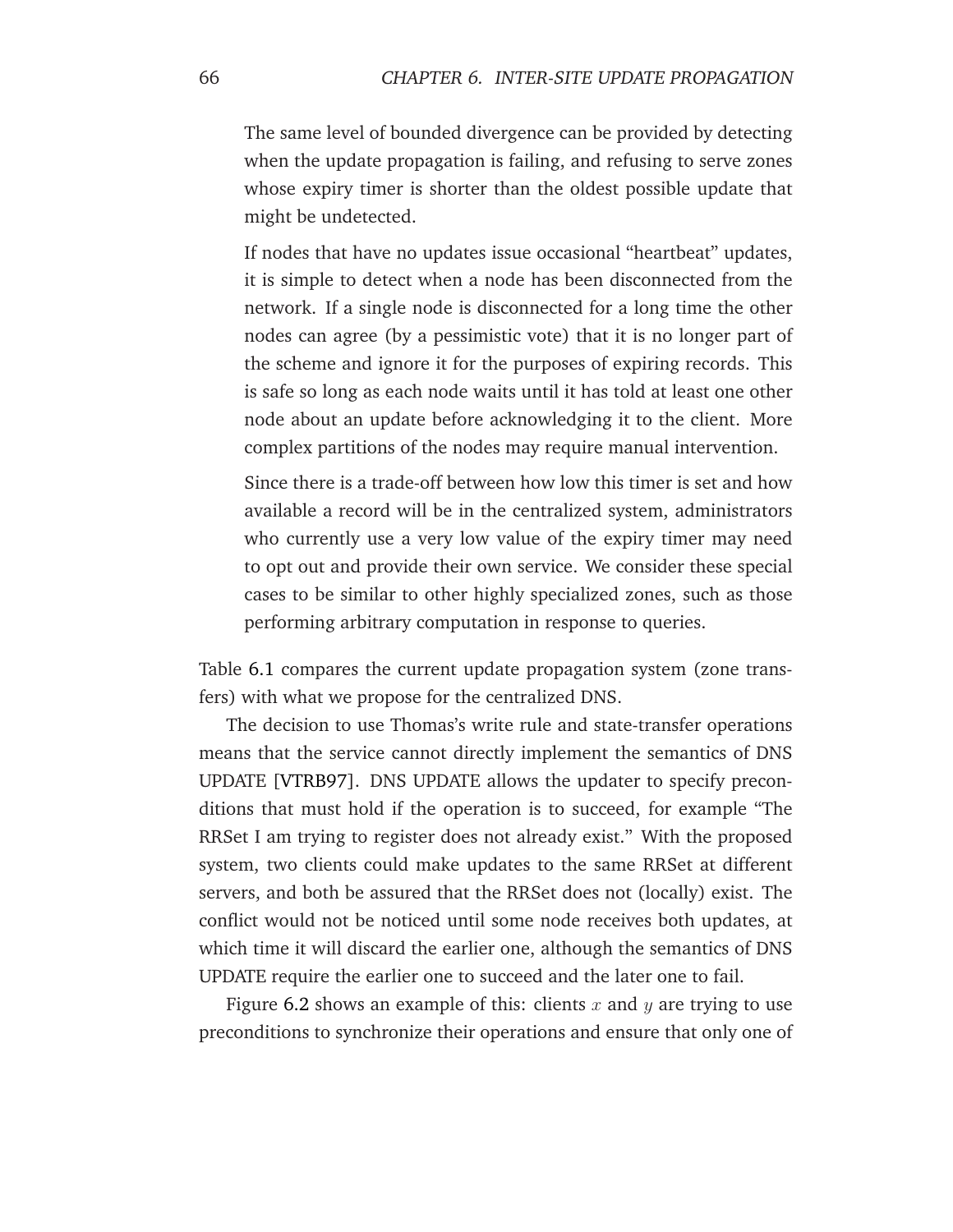|                | Old                | <b>New</b>               |
|----------------|--------------------|--------------------------|
| Object         | Zone               | <b>RRSet</b>             |
| No. of writers | Single-master      | Multi-master             |
| Operation      | Operation-transfer | State-transfer           |
|                | (AXFR/IXFR)        |                          |
| Scheduling     | n/a                | Syntactic                |
| Conflict       | n/a                | Thomas's write rule      |
| resolution     |                    |                          |
| Propagation    | Star topology,     | Semi-structured,         |
|                | hybrid push/pull   | push (epidemic)          |
| Consistency    | Bounded divergence | Bounded divergence       |
| guarantees     | (by soa timers)    | (by detecting partition) |

<span id="page-78-0"></span>Table 6.1: Properties of the old and new update propagation mechanisms

them writes to record N. Both  $x$  and  $y$  are told that their preconditions are true. When the conflict is later resolved, x's operation (which should have succeeded) is discarded, and  $y$ 's (which should have failed) is kept: retrospectively, both  $x$  and  $y$  have been lied to.



<span id="page-78-1"></span>Figure 6.2: DNS UPDATE semantics are broken by state-transfer propagation.

By changing to an *operation-transfer* semantics, and propagating the precondition along with the update, the correct resolution could be enforced, but the conflict would still be detected too late  $-$  after  $y$  has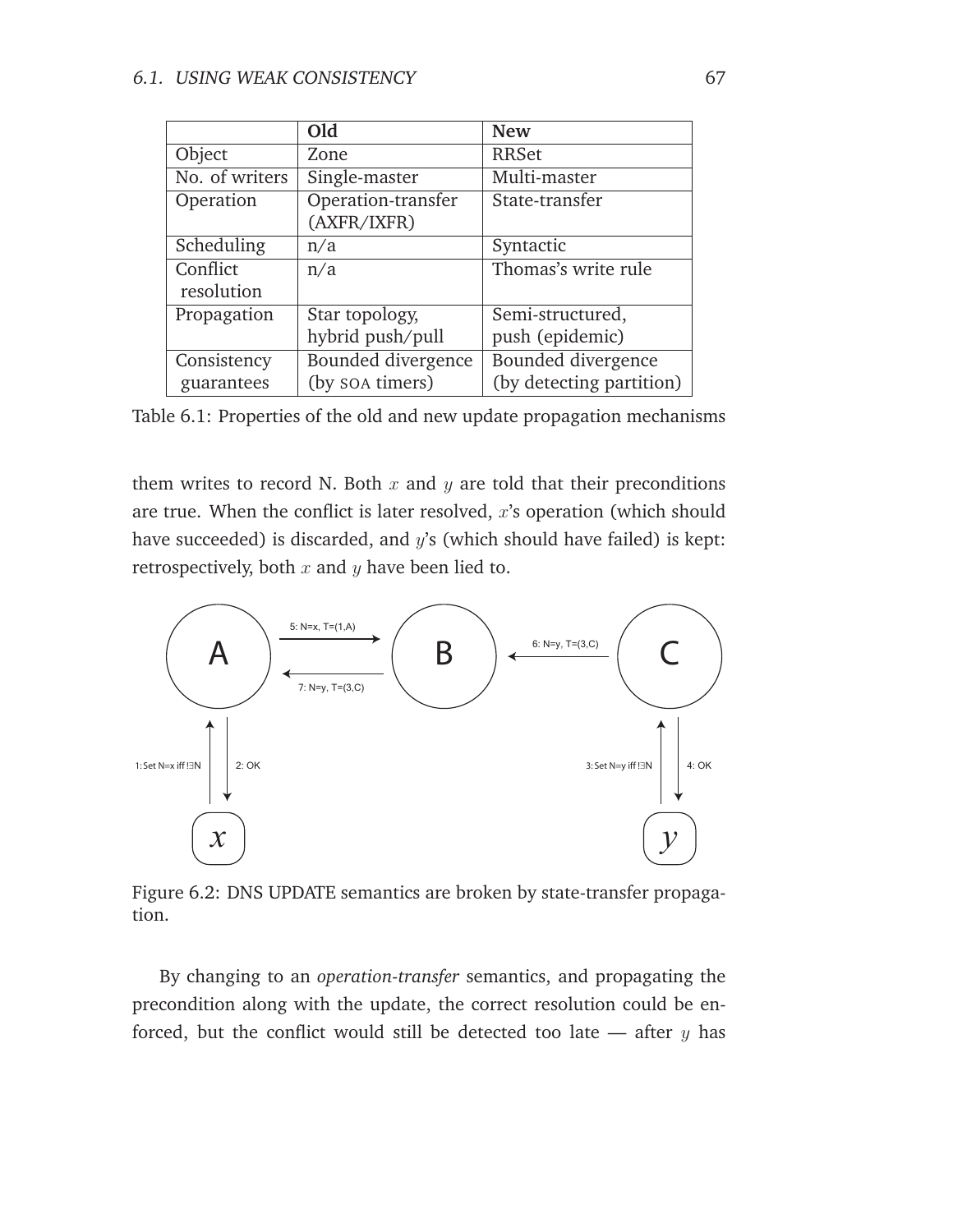(apparently successfully) submitted his request and moved on to other things.

One way of resolving this problem is to require clients to synchronize their DNS UPDATE requests before they are submitted. This may be a reasonable requirement for zones where updates are already co-ordinated, for example when updates are sent from DHCP servers. Another way is to delegate administrative control of individual names to the entities that will use them, for example in a dynamic-DNS zone where each client has the right to update only its own record.

These two options are policy decisions, and have no effect on the implementation of the service: the first expresses policy as a voluntary code of behaviour among holders of the same capability, the other as a guideline for the entity handing out the capabilities. Since DNS UPDATE already relies on clients' good behaviour — there is nothing to stop a client simply omitting the preconditions in an update — this does not seem unreasonable.

The third option is to use pessimistic concurrency control, and not respond to a DNS UPDATE request until the operation is successfully committed and cannot be pre-empted by another update. In the next section we describe such a system.

## **6.2 Using strong consistency**

In order to be able to tell a client with certainty that an update has succeeded, we need to provide a stronger consistency guarantee. We must know that an operation has been agreed on by the majority of nodes before it is reported as a success to the client who requested it. Operations are applied to entire zones: because the DNS UPDATE preconditions we are trying to enforce apply to zones, we cannot treat RRSets as the unit of propagation. Updates to different zones are orthogonal and may happen in parallel.

As an example of a pessimistic update propagation system we consider UFP [\[Ma92\]](#page-148-0), an adaptation of the multi-decree Paxos protocol [\[Lam89\]](#page-147-0)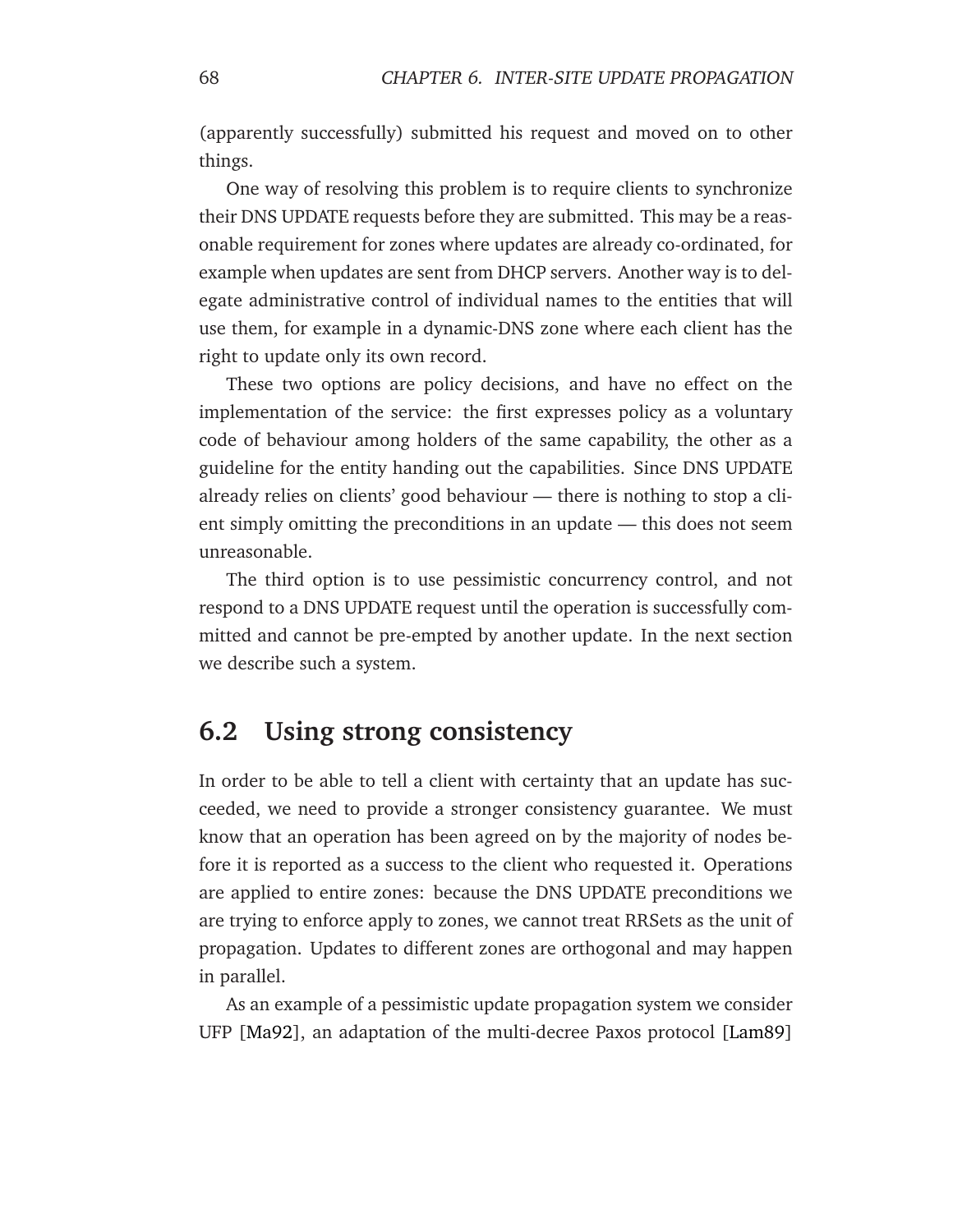designed specifically for use in a name service. Like Paxos, UFP uses a three-phase protocol to gather a *quorum*, or simple majority of nodes committed to an operation, before declaring it a success. Unlike Paxos, it does not require all operations to be mediated by an elected leader. Instead, under the explicit assumption that write collisions are rare, it allows any node to initiate a vote on an update operation.

In UFP, every node has a *co-ordinator*, which tries to get nodes to agree on updates, and a *participant*, which controls the local replica of the database.

The protocol executes in rounds of three phases. In the first phase, a co-ordinator gathers a quorum. The quorum members agree on the current state of the object to be changed (in our case, the serial number of the zone), and the sequence number of the current vote. In the second phase, the co-ordinator proposes a vote to the quorum. If that vote is passed by a majority of participants, the co-ordinator instructs the quorum to commit the operation to permanent storage in the third stage. The election rules for each stage are given in Appendix [B;](#page-136-0) for full details and analysis see Chapter 5 of [\[Ma92\]](#page-148-0).

In either of the first two phases, two co-ordinators may collide and one of them will fail to get a quorum; he may then time out his operation and try again from the beginning. As in Paxos, the operation being voted on in phase two may not be the one the co-ordinator wanted to vote on: if he has effectively stolen another co-ordinator's quorum in the middle of the voting process, he is required to propose the same operation as was under consideration. He may then start again with his own operation.

UFP only commits the operation at the nodes that voted for it; a secondary protocol is needed to propagate the committed operation to the other nodes in the system. This can be the same propagation method as used in the optimistic case, since operations being propagated have been approved by a majority of the nodes and are therefore known to be safe to apply.

Because updates are only ever applied by a quorum of nodes that are all working with the same version of the object, the DNS UPDATE rules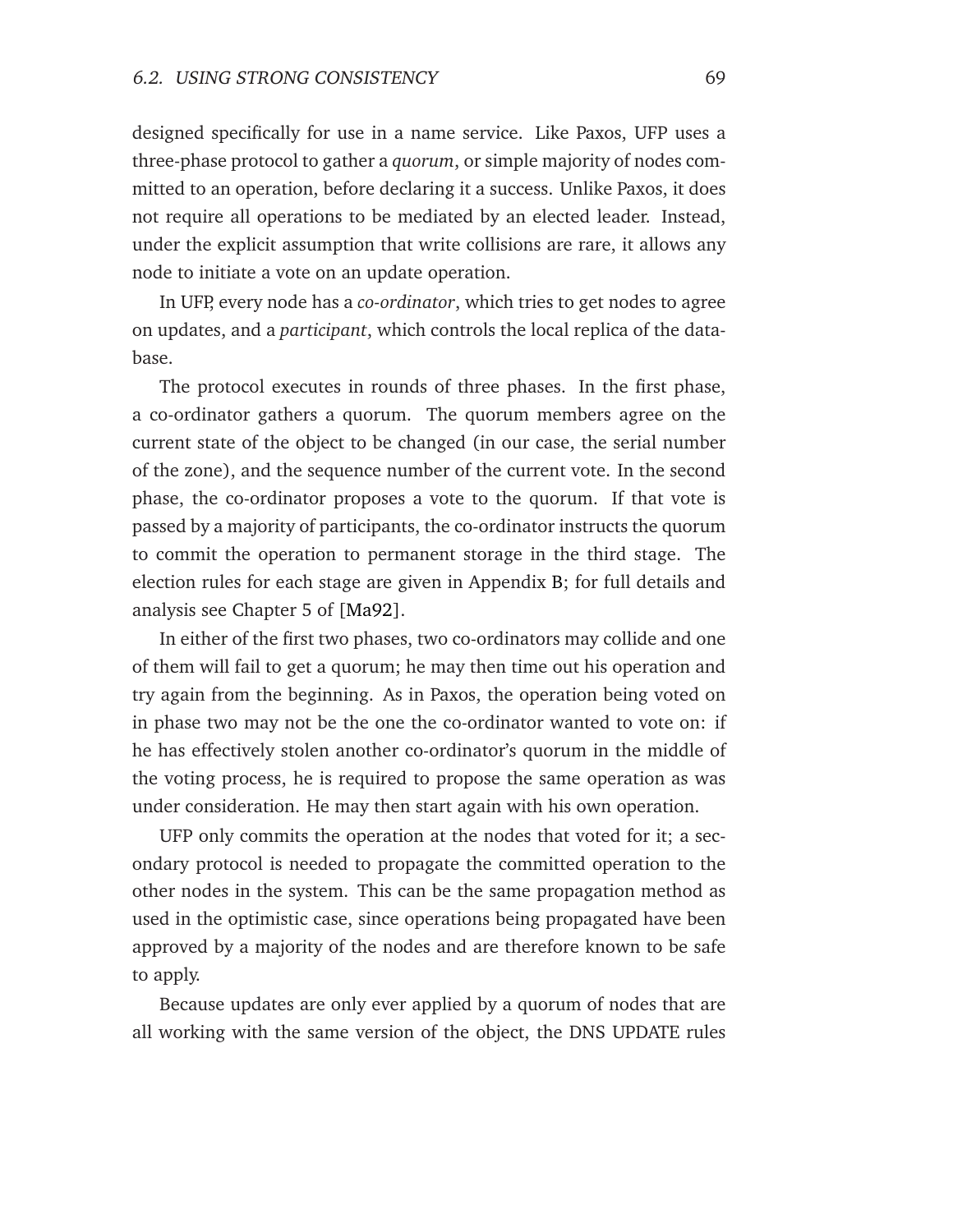can be safely applied by the node proposing the update, and need not be checked explicitly by every node during the voting.

## **6.3 Discussion**

#### **The cost of weak consistency**

Simply broadcasting the updates all-to-all costs  $N-1$  messages per update, plus a further  $N-1$  acknowledgments for reliability. Lost messages cause retransmissions on top of this.

The cost of forwarding messages over SplitStream is proportional to the number of neighbours each node has. For example, if every node is prepared to forward messages to sixteen others, and the messages are split into sixteen stripes, there will be  $16N$  messages required to send a message, but each will contain 1/16 of the original message. Using a coding rate of R (i.e. 1 byte takes R bytes to send encoded), that means a total of RN copies will be sent in  $16N$  messages.

Although the number of bytes sent is the same, the number of links maintained in SplitStream is much smaller, and simulations in  $[CDK^+03]$  $[CDK^+03]$ show that the overall load on the network links between the nodes is very much lower. In addition, it deals better with unbalanced load: even if every update arrives at the same node, SplitStream arranges that each node sends only the sixteen messages per update it has been allocated, rather than one node sending all  $N-1$  copies.

There is some extra cost for maintaining the SplitStream topology, but as we expect the nodes to be stable, this will be low compared to the data transmission costs.

The latency of propagation is proportional to the depth of the trees, which should not be more than two or three hops for the size of network we are describing. The hops themselves are kept short by the underlying Pastry [\[RD01\]](#page-151-0) routing tables, which choose shorter paths where possible.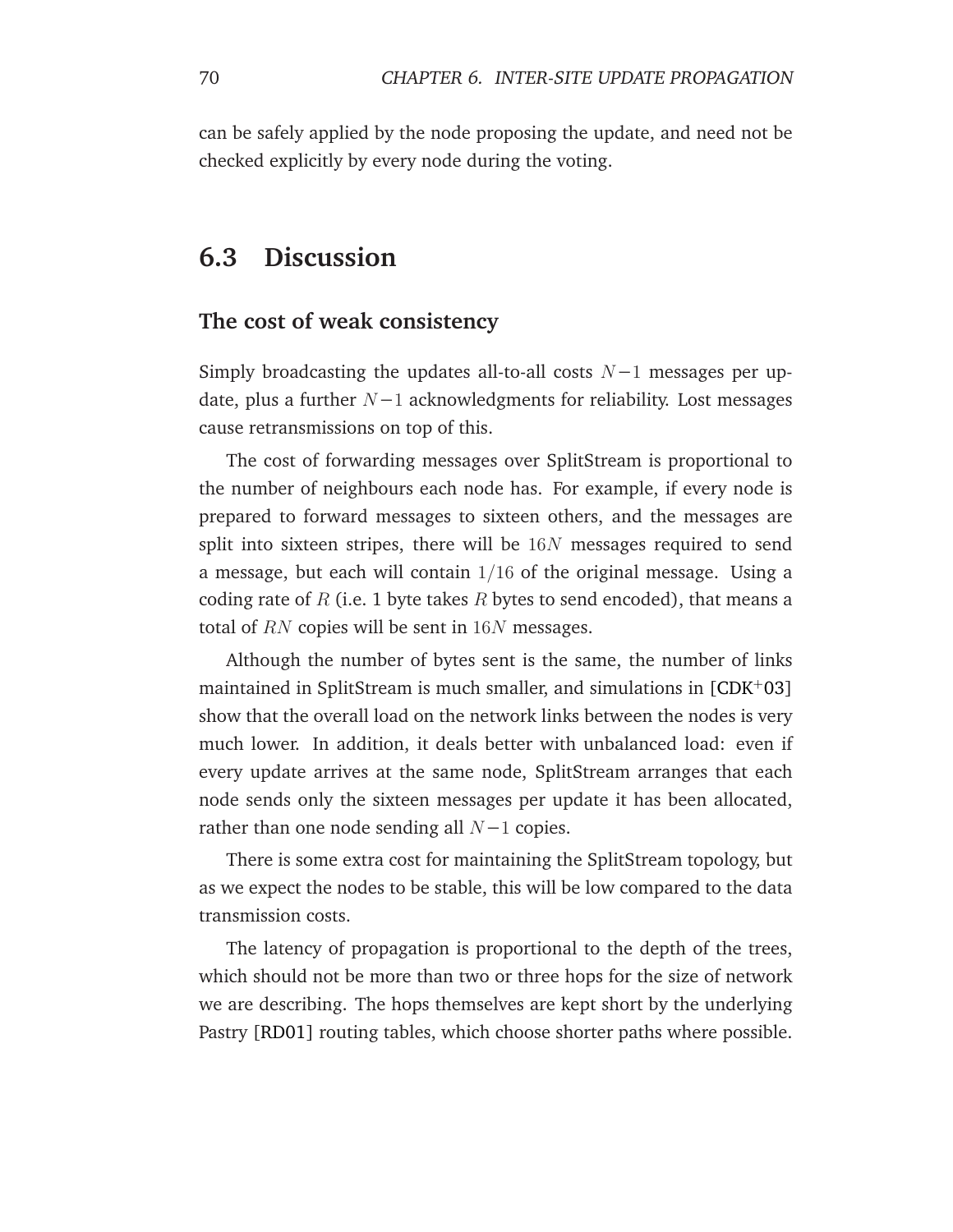#### **The cost of strong consistency**

UFP operations on different objects can happen in parallel and, if a series of updates is being sent, the operations can be pipelined, requiring only two rounds of messages per update. The smallest number of messages that can be involved is  $\lceil N/2 \rceil$  containing the update and  $3\lceil N/2 \rceil$  smaller messages (votes etc.). This increases to  $N-1$  copies and  $3(N-1)$  small messages if all nodes are involved in the quorum. The small messages can in some cases be piggybacked on larger messages going the other way.

These messages are all either sent or received by the co-ordinating node, so the nodes do not get the load-balancing effect seen in Split-Stream. There is a further cost of propagating the agreed update to the nodes that were not in the quorum. This will involve roughly one extra copy of the message per node that was not in the quorum, but can be arranged in a more balanced way. So the overall additional cost of the voting system is in three parts: the  $3[N/2]$  extra protocol messages, the extra latency of requiring a quorum to vote on an update before it can be distributed to all nodes, and the lack of load balancing.

If two updates collide, the cost of the second one is about tripled in the worst case, as the proposer is forwarded  $\lfloor N/2 \rfloor$  copies of the first update and then proposes it again himself. There is some extra bandwidth cost to the non-colliding updates; this is not a problem in the optimistic case because we take no special action for colliding updates.

The latency of propagation is five hops, where each of the first four is the longest of all inter-node distances between the coordinator and the members of the quorum, followed by another delay of up to three hops while the updates are propagated to nodes not in the quorum.

In either case, there will be some additional cost in bandwidth for background checks: the servers must periodically sweep the entire database to double-check that their copies are in fact consistent.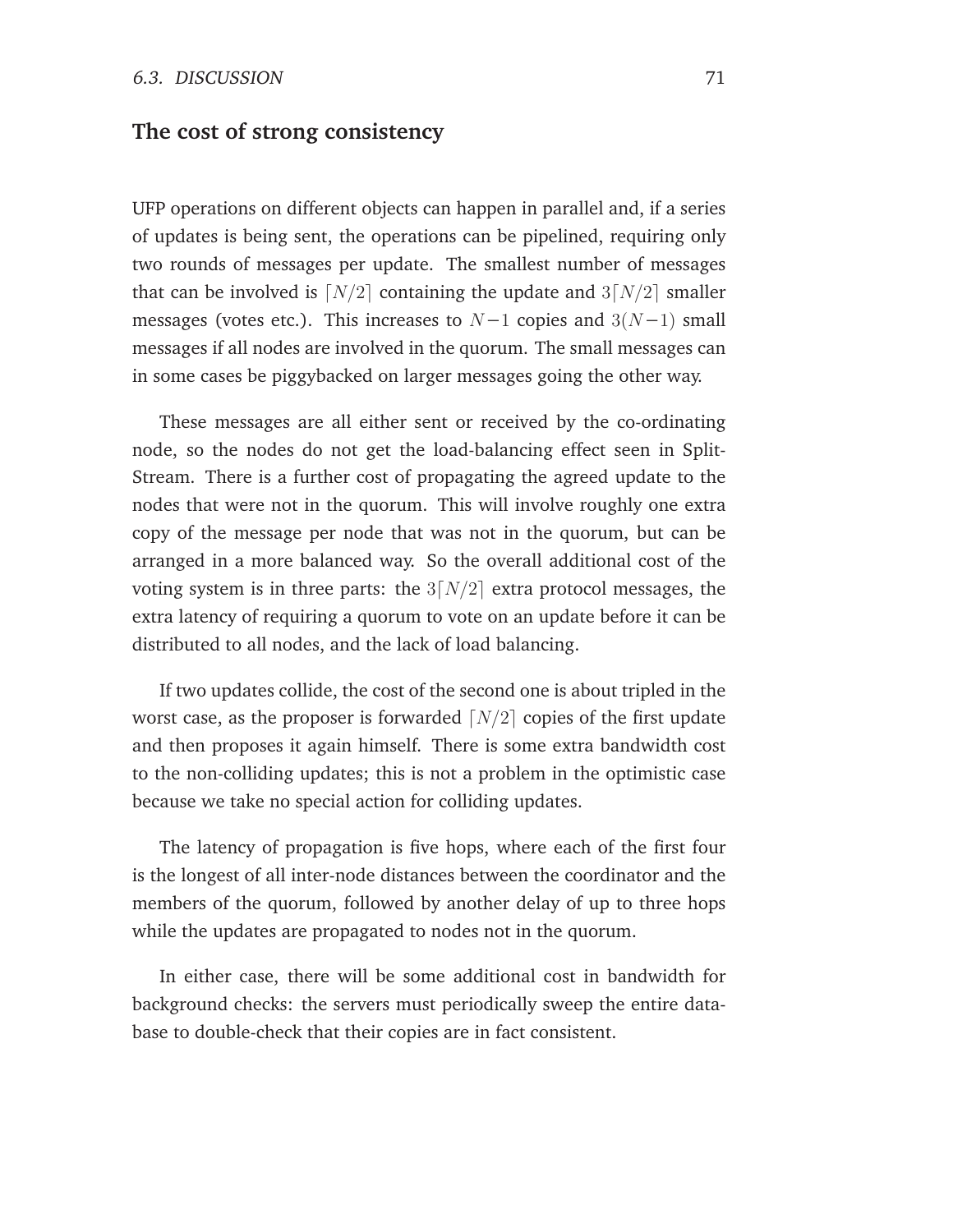## **6.4 Summary**

We have discussed two distributed update schemes which would be suitable for propagating updates between nodes of the centralized nameservice. One is to optimistically multicast changes, which is cheaper; the other is to vote on them, which preserves the exact semantics of DNS UPDATE.

In the next chapter we will discuss the other challenge of such a large system: how to build a DNS server large enough and fast enough to support the load of the DNS.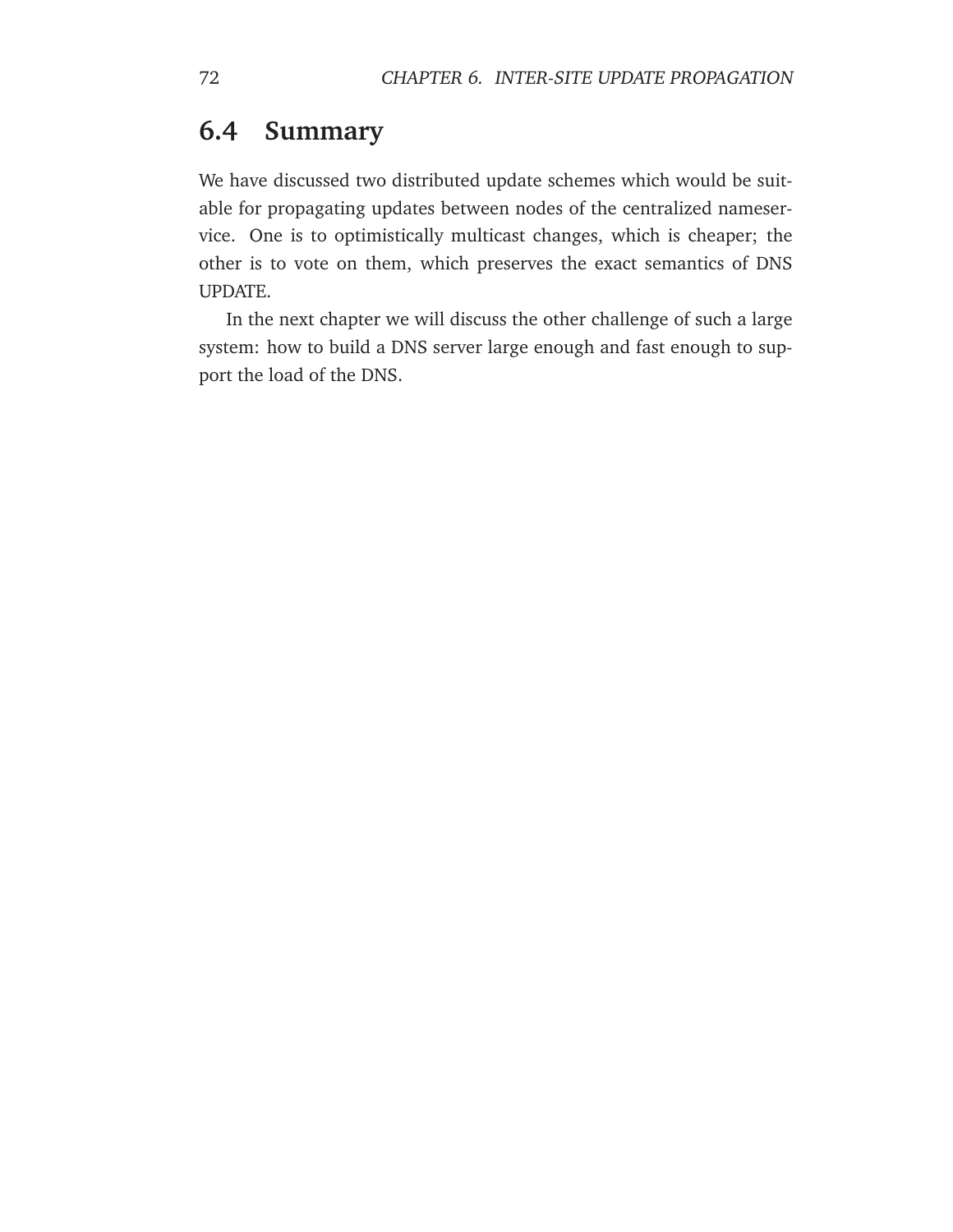# **7 Implementation of a high-volume DNS responder**

The centralized design for a nameservice proposed in Chapter [5](#page-60-0) calls for each node serving the DNS to have a responder large enough to handle the entire contents of the DNS and fast enough to respond to a high volume of queries. In this chapter we discuss the design of such a responder and evaluate our prototype implementation.

## **7.1 Index of domain names**

There are three common lookup methods used in open-source DNS servers. (We do not address the datastructures used in commercial servers as the source code is not available to us.) The first, and most common, is a balanced binary search tree [\[MS05b\]](#page-149-0) using a comparison function that implements the DNS's ordering on names. This is used in BIND, NSD and many less-popular servers. It allows support for DNSSEC's authenticated denial by allowing a failed lookup to return the closest preceding name that does exist.

The second is to store all RRSets in a hash table [\[MS05b\]](#page-149-0), indexed by the query name and type. This allows for very fast lookups but requires some special handling for failed lookups, such as explicitly searching for the enclosing zone or wildcard. It does not support the "closest preceding name" query type needed by DNSSEC at all. This is used in many caching resolvers (which do not need to do these tree-walking lookups) and also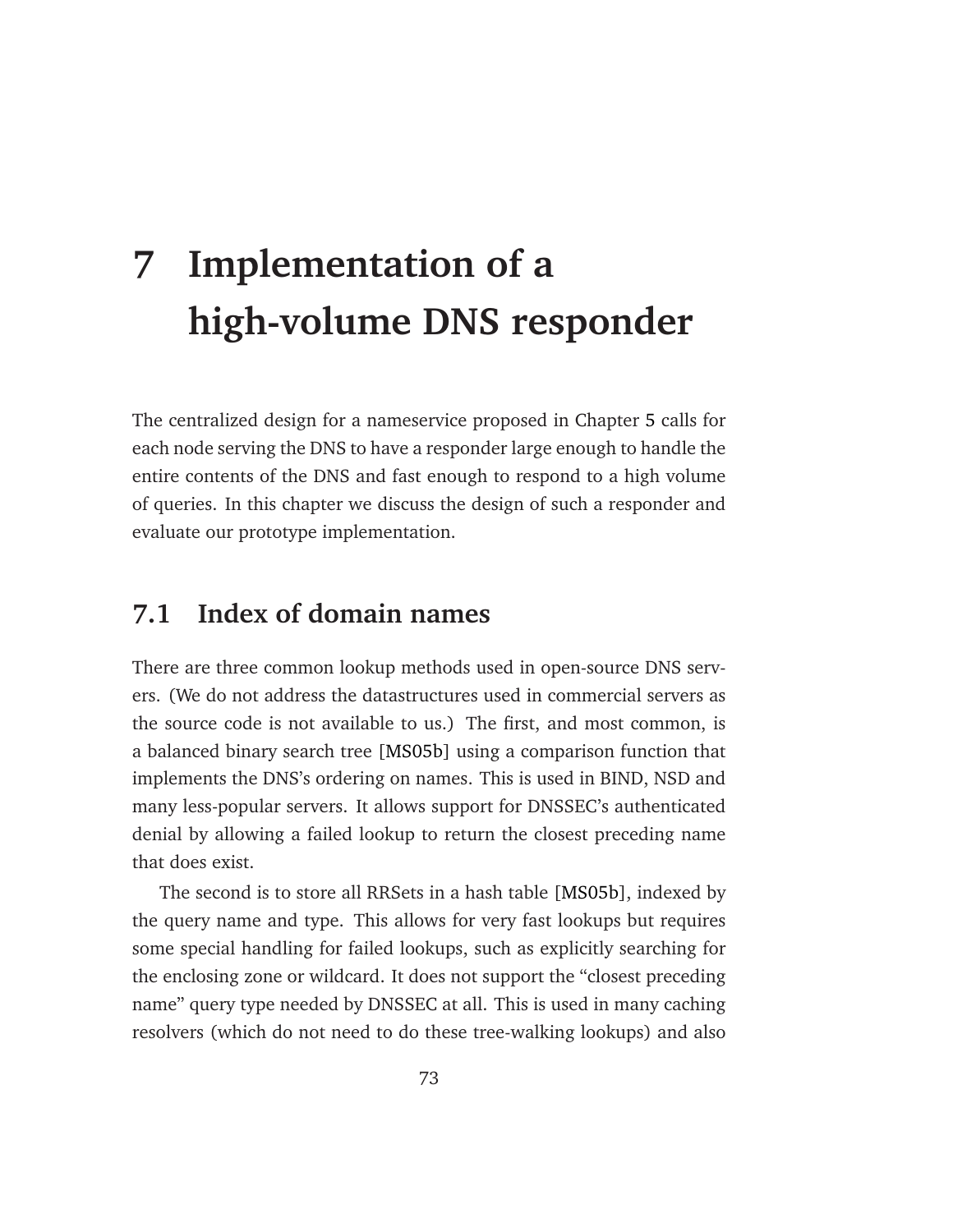

<span id="page-85-0"></span>Figure 7.1: A fictional part of the DNS namespace

in the tinydns authoritative server, which does not support DNSSEC.

The third is to offload the data lookup to a general-purpose database, using a standard interface such as SQL or Berkeley DB. Using a database back-end allows administrators to integrate their other network management tools with their DNS zones without needing to export zone files. This is available in PowerDNS and BIND, although in both cases the server's built-in red-black tree gives better performance (see below).

For a DNS responder that has to handle extremely large numbers of domains, we have chosen a different data structure: a radix trie [\[MS05b\]](#page-149-0); specifically, a 256-way radix trie with edge information stored at each node.

Figures [7.1](#page-85-0) and [7.2](#page-86-0) show an example of part of the DNS namespace, and a trie holding the same names. In order to preserve the same ordering on DNS names as required for DNSSEC, we must first reorder the labels, so www.example.com is entered in the trie as com|example|www|, where | separates labels and is ordered before all other characters. Also, any upper-case ASCII characters are converted to lower case. With these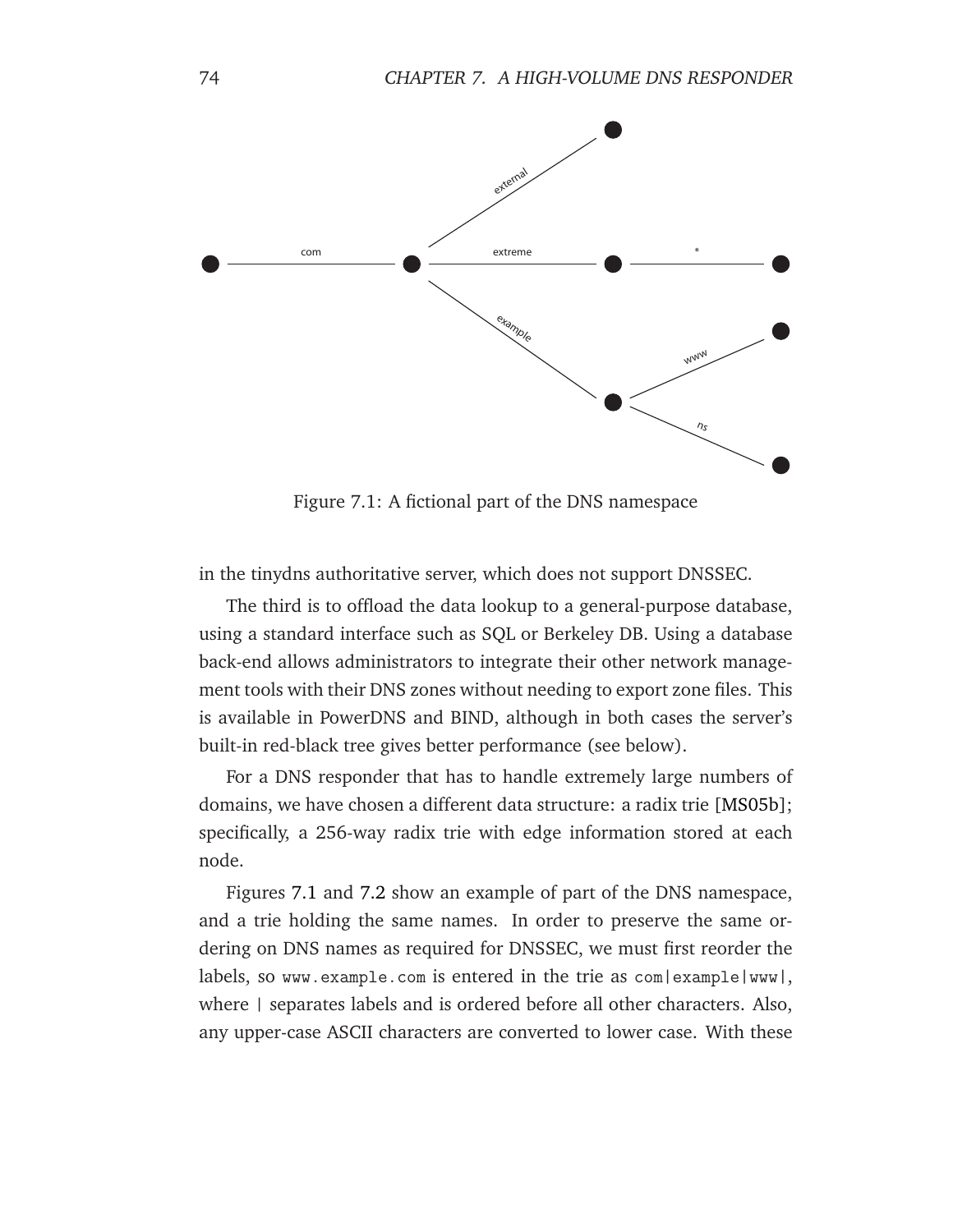

<span id="page-86-0"></span>Figure 7.2: The same names arranged in a radix trie

changes, the DNSSEC ordering is the same as simple lexicographical ordering on converted names† .

Each node of the trie is marked with the index into the key of the character that a lookup should branch on when it reaches that node. Also, each edge is marked with all the characters where there are no branches; in this way lookups can check all the characters of the key, not just the ones where there are branches in the trie. (A lookup for com|different|mail| would follow the edge marked com|ex and, by comparing the edge string to the relevant part of the key, know that there are no keys in the trie that start with com|di, and give up the search.)

We note that there can be nodes in the trie that have no corresponding node in the namespace (e.g., the node representing com|ext in Figure [7.2\)](#page-86-0), and nodes in the namespace without corresponding nodes in the

<sup>&</sup>lt;sup>†</sup>Bit-string labels [\[Cra99a\]](#page-143-1) could be supported by writing them out one bit at a time, using representations for one and zero that are ordered before all characters except the separator. However, since bit-string labels are being withdrawn from the standards due to interoperability difficulties and lack of demand  $[BDF+O2]$ , we have not included them in the prototype.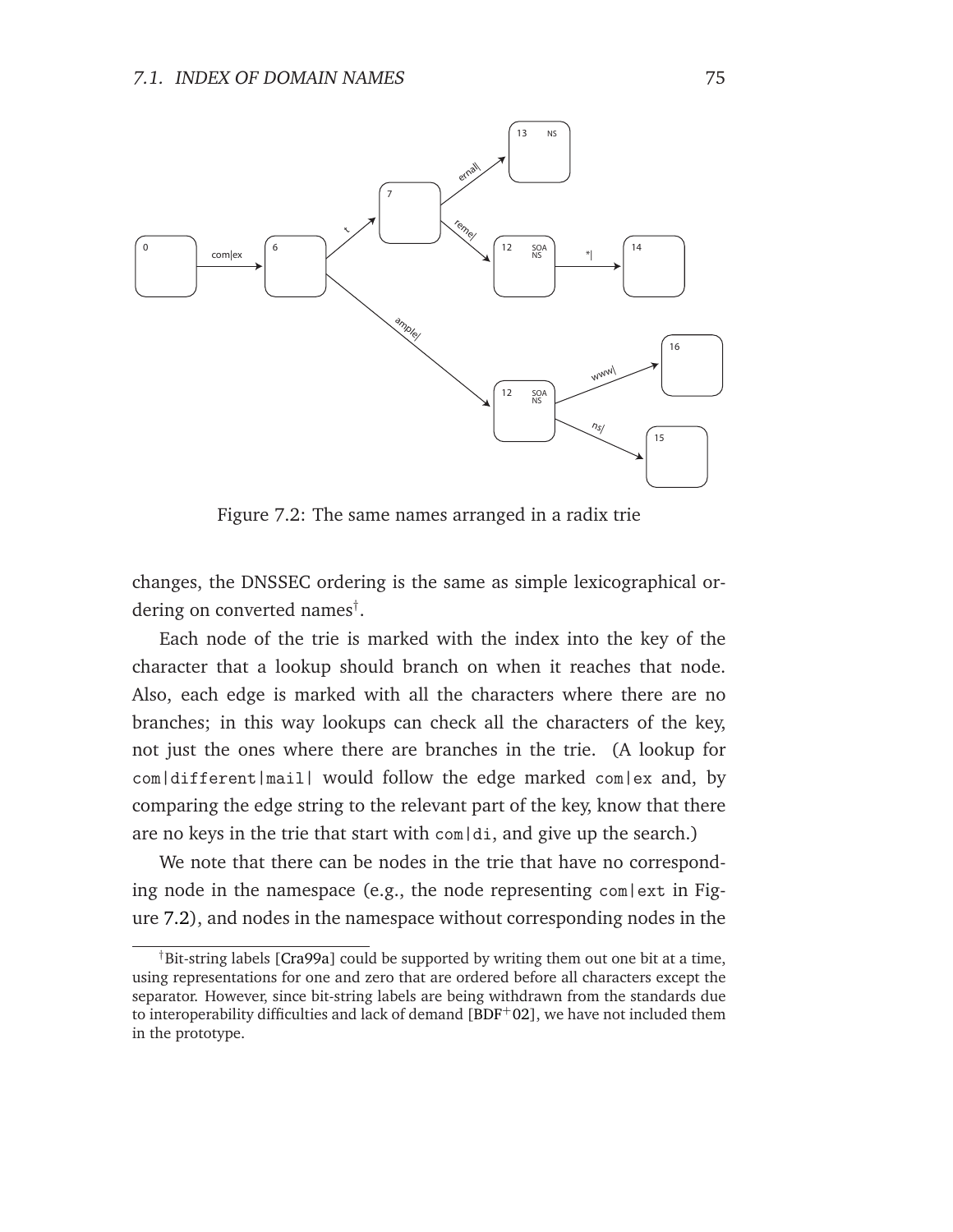trie (e.g., the node representing com in Figure [7.1\)](#page-85-0).

The radix trie has the following advantages over a binary search tree.

- Like the binary tree, a failed lookup can easily return the closest preceding name. However, with a few small modifications, lookups can also return the enclosing zone or delegation point and a wildcardlocation hint in a single pass through the trie. Details of this are given below.
- A balanced red-black tree with N entries needs up to  $2\lceil log_2(N) \rceil$ comparisons to complete a lookup. (For successful lookups this number will be lower if the key happens to be stored higher up in the tree; for unsuccessful lookups it must be at least  $\lceil \log_2(N) \rceil$ ). The radix trie has a higher branching factor and so will have shorter lookup paths. This is offset by the fact that the trie cannot be reshuffled for better balance; it is only as balanced as the data being stored. This can be seen as an advantage for a large public service: imbalances in one zone's data do not affect the trie depth for other zones. Figure [7.3](#page-88-0) shows the maximum and average depths of lookup paths through tries indexing up to 20 million lines of zonefiles (taken from the RIPE data). For scale,  $\lceil \log_2(N) \rceil$  and  $2 \lceil \log_2(N) \rceil$ are shown.
- A binary tree requires a full comparison between the search key and the key at each node as it proceeds down the tree. A radix trie requires only a comparison of the edge data for each edge followed: each byte of the key is looked at only once. As the tree becomes larger, and therefore deeper, this makes more of a difference.

The shape of the trie follows the shape of the DNS's namespace tree. A delegation point in the DNS is represented as a sub-trie of the trie, and a DNS zone is a contiguous area of the trie. This means that we can reuse the trie structure to follow the DNS structure instead of having to store that structure separately. More interestingly, in the process of looking up a name, we pass the top of its enclosing zone. This means that by marking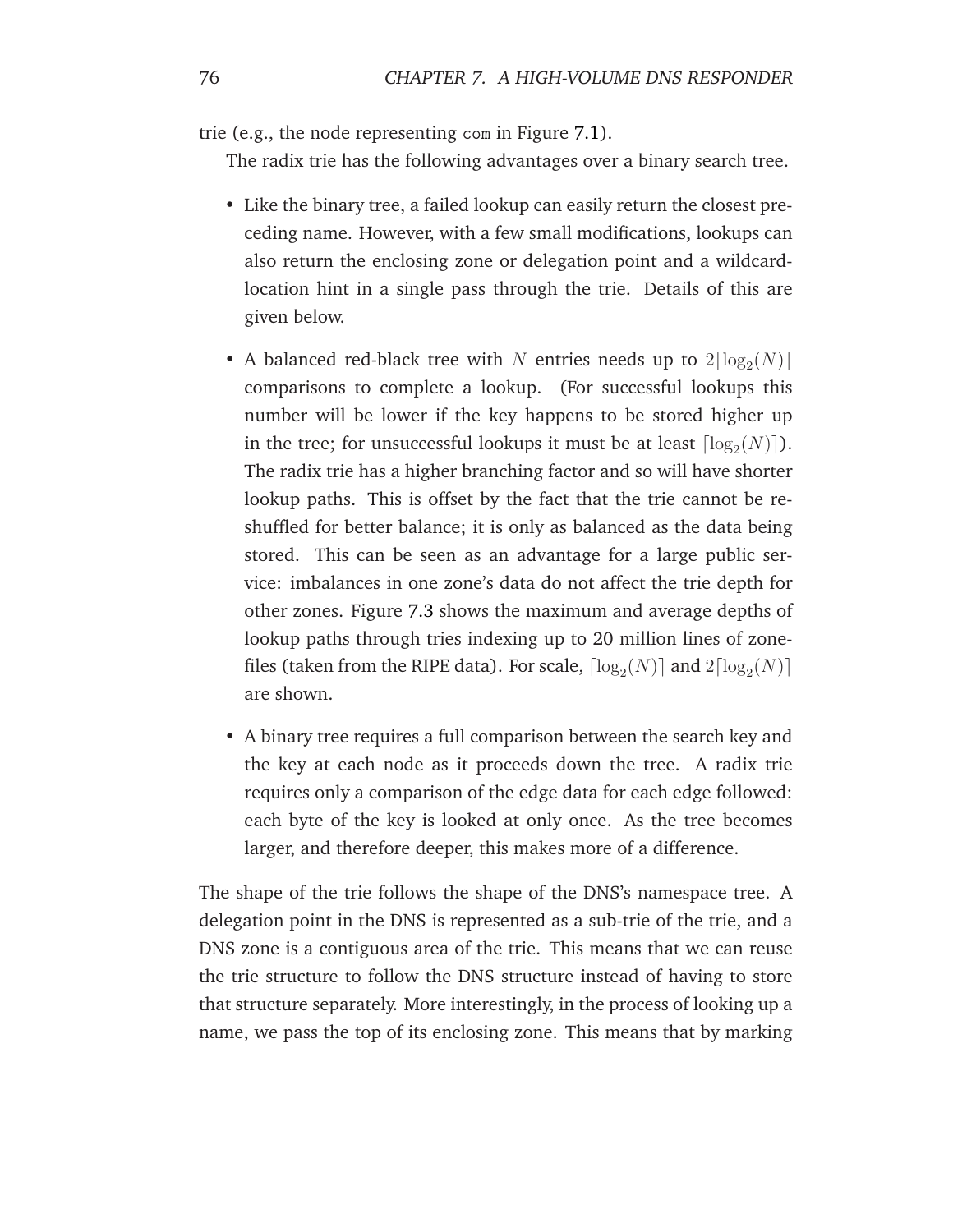

<span id="page-88-0"></span>Figure 7.3: Depth of radix trie vs number of entries

nodes where SOA or NS RRSets are present, and remembering the last marked nodes we saw during a lookup, we can recover the zone head information at the same time as doing the lookup. The lookup algorithm is still very straightforward. Algorithm [1](#page-88-1) gives a pseudo-code version of it, and a full implementation is given in Appendix [A.](#page-120-0)

<span id="page-88-1"></span>This algorithm returns the RRSets for the query name (if any exist) and also those for the closest enclosing zone and cut point. If the lookup fails, we can look for a suitable wildcard as well. The wildcard rules for the DNS make this more subtle than looking for zones. The server must back up along the key to the "closest encounter" (the last node that it passed in the namespace tree), and overwrite the rest of the key with \*. This gives a key for the "source of synthesis": any RRSets found under the modified key can be used to synthesise answers to the original query<sup>†</sup>.

The source of synthesis is a domain name of the form  $\ast$ , a.b.c, and is a wildcard that matches any name of the form x.y.z.a.b.c, so long as none of x.y.z.a.b.c, y.z.a.b.c or z.a.b.c exists in the namespace. The advantage of this scheme is that it means there is only one possible wildcard that could match any given query [\[Lew06\]](#page-147-1).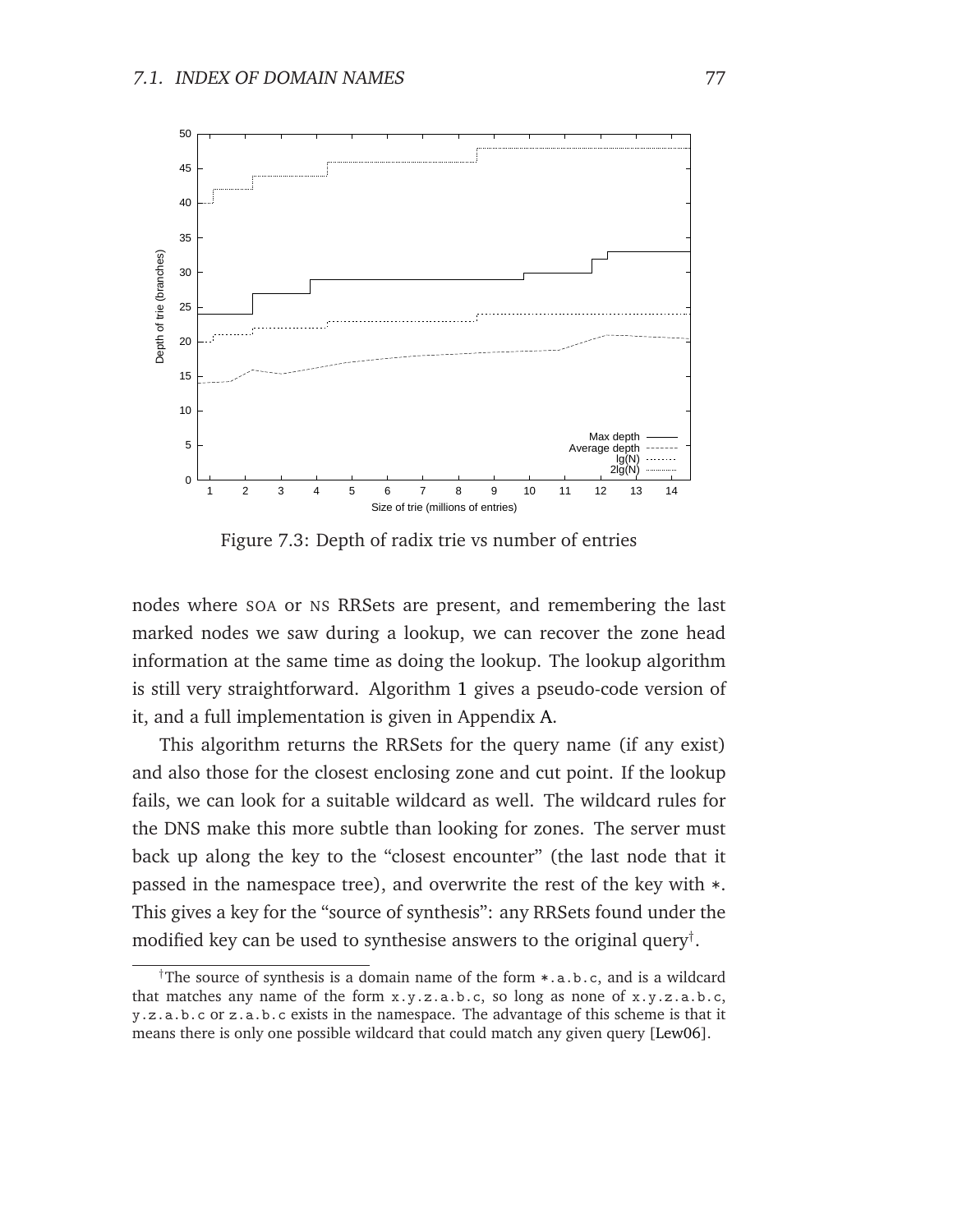**Algorithm 1**: Basic lookup algorithm.

 $node := root$ **repeat**  $last_branch := node$ **if** node *is flagged* "SOA" **then** last soa := node **if** node *is flagged* "NS" **then** last ns := node **if** node *is flagged "DNAME"* **then** return the DNAME RR and rewrite the query.  $node := node \rightarrow child$  [key [node  $\rightarrow byte$  ]] **if** node *is null* **then fail if** node → edge *does not match the key* **then fail until** *we have used all the key*

The zone head is stored at last\_soa, and the cut point for a delegated zone is at last ns. If the lookup succeeded, the RRSets for the queried name are at node. If the lookup failed before the key was used, we report a name error (NXDomain); if it failed and all the key was used, we report a "no data" error (NoError).

Note that the closest encounter is a node in the namespace tree, which means it is at a break between labels. It does not necessarily coincide with a node in the lookup trie. The server might back up past several trie nodes, since there can be a node at each character of the key. Also, there is not guaranteed to be a trie node at the closest encounter.

For example, in the first zone fragment in Figure [7.4](#page-90-0) a lookup of the name trial.example.com should be answered from the RRSets of \*.example.com. In the second, although the tries have the same shape, a lookup for trial.x.example.com should fail. Algorithm [2](#page-89-0) shows how this can be implemented in the radix trie.

<span id="page-89-0"></span>In looking up trial.example.com in trie A of Figure [7.4,](#page-90-0) the server follows com|example|tr, finds that it cannot complete the lookup, and then backs up to the previous '|' at com|example|. It adds \*| to the key at that point, and proceeds to find the wildcard. In trie B, the failing lookup of trial.x.example.com has passed one more '|' so does not back up as far. It looks for a wildcard with the key com|example|x| $*$  and does not find one.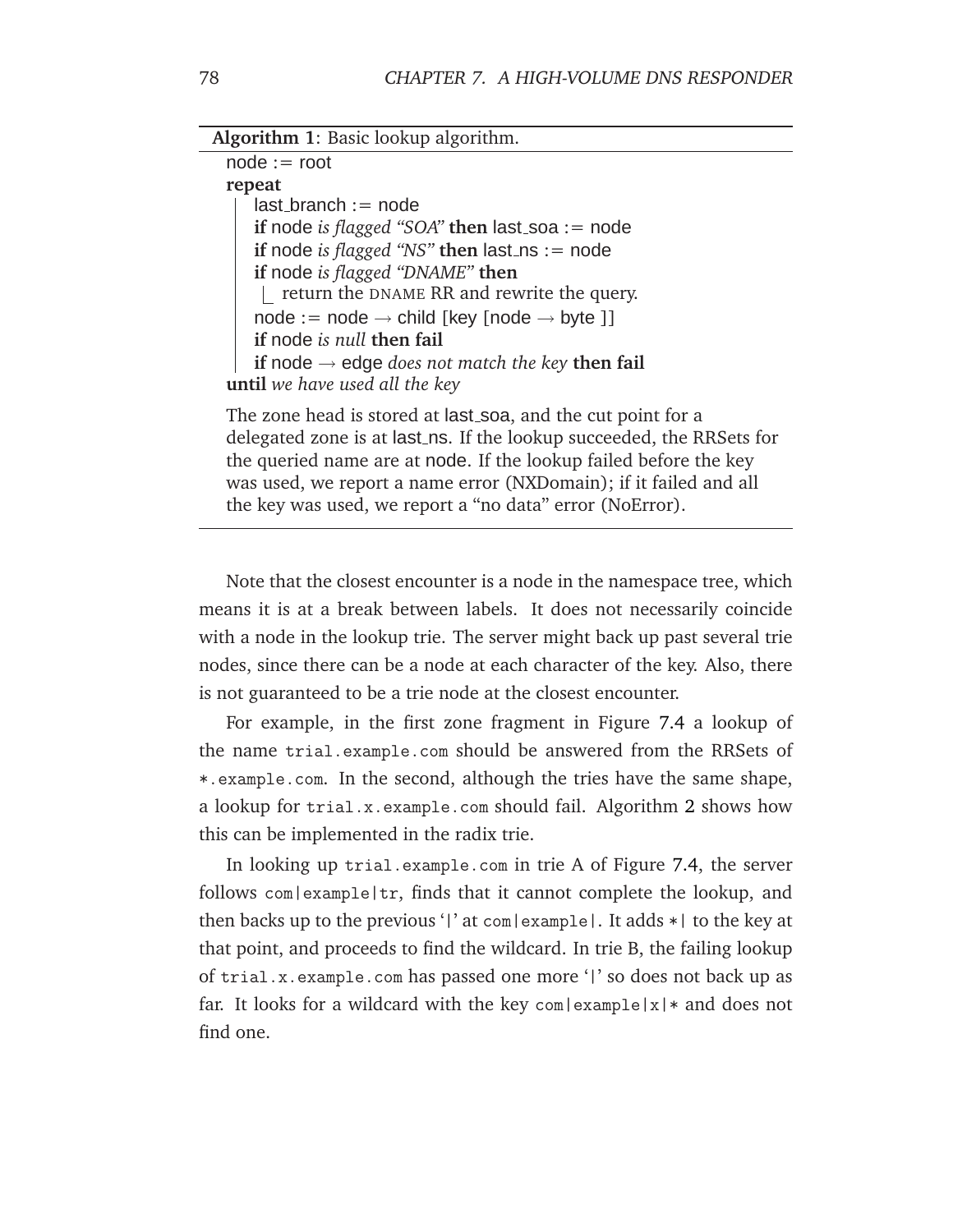

<span id="page-90-0"></span>Figure 7.4: Examples of the DNS wildcard algorithm

If the zone is secured with DNSSEC, a failed lookup needs to find the previous entry in lexicographical order, where the relevant NSEC RR will be. Intuitively, we need to head up the tree until the first chance to go one branch to the left (or the top of the zone) and then go down and to the right until we meet a record: see Algorithm [3.](#page-90-1) We can precompute some of this on the first pass by remembering the last node where the branch we took was not the leftmost one. This removes the need for upward pointers in the trie.

<span id="page-90-1"></span>Support for NSEC3 [\[LSA05\]](#page-147-2) will require additional data structures as the hashed queries used for denials deliberately do not follow the tree layout of the namespace. If a query fails, the server must hash the query name and find the name with the closest preceding hashed value, which will have an NSEC3 RR covering the extent of the hashed namespace that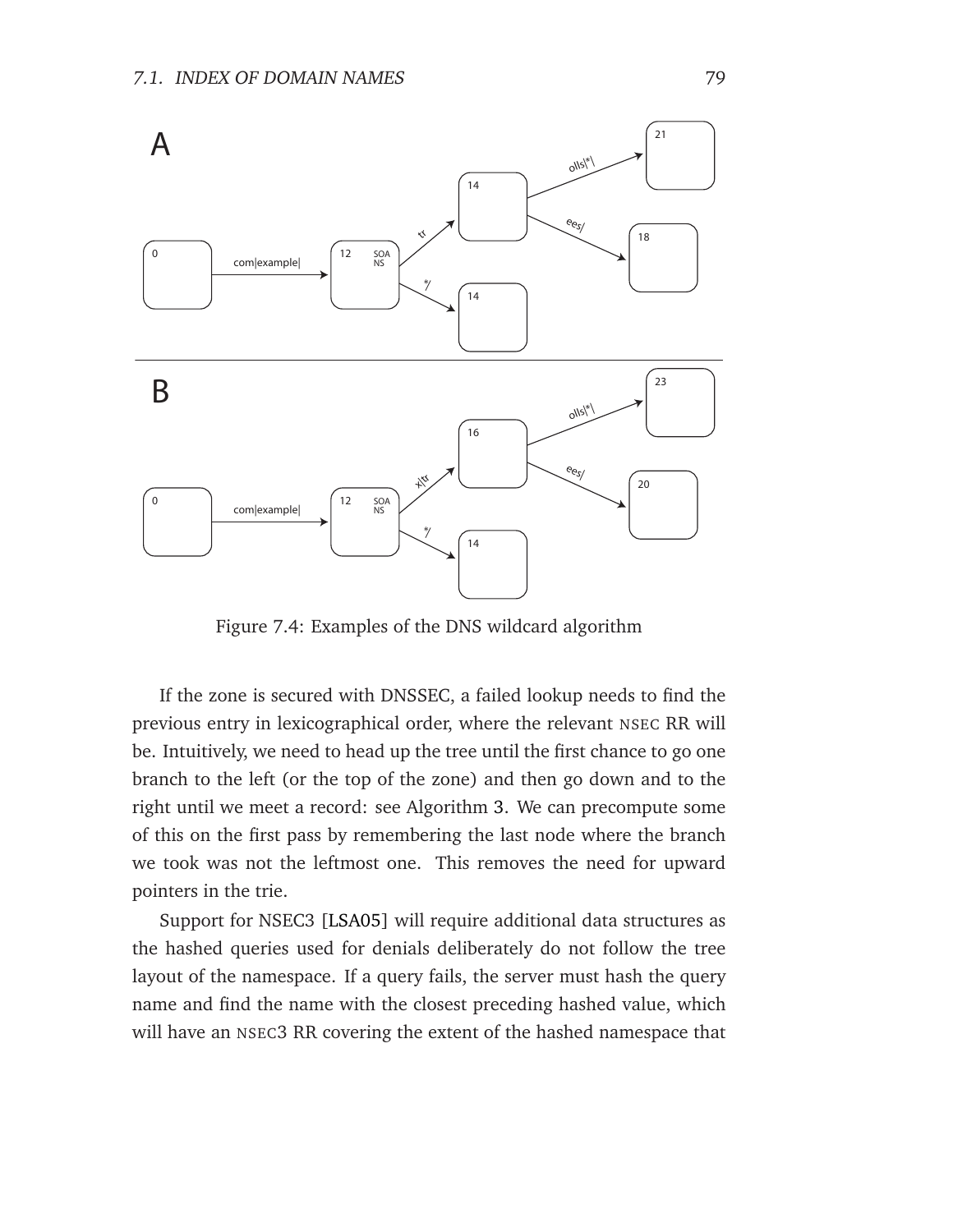```
Algorithm 2: Wildcard lookup algorithm.
```

```
byte := (last_branch \rightarrow byte) – length(last_branch \rightarrow edge)
while key [byte] matches last branch → edge do
| byte += 1while key [byte] is not '|' do
| byte == 1length(key) := byte + 3key [byte + 1] := "*"
key [byte + 2] := \frac{(-)}{(-)}
```
The key is now the key for a lookup of the source of synthesis. Re-start the search; we can start at the zone head because it must be above (or at) the closest encounter:

```
node := last\_soarepeat
   node := node \rightarrow child [key [node \rightarrow byte ]]if node is null then fail
   if node → edge does not match the key then fail
until we have used all the key
```

| Algorithm 3: DNSSEC lookup algorithm.                                                                        |  |  |
|--------------------------------------------------------------------------------------------------------------|--|--|
| $node := last_branch$                                                                                        |  |  |
| repeat                                                                                                       |  |  |
| char := key [node $\rightarrow$ byte ]                                                                       |  |  |
| <b>if</b> node has any children with index less than char then<br>set node to the one with the largest index |  |  |
| break                                                                                                        |  |  |
| if node has any records stored at it then<br>$L$ return node                                                 |  |  |
| if node $=$ last soa then<br>$\blacksquare$ break<br>$node := node \rightarrow parent$                       |  |  |
| while node has any children do<br>Set node to whichever of its children has the largest index.               |  |  |
| return node                                                                                                  |  |  |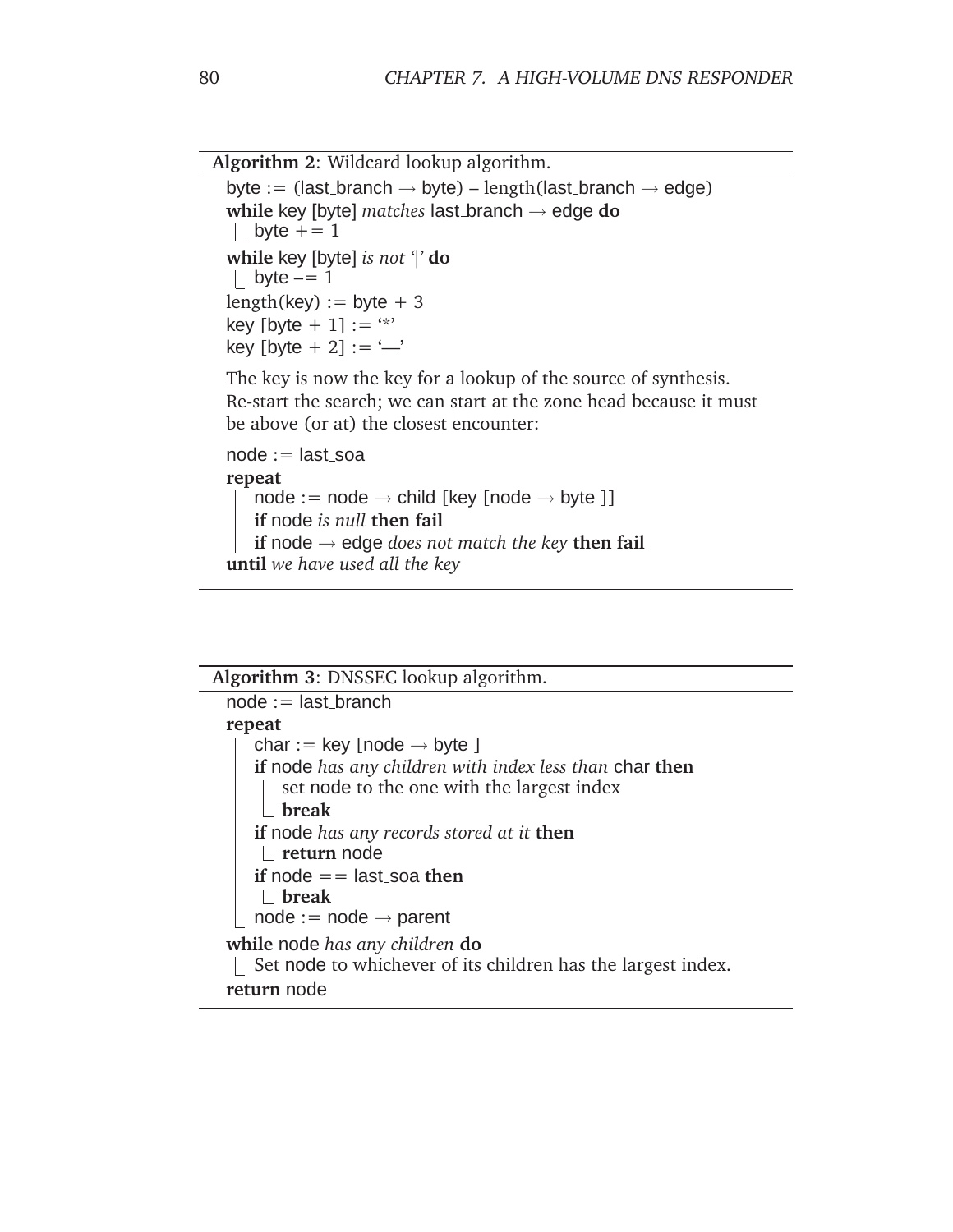includes the hashed query. A binary tree stored at the zone head, and mapping back from hashed names to their original owners, would suffice.

#### **Updates**

Because of the size of the database, it would be unacceptable to have to recompile the datastructure every time a change is made. The trie described above has been designed with the intention of allowing it to be updated with little effort. Zones can be split and delegated simply by adding the relevant records and flags to the trie. Adding wildcard records does not require any extra housekeeping in the trie. Because we use a trie instead of a balanced tree, there is never any need to re-balance the structure.

<span id="page-92-0"></span>Names can be deleted entirely from the trie by removing at most two nodes (see Algorithm [4\)](#page-92-0).

| <b>Algorithm 4:</b> Name deletion algorithm                                                                                                                           |  |  |
|-----------------------------------------------------------------------------------------------------------------------------------------------------------------------|--|--|
| Find the node corresponding to the name, using Algorithm 1.                                                                                                           |  |  |
| <b>if</b> node has more than one child <b>then</b><br>return                                                                                                          |  |  |
| if node has one child then                                                                                                                                            |  |  |
| Prepend node $\rightarrow$ edge to child $\rightarrow$ edge                                                                                                           |  |  |
| Update parent $\rightarrow$ child [] to point to child instead of node.                                                                                               |  |  |
| return                                                                                                                                                                |  |  |
| else                                                                                                                                                                  |  |  |
| Delete node from parent $\rightarrow$ child []                                                                                                                        |  |  |
| if parent now has only one child, and no data of its own then<br>Recursively delete parent. (This is guaranteed not to recurse<br>again, since parent has one child.) |  |  |
|                                                                                                                                                                       |  |  |

## **7.2 Implementation**

The data structures and algorithms above were implemented twice: once in C and once in Objective Caml (OCaml).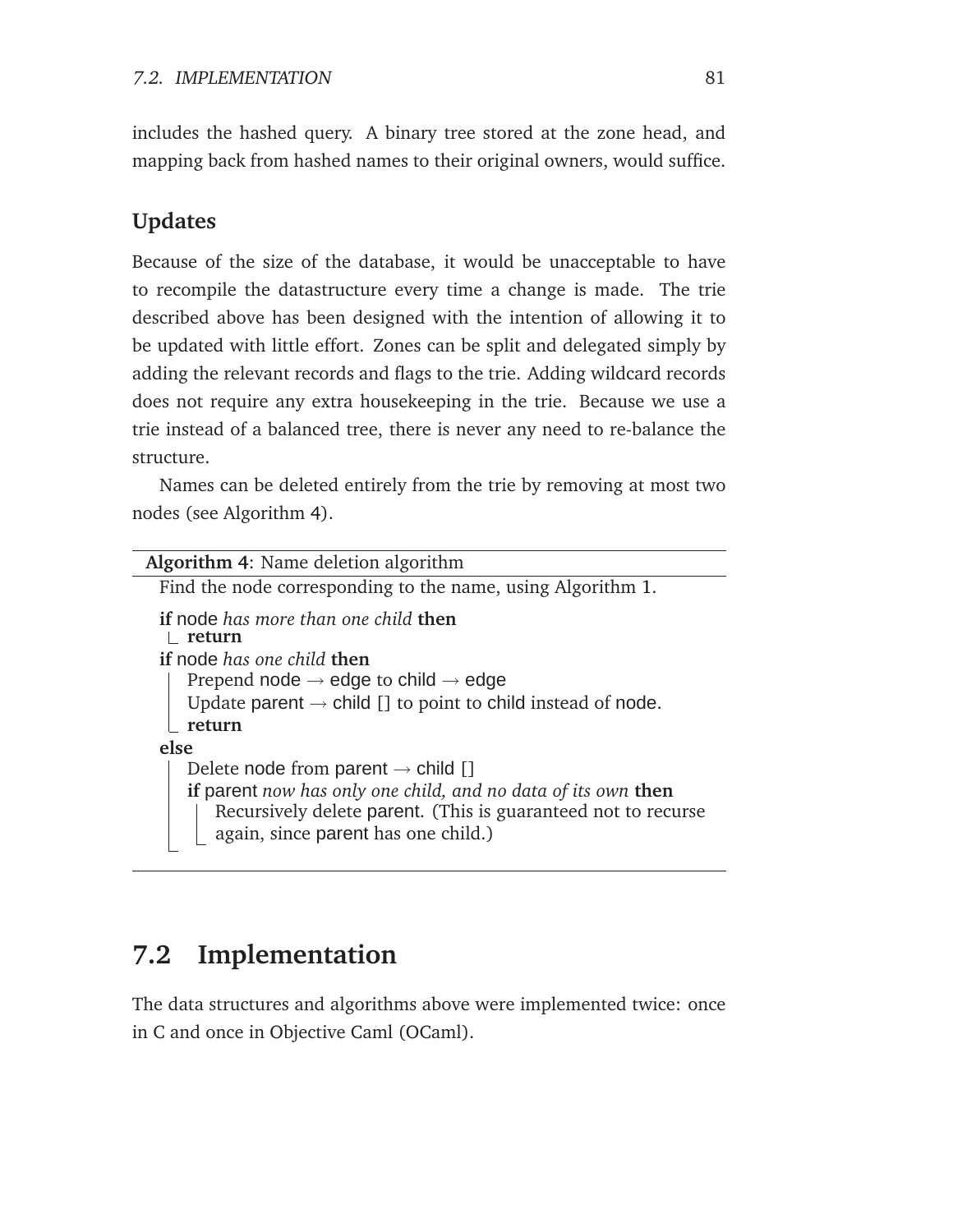The first version is an optimized, memory-efficient C implementation. It consists of just the data structure and algorithm; for the evaluation below, the rest of the DNS server (network service, packet marshalling, additional-records rules, zonefile parsing, etc.) was taken from NSD 2.3.1.

The OCaml version is intended as a reference implementation, giving the details that are skipped over in the pseudocode above, and is much more readable than the C one. It is the core of our implementation of a full authoritative DNS server, including a zonefile parser and the logic for assembling full responses from queries, written entirely in OCaml. Code for marshalling and unmarshalling DNS packets was provided by Anil Madhavapeddy, as part of his work on high-performance type-safe internet applications [\[MS05a\]](#page-149-1). The entire OCaml server will be released as open-source code in the near future. The OCaml implementation of the radix trie is included as Appendix [A.](#page-120-0)

Since we plan to keep the entire index trie in memory, we need to have an efficient way of storing the nodes. Figure [7.5](#page-94-0) is a histogram of the fanout of nodes in a trie populated with about 14 million domain names taken from the RIPE probe data. Most of the nodes have relatively low fanout; less than 1% of nodes have more than eleven children. The highest fanout seen in this trie is 52. In the C implementation, we embed the edge strings and child tables directly in the nodes. Nodes with fewer then eight children have a simple array of edges; larger ones have a twolevel lookup table. Because all of the data for a node is held in one place, we can use small offsets within the nodes rather than pointers, and the nodes have good locality of reference.

In the OCaml implementation, child tables are represented as arrays of pointers which are automatically grown to fit the number of children. OCaml does not allow the programmer the same control over data layout; indeed the garbage collector is allowed to move objects around at runtime, and makes heavy use of pointers.

In order to reduce the memory footprint at run-time, the OCaml implementation uses hash consing [\[Fil00\]](#page-145-0) to merge identical strings and string lists. There is only one copy of any character string in the database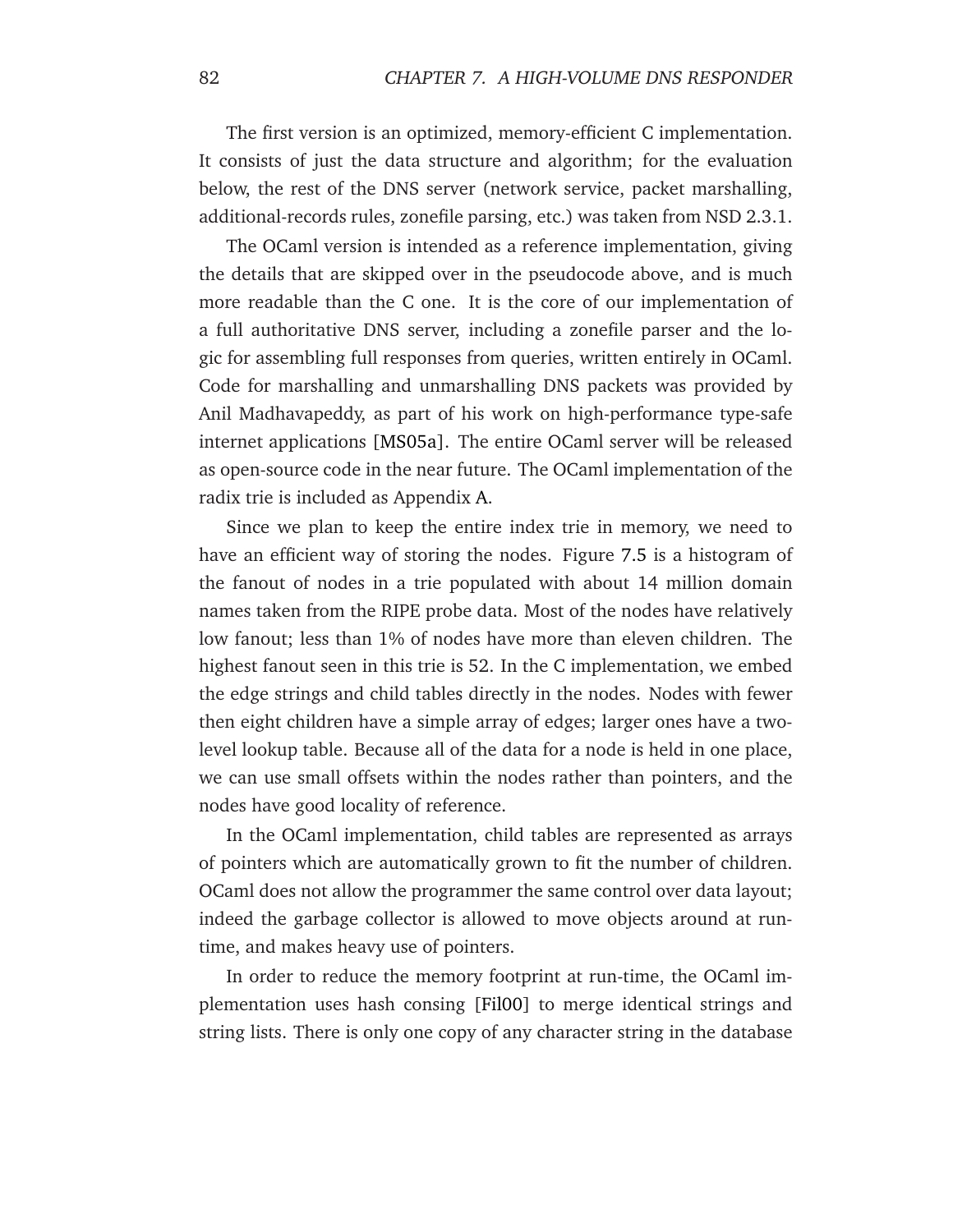

<span id="page-94-0"></span>Figure 7.5: Histogram of node fanout in a populated radix trie

at a time: this means that for example, the string "com" is not repeated for every domain name in the database. This scheme actually requires more memory at zone loading time, because it uses a hash table to ensure uniqueness, but the hash table can be paged out once loading is finished, since it is only needed when updates are being made.

### **7.3 Evaluation**

Figures [7.6](#page-95-0) and [7.7](#page-95-1) show the performance of the trie-based server against version 2.3.1 of NSD and version 9.2.3 of BIND for different query sets. In both figures the server was loaded with RRs taken from the RIPE dataset of uk, and run on a dual-processor 2.4GHz AMD Opteron with 4GB of RAM, running Fedora Core 3 with a Linux 2.6.9 kernel. The servers were constrained to use only one processor, while the queryperf program ran in parallel on the other CPU to test how quickly the server could answer queries. Queryperf ships with the BIND nameserver and is designed to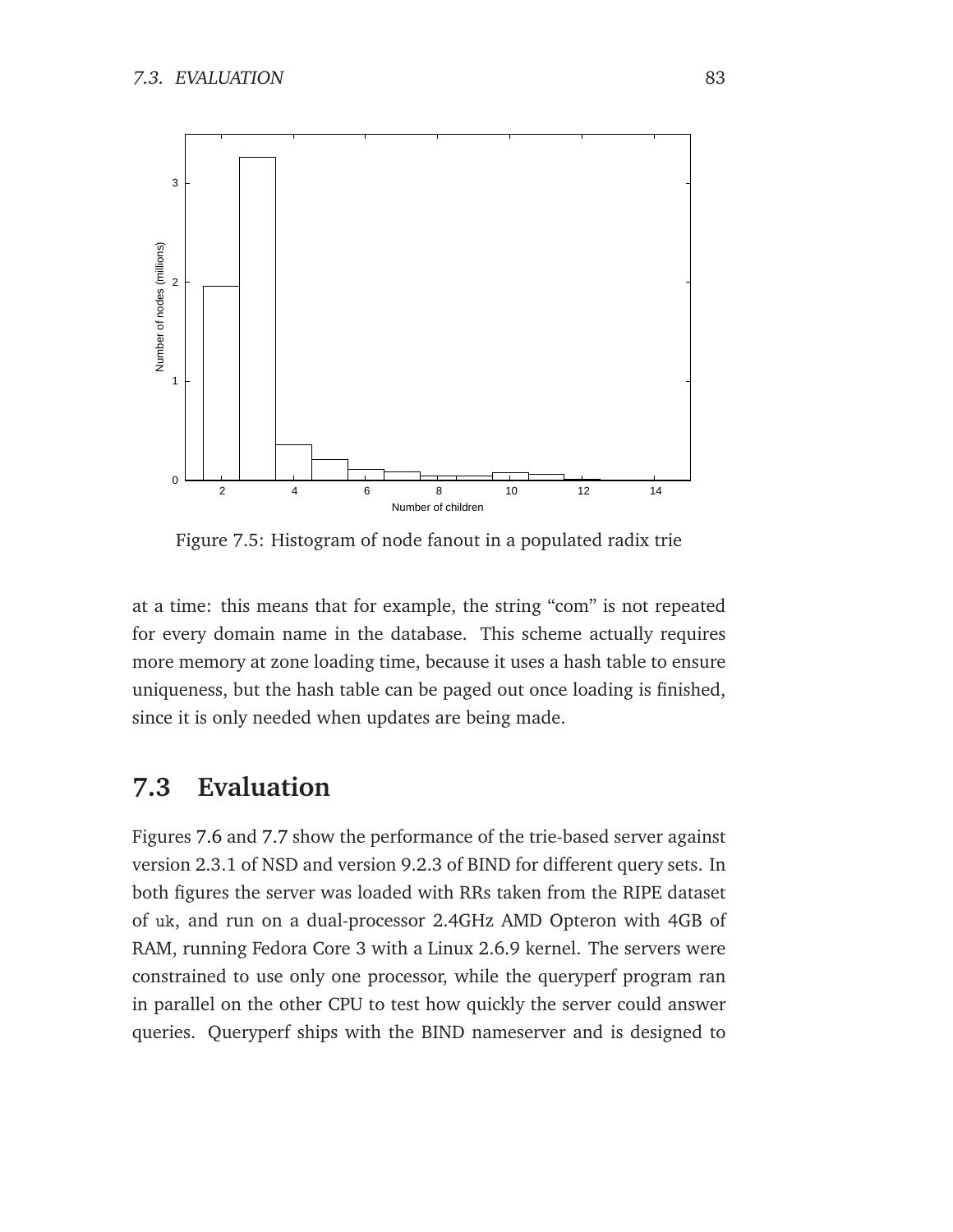

<span id="page-95-0"></span>Figure 7.6: Performance vs database size: 2.5 million successful queries



<span id="page-95-1"></span>Figure 7.7: Performance vs database size: queries from UCL trace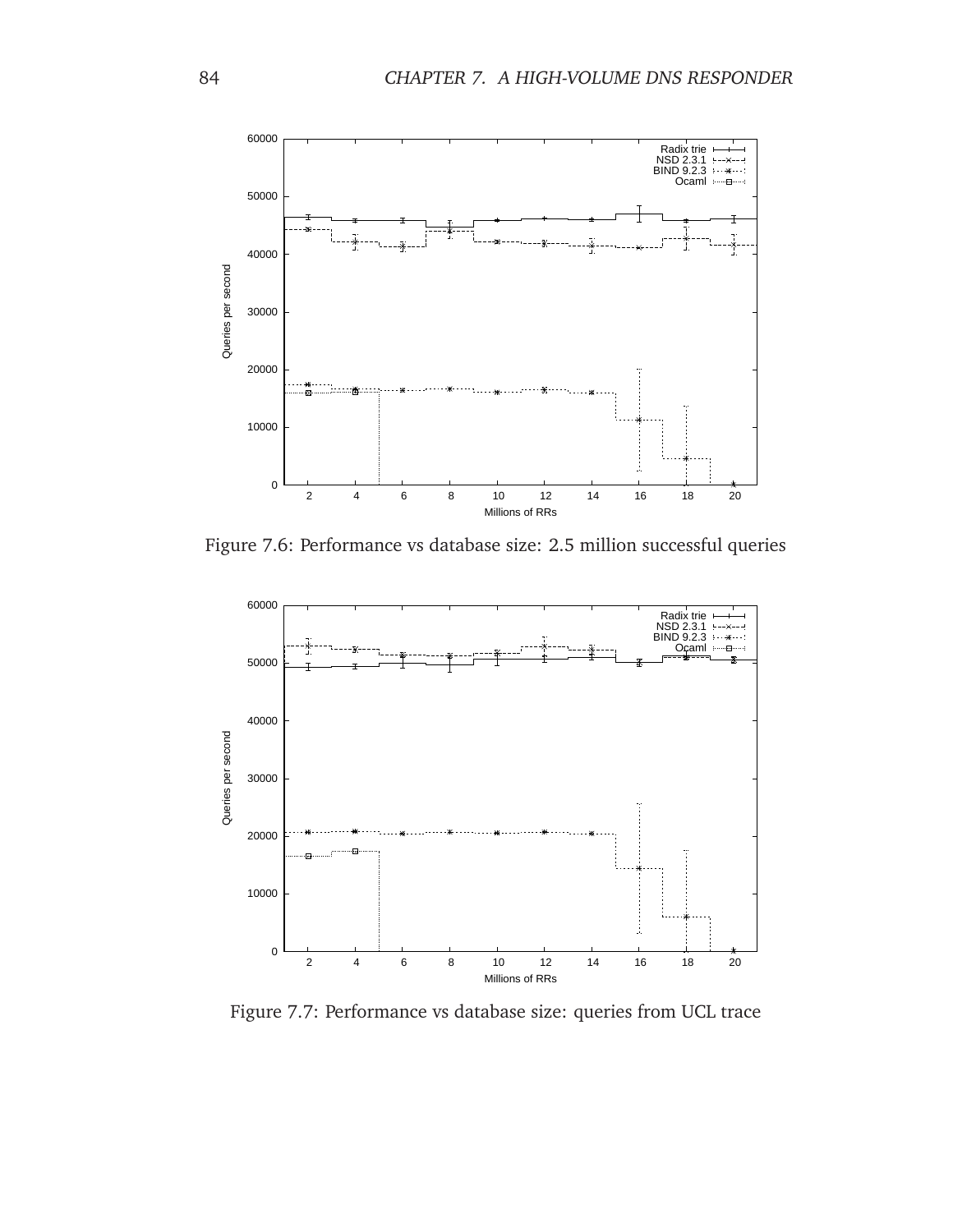measure nameserver performance by sending queries as quickly as they are answered. In all cases, the server was warmed up with a pass through the query set, and then queryperf was run for five tests of five minutes. The error bars are at 95% confidence intervals around the mean. Results from testing over a LAN were almost identical to those given here.

In Figure [7.6](#page-95-0) the queries used were 2.5 million unique RRSets from the same data that was being loaded onto the server — that is, for every point above 2 on the horizontal axis, all queries were for data that was present at the server. The trie server is about 8% faster overall for these queries. NSD spends 22% of its time doing red-black tree lookups (55% in the kernel, 23% on everything else), so the speedup of the trie itself over the red-black tree is significant.

Figure [7.7](#page-95-1) shows the performance for the set of all unique queries in the UCL trace file described in Chapter [4.](#page-42-0) In this case there were only 525,324 queries, and 76% of them were not present in the database.

The trie server is slower than NSD for these queries, because of the way it handles negative searches. It is using the algorithms described above, while NSD uses some optimizations based on the assumption that it will serve static data. Since the namespace tree will not change, various hints about where wildcard and DNSSEC records will be found can be precomputed at zone loading time and stored in the database. The radix trie, on the other hand, has the ability to change parts of the namespace without recomputing the entire index.

In both of these graphs, we show the performance of the OCaml server as well. Unsurprisingly, it is nowhere near as fast as the optimized C of NSD. Also, because OCaml makes heavy use of (aligned) pointers, its memory footprint on the 64-bit test machine is very large; loading datasets larger than 4 million records was not practical on a 4GB machine with 8GB of swap.

We have also included BIND 9 for comparison, as BIND is the most popular nameserving software in use† . BIND is very much slower than

<sup>†</sup>According to various online surveys, e.g.: http://mydns.bboy.net/survey/ or http://dns.measurement-factory.com/surveys/200504-full-version-table.html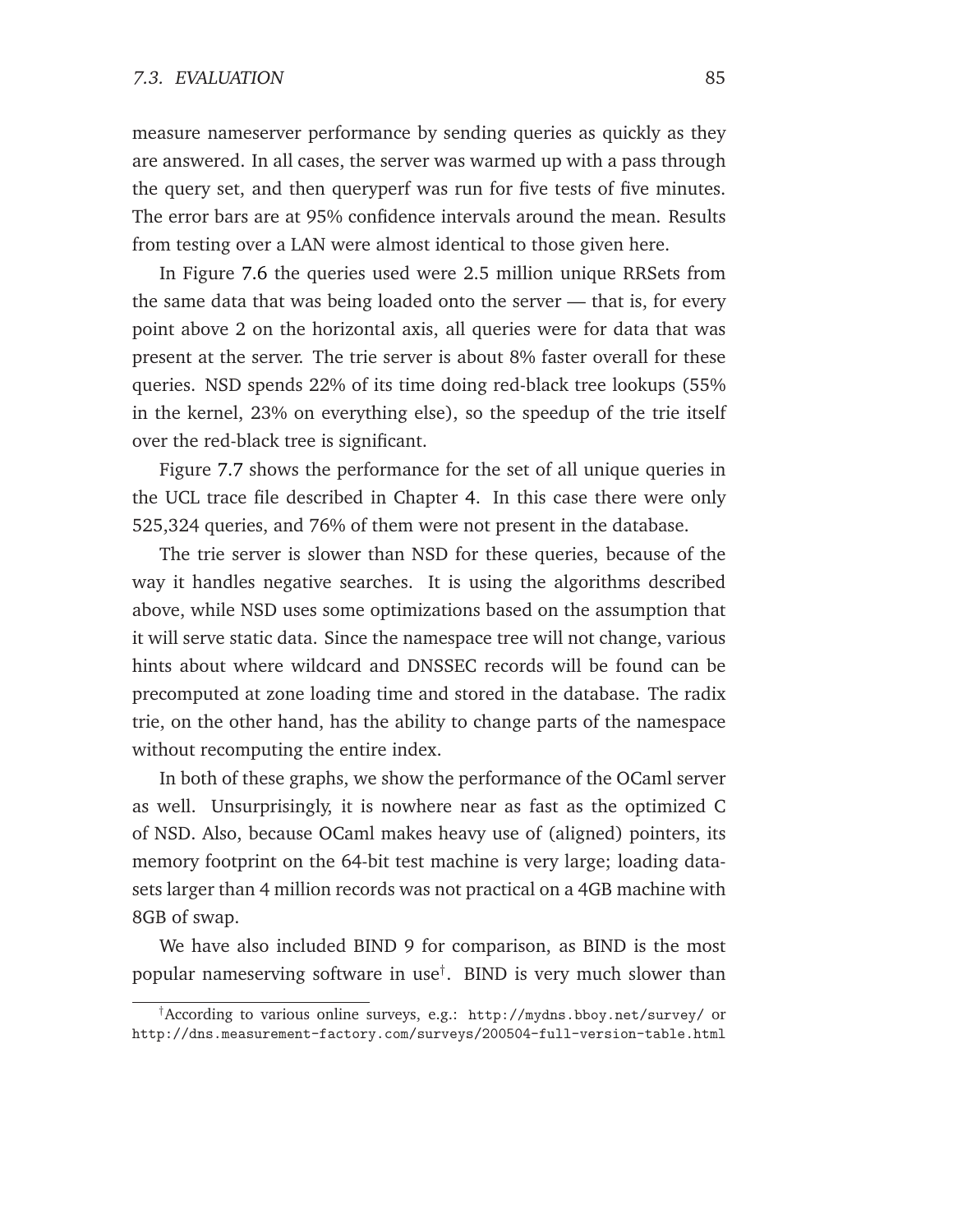NSD, and at about 14 million records the data set becomes too large for it to handle. BIND is faster than the OCaml server, although for smaller datasets it is slightly slower.

We also measured BIND 9 using a PostgreSQL 8.1.3 database backend. The database was loaded with 2 million records, but BIND could not serve all of them because it uses a connection to the database per zone and quickly runs out of available connections. Therefore we used queries for only the 27,481 records that BIND would serve. Over five runs of five minutes, the server answered an average of 23 queries per second  $(\pm 0.55)$ .

Since the BIND plugin is clearly not intended for reliable production use (indeed some effort is required even to compile it) we also evaluated a dedicated SQL frontend server, MyDNS, which claims to be "very fast and memory-efficient". MyDNS gets most of its speed by caching both SQL queries and entire DNS responses. With caching disabled its performance is even worse than BIND's SQL frontend, taking almost a tenth of a second per query. With caching enabled, it answered 15,665 queries per second from a warm cache  $(\pm 505)$ , which is worse than BIND's red-black tree.

Figure [7.8](#page-98-0) shows the performance of the servers when loaded with 60 million records from the RIPE survey, and queried about different subsets of those records. The queries are contiguous subsets of the loaded data, shuffled randomly and then sent as queries to the server. Once again, the error bars are at 95% confidence after five runs. Both the original and modified versions of NSD can serve up to 20 million records on this machine before the working set becomes larger than memory and the server starts to thrash. The trie version is faster, as expected, and the benefit increases from about 9% to about 16% as the load increases. BIND was not included in this test as 60 million records is far more than it can handle on our test server.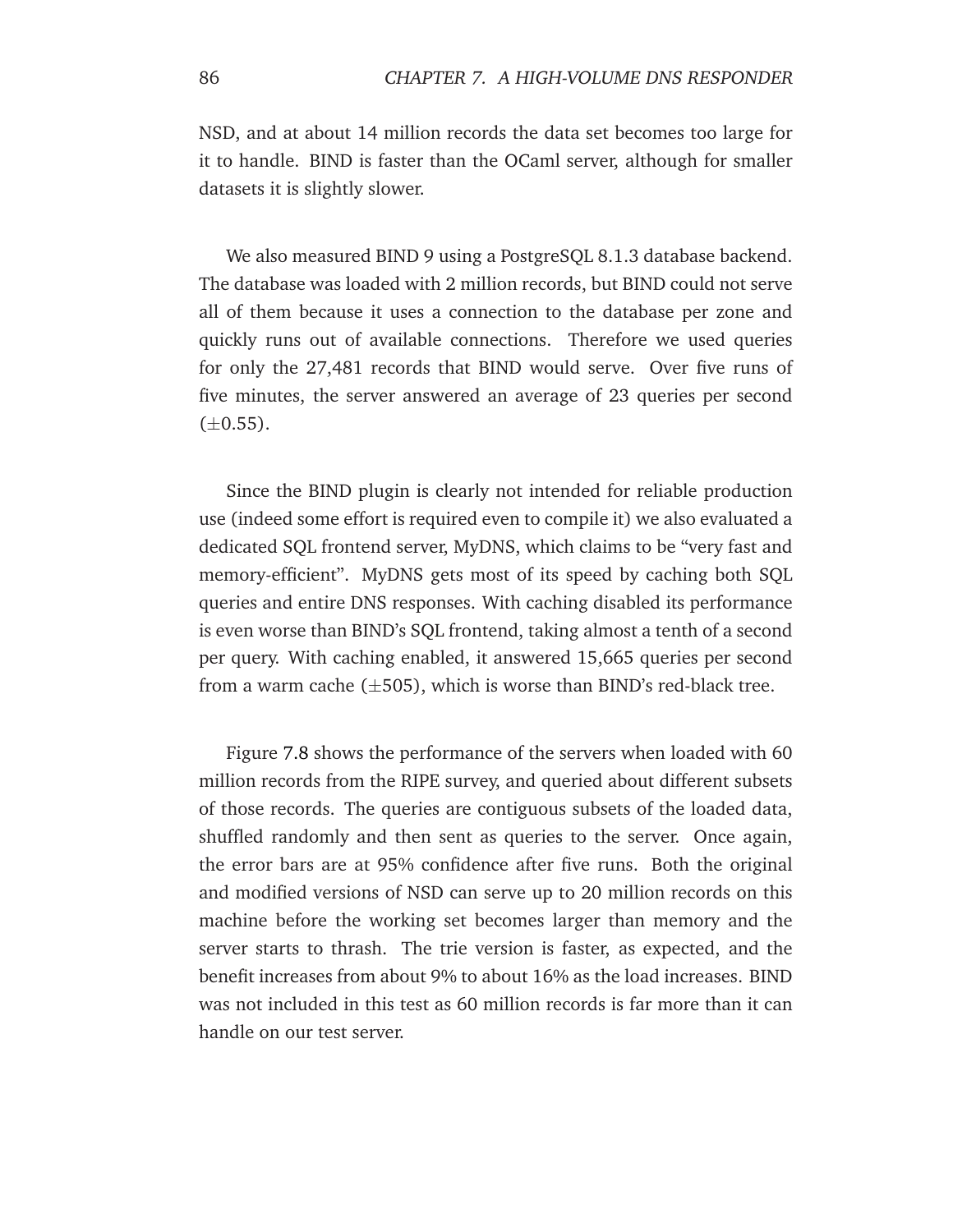

<span id="page-98-0"></span>Figure 7.8: Performance vs size of query set

## **7.4 Discussion**

In Chapters [4](#page-42-0) and [5](#page-60-0) we laid down some requirements for our nameservers. Let us revisit them now.

- **Database size** 1.8 billion resource records would take up about 360GB of storage. If we want to be able to answer queries from RAM, this means we need to load-balance, for example across six machines with 64GB of RAM each
- **Query rate** The peak query rate of 2.7 million queries per second is spread across all the nodes of the service, though not necessarily evenly. If each server can handle 50,000 queries per second, then the six servers per node we already suggested can handle 300,000 queries per second. Then the peak load can be handled with only nine nodes in service.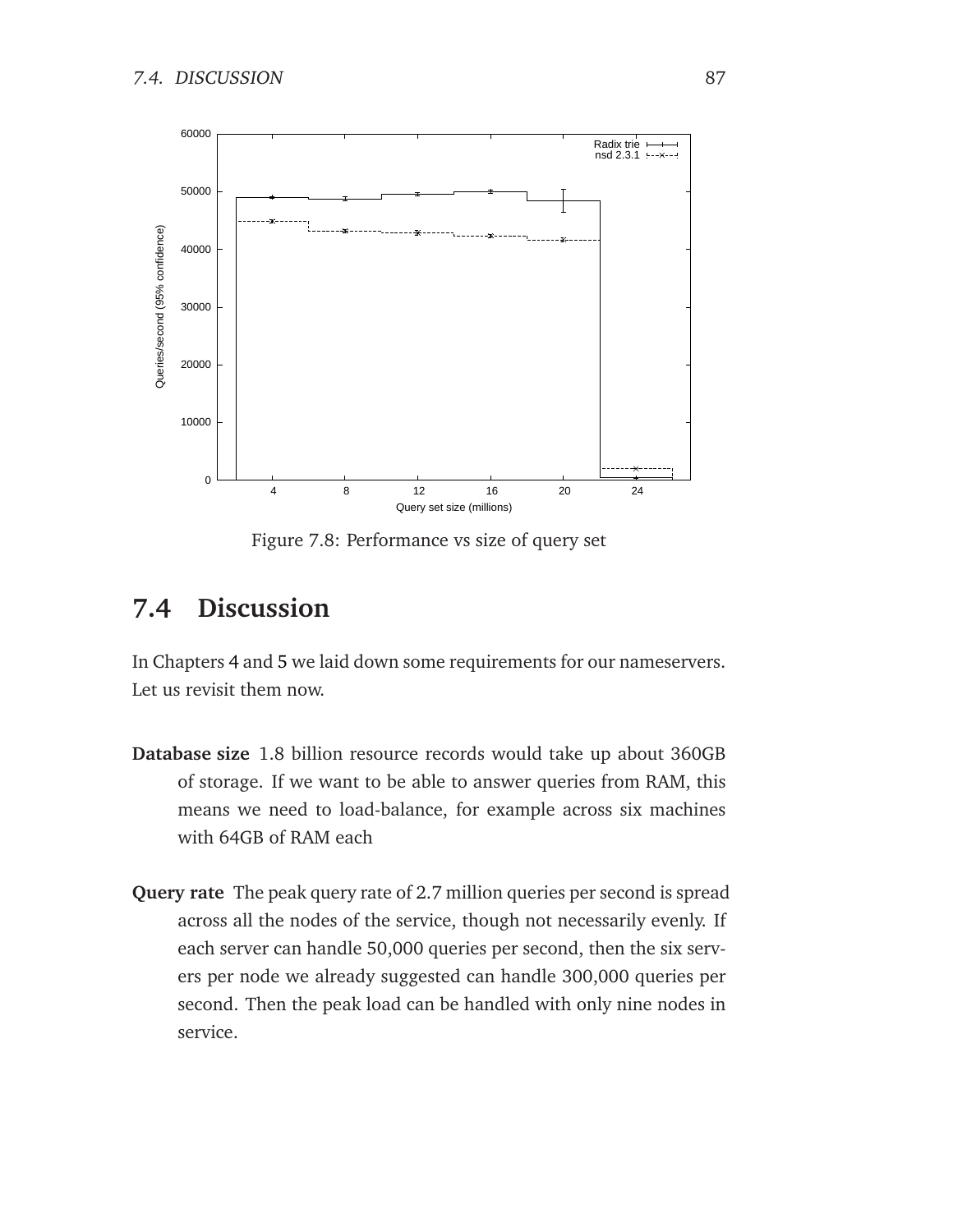**Cost** Although such a cluster would be expensive to build and to run, the requirement is only that it be no more expensive than the current system, which contains more than 1.4 million servers. Even if many of those servers are shared with other tasks that is still a considerable investment. The difficulty is one of economics, namely of collecting the money in one place.

Over the last three chapters, we have described how a centralized nameservice could be built to replace the DNS. In the next chapter, we will discuss related work in the area, before summing up in Chapter [9.](#page-114-0)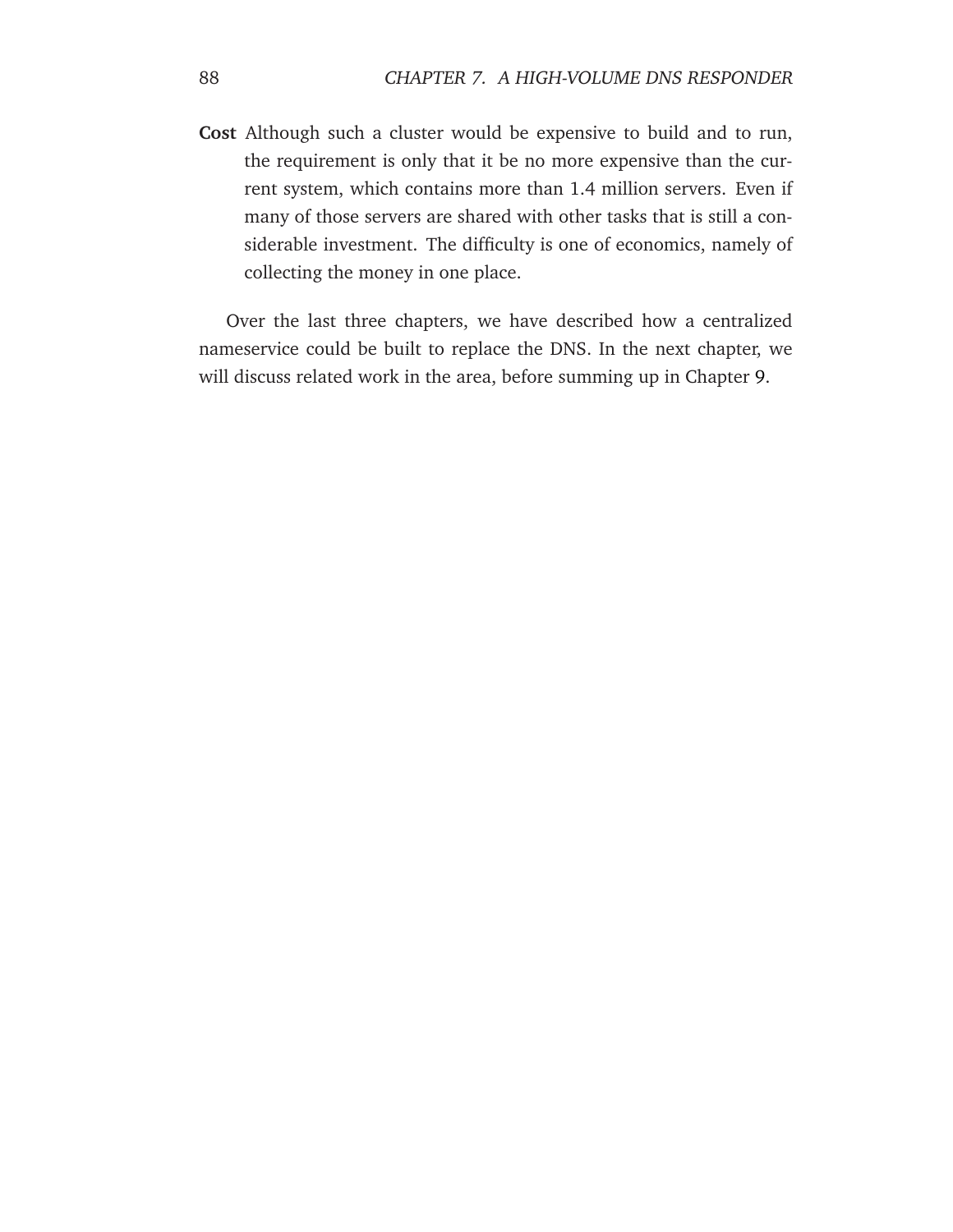## **8 Related work**

There have been a number of projects suggesting changes to the DNS architecture, as well as the ongoing work of developing new features for the existing DNS and of measuring its behaviour. We summarize some of that work here.

### **8.1 DNS standards development**

The IETF working groups on DNS Extensions (dnsext) and DNS Operations (dnsop) continue to develop and standardize new features for the DNS, and to issue best-practice documents on operational matters.

DNSSEC  $[AAL^+05a, AAL^+05c, AAL^+05b]$  $[AAL^+05a, AAL^+05c, AAL^+05b]$  $[AAL^+05a, AAL^+05c, AAL^+05b]$  $[AAL^+05a, AAL^+05c, AAL^+05b]$  is the proposed authentication mechanism for RRSets. It is a public-key infrastructure where each zone has an associated signing key that is trusted to sign RRSets in that zone. That key is signed by another key-signing key for the zone, which in turn is signed by the parent zone's key. A resolver wishing to authenticate RRSets it receives can follow the chain of signatures until it reaches a key it knows and trusts.

In theory, this trust anchor will eventually be a widely published keysigning key for the root zone but, for now, other methods are needed to distribute trusted keys to resolvers. One such mechanism is DLV [\[AW06,](#page-141-2) [Vix05\]](#page-152-2), which allows the distribution of DNSSEC keys from a point other than the root of the DNS, allowing early rollout without having to solve the thorny problems of root key maintenance until there is more operational experience of DNSSEC. Operational procedures for key mainten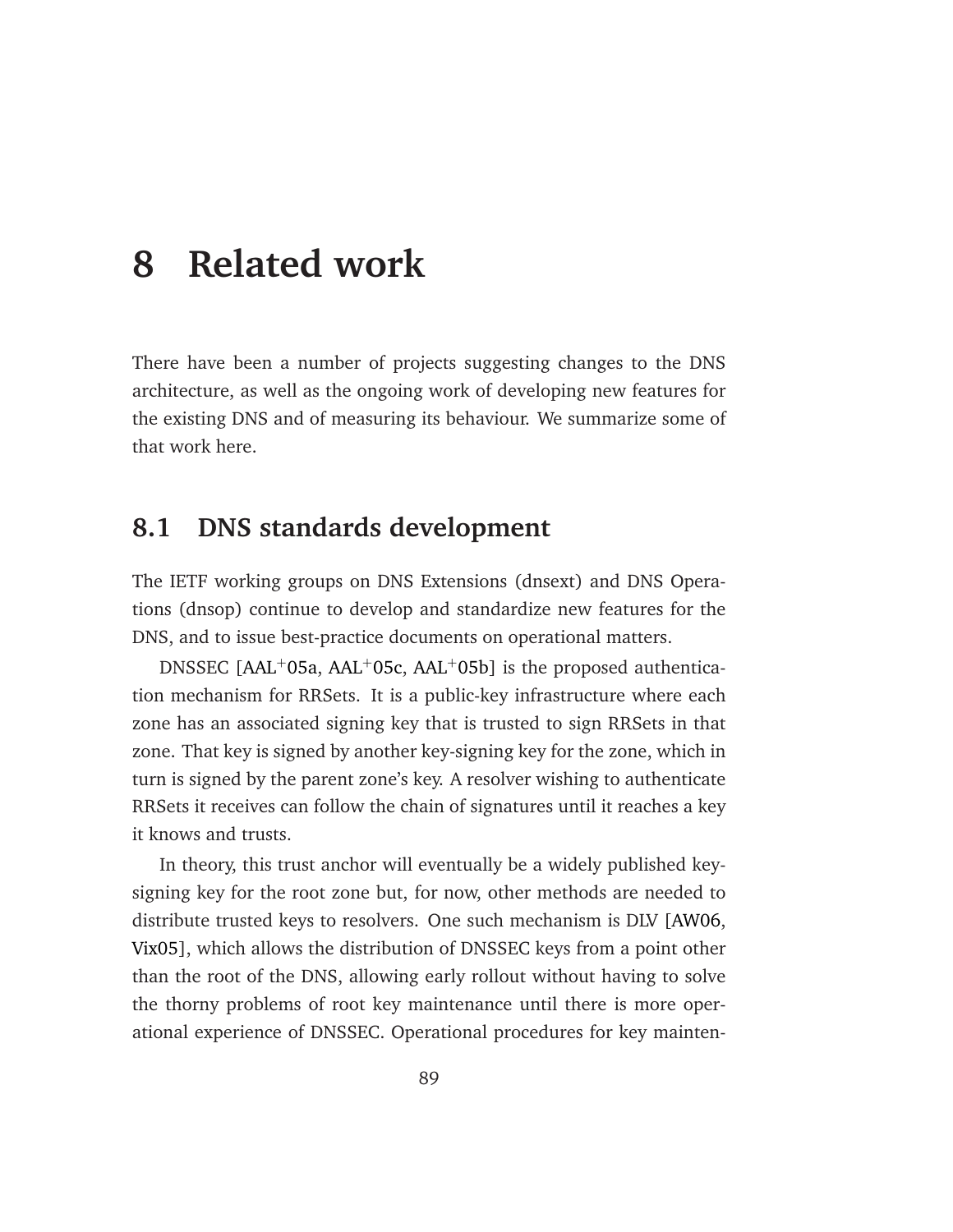ance and rollover in signed DNS zones are being developed in the IETF and other fora, such as the RIPE DNS working group.

It is likely that yet another version of DNSSEC will be needed before wide adoption: the current mechanism of signing the "gaps" between RRSets (to allow authenticated denials without online signing) allows resolvers to enumerate all RRSets in a zone, and this is unacceptable to many zone administrators. NSEC3 is a new mechanism being developed to avoid this problem by hashing all the valid query names first and signing the gaps in the *hashed* zone [\[LSA05\]](#page-147-2).

The other direction in DNS standards development is defining new record types for new applications of the DNS. This is often tied to the development of new protocols that require some nameservice element (e.g., IPv6), but also includes extensions to how naming data are used in existing protocols. For example, there are currently various schemes that attempt to reduce unwanted email by blacklisting misbehaving servers or whitelisting "good" servers† , or by using DNS records to indicate which servers are allowed to emit emails from particular domains [\[MS05c\]](#page-149-2) (this is roughly analogous to MX records, which indicate the servers that may receive mail for each domain).

Most of this work is orthogonal to the sort of architectural changes proposed in Chapter [5.](#page-60-0) A new record type with special handling rules would require some changes to a DNS responder, but would not affect the mechanisms for submission and distribution of records within the centralized DNS. Any DNSSEC scheme that allows off-line zone signing will be compatible with a centralized scheme.

#### **8.2 DNS surveys and measurement**

#### **Traffic analysis**

Quite a lot is known about the traffic at the root servers; in particular it is well known that a lot of it is unnecessary. Danzig et al. [\[DOK92\]](#page-144-0)

<sup>†</sup>An index of many of these DNS-based lists is at http://rbls.org/ .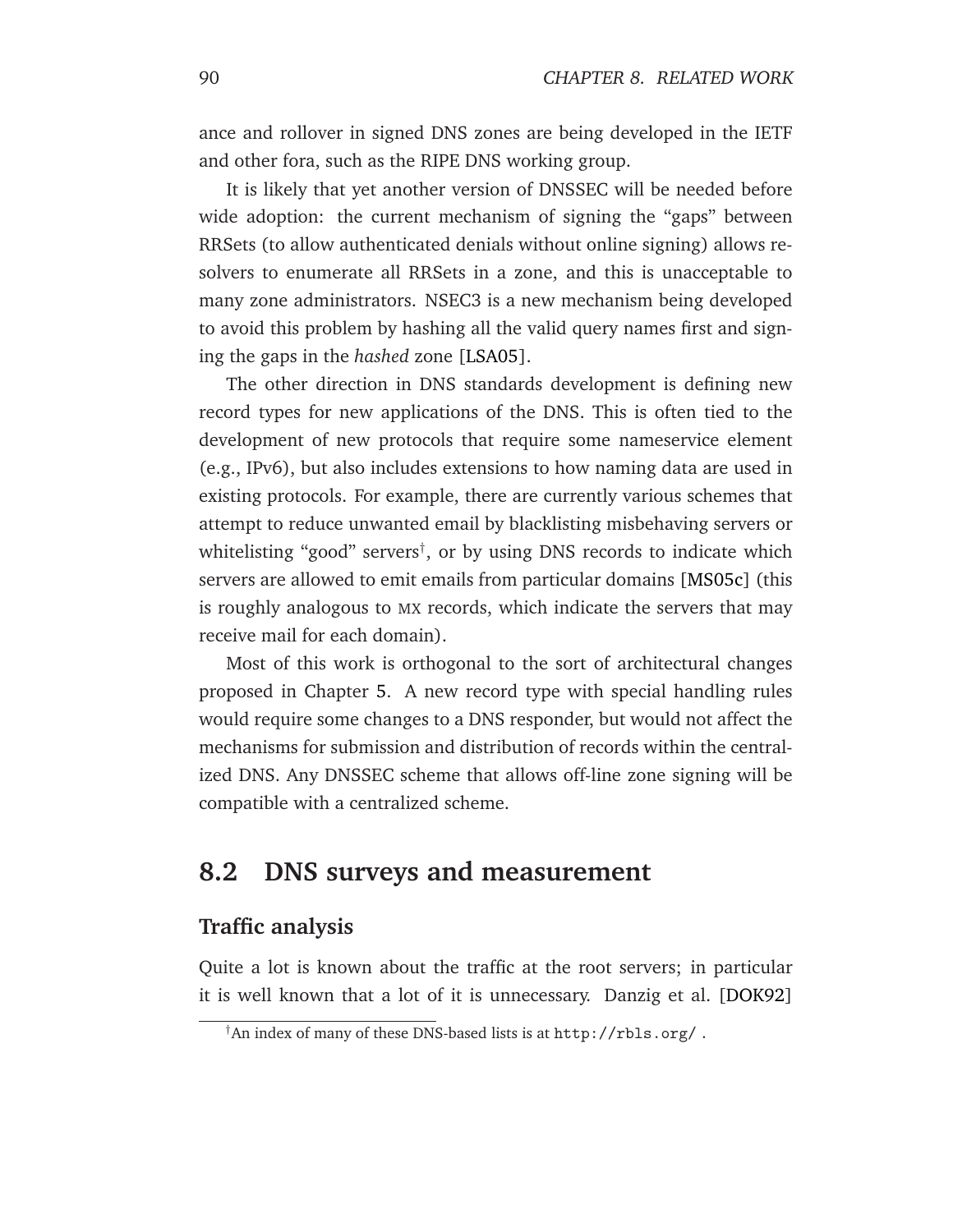argued in 1992 that the proportion of packets on backbone links that were DNS lookups was higher than it ought to be, even ignoring the effects of caching. They analysed traces taken at a.isi.edu and showed that 95% of the traffic at that root server could have been avoided by better-written software and smarter retry rules. More recently, Wessels and Fomenkov [\[WF03\]](#page-153-1) have analysed traces taken at the F-root servers and shown many of the configuration errors in clients and resolvers that cause unnecessary traffic at the root servers. Most of the errors uncovered in those papers are in resolvers, although some are in hosts that should not be sending traffic to the root servers at all.

Wessels et al. [\[WFBc04\]](#page-153-2) analysed DNS traffic in several academic networks and in laboratory experiments to describe the behaviour of different implementations of DNS caching resolvers, and the effect that the implementation decisions have on traffic to root and TLD servers.

#### **Zone contents**

The RIPE NCC have performed a monthly host-count of the RIPE-area ccTLDs since October 1990 [\[RIPE\]](#page-151-1). Their collector machines recursively zone-transfer all zones under the relevant TLDs, and the collected zones are analysed to provide statistics about DNS usage. Despite having a longstanding project and actively requesting zone transfer access from ISPs, they typically collect transfers of only half of the zones they see, because server administrators commonly deny zone transfers as a security measure.

ISC have host count data going back to 1981 [\[ISC\]](#page-146-2). In 1987 they started performing recursive zone transfers starting at the TLDs. In 1998, because server admins were refusing zone transfers, they switched to walking the in-addr.arpa zone of mappings from IP addresses to names. Their current probe walks any allocated netblocks for which it cannot get zone transfers. They produce a listing of PTR records in in-addr.arpa every quarter.

Our Adam survey described in Chapter [4](#page-42-0) used the same method as the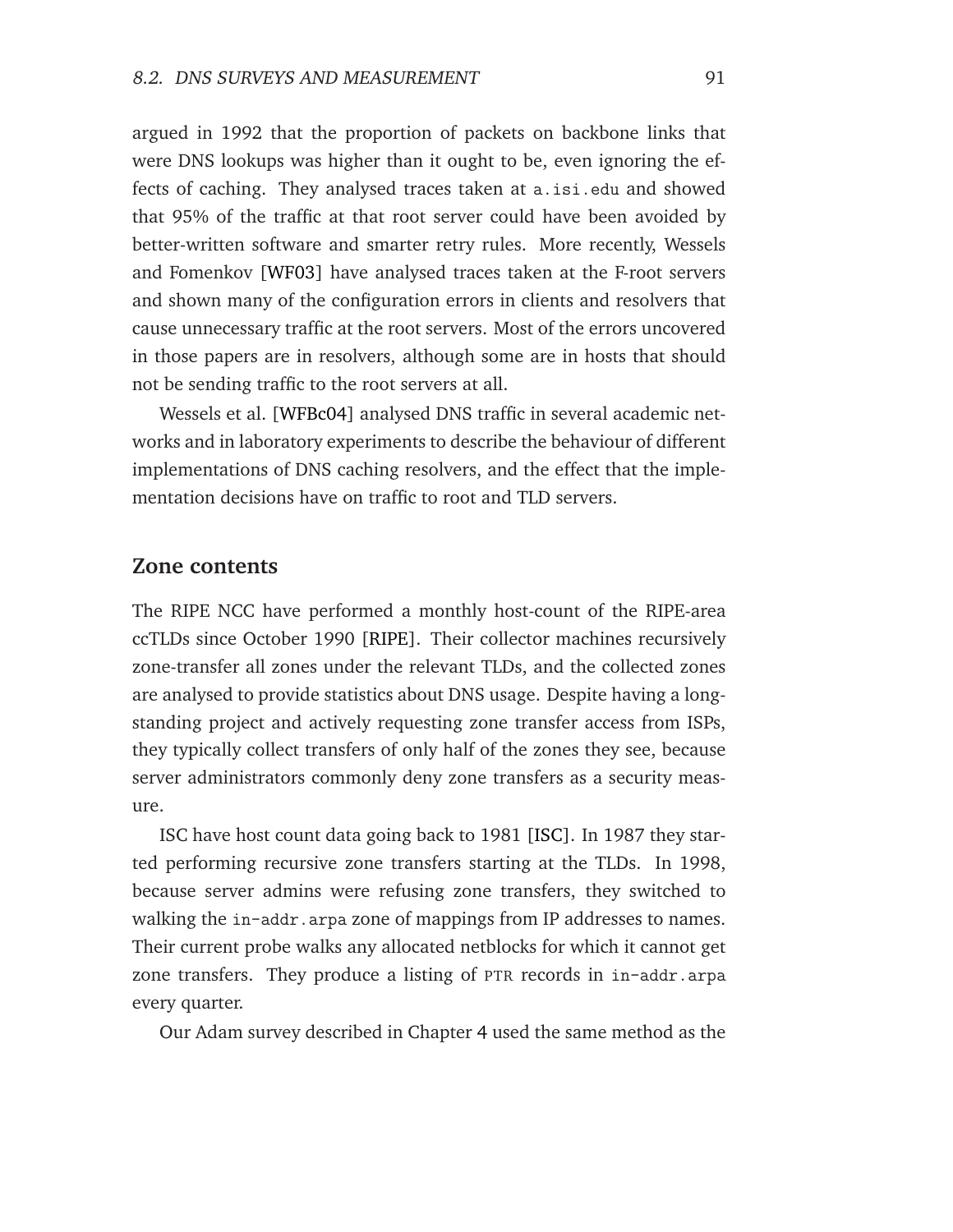RIPE count probe, and as the old ISC probes, to gather 23.4% of the zones under the most popular gTLDs.

#### **Edge measurement**

Liston et al. [\[LSZ02\]](#page-147-3) looked up a list of about 15,000 RRSets from 75 different locations on the internet, and compared what they saw. They concluded that the best improvement in DNS performance would come from reducing the latency of lookups to servers other than the root and TLDs, although they also found that TLD server placement meant that lookup latency depended on the client's geographical location. These findings support the thesis of this dissertation: removing the large number of lower-level servers would increase the performance of the DNS.

As part of the CoDNS project, Park et al. [\[PPPW04\]](#page-150-0) performed a survey of query latencies at caching resolvers around PlanetLab [\[PACR02\]](#page-149-3). They found that there were significant delays in the caches, and that the delays were independent of the queries. Their diagnosis is that DNS caching resolvers are usually on machines that perform other duties (mail server, web server etc.) and those other duties occasionally starve the DNS cache of resources. This leads to internal delays that occur in bursts and have nothing to to with the rest of the DNS architecture. They suggest that these delays have probably introduced noise into other DNS surveys. Their response, the CoDNS network, is described below.

Pang et al. [\[PHA](#page-150-1)+04] measured the reachability of caching resolvers, which they identified from the logs of Akamai servers, and of authoritative servers, which they identified from web cache logs. Over two weeks, they found that generally, availability was high: 95% of caches and 95% of authorities were reachable more than 95% of the time. Also, availability was slightly positively correlated with the load on the server — that is, both busy caches and popular authorities were more likely to have high availability.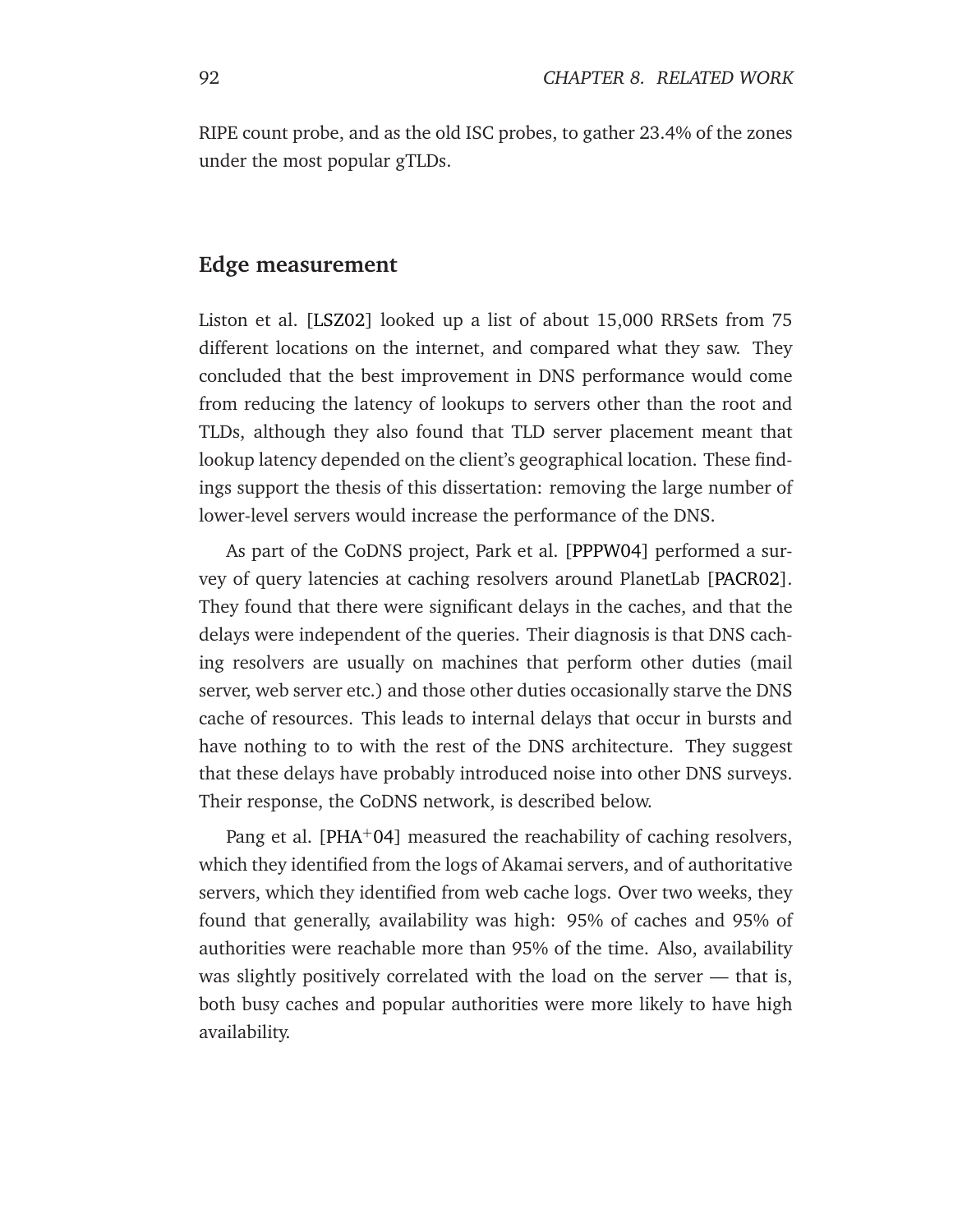#### **Bugs and misconfigurations**

Broido et al. [\[BNc03\]](#page-142-1) give an interesting analysis of erroneous updates to the reverse mappings of RFC 1918 IP addresses. These used to arrive at the root servers but are now mostly diverted to dedicated servers in AS112<sup>†</sup>. By using spectroscopy on the inter-arrival times of these update packets they find that the major cause is unhelpful default settings in Microsoft Windows 2000 and XP DNS software.

Wessels [\[Wes04\]](#page-153-3) identifies a set of common errors in network, host and resolver configuration, which are responsible for useless DNS traffic at the root servers. He even provides a tool to help network administrators detect these problems on their networks.

Pappas et al.  $[PXL+04]$  $[PXL+04]$  present a survey of configuration errors in the delegation of zones, based on about 52,000 zones. They found that 15% of the delegations inspected were lame in at least one server, 45% had all their nameservers in the same /24 subnet, and 77% had all their servers in the same AS. These errors would be eliminated from the DNS by centralizing it and removing the large number of authoritative servers.

Ramasubramanian and Sirer [\[RS05\]](#page-151-2) raise the issue of transitive trust in zone delegations. The security of a zone's service depends not only on that zone's nameservers, but on the servers that are authoritative for the *names* of those nameservers, and on the servers that are authoritative for *their* names, and so forth. They calculate that, on average, a zone can be hijacked by compromising 2.5 servers in this tree of trust, which need not necessarily be controlled by, or even known to the zone's administrator. For 30% of zones, this vulnerable set is made entirely of servers that are running out-of-date and known-vulnerable software. Again, removing the delegation of service from the DNS would solve this problem.

<sup>†</sup>http://public.as112.net/.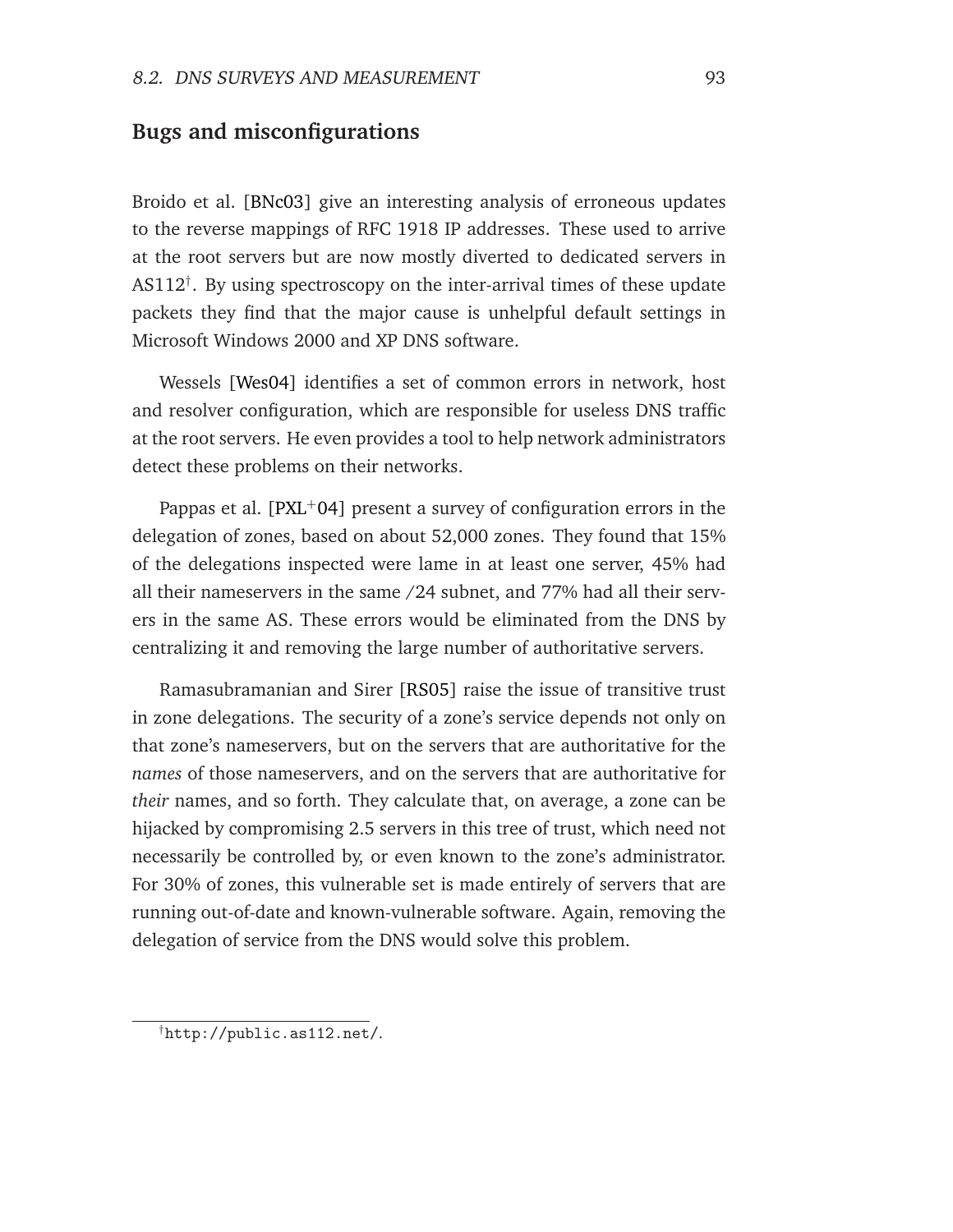## **8.3 New architectures**

A number of projects and proposals have been published in the last few years for major architectural changes to the DNS, with the aim of solving the problems discussed in Chapter [3.](#page-34-0)

#### **Replication**

Kangasharju and Ross [\[KR00\]](#page-147-4) advocate replacing per-zone secondary authoritative nameservers with a set of replica servers, each holding a full copy of the DNS. Each server would be responsible for managing updates to a subset of the zones in the DNS: it would pull copies of its zones from their primary servers and propagate them to the other replicas via multicast IP or satellite channels.

They calculate the probable size of the DNS by multiplying the number of hosts in the ISC host count (56 million in 1999) by an estimate of the amount of DNS data each host should need, and conclude that 10 GB should be enough (small enough to be held on a single hard drive). Using this estimate they calculate that a 2Mbit/s global multicast channel would allow each record to change 11 times per day. They do not discuss any details of how the service would be implemented.

Although this proposal is similar to what we describe in this dissertation, it has a number of differences. Kangasharju and Ross want to keep the existing set of primary authoritative servers; their new system is a replacement for secondary servers and caches. They replace the zonetransfer system with a more widely distributed multicast or satellite channel. This leaves all the problems of wide distribution and lame delegations in place. They do not present any details of implementation or evaluate their design against real DNS data.

LaFlamme and Levine [\[LL04\]](#page-147-5) suggest using a similar scheme, but only for the root and top-level-domain zones. These zones would be replicated widely to mitigate the effects of denial-of-service attacks on the root and TLD servers. They measured the changes in the com, net and org zones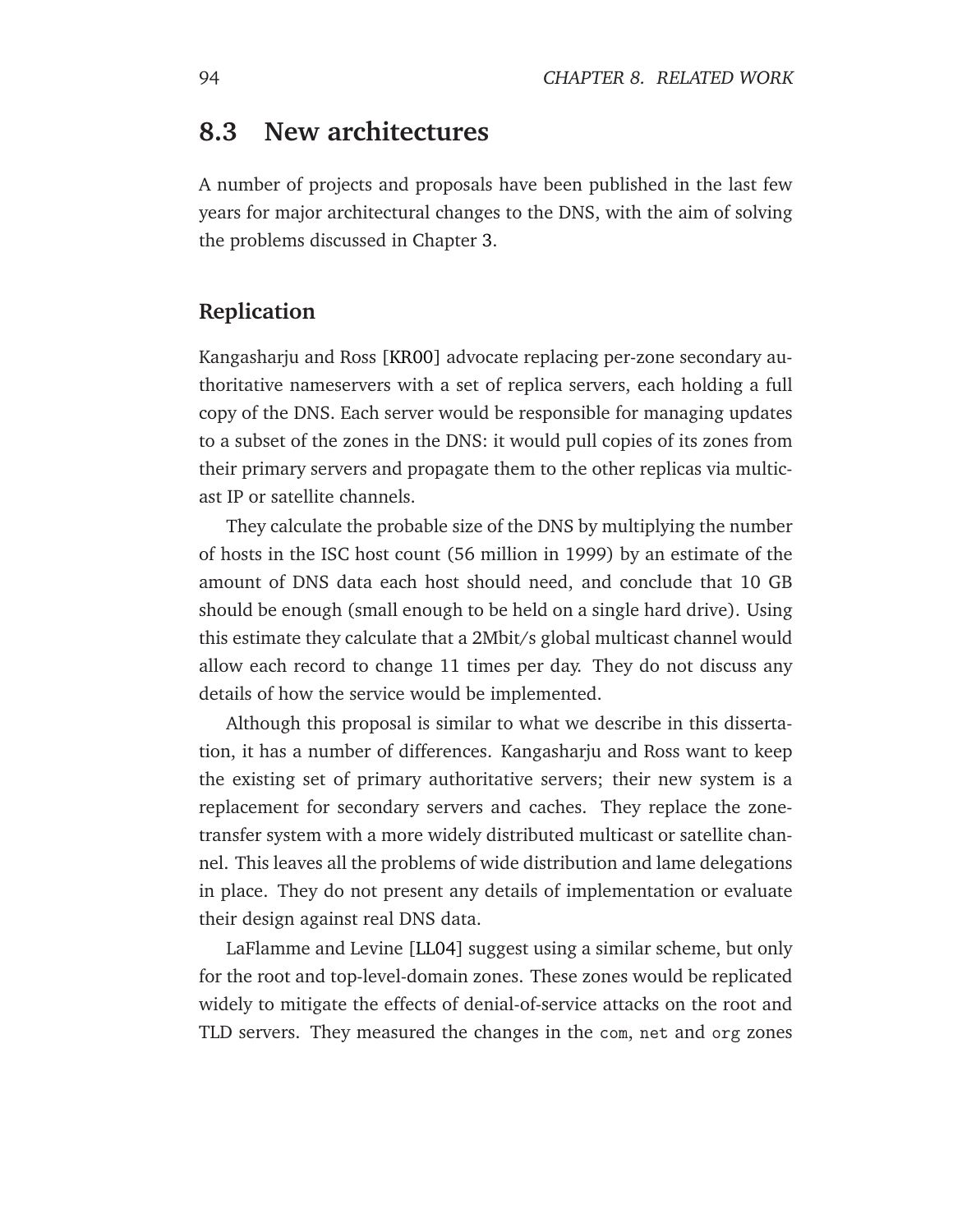over a month in 2004 and found that the daily updates came to less than 500KB. Querying the NS RRSets of 2,266 second-level domains every four hours for six months, they found that 70% of them had not changed over that time, and 93% of them had at least one NS RR the same. They conclude that it would be reasonable for caching resolvers to fall back on a replica of the TLD zones if queries to the TLD servers timed out. They describe a distribution mechanism for TLD updates implemented by publishing the daily differences to a USENET group.

Handley and Greenhalgh [\[HG05\]](#page-145-1) suggest another similar scheme, using a custom peer-to-peer content distribution network to push the TLD zone contents. This scheme is also intended as a fallback mechanism to be used after normal DNS queries fail.

Malone [\[Mal04\]](#page-148-1) considers widespread replication of the root zone as a means of lightening the load on the root servers. He suggests that each caching resolver should act as a secondary server for the root zone. Resolvers would then send one SOA query to a root server every six hours and transfer only the changes that are made, instead of sending one query per TLD every four days. In an experiment using some academic caching resolvers (serving about 1000 users) it was found that the traffic to and from the root servers was about the same using zone transfers as it had been before, although it involved fewer packets. Malone's experiment used AXFR; it seems likely that his results would be more encouraging using incremental transfers. Unfortunately, the scheme requires the cooperation of resolver administrators throughout the internet, and so would only reduce the quantity of well-behaved traffic at the root servers; but the traffic at the root servers is mostly caused by ill-behaved resolvers [\[WF03\]](#page-153-1), which would be unaffected.

#### **Peer-to-peer lookup schemes**

The DNS could be served from a peer-to-peer (p2p) overlay network. It is an attractive target application for p2p systems, since it is a large and useful distributed lookup system, and widely distributed lookups are what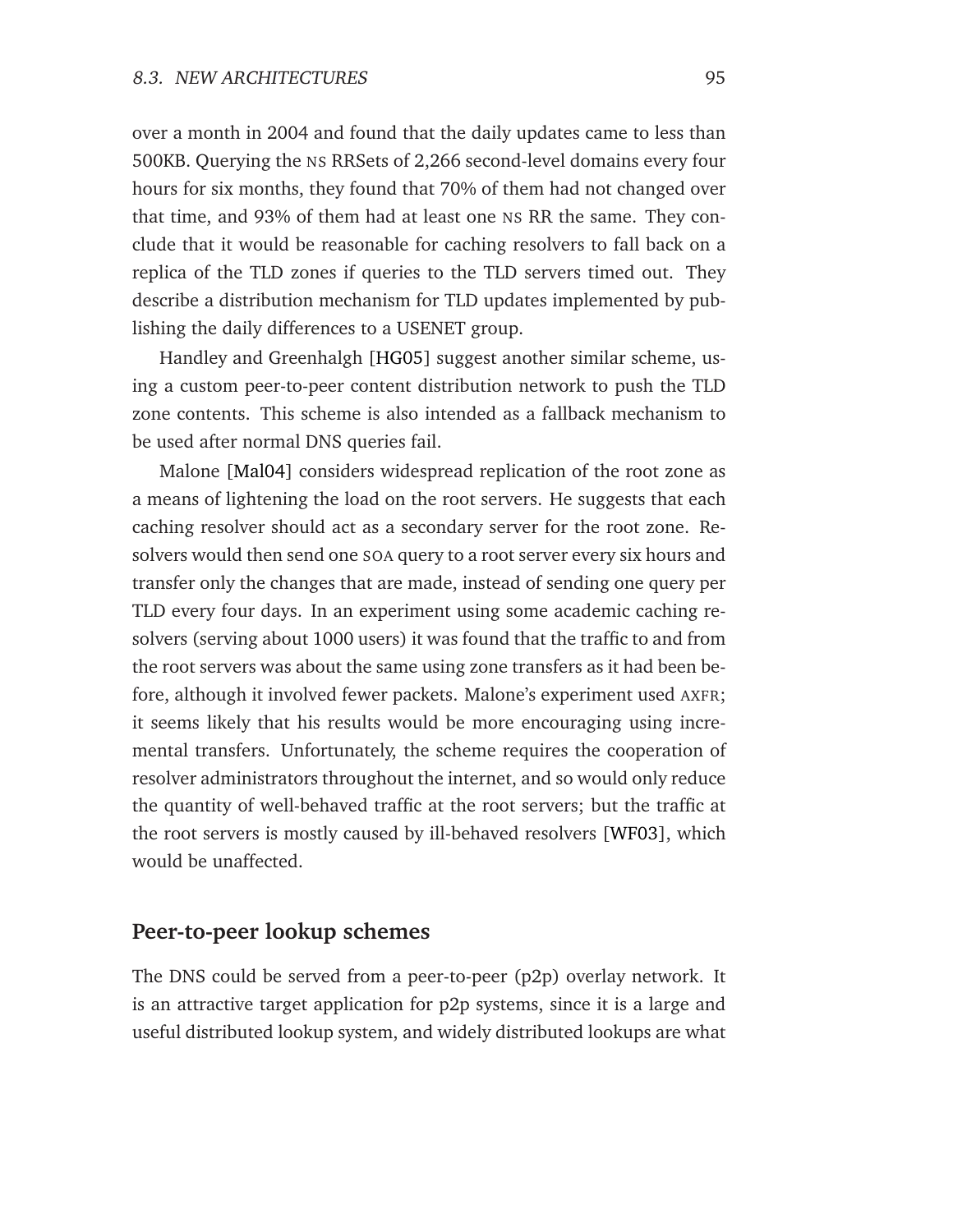p2p overlays do well. Also, the robustness and scalability of p2p networks are desirable properties in a nameservice. The data, and the load of serving it, could be spread across many relatively lightweight servers, and new servers could easily be added to increase capacity.

In 2002, Cox et al. [\[CMM02\]](#page-143-2) evaluated using the DHash distributed hash table (DHT) to provide DNS-style nameservice. They simulated a nameservice based on DHash/Chord, using lookups taken from traces of academic networks, and concluded that the DHT-based service would be more fault-tolerant and better load-balanced (assuming all nodes to be equally capable of serving data). However, they saw a marked increase in lookup latency over the native DNS, since each record is held on a small number of nodes and queries must be routed through the overlay network, travelling  $\mathcal{O}(\log n)$  hops in a *n*-server network.

The CoDoNS project [\[RS04\]](#page-151-3) aims to address the latency issue by replicating popular (i.e. frequently-read) records more widely through the DHT, thus reducing the *average* latency of lookups. Less popular data are left with longer read times. (Also, the latency improvement is only felt by those clients whose lookup patterns match the global popularity distribution [\[PMTZ06\]](#page-150-3).) Update latency is also higher for more popular records, because the extra replicas must be reached. CoDoNS has been implemented and deployed on PlanetLab; in [\[RS04\]](#page-151-3) a 75-server network was measured serving 47,230 records at a rate of 6.5 queries per second divided uniformly among the servers (i.e., 0.087 queries per second per server). The mean latency was 106ms and the median 2ms, and the network used 12.2KB/s per node including all queries and update traffic. Equivalent numbers for a dedicated 75-server "legacy" DNS testbed serving the same query rate were not supplied. Instead, the numbers were compared to the measured latency of the same queries submitted to the public DNS, which had mean 382ms and median 39ms (including one extra mandatory network hop, since the clients were co-located with CoDoNS nodes but not with their caching resolvers). The PlanetLab deployment of CoDoNS is currently available for public use as a caching resolver, relying on the normal DNS to answer queries that are not in the system.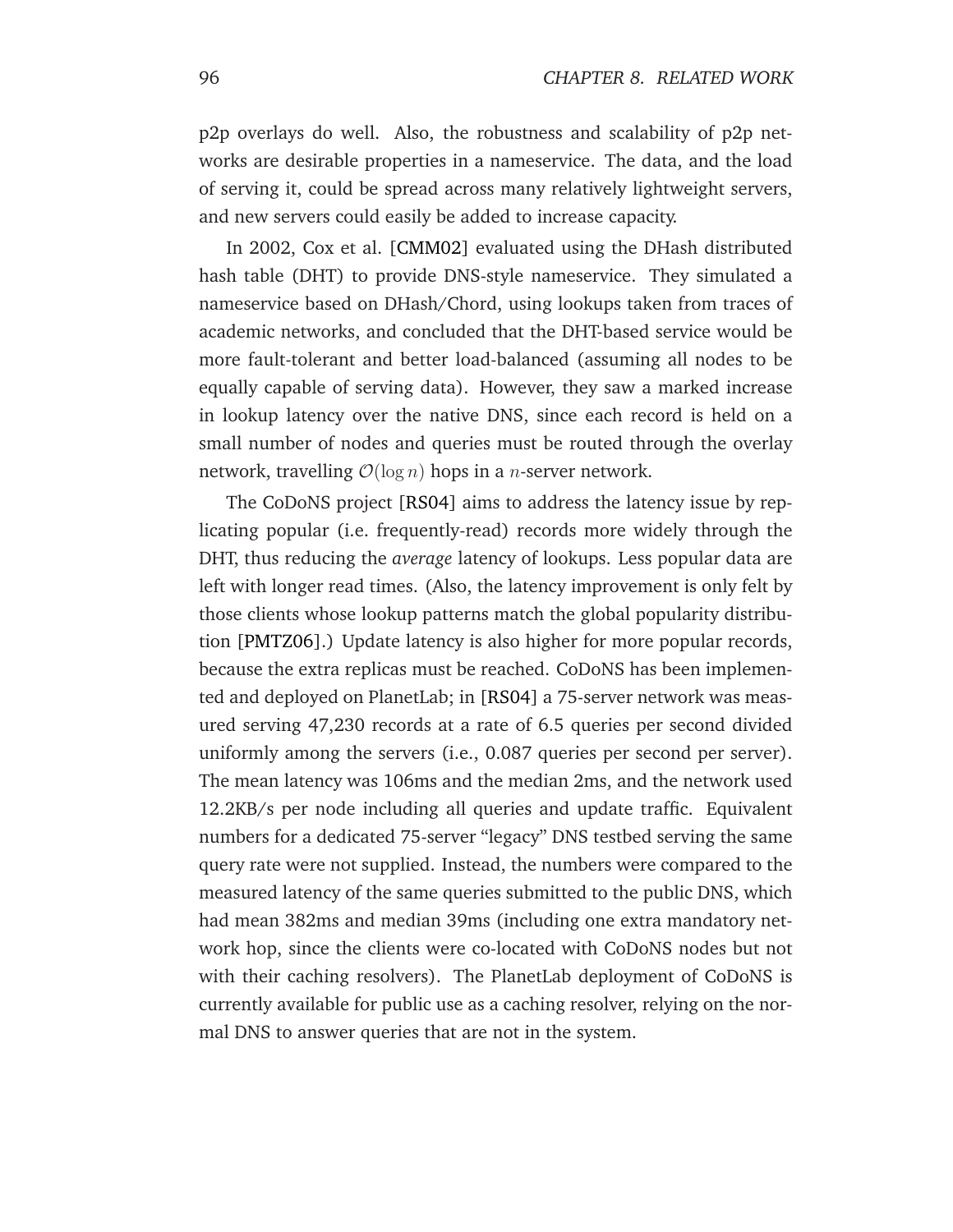<span id="page-108-0"></span>While membership of the CoDoNS overlay is restricted to "official" servers, avoiding the question of peers' trustworthiness, Awerbuch and Scheideler [\[AS04a,](#page-140-0) [AS04b\]](#page-141-0) suggest some schemes whereby a nameservice could be made based on a peer-to-peer network that is open to all comers. They describe two mechanisms by which such a network could be made immune to arbitrary adversarial peers joining the system, provided that the adversaries are "in a sufficient minority".

These peer-to-peer systems do not address the central issue of the complexity of lookups — rather, they replace one complex lookup mechanism with another one. Even with aggressive caching, many queries will need to be redirected from server to server; our centralized system, by contrast, answers every query at the first server.

In addition, although the peer-to-peer networks are proposed as replacements for the authoritative servers, the implementations described have been of caching resolvers. The authors do not suggest how the DNSSEC and wildcard algorithms would be efficiently implemented in a hash-based lookup scheme. (We observe that it might be possible to implement DNSSEC using an order-preserving hash function [\[FCDH90\]](#page-145-0) instead of a uniform one, but that would introduce another trade-off into the system: uniformity of query load across the nodes is traded for uniformity of database size.) Additional-section processing would also require lookups to be redirected between nodes before the answer is returned.

Pappas et al. [\[PMTZ06\]](#page-150-0) compare the recursive hierarchical lookups of the DNS with flat DHT-based lookups. They show that the hierarchy in the DNS allows it to outperform DHTs because DNS clients can use cached routing data from one lookup to help in other lookups. They also show that although DHTs are less vulnerable to orchestrated attacks than the DNS is, they are more vulnerable to random node failure. They conclude that a DHT could achieve the current DNS's level of performance and failure-resistance only at a higher cost, and suggest that the extra effort would be better spent in hardening the existing DNS.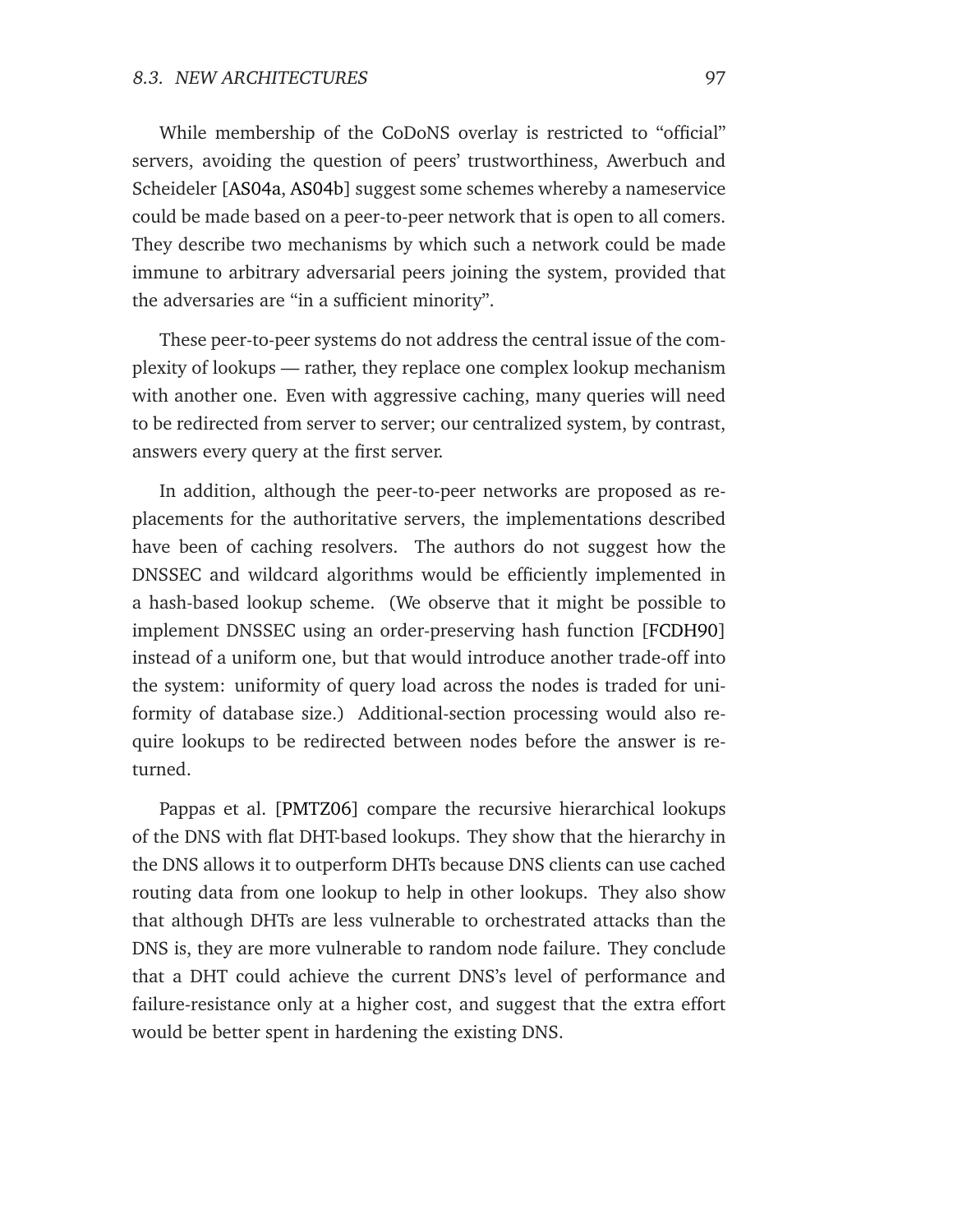#### <span id="page-109-0"></span>**New caching mechanisms**

Jung et al. [\[JSBM01,](#page-146-0) [JBB03\]](#page-146-1) argue that the DNS's TTL-based caching is limited by the Zipf-like popularity distribution of records. Using tracedriven simulation of DNS caches, they show that eliminating caching entirely for A RRSets would increase DNS traffic by only a factor of four, and that 80–90% of the cache hit rate of the DNS would be achieved with TTLs of about 15 minutes.

Cohen and Kaplan [\[CK01\]](#page-143-0) suggest allowing caches to keep stale records, and provide them in response to lookups while re-fetching them in the background. This would eliminate the lookup delay for queries where stale answers are in the cache. Their example is a unified web cache and DNS resolver, where an incorrect speculation can be caught before its effects are seen by the client. The cache would proceed with re-fetching the RRSet and at the same time attempt to fetch the web page using the old RRSet, only forwarding it to the client once the refetch completed and it was known that the RRSet had not changed. Using trace-based simulation they show that using stale DNS records has a 98–99% success rate for this kind of lookup.

CoDNS [\[PPPW04\]](#page-150-1) responds to delays and faults in caching resolvers by replacing the stub resolver library with one that times out more quickly in the face of failure, and that can route queries to caching resolvers other than the ones configured at its local site. Each CoDNS client is part of the CoDeeN peer-to-peer content distribution network, and is given the ability to send DNS queries to its neighbour nodes in CoDeeN, which will pass on the queries to their local caches. If a node's local caching resolvers do not respond to a query within 200ms, it starts using remote caches in parallel with the local ones. This smooths out temporary delays in caches by timing out more quickly and works around long-term issues with caches by providing a wider pool of caches to work with. In tests on PlanetLab, CoDNS clients routed 18.9% of their queries to remote caches and, for 34.6% of those queries, the latency of going to a remote server was lower than that of waiting for the local query to finish [\[PWPP04\]](#page-150-2).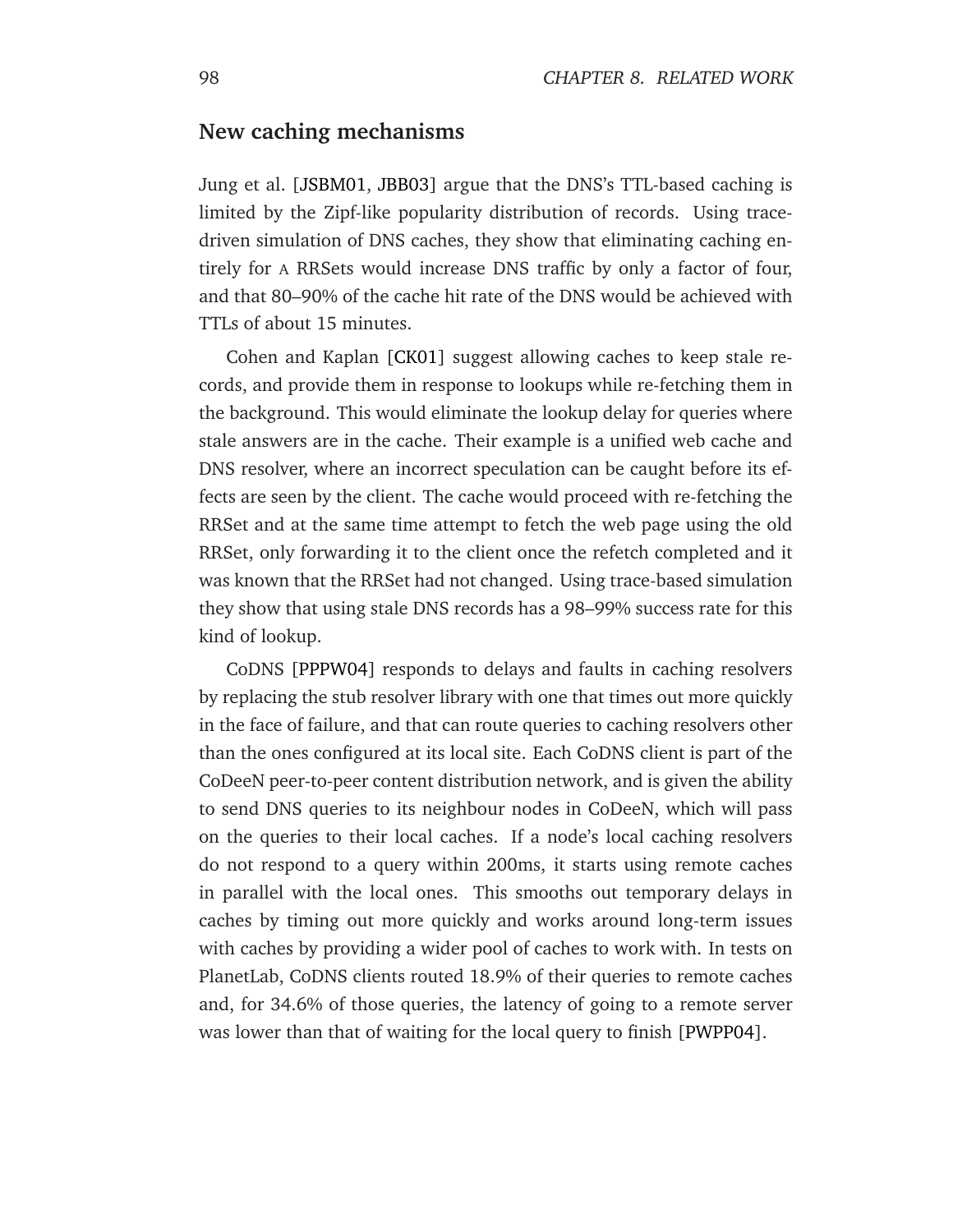#### <span id="page-110-0"></span>**Building on top of the DNS**

The papers discussed above address the implementation difficulties of the DNS. There are also proposed naming systems that tackle its semantic shortcomings by building other naming services on top of it. In particular these proposals address naming services for higher-level protocols, where the DNS's hierarchical namespace and implied one-to-one name-to-host mapping are unhelpful.

The Web Services community has a series of naming schemes starting with the DNS, and adding Uniform Resource Identifiers (URIs) [\[BLFM05\]](#page-141-1), then a Web Services Definition Language (WSDL)[\[CGM](#page-142-0)<sup>+</sup>04], which maps from the name of a service to the URIs that provide it. This is followed by a Web Services Addressing Specification [\[Box04\]](#page-142-1), which defines a service in terms of both URIs and WSDL specifications.

The Resource Locator Service [\[EF01\]](#page-144-0) proposed to identify objects in the internet using versioned opaque identifiers, with a DHT-like lookup layer that would provide objects with mobility and permanent names. Semantic Free Referencing [\[WBS04\]](#page-153-0) is similar: URLs would be replaced by signed opaque identifiers; lookups would involve resolving the semanticfree name to a tuple of lower-level naming information (for example, a URL) and then resolving names from that tuple in the DNS. Again the motivation is that these opaque identifiers would be permanently attached to web objects, independent of the objects' locations. The argument is that that this would remove the tendency for URLs to become out of date as web publishers reorganize or move their sites. Also, since the identifiers have no inherent meaning, there would be no need for the political difficulties involved in DNS delegation disputes (leaving only the usual difficulties of a public-key infrastructure for verifying the signatures).

Balakrishnan et al.  $[BLR+04]$  $[BLR+04]$  take this idea further and suggest a three-layered naming scheme, with Service Identifiers at the top level, attached to internet services. Each Service Identifier would resolve to a set of Endpoint Identifiers, indicating the locations where the service is available and possibly also gateways through which queries to those en-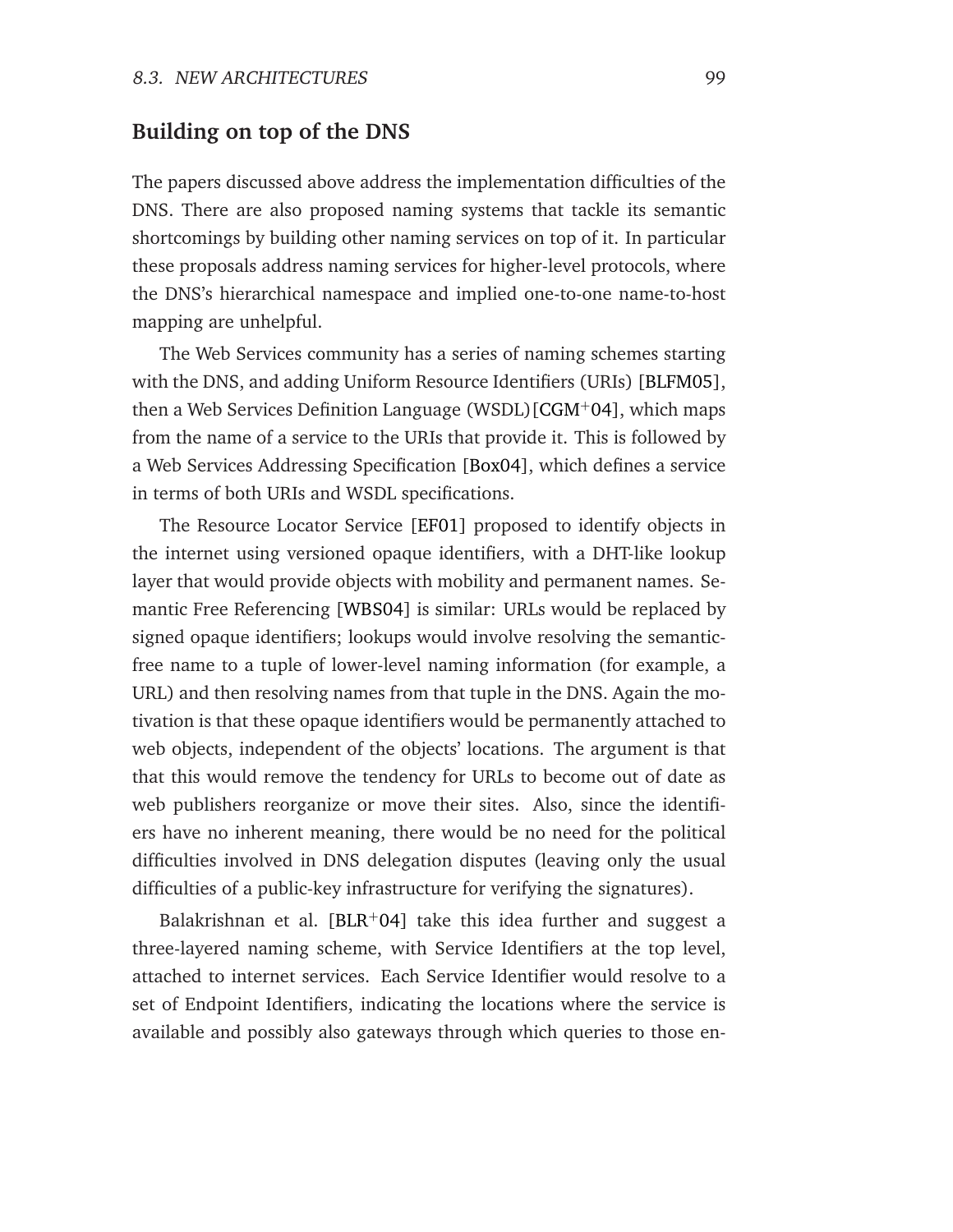dpoints should be routed. Endpoint Identifiers would in turn resolve to network addresses. The main difference between this and the Web Services naming hierarchy mentioned above is that the Service and Endpoint Identifiers would be opaque, drawn from flat namespaces and resolved using peer-to-peer lookups.

The Host Identity Protocol [\[MNJH05\]](#page-148-0) is another cryptographic flatnamespace architecture, intended to give mobility to IP endpoints rather than objects.

#### **Replacing the DNS entirely**

Building a new nameservice from scratch would allow a lot of freedom to design a service that is suited to the needs of the DNS's current or proposed future users. Unfortunately, the DNS is too far entwined in the software at every point on the internet to hope to extract it now, so any plausible strategy will have to interoperate cleanly with the clients of the current DNS or, at least, leave the DNS in place for those who cannot use the new scheme.

The Universal Name Service [\[Ma92\]](#page-148-1) is a general naming service for distributed systems. It uses a two-tier system, where each directory is controlled by a small pool of "first class" servers which accept updates, and also served from a larger number of "second class" servers whose replicas are read-only, and may be out of date. The UNS uses a hierarchical naming scheme, where each node is assigned an opaque, globally unique identifier, rather like a filesystem inode number. These opaque identifiers are used to allow reorganization of the namespace tree, including recursively encapsulating subspaces within each other. The UFP protocol discussed in Chapter [6](#page-72-0) was designed for synchronizing updates between first-class replicas in UNS.

Active Names [\[VDAA99\]](#page-152-0) extend the ideas of active networks into naming: each name lookup would involve following a chain of programs in various resolvers around the network. Each program would perform arbitrary computations on the request to transform it into another request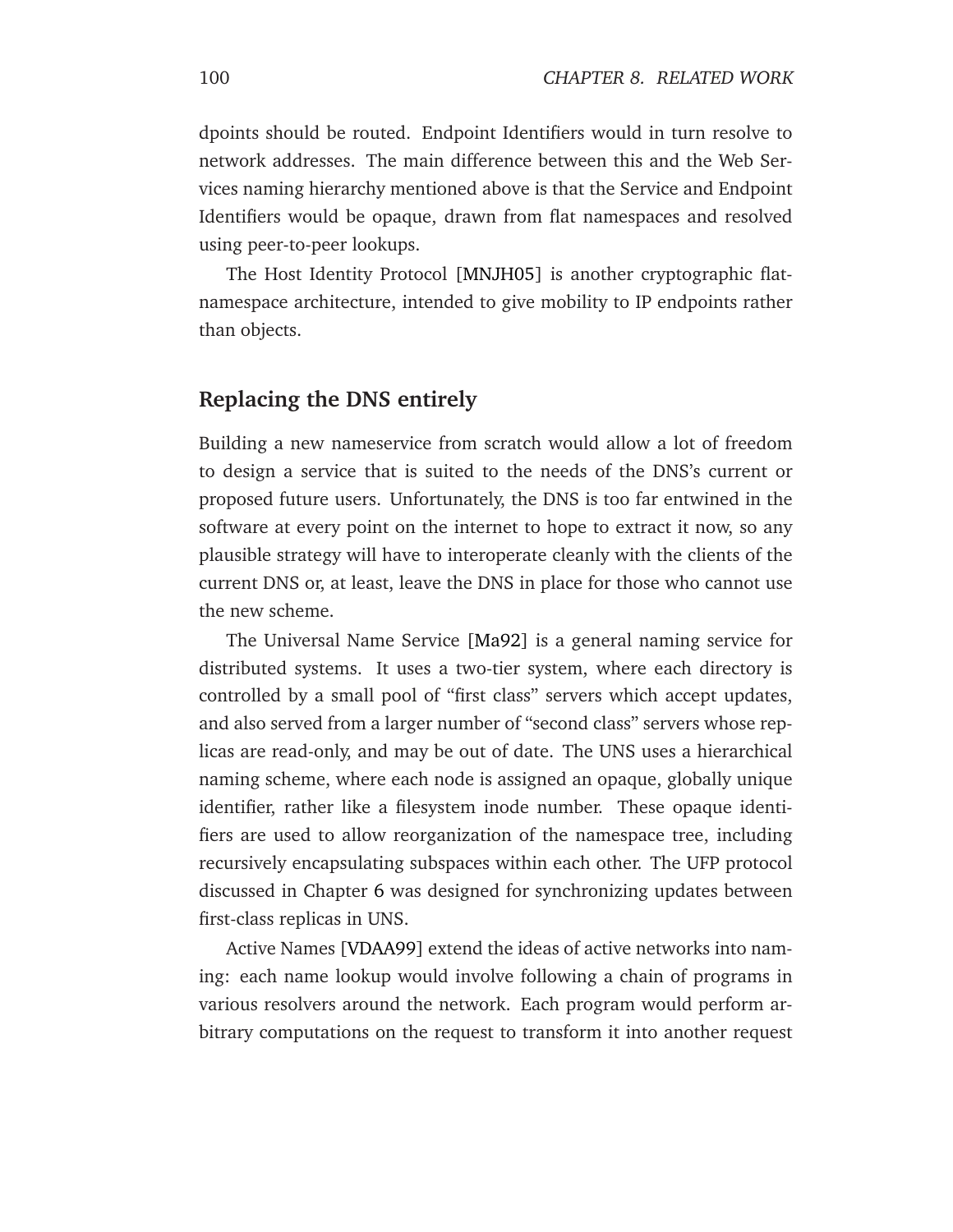to be forwarded to another server. The programs themselves would be identified by their own (also active) names, to allow them to be loaded dynamically into the servers. There would have to be a small set of "bootstrap" programs that would be present in every server to help them load the other ones.

### **8.4 Summary**

We have described the DNS development work that is going on in the IETF, some measurement projects, and some of the other designs for improved DNS architectures. Much of it is orthogonal to our centralized design, except that a centralized architecture would make it easier to roll out changes across the whole DNS.

Both replicating the DNS and removing the current hierarchy of servers have been suggested independently, but not as part of a single design and not with the aim of centralizing the service. Since there has been no quantitative description of the task performed by the current DNS, previous architectural proposals have not been evaluated against it. We note in particular that the difficulties of implementing DNSSEC and additionalsection processing over a distributed hash table have not been addressed.

In the next chapter, we will conclude the dissertation with a brief discussion of the changing circumstances that have made a centralized nameservice into a plausible idea once again.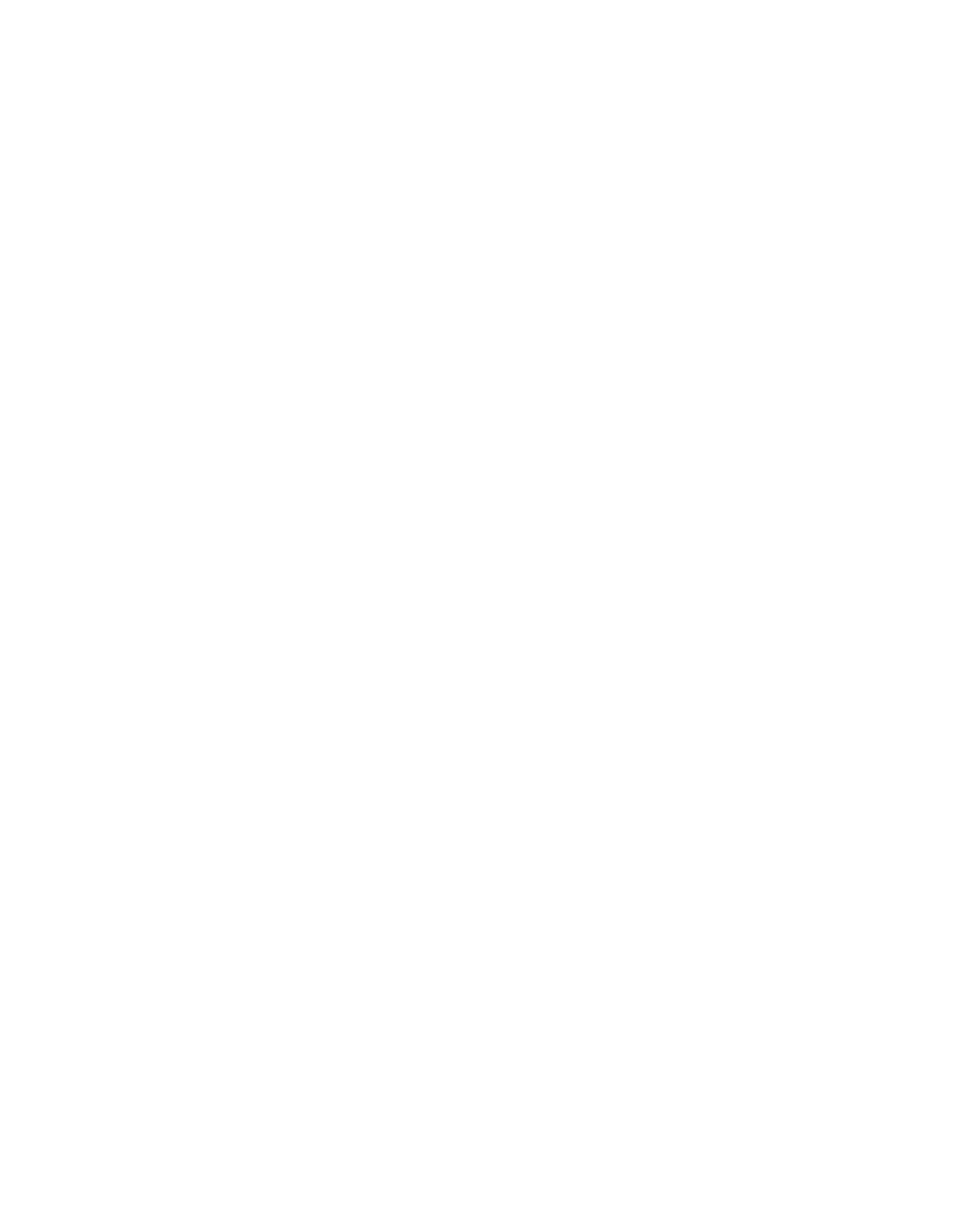## **9 Conclusion**

In this dissertation, we have argued that a centralized nameservice is capable of replacing the current DNS, as well as solving many of its difficulties.

We described the operation of the current DNS, and gave a set of requirements that any replacement must meet. We argued that many flaws in the DNS come from the misplacement of complexity in the current system, and proposed an architecture for a centralized DNS that would change this without requiring the clients of the DNS to change. We discussed how updates would be handled in this new system, and how a large server might be built that could serve the entire DNS.

In conclusion, we believe that this centralized DNS is capable of handling the load on the current DNS with lower latency, fewer configuration errors, and less risk of failure.

### **9.1 Changing tradeoffs**

The size and shape of any distributed system depend on a number of tradeoffs that change over time. The architecture of the system must change with them — for example, the world-wide web is distributed for load balance and administrative reasons but, after five years, it developed a series of centralized index sites.

When the DNS was designed and deployed, some of the tradeoffs were as follows.

• Manpower was more important than bandwidth or latency: the task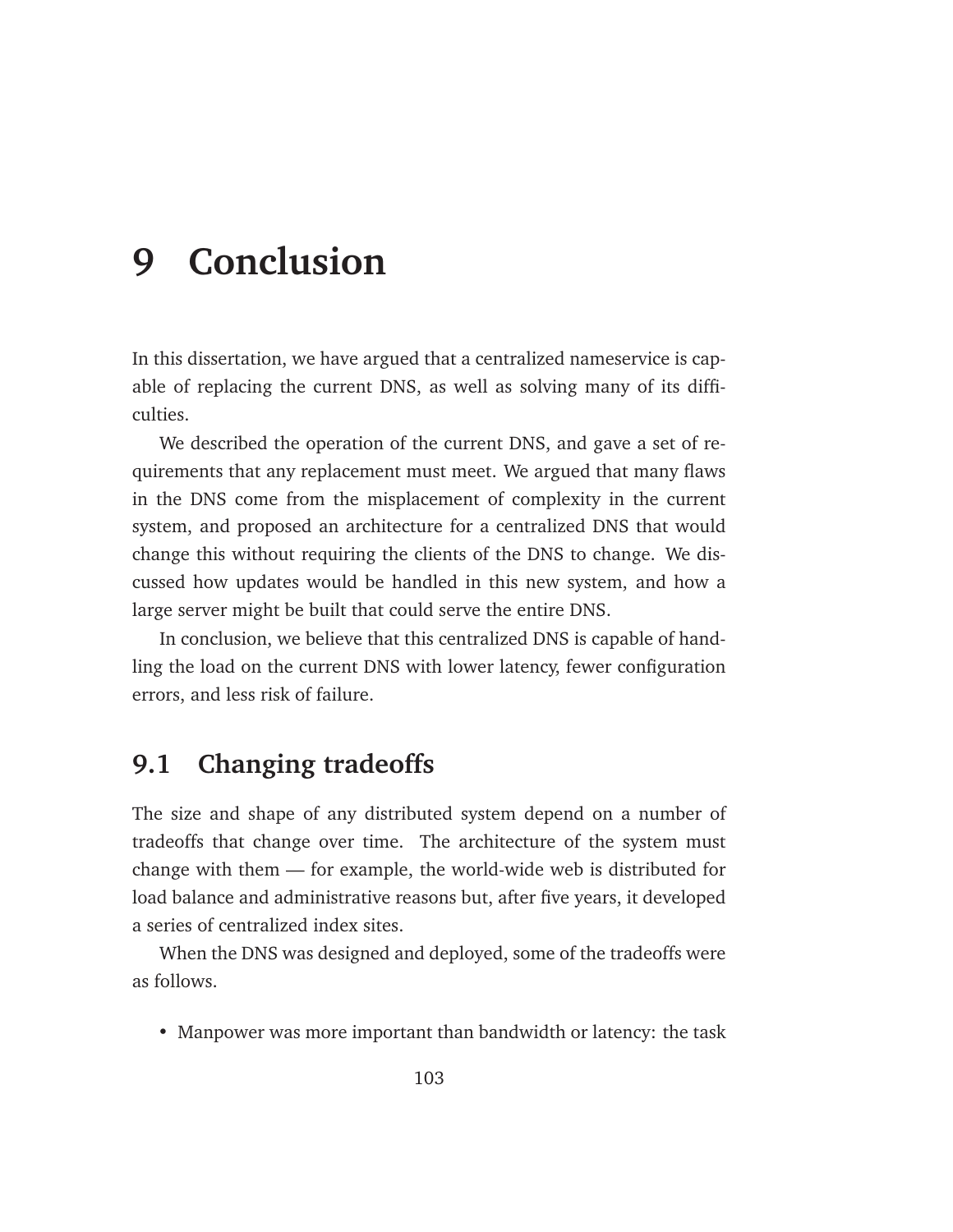<span id="page-115-0"></span>of approving updates to the database had to be distributed. This has not changed; indeed it would be ridiculous today to imagine a scheme where one administrator managed the entire namespace.

- Processing capacity was more important than bandwidth or latency: the task of serving the records was best spread across many systems. This tradeoff has changed as processor power has become cheaper. The task of serving DNS records has not become any more difficult, nor have the zones grown in size, so the number of zones that a single server can serve has grown over time. This makes it possible once again to build a server that knows the entire DNS.
- The latency of a few extra hops was not important considering the timescales of processes involved. This has also changed. As bandwidth and processing power increase, making the other parts of an internet transaction faster, the latency of a DNS lookup is becoming more noticeable [\[HA00,](#page-145-1) [CK00\]](#page-143-1).

Because the tradeoffs have changed, the architectural choices that are possible have changed with them, and a central nameservice is once again a reasonable choice. Of course, in the future, these tradeoffs will change again.

- As the number of computers and people attached to the internet grows, the number of names in the DNS will increase. Assuming that the average rate of change stays constant, this may drive the update rate so high that it overwhelms the update propagation mechanism. We may need to abandon our design choice that every node knows every record, and fall back to something more like Grapevine [\[BLNS82\]](#page-141-2): every zone is replicated only at a subset of servers, but all servers hold the index of which zones are where.
- Likewise, as the number of internet-connected machines increases, with ubiquitous computing and smart appliances becoming more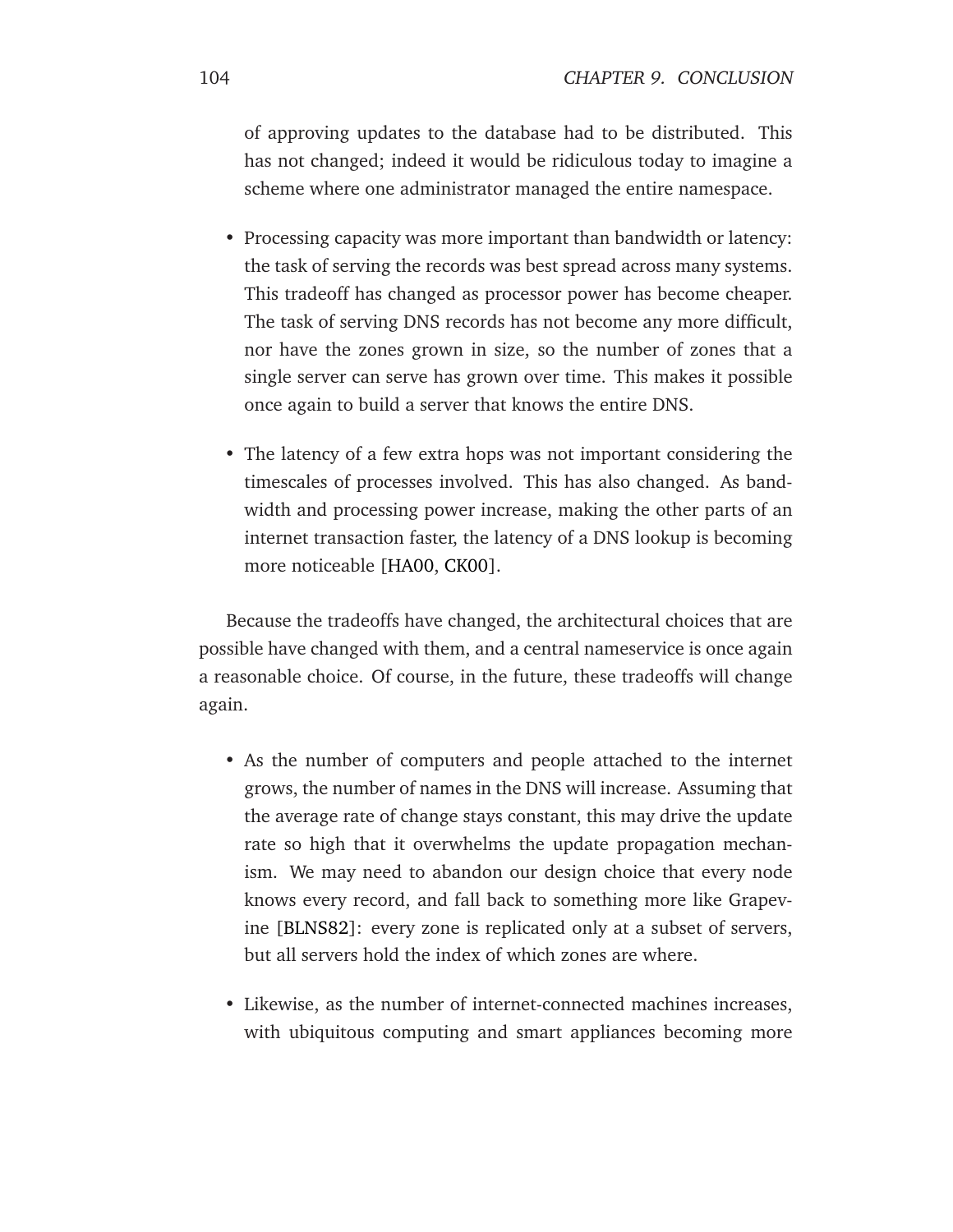<span id="page-116-0"></span>popular, the load of queries may become too much for a small number of nodes to handle. In this case we may have to abandon our design decision that every node accepts updates, and fall back to a two-tier service more like UNS: a second class of servers hangs off the primary servers, serving all the records but only accepting queries from the core set of primary servers.

In either of these cases, we still believe that the current widely distributed system would be a worse choice.

### **9.2 Future directions**

There are, of course, a number of questions that have arisen during the writing of this dissertation, that we have been unable to address. We list some of them here, as possible starting points for future work.

#### **Changes to caches and clients**

In this dissertation, we have restricted ourselves to changes to the authoritative servers that do not require any change in the clients or caching resolvers. However, there might be some benefit to be had from relaxing this requirement. What features could be enabled by small changes to the caching resolvers? What useful metadata could be added to responses to help caches in the new centralized system? Would it be possible to implement a smarter, more explicit version of the DNS-based load-balancing tricks that are in use today?

We know from [\[CK01\]](#page-143-0) and [\[JBB03\]](#page-146-1) that the TTL-based caching scheme is not optimal, and from [\[PPPW04\]](#page-150-1) that timers and retry algorithms in caches cause noticeable delays. Is there a better caching scheme that could be incrementally deployed in the DNS? (And, if changes are to be made at every DNS-aware machine in the internet, would it be better to abandon the DNS altogether and start again with a clean slate?)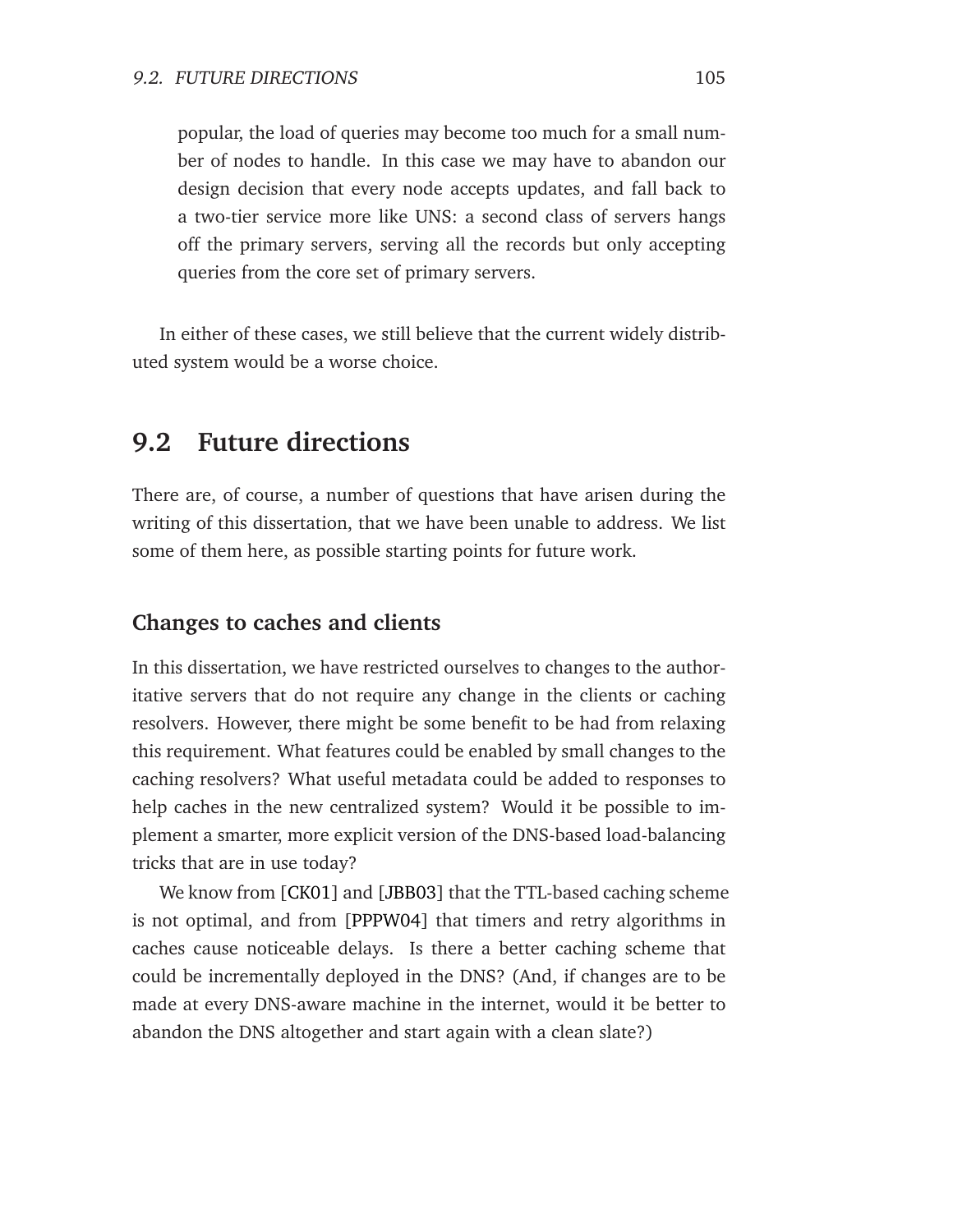#### <span id="page-117-0"></span>**Other approaches**

There have been a number of architectural changes proposed for the DNS in recent years [\[KR00,](#page-147-0) [CMM02,](#page-143-2) [LL04,](#page-147-1) [HG05,](#page-145-2) [RS04,](#page-151-0) [AS04b\]](#page-141-0). It would be interesting to evaluate them against the quantitative requirements we listed in Chapter [4.](#page-42-0)

#### **Data structures**

The data structure described in Chapter [7](#page-84-0) is efficient for lookups but needs locking to allow safe concurrent updates. Because lookups can backtrack in the trie, either reads must be disabled while updates are made, or some sort of double-buffering is needed to allow updates to be made to one copy while lookups are done on the other. Can we use techniques from lock-free data structures to allow safe concurrent updates to the trie?

#### **Protocol development**

Even if a system such as we have described is never built, are there parts of it that can be useful to DNS protocol development? The principle that complexity in the DNS should be in the updates rather than the queries is one that could help in the design of new protocol extensions.

Also, some intermediate stage between today's wide distribution and our centralized model could be useful. The main advantages of the scheme are only achieved when parent and child zones are aggregated onto the same server, which suggests that per-TLD centralization would be a possible middle ground.

#### **Other protocols**

The argument about placement of complexity in a distributed system can be applied to other internet protocols, even if the particular solution we suggest is not appropriate. Not all protocols have the relative uniformity of deployment that the DNS has, and not all have the option of separating service from administrative control. HTTP, for example, is used for a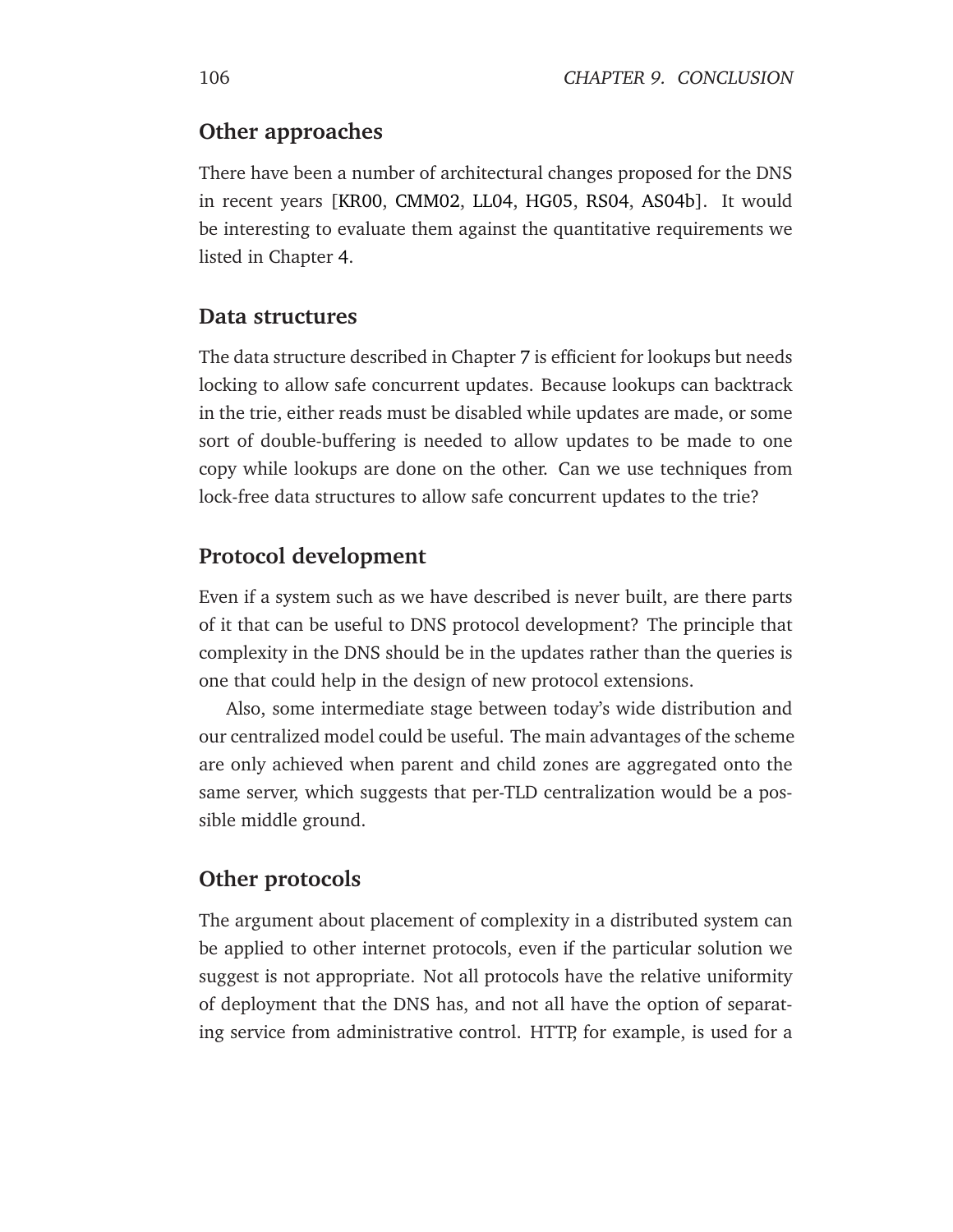wide range of services far exceeding its original intended use. NFS or RSS are more promising protocols for investigation. They are services which are still used mostly for their original purposes, and where there is some flexibility in the way the workload is shared between systems. Unsurprisingly, they are also both areas for which peer-to-peer alternatives have been suggested.

#### **Measurement**

There is already a lot of DNS measurement work going on. However, although we know a lot about caches and root servers, we know relatively little about the authoritative servers lower down the delegation tree. How much work are they doing? How is the load spread among them? What sort of attacks are being launched against them, and with how much success?

### **9.3 Summary**

We will end by repeating the three points that we made in the introduction, and have discussed in the preceding chapters:

- The complexity of the DNS should be moved from the lookup protocol into the update protocol, because there are many lookups and comparatively few updates.
- A centralized nameservice of about a hundred nodes, each having a full copy of the namespace, would be an effective way of achieving this.
- A nameserver node capable of holding the entire DNS can be built using the data structure and algorithms we have described.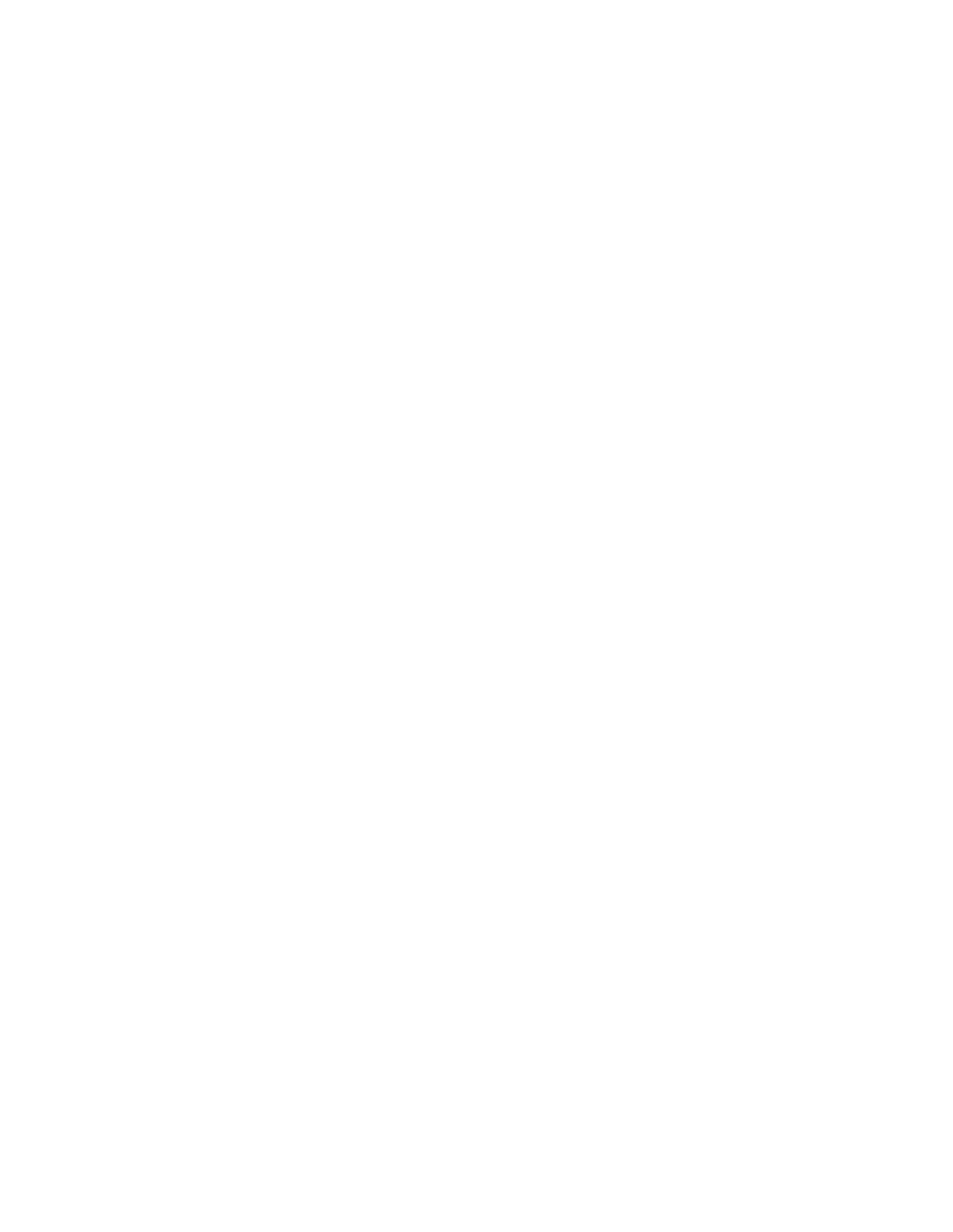# **A Implementation in Objective Caml**

The following OCaml functions implement the data structure and associated algorithms described in Chapter [7.](#page-84-0) The C version is about five times the size, and a great deal less readable.

Support for DNSSEC takes up approximately one sixth of the code. In particular, the differing attitudes of the wildcard and the DNSSEC algorithms to internal "empty non-terminals" causes some duplication of effort.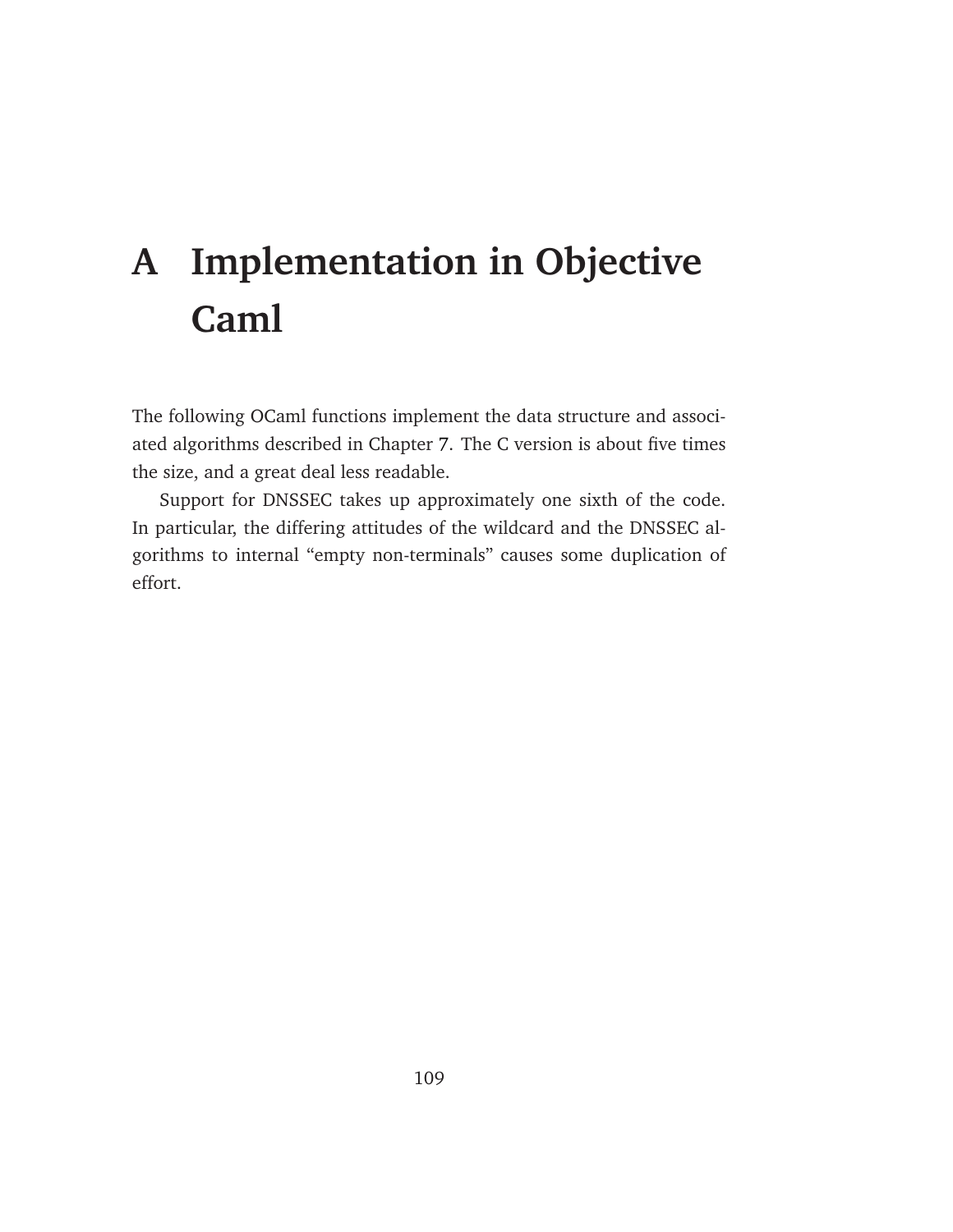```
(*
  dnstrie.ml – 256-way radix trie for DNS lookups
  Copyright (c) 2005-2006 Tim Deegan <tjd@phlegethon.org>
*)
```
**open** Dnsrr;;

*(\**

*Non-standard behaviour:*

- *We don't support '*\*000' as a character in labels (because* 10 *it has a special meaning in the internal radix trie keys).*
- *We don't support RFC2673 bitstring labels. Could be done but they're not worth the bother: nobody uses them.*

*\*)*

```
type key = string;; (* Type of a radix-trie key *)
exception BadDomainName of string;; (* Malformed input to canon2key *)
```

```
(* Convert a canonical [ "www"; "example"; "com" ] name to a key. 20
  N.B. Requires that the input is already lower-case! *)
let canon2key string_list =
 let labelize s =
   if String.contains s '\000' then
     raise (BadDomainName "contains null character");
   if String.length s = 0 then
     raise (BadDomainName "zero-length label");
```

```
if String.length s > 63 then
```

```
raise (BadDomainName ("label too long: " ^ s));
```

```
s \sim 30
```

```
in List.fold left (fun s 1 \rightarrow (labelize 1) ^ "\000" ^ s) "" string list
```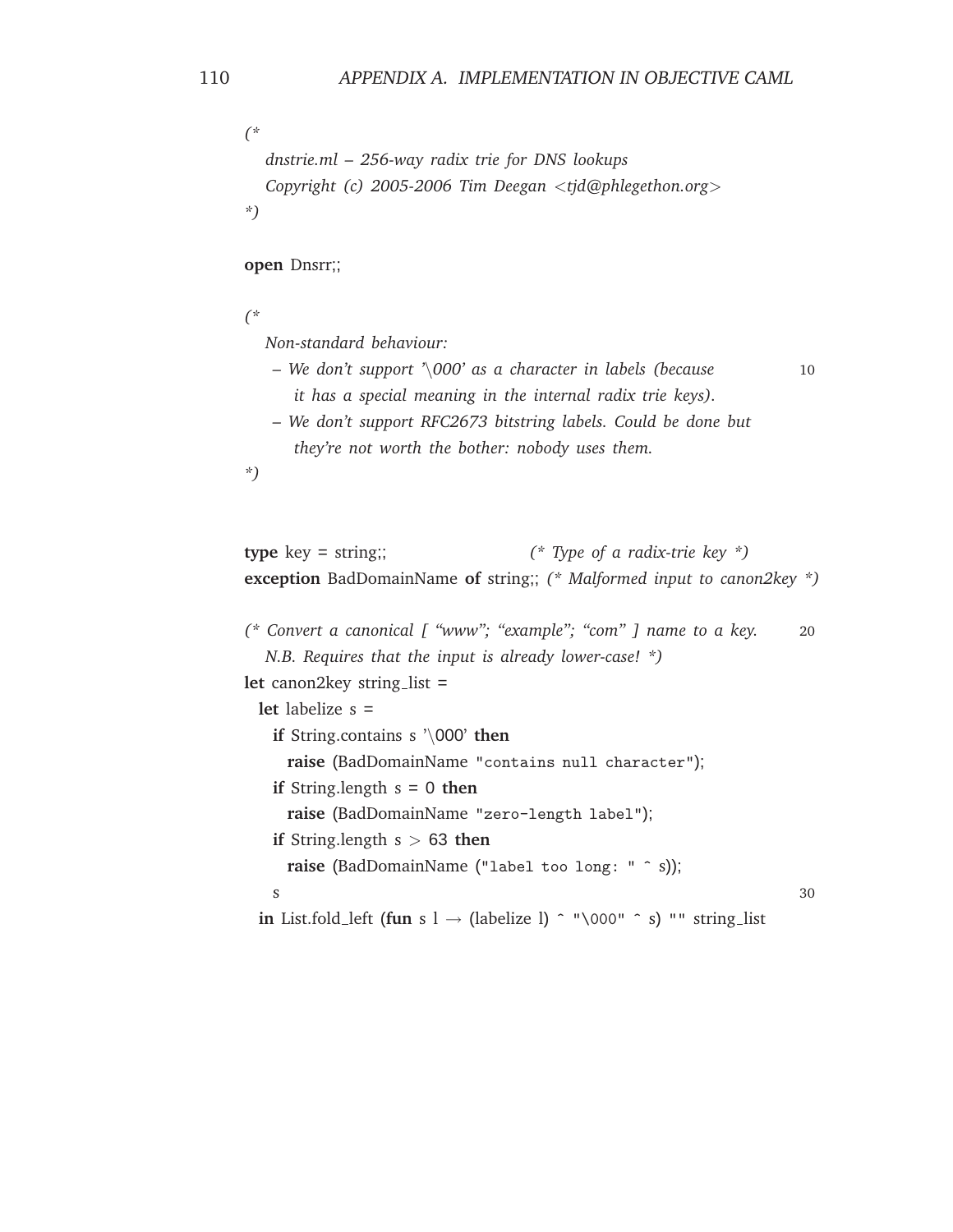*(\* A "compressed" 256-way radix trie, with edge information provided explicitly in the trie nodes rather than with forward pointers.*

```
For more details, read:
Robert Sedgewick, "Algorithms", Addison Welsey, 1988.
Mehta and Sahni, eds., "Handbook of Data Structures and Applications",
  Chapman and Hall, 2004. *)
```

```
module CTab = Hashtbl.Make (struct 40
 type t = charlet equal a b = (a == b)let hash a = Hashtbl.hash a
end)
```

```
type nodeflags = Nothing | Records | ZoneHead | SecureZoneHead | Delegation
and dnstrie = {
```

```
mutable data: dnsnode option; (* RRSets etc. *)
   mutable edge: string; (* Upward edge label *)
   mutable byte: int; (* Byte of key to branch on *) 50
   mutable children: dnstrie array; (* Downward edges *)
   mutable ch key: string; (* Characters tagging each edge *)
   mutable least child: char; (* Smallest key of any child *)
   mutable flags: nodeflags; (* Kinds of records held here *)
 }
let bad_node = { data = None; edge = ""; byte = -1;
```

```
children = [||]; ch_key = ""; least_child = \sqrt{255};
flags = Nothing; \}
```

```
60
```
**exception** TrieCorrupt *(\* Missing data from a soa/cut node \*)*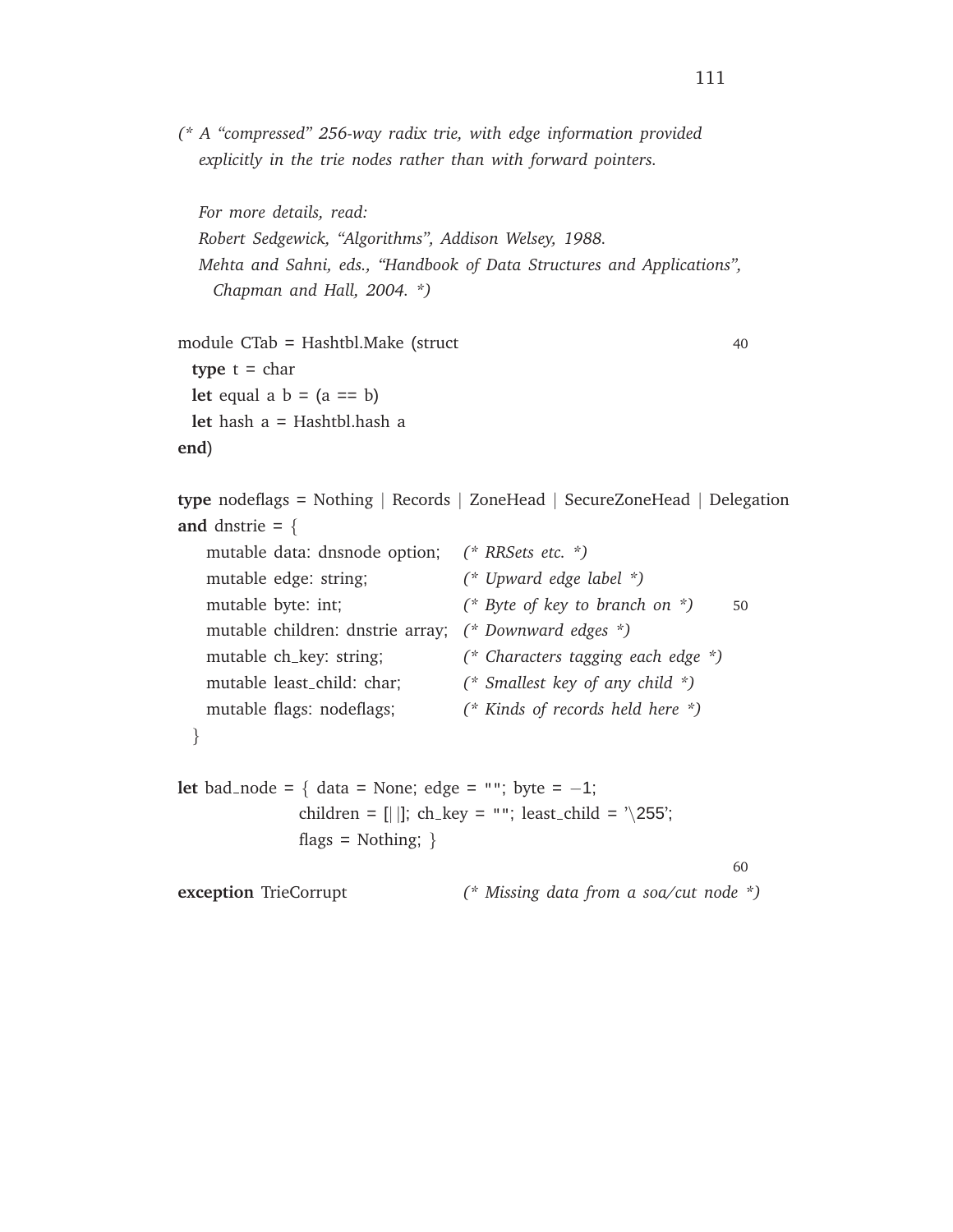*(\* Utility for trie ops: compare the remaining bytes of key with the inbound edge to this trie node \*)* let cmp\_edge node key = **let** edgelen = String.length node.edge **in let** offset = node.byte − edgelen **in let** keylen = String.length key − offset **in let** cmplen = min edgelen keylen **in let** cmpres = String.compare (String.sub node.edge 0 cmplen) (String.sub key offset cmplen) **in** 70 **if** cmpres = 0 **then** begin **if** keylen >= edgelen **then** 'Match *(\* The key matches and reaches the end of the edge \*)* **else** 'OutOfKey *(\* The key matches but runs out before the edge finishes \*)* **end else if** cmpres < 0 **then** 'ConflictGT *(\* The key deviates from the edge, and is "greater" than it \*)* **else**  $(* \text{ *compress* } > 0 *)$ 'ConflictLT *(\* The key deviates from the edge \*)* 80 *(\* Utility for trie ops: number of matching characters \*)* let get\_match\_length trie key =

```
let rec match_r edge key n off =
 try
   if edge.[n] = key.[n + off] then match r edge key (n + 1) off
   else n
 with
   Invalid_argument \Box \rightarrow n 90
in
let offset = trie.byte − (String.length trie.edge) in
match_r trie.edge key 0 offset
```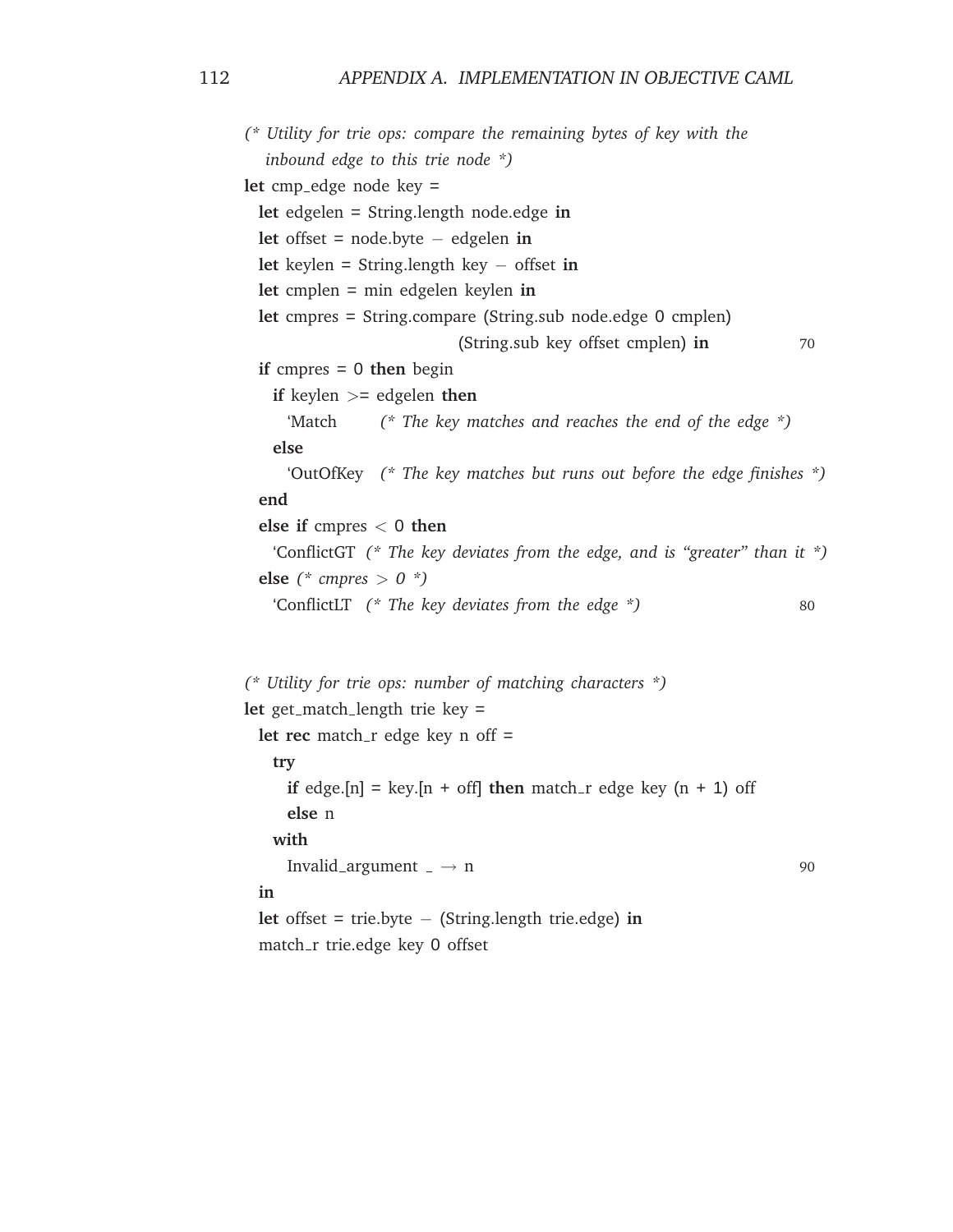```
(* Child table management: arrays*)
let new_child_table () = Array.copy [||]let children iter f node =
 let ch count = Array.length node.children in
 assert (ch_count == String.length node.ch_key);
 for i = 0 to (ch_count - 1) do 100
   f node.ch key.[i] node.children.(i)
 done
let child lookup char node =
 let ch count = Array.length node.children in
 assert (ch_count == String.length node.ch_key);
 let rec lfn i =
   if (i \geq 0 ch_count) then None
   else if node.ch key.[i] = char then Some node.children.(i)
   else lfn (i + 1) 110
 in lfn 0
let child_update node char child =
 let ch count = Array.length node.children in
 assert (ch_count == String.length node.ch_key);
 let rec ufn i =
   if (i \geq 0 ch_count) then true
   else if node.ch key.[i] = char then
    begin node.children.(i) ← child; false end
   else ufn (i + 1) 120
 in if ufn 0 then
   begin
     node.children ← Array.append node.children (Array.make 1 child);
    node.ch_key \leftarrow (node.ch_key \hat{ } (String.make 1 char))
   end
```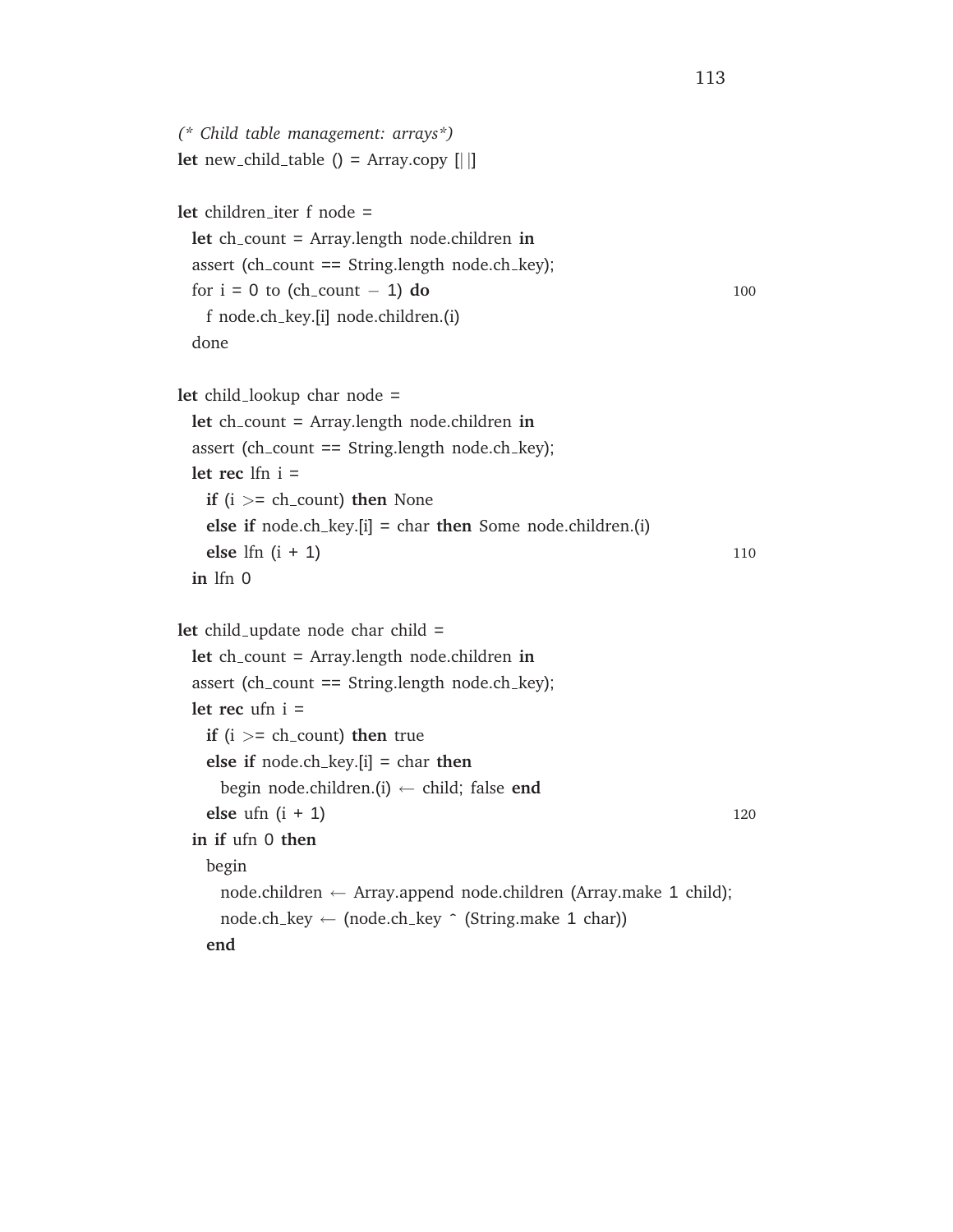```
let child delete node char =
 let ch count = Array.length node.children in
 assert (ch_count == String.length node.ch_key);
 try
   let i = String.index node.ch_key char in 130
   node.ch_key \leftarrow ((String.sub node.ch_key 0 i)
                  \hat{ } (String.sub node.ch key (i+1) (ch count - (i+1))));
   node.children ← (Array.append
                      (Array.sub node.children 0 i)
                      (Array.sub node.children (i+1) (ch_count - (i+1))));
 with Not_found \rightarrow ()
let child_lookup_less_than char node =
 let ch count = Array.length node.children in
 assert (ch_count == String.length node.ch_key); 140
 let rv = ref None in
 let rc = ref '\000' in
 let ifn c n =if c > = \text{Irc } 88 c < \text{char } 10 then begin \text{rc} := c; \text{rv} := Some n end
 in children_iter ifn node;
 !rv
let child count node =
 Array.length node.children
                                                                         150
let only child node =
 assert (Array.length node.children = 1);
 node.children.(0)
```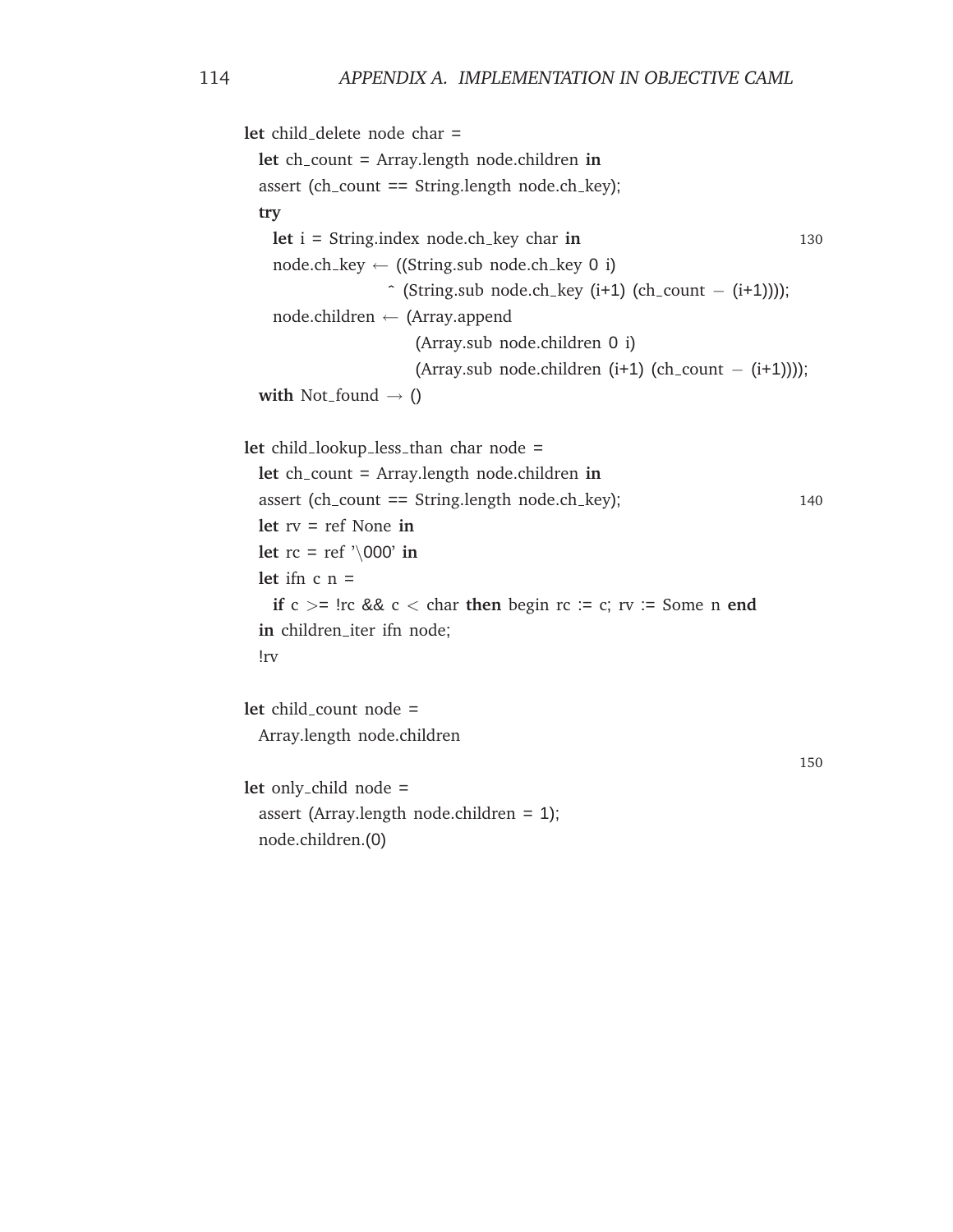*(\* Assert that this value exists: not every trie node needs to hold data, but some do, and this allows us to discard the "option" when we know it's safe \*)*

**let** not<sub>-optional = function</sub> Some  $x \rightarrow x$ 

| None → **raise** TrieCorrupt

160

```
(* Make a new, empty trie *)
let new trie () =let rec n = \{ data = None;edge = "";byte = 0;
            children = [ | ];
            ch\_key = "";least_child = \sqrt{255};
            flags = Nothing; 170
          } in n
```

| (* Simple lookup function: just walk the trie *)                       |     |
|------------------------------------------------------------------------|-----|
| <b>let rec</b> simple_lookup key node =                                |     |
| if not (cmp_edge node key $=$ 'Match) then None                        |     |
| <b>else if</b> ((String.length key) = node.byte) <b>then</b> node.data |     |
| else match (child lookup key [node byte] node) with                    |     |
| None $\rightarrow$ None                                                |     |
| Some child $\rightarrow$ simple_lookup key child                       | 180 |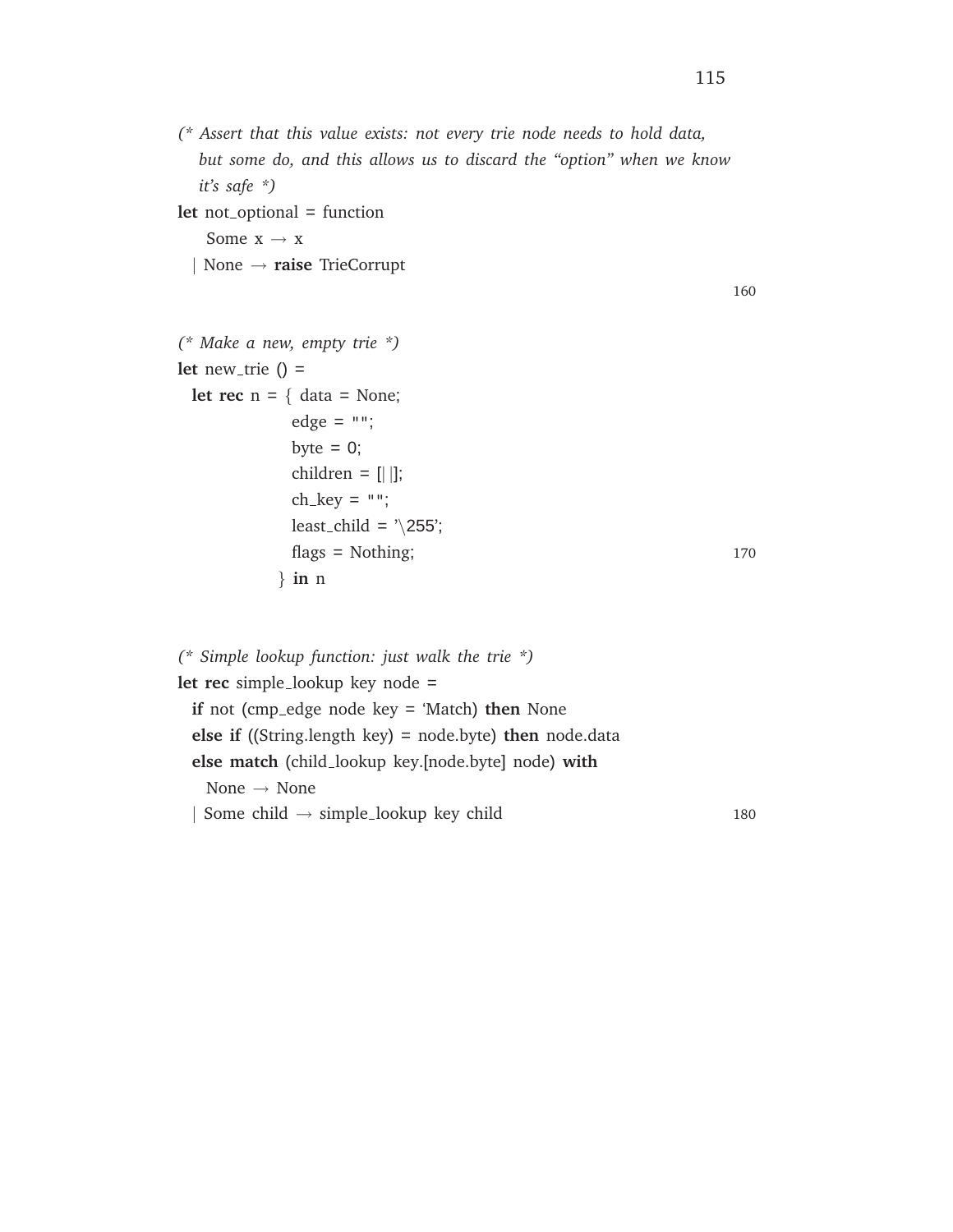*(\* DNS lookup function \*)* **let** lookup key trie = *(\* Variables we keep track of all the way down \*)* **let** last soa = ref bad node **in** *(\* Last time we saw a zone head \*)* **let** last cut = ref trie **in** *(\* Last time we saw a cut point \*)* **let** last lt = ref trie **in** *(\* Last time we saw something* < *key \*)* **let** last\_rr = ref trie **in**  $(*$  *Last time we saw any data*  $*)$ **let** secured = ref false **in** *(\* Does current zone use DNSSEC? \*) (\* DNS lookup function, part 4: DNSSEC authenticated denial \*)* 190 **let** lookup nsec key = *(\* Follow the trie down to the right as far as we can \*)* **let rec** find largest node = **let**  $lc = ref \ \ 000' \ in$ **let** child = ref node **in let** ifn c node = **if**  $c$  >= !lc **then** begin lc := c; child := node **end in** children\_iter ifn node: **if** !child = node **then** node **else** find largest !child **in** 200  $let ch = key.[\text{last}\_lt[b] in$ *(\* last lt is the last chance we had to go to the left: could be for a number of reasons \*)* **if** not (cmp\_edge !last\_lt key = 'Match) **then** find largest !last lt *(\* All of last lt is* < *key \*)* **else if** ch <= !last lt.least child **then** !last lt *(\* Only last lt itself is* < *key \*)* **else** *(\* Need to find the largest child less than key \*)* **let** lc = ref !last lt.least child **in**  $\text{let } \ln = \text{ref } \text{!last\_lt in}$  210 **let** ifn c node = **if**  $c > =$  !lc &&  $c <$  ch **then** begin lc := c; ln := node **end in** children\_iter ifn !last\_lt; find largest !ln **in**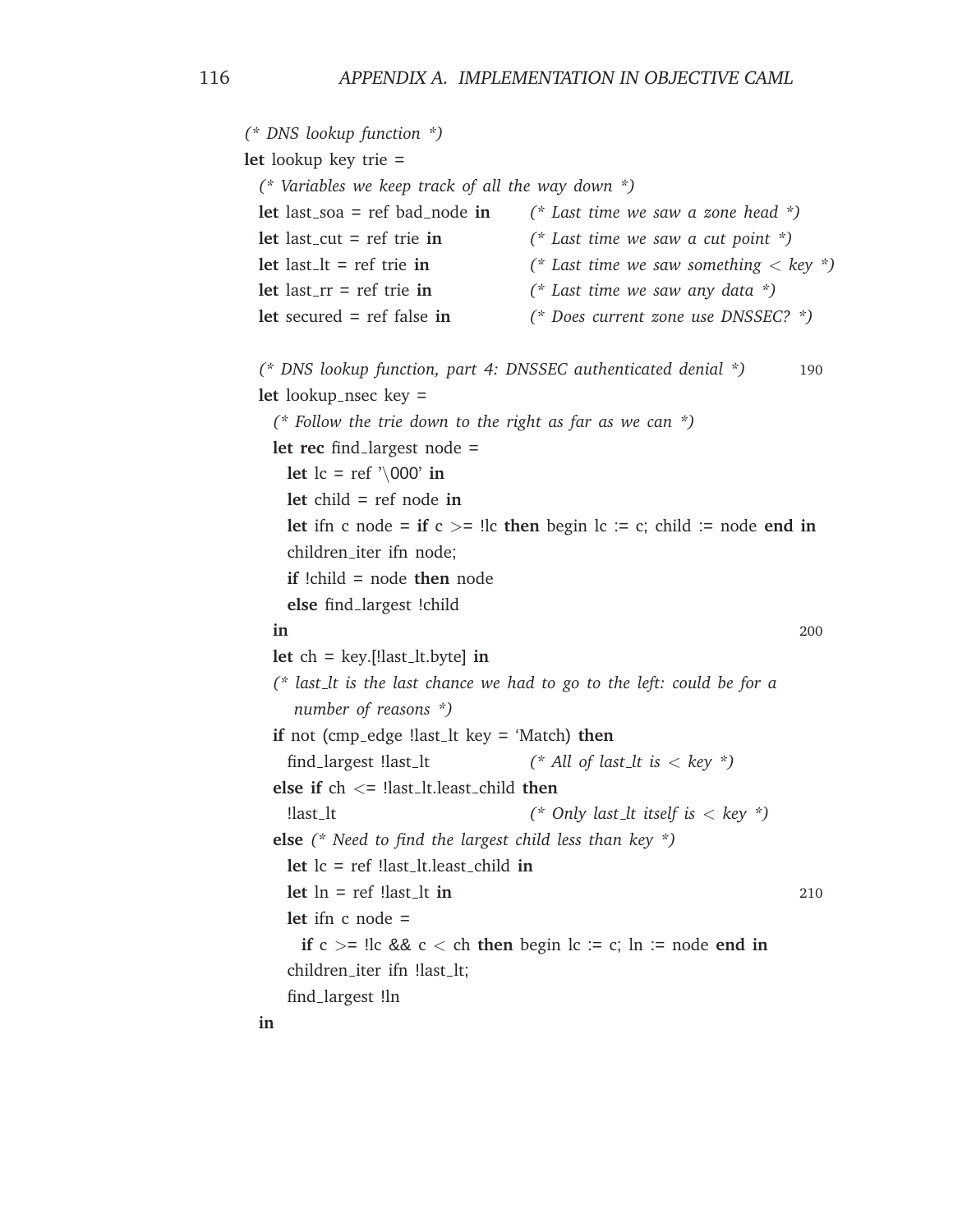```
(* DNS lookup function, part 3: wildcards. *)
let lookup_wildcard key last_branch =
 (* Find the offset of the last '\000' in the key *)
 let rec previous_break key n = 220
   if n < 0 then −1 else match key.[n] with
     \prime\backslash 000' \rightarrow n| \rightarrow previous_break key (n – 1)
 in
 (* Find the offset of the "Closest Encounter" in the key *)
 let closest_encounter key last_branch =
   let first bad byte = (last branch.byte − String.length last branch.edge)
       + get match length last branch key in
   previous_break key first_bad_byte 230
 in
  (* Lookup, tracking only the "last less-than" node *)
 let rec wc_lookup_r key node =
   match (cmp edge node key) with
     'ConflictGT \rightarrow last_lt := node; None
   | 'ConflictLT | 'OutOfKey → None
   | 'Match →
       if ((String.length key) = node.byte)
       then node.data 240
       else begin
        if not (node.data = None) || node.least_child < key.[node.byte]
        then last_lt := node;
        match (child lookup key.[node.byte] node) with
          None \rightarrow None
        | Some child \rightarrow simple lookup key child
       end
 in
```
*(\* Find the source of synthesis, and look it up \*)* 250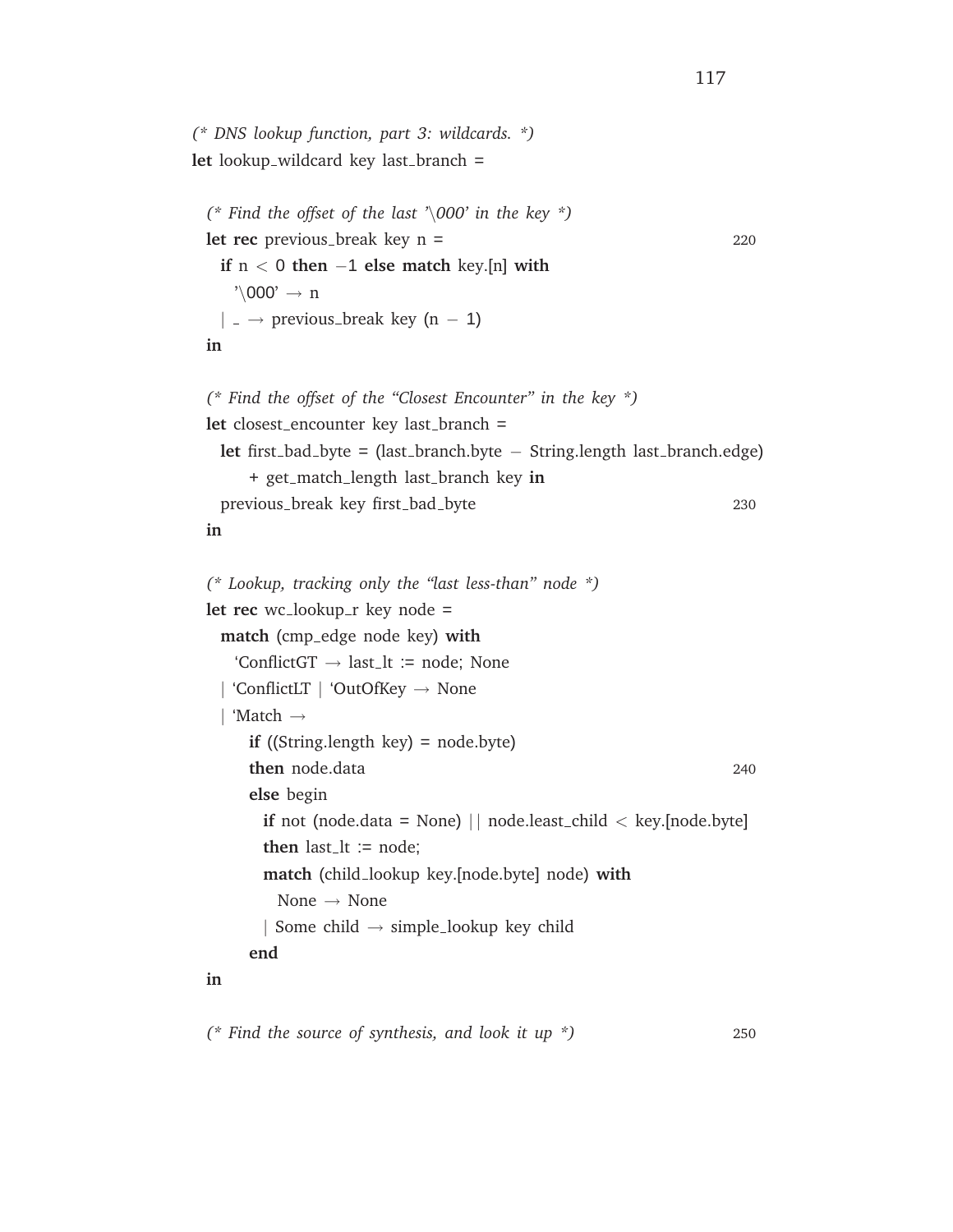```
let byte = (closest encounter key last branch) + 1 in
  let ss_key = String.sub key 0 byte \hat{ } "*\000" in
  (ss_key, wc_lookup_r ss_key !last_rr)
in
```

```
(* DNS lookup function, part 2a: gather NSECs and wildcards *)
let lookup failed key last branch =
  if (!last_cut.byte > !last_soa.byte)
  then 'Delegated (!secured, not optional !last_cut.data) 260
  else begin
   if !secured then
      let nsec1 = lookup nsec key in
      match lookup wildcard key last branch with
       (, Some dnsnode) \rightarrow 'WildcardNSEC (dnsnode,
                                          not_optional !last_soa.data,
                                          not optional nsec1.data)
     | (ss<sub>key</sub>, None) \rightarrow let nsec2 = lookup_nsec ss<sub>key</sub> in
       'NXDomainNSEC (not_optional !last_soa.data,
                      not optional nsec1.data, not optional nsec2.data) 270
   else
      (* No DNSSEC: simple answers. *)
      match lookup wildcard key last branch with
       (k, Some dnsnode) \rightarrow 'Wildcard (dnsnode, not optional !last soa.data)
     | (k, None) \rightarrow 'NXDomain (not optional !last soa.data)
  end
in
```

```
(* DNS lookup function, part 2b: gather NSEC for NoError *) 280
let lookup_noerror key =
 if (!last_cut.byte > !last_soa.byte)
 then 'Delegated (!secured, not optional !last_cut.data)
 else begin
   if !secured then
```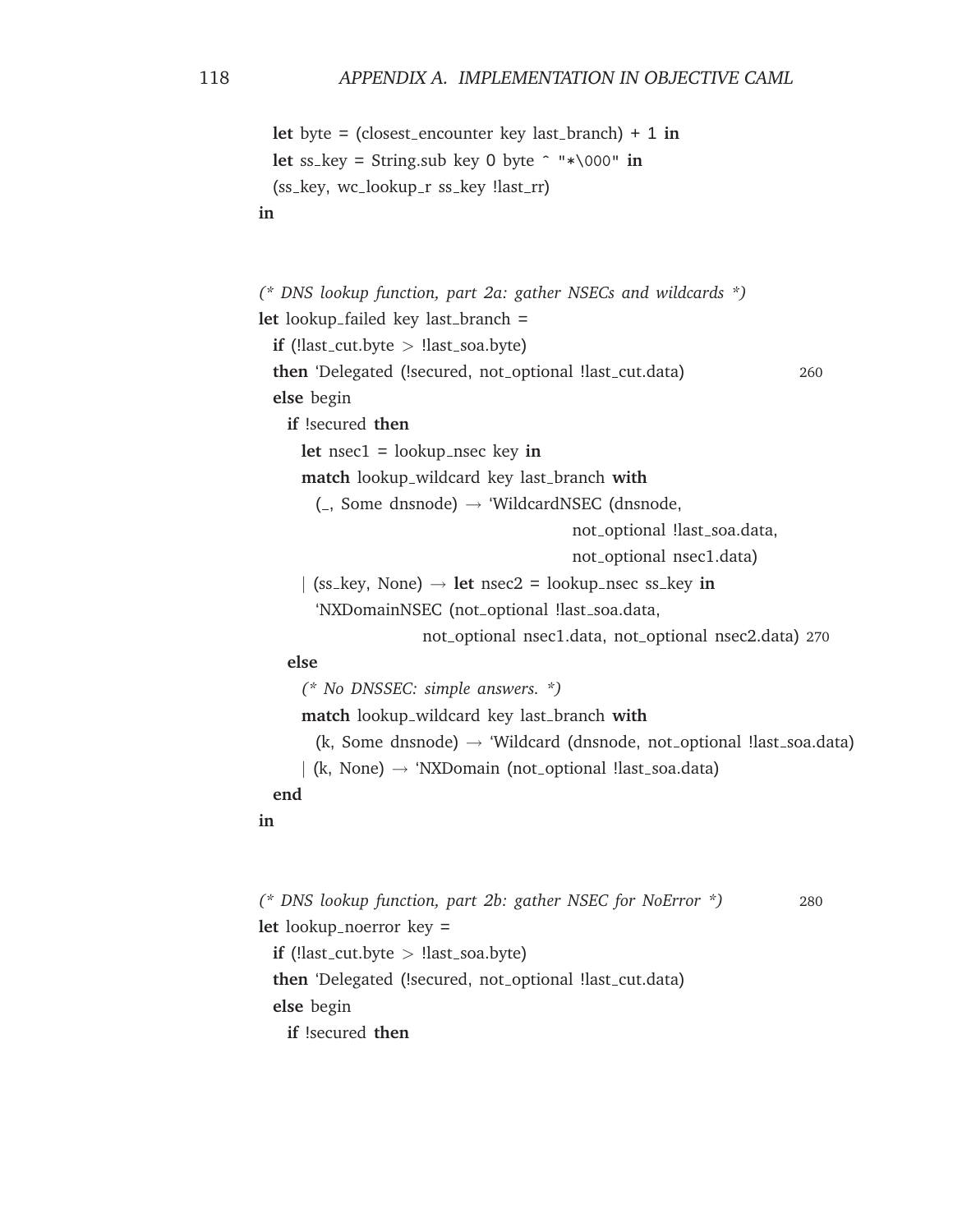```
(* Look for the NSEC RR that covers this name. RFC 4035 says we
        might need another one to cover possible wildcards, but since this
       name "exists", the "Next Domain Name" field of the NSEC RR will
       be a child of this name, proving that it can't match any wildcard *)
     let nsec = lookup nsec key in 290
     'NoErrorNSEC (not_optional !last_soa.data, not_optional nsec.data)
   else
     'NoError (not_optional !last_soa.data)
 end
in
(* DNS lookup function, part 1: finds the node that holds any data
  stored with this key, and tracks last * for use in DNSSEC and wildcard
  lookups later. *) 300
let rec lookup_r key node last_branch =
  match cmp edge node key with
   'ConflictLT \rightarrow lookup_failed key last_branch
  'ConflictGT \rightarrow last_l := node; lookup_failed key last_branch
   \text{'OutOfKey} \rightarrow \text{lookup\_noerror} key
   | 'Match →
     begin
       begin
        match node.flags with
          Nothing \rightarrow () 310
         | Records \rightarrow last_rr := node
         ZoneHead \rightarrow last\_rr := node;last\_soa := node; last-cut := node; secured := false
```

```
| SecureZoneHead \rightarrow last_rr := node;
```

```
last soa := node; last cut := node; secured := true
| Delegation \rightarrow last_rr := node; last_cut := node
```
**end**;

**if** ((String.length key) = node.byte) **then**

**match** node.data **with**

Some answer  $\rightarrow$  320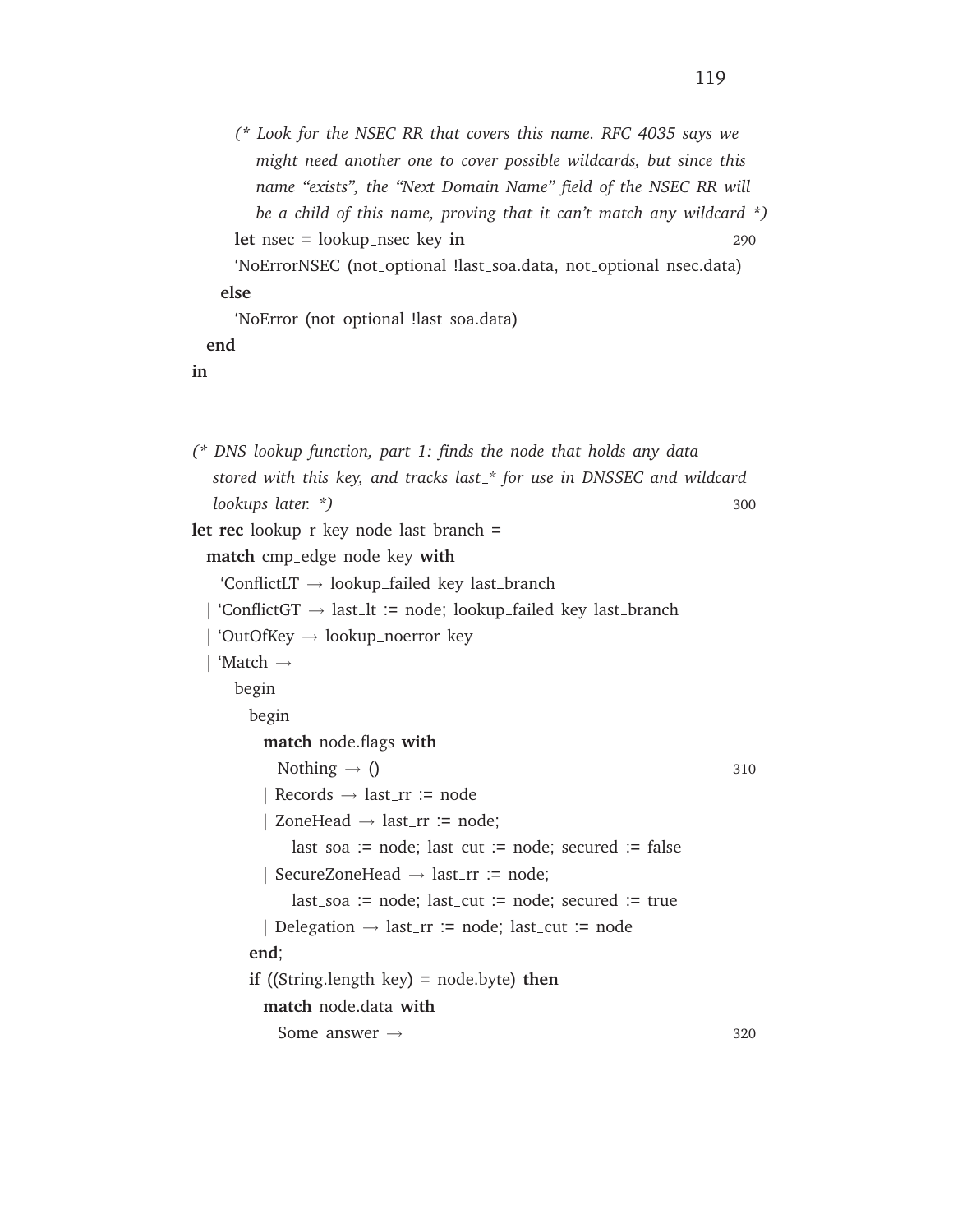```
if (!last_cut.byte > !last_soa.byte)
      then 'Delegated (!secured, not_optional !last_cut.data)
      else 'Found (!secured, answer, not_optional !last_soa.data)
   | None → lookup noerror key
 else begin
   if not (node.data = None) || node.least_child < key.[node.byte]
   then last_lt := node;
   match (child lookup key.[node.byte] node) with
     None → lookup failed key node
   | Some child \rightarrow 330
      begin
        assert (child.byte > node.byte);
        lookup_r key child node
      end
 end
end
```
lookup\_r key trie trie

**in**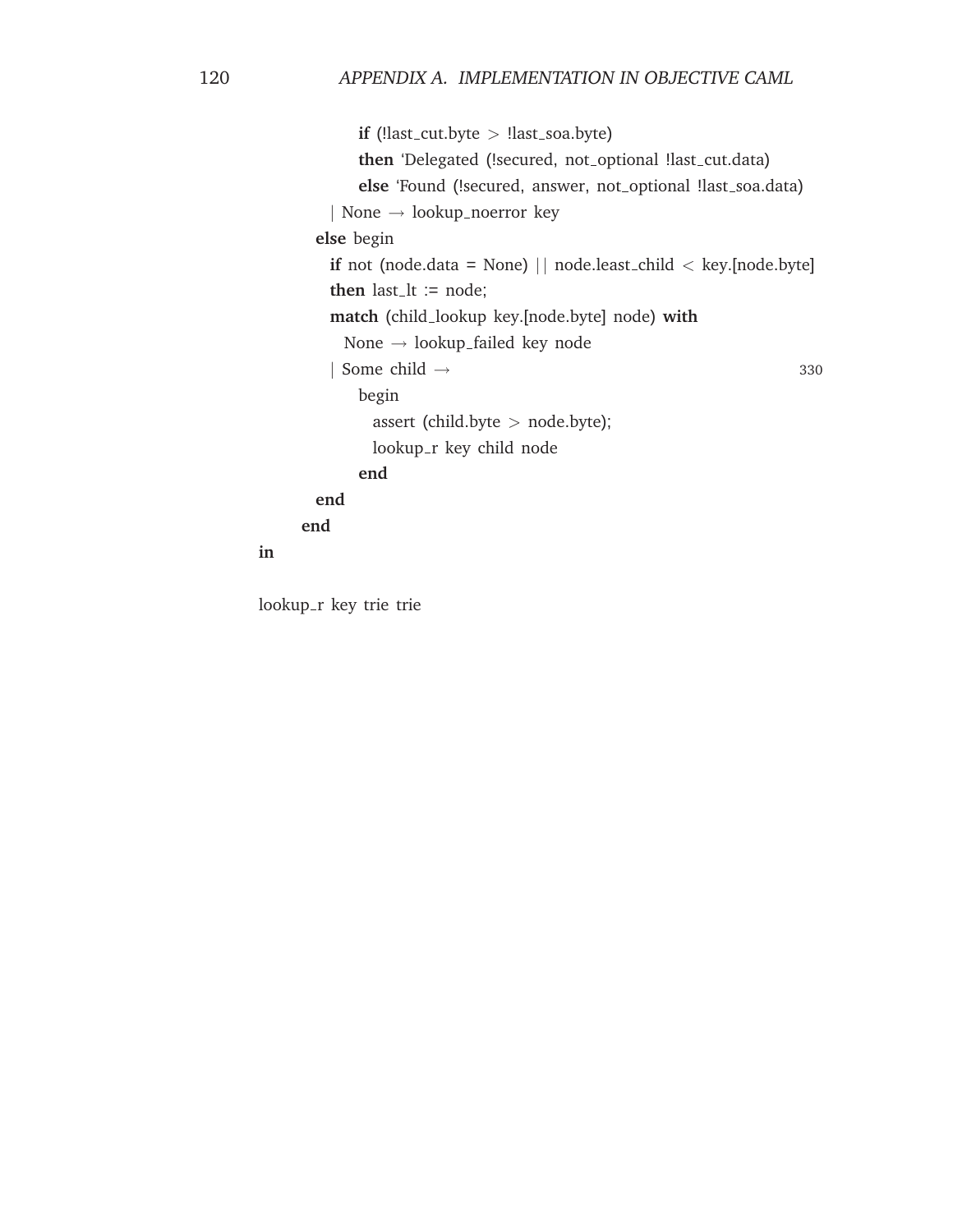```
(* Return the data mapped from this key, making new data if there is 340
let rec lookup_or_insert key trie ?(parent = trie) factory =
```

```
in
```
*none there yet. \*)*

Some  $d \rightarrow d$ 

| None →

d

let get\_data\_or\_call\_factory node =

**match** node.data **with**

 $let d = factory() in$ node.data ← Some d;

assert (node.flags = Nothing);

```
if not (cmp edge trie key = 'Match) then begin
  (* Need to break this edge into two pieces *)
 let match len = get match length trie key in
 let rest len = String.length trie.edge − match len in
 let branch = \{ data = None;edge = String.sub trie.edge 0 match len;
               byte = trie.byte - rest_length;children = [| |]; 360
               ch_{key} = "";least child = trie.edge.[match len];
               flags = Nothing;
             } in
  (* Order of the next two lines is important *)
  child update parent branch.edge.[0] branch;
 trie.edge \leftarrow String.sub trie.edge match_len rest_len;
  child update branch trie.edge.[0] trie;
  (* Don't need to update parent.least child *)
 lookup or insert key branch ˜parent:parent factory 370
end else begin
 let length left = (String.length key) − trie.byte in
 if length left = 0 then
   get data or call factory trie
```
 $\text{node}\text{.flags} \leftarrow \text{ Records};$  350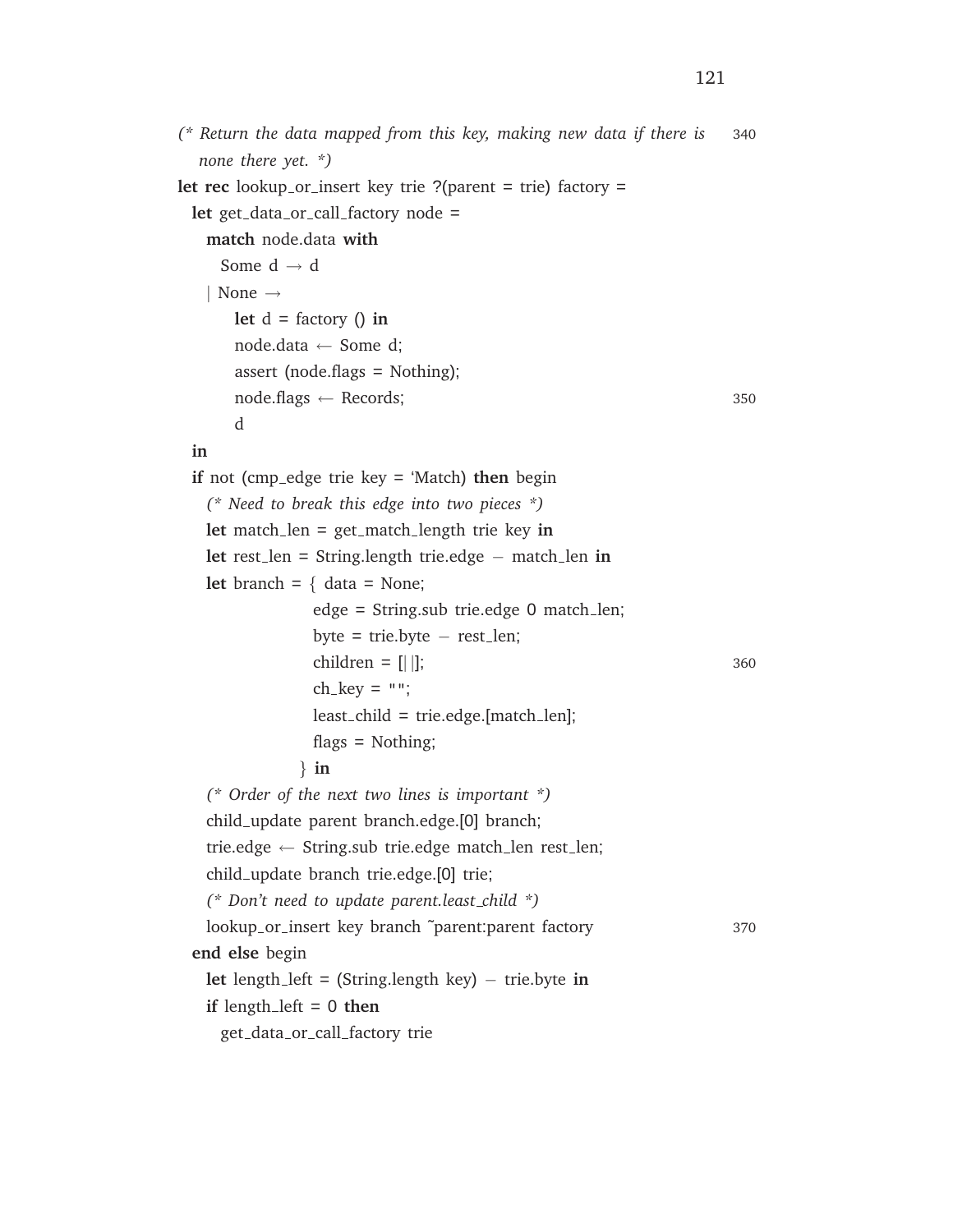```
else begin
 match (child lookup key.[trie.byte] trie) with
   Some child \rightarrow begin
     lookup_or_insert key child ~parent:trie factory
   end
 | None \rightarrow let child = { data = None; 380
                        edge = String.sub key trie.byte length left;
                        byte = String.length key;
                        children = [ | ];
                        ch\_key = "";least_child = \sqrt{255};
                        flags = Nothing;
                      } in
   assert (child.edge.[0] = key.[trie.byte]);
   child update trie child.edge.[0] child;
   trie.least child ← min trie.least child key.[trie.byte]; 390
   get data or call factory child
end
```
**end**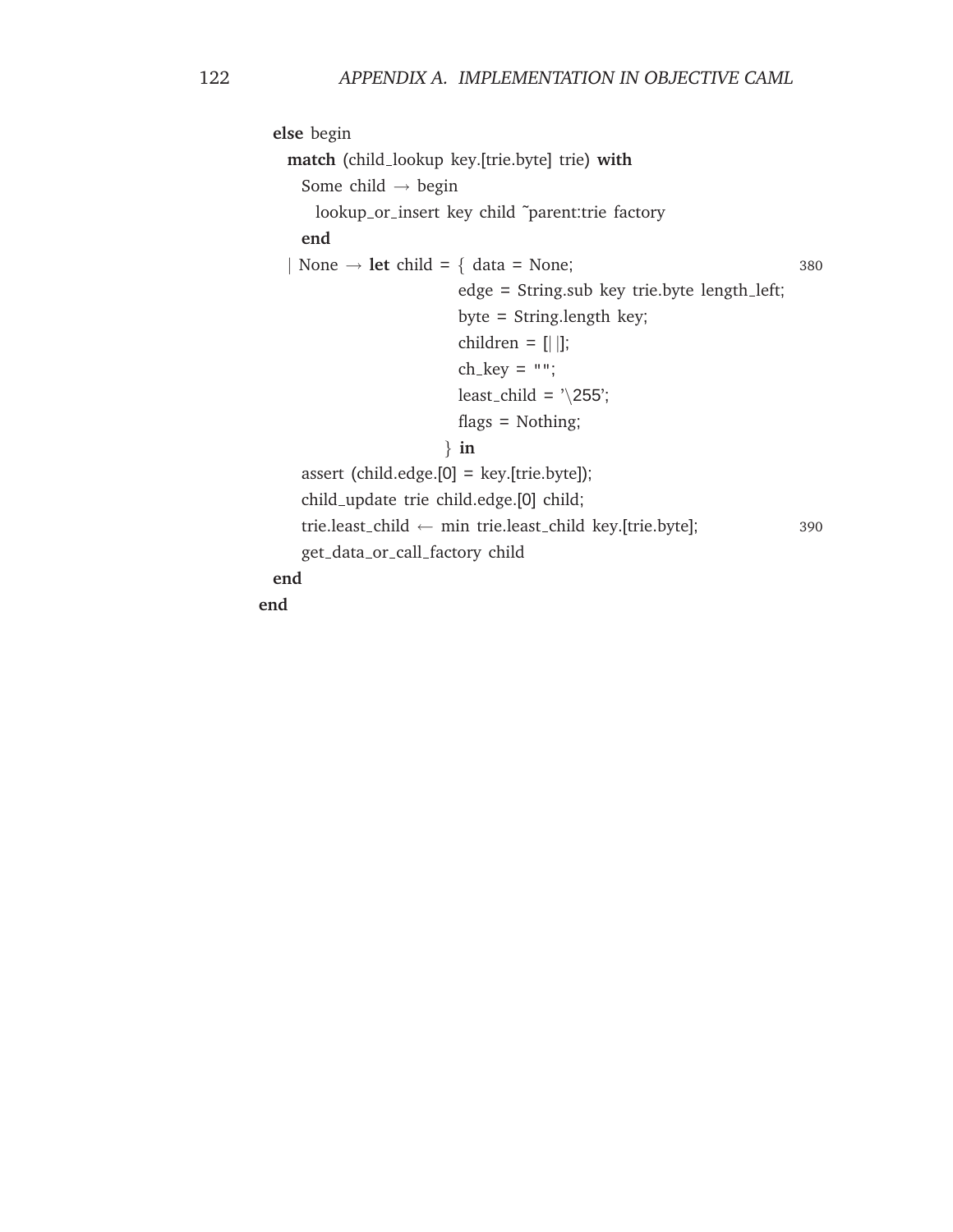```
(* Sort out flags for a key's node; call after inserting significant RRs *)
let rec fix_flags key node =
 let soa = ref false in
 let ns = ref false in
 let dnskey = ref false in
 let rec set_flags node rrset = 400
   match rrset.rdata with
     SOA \rightarrow soa := true
   | NS \Box \rightarrow ns := true
   | DNSKEY \angle \rightarrow dnskey := true
    \qquad \longrightarrow ()in
 if not (cmp edge node key = 'Match) then ()
 else if ((String.length key) = node.byte) then begin
   match node.data with 410
     None \rightarrow node.flags \leftarrow Nothing
   | Some dnsnode \rightarrow List.iter (set_flags node) dnsnode.rrsets;
      if !soa then
        if !dnskey then
          node.flags ← SecureZoneHead
        else
          node.flags ← ZoneHead
      else if !ns then
        node.flags ← Delegation
       else 420
        node.flags ← Records
 end else match (child lookup key.[node.byte] node) with
   None \rightarrow ()
 | Some child \rightarrow fix flags key child
```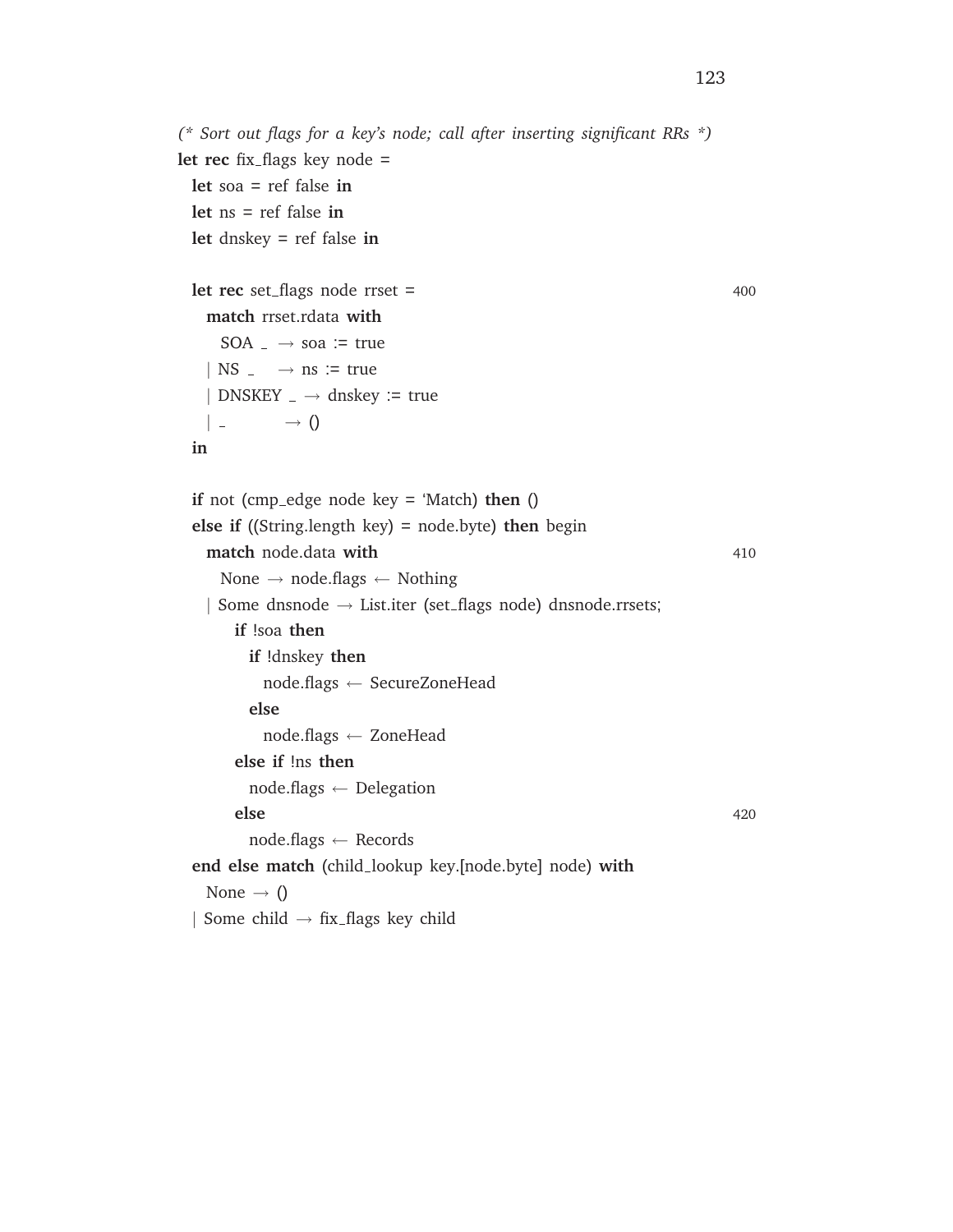```
(* Delete all the data associated with a key *)
let rec delete key ?(gparent = None) ?(parent = None) node =
 if not (cmp edge node key = 'Match) then ()
 else if ((String.length key) != node.byte) then
   begin
     match (child lookup key.[node.byte] node) with 430
      None \rightarrow ()
     | Some child → delete key ˜gparent:parent ˜parent:(Some node) child
   end
 else let collapse_node p n =
   let c = only child n in
   c. edge \leftarrow (n. edge \hat{ } \circ c. edge);child update p c.edge.[0] c
 in begin 440
   node.data ← None;
   match parent with None \rightarrow () | Some p \rightarrowmatch child count node with
      1 \rightarrow collapse_node p node
     | 0 \rightarrowbegin
          child delete p node.edge.[0];
          if ((p.data = None) & 8 \times (child_count p = 1) then
            match gparent with None \rightarrow () | Some gp \rightarrow collapse_node gp p
        end 450
     | \rightarrow 0end
```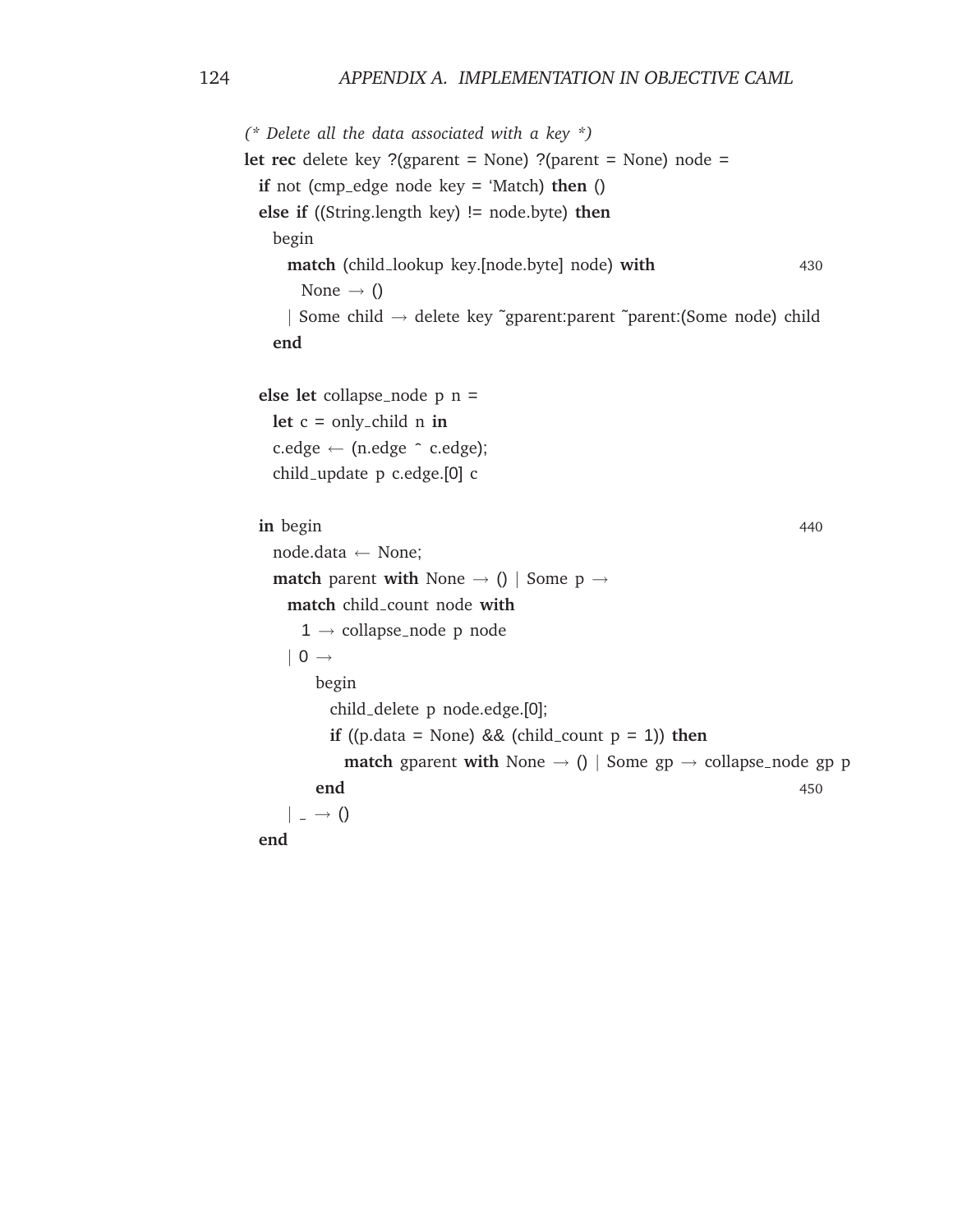## **B UNS First Protocol**

For reference, we give here a summary of the workings of the UNS First Protocol, the pessimistic protocol used in Chapter [6.](#page-72-0) Full details and analysis of the protocol are published in Chaoying Ma's Ph.D. dissertation [\[Ma92\]](#page-148-1).

Each participant  $P_i$  maintains a triple (Psid, Nsid, PrevR) describing the state of operations. *Psid* is the identifier of the last synchronization in which the the participant voted (if any), and *PrevR* is the update for which it voted. *Nsid* is the identifier of the last synchronization in which the participant has promised to participate (but not yet necessarily voted).

A *synchronization* is initiated by a co-ordinator C, and proceeds in three phases:

#### **Phase 1: gathering a quorum**

C makes a new synchronization ID *sid* and sends it to every participant  $P_i$ , along with the version number of the object's current state.

Each  $P_i$  does one of three things, depending on the version number of its local replica of the object and the version number it received from C:

- If  $P_i$ 's version is newer, it tells  $C$  about it.  $C$  then abandons the update until it has obtained the new version of the object.
- If  $P_i$ 's version is older, it cannot participate in the synchronization. Instead, it pulls the new version of the object from another node.
- If the versions are the same,  $P_i$  compares its Nsid to *sid*. If *sid* is newer, then it sets Nsid to *sid* and enters the quorum; otherwise it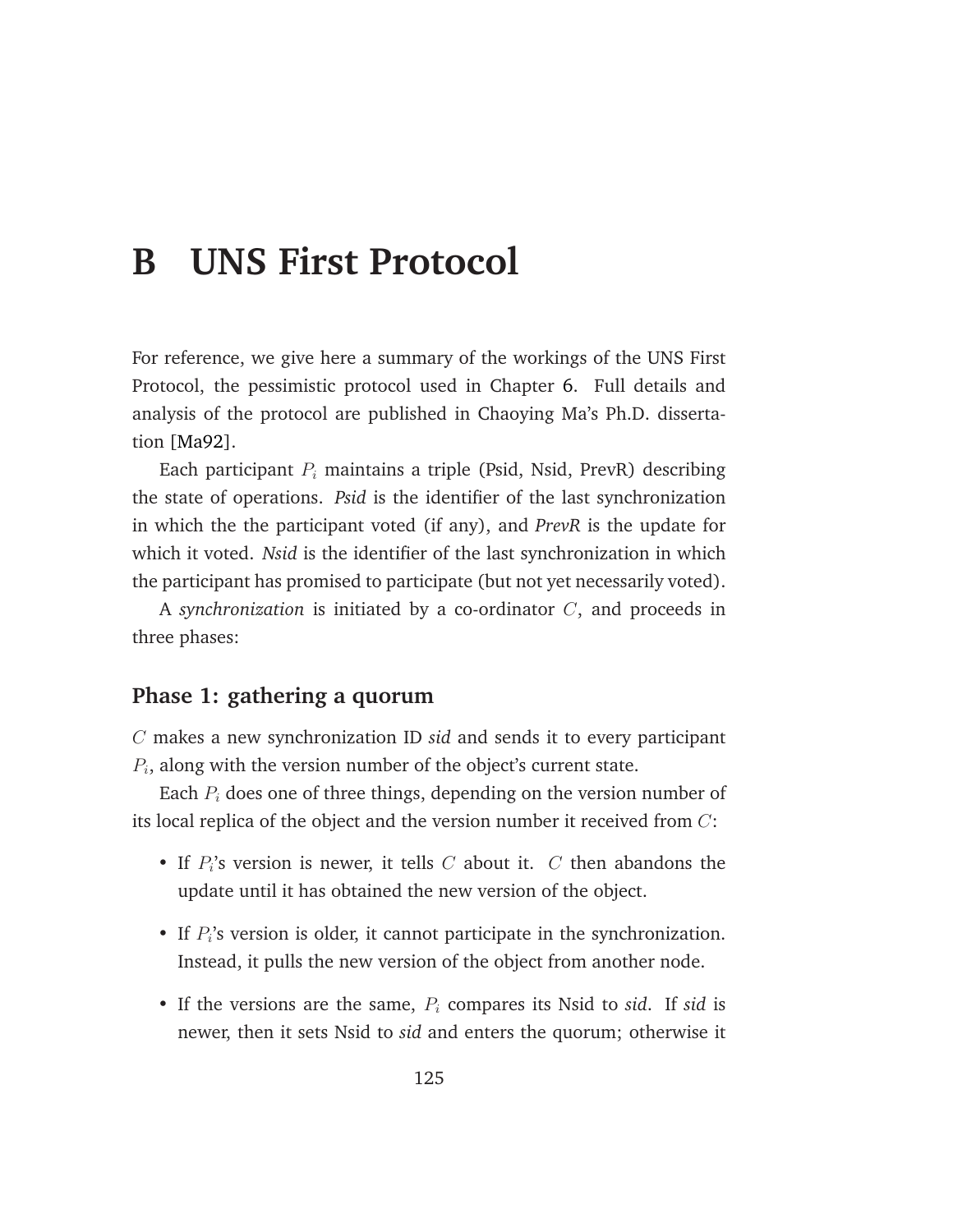declines to enter the quorum. In either case, it sends its Psid and PrevR to C.

If enough  $P_i$  agree to enter a quorum, C looks at all the Psid/PrevR pairs it received from them. If all of them are empty it proceeds to Phase 2 with the update it wants to propagate. If any of them is not empty, it chooses the pair with the highest value of Psid and proceeds to Phase 2 using that pair's PrevR update. (It must then start again at Phase 1 to propagate its own update.)

#### **Phase 2: voting**

 $C$  sends sid and the proposed update to every  $P_i$  in the quorum it gathered in Phase 1. Each  $P_i$  compares *sid* with its local triple: if it is equal to Nsid (and greater than Psid), it sets Psid to *sid* and PrevR to the update proposed. In any case, it sends Psid and PrevR to C.

 $C$  again looks at the Psid/PrevR pairs it receives from the  $P_i$ . If it receives enough messages with Psid equal to *sid* to form a quorum, the vote has passed. If not, C must start again at Phase 1.

#### **Phase 3: commit**

 $C$  sends a commit order for the proposed update to every  $P_i$  in the quorum that voted for it.

Each of those  $P_i$  applies the update to its local replica of the object, updates its version number, and clears its (Psid, Nsid, PrevR) triple, ready for the next synchronization.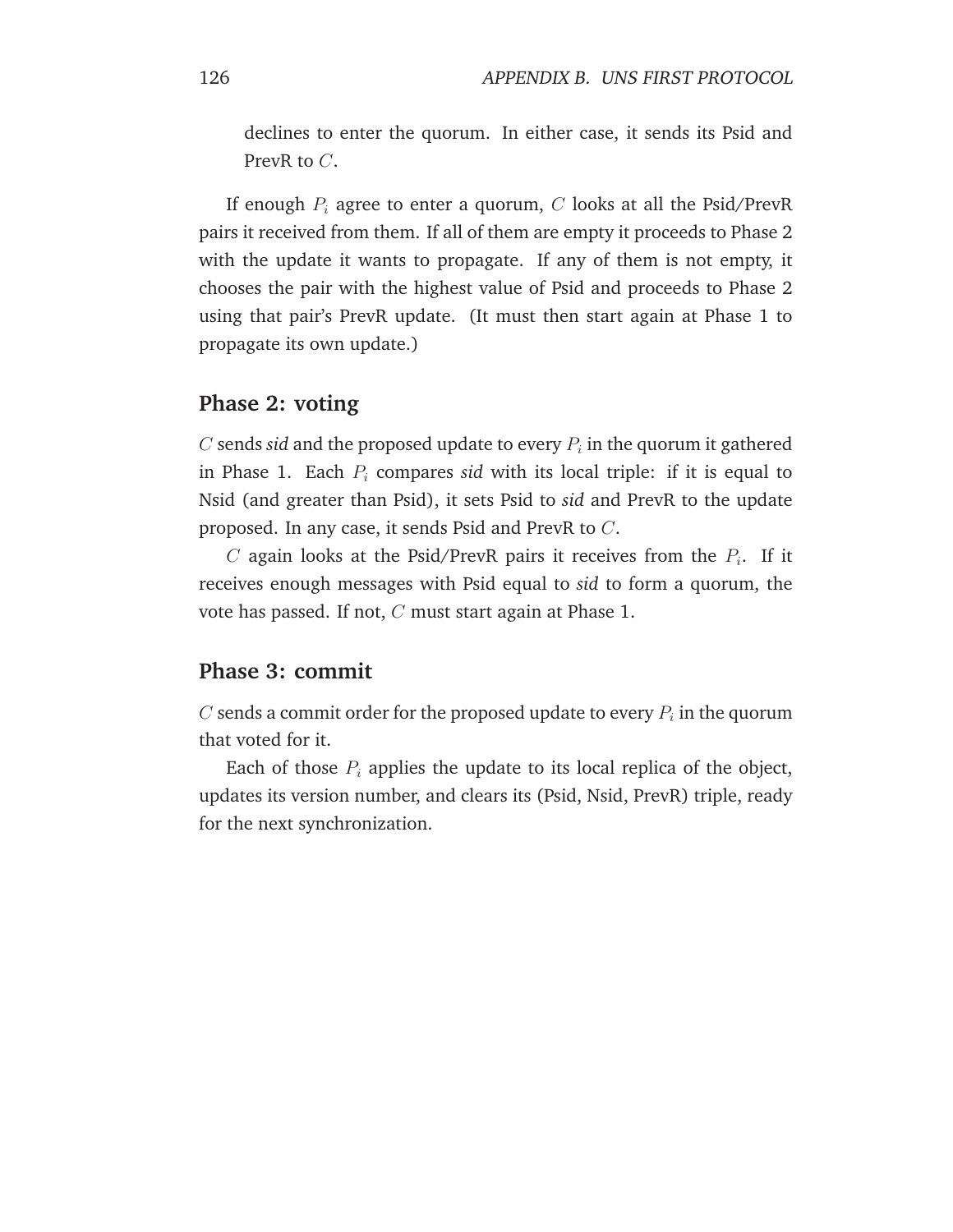## <span id="page-138-0"></span>**C DNS record types**

The definitions of DNS data types are surprisingly widely scattered: there is no single standards document listing them all, and some are not described in IETF documents at all. We have tried to gather a list of references for the types that are established.

Table [C.1](#page-139-0) lists the RFCs that define the layout and handling rules of record types. Where types have been redefined or updated we try to give the most recent reference. Two type numbers are multiply assigned: the numbers 32 and 33 were assigned in RFC 1002 to NB and NBSTAT, but were later also assigned to NIMLOC and SRV.

There are ten types that are assigned numbers but not (yet) defined in any RFC: SPF [\[WS05\]](#page-153-1), TA [\[Wei04b\]](#page-153-2), EID [\[Pat96\]](#page-150-3), NIMLOC [\[Pat96\]](#page-150-3), ATMA [\[ATM96\]](#page-141-3), SINK [\[Eas99\]](#page-144-1), UINFO, UID, GID, and UNSPEC† . In addition, the WINS and WINSR types [\[GE99\]](#page-145-3) are not even on the IANA list of assigned numbers; they were defined with provisional "private use" numbers (65281 and 65282), and WINS/65281 records are still in use.

New types are constantly under development. Currently proposed types include DHCID [\[SLG06\]](#page-151-1), HIP [\[NL05\]](#page-149-0), NFS4ID [\[Mes05\]](#page-148-2), SLOC [\[dL05\]](#page-144-2), SDDA [\[Mor05\]](#page-149-1) and NSEC3 [\[LSA05\]](#page-147-2).

RFC 3597 [\[Gus03\]](#page-145-4) describes handling rules to be followed when resolvers encounter records of unknown type.

<sup>†</sup>These last four types were implemented in older versions of BIND but never described in RFCs, so were removed after version 4. BIND 4 came with an ex script to make UINFO, UID and GID RRs out of a UNIX password file; UNSPEC was an unformatted binary type used to contain arbitrary data in formats BIND did not understand.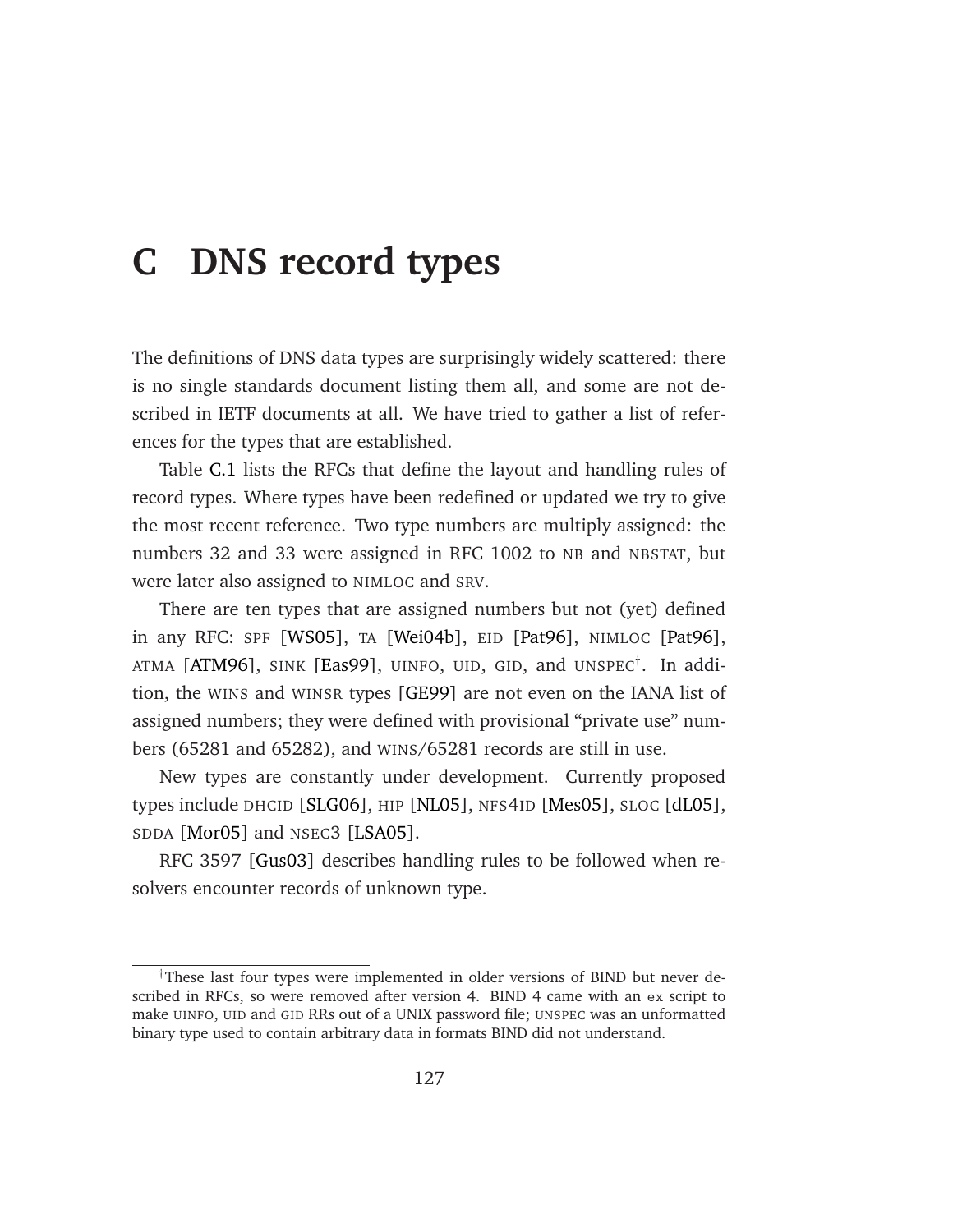<span id="page-139-1"></span>

| RFC 1002 [NIE87]         | <b>NB NBSTAT</b>                           |
|--------------------------|--------------------------------------------|
| RFC 1035 [Moc87b]        | A NS MD MF CNAME SOA MB MG MR NULL WKS PTR |
|                          | HINFO MINFO MX TXT AXFR MAILB MAILA ANY    |
| RFC 1183 [EMUM90]        | RP AFSDB X25 ISDN RT                       |
| RFC 1348 [Man92]         | NSAP-PTR (obsoleted by RFC 1706.)          |
| RFC 1706 [MC94]          | <b>NSAP</b>                                |
| RFC 1712 [FSPB94]        | GPOS                                       |
| RFC 1876 [DVGD96]        | <b>LOC</b>                                 |
| RFC 1995 [Oht96]         | <b>IXFR</b>                                |
| RFC 2163 [All98]         | <b>PX</b>                                  |
| RFC 2230 [Atk97]         | <b>KX</b>                                  |
| RFC 2538 [EG99]          | <b>CERT</b>                                |
| <b>RFC 2671 [Vix99]</b>  | OPT                                        |
| RFC 2672 [Cra99b]        | <b>DNAME</b>                               |
| RFC 2782 [GVE00]         | <b>SRV</b>                                 |
| <b>RFC 2874 [CH00]</b>   | AG                                         |
| RFC 2930 [Eas00]         | <b>TKEY</b>                                |
| RFC 3123 [Koc01]         | APL                                        |
| RFC 3402 [Mea02]         | <b>NAPTR</b>                               |
| <b>RFC 3596 [THKS03]</b> | <b>AAAA</b>                                |
| RFC 3645 [KGG+03]        | <b>TSIG</b>                                |
| RFC 3755 [Wei04a]        | SIG KEY NXT (obsoleted by RFC 4034)        |
| RFC 4025 [Ric05]         | <b>IPSECKEY</b>                            |
| RFC 4034 [AAL+05c]       | RRSIG DNSKEY NSEC DS                       |
| RFC 4255 [SG06]          | <b>SSHFP</b>                               |
| RFC 4431 [AW06]          | <b>DLV</b>                                 |

<span id="page-139-0"></span>Table C.1: RFCs that define DNS record types.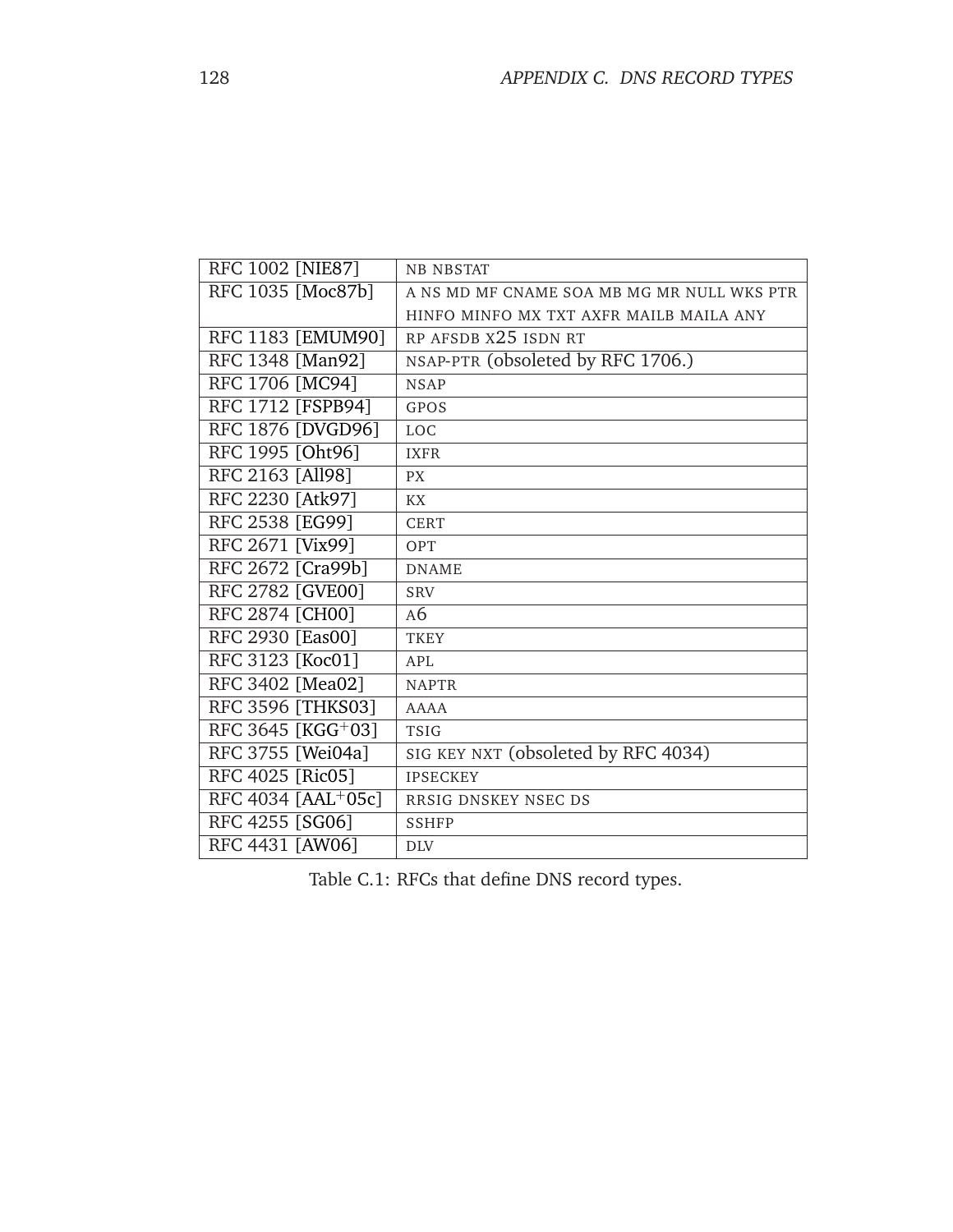## **Bibliography**

- [AAL<sup>+</sup>05a] R. Arends, R. Austein, M. Larson, D. Massey, and S. Rose. DNS Security Introduction and Requirements. RFC 4033, March 2005. [2,](#page-13-0) [11,](#page-22-0) [18,](#page-29-0) [25,](#page-36-0) [89](#page-100-0)
- [AAL<sup>+</sup>05b] R. Arends, R. Austein, M. Larson, D. Massey, and S. Rose. Protocol Modifications for the DNS Security Extensions. RFC 4035, March 2005. [18,](#page-29-0) [89](#page-100-0)
- <span id="page-140-2"></span>[AAL<sup>+</sup>05c] R. Arends, R. Austein, M. Larson, D. Massey, and S. Rose. Resource Records for the DNS Security Extensions. RFC 4034, March 2005. [6,](#page-17-0) [18,](#page-29-0) [19,](#page-30-0) [21,](#page-32-0) [89,](#page-100-0) [128](#page-139-1)
- [Abl03] J. Abley. Hierarchical anycast for global service distribution. Technical Note ISC-TN-2003-1, Internet Systems Consortium, 2003. [2](#page-13-0)
- <span id="page-140-1"></span>[All98] C. Allocchio. Using the Internet DNS to Distribute MIXER Conformant Global Address Mapping (MCGAM). RFC 2163, January 1998. [128](#page-139-1)
- [And98] M. Andrews. Negative Caching of DNS Queries (DNS NCACHE). RFC 2308, March 1998. [15](#page-26-0)
- <span id="page-140-0"></span>[AS04a] B. Awerbuch and C. Scheideler. Group spreading: A protocol for provably secure distributed name service. In *Proc. 31st ICALP*, volume 3142 of *LNCS*, pp. 183–195, July 2004. [97](#page-108-0)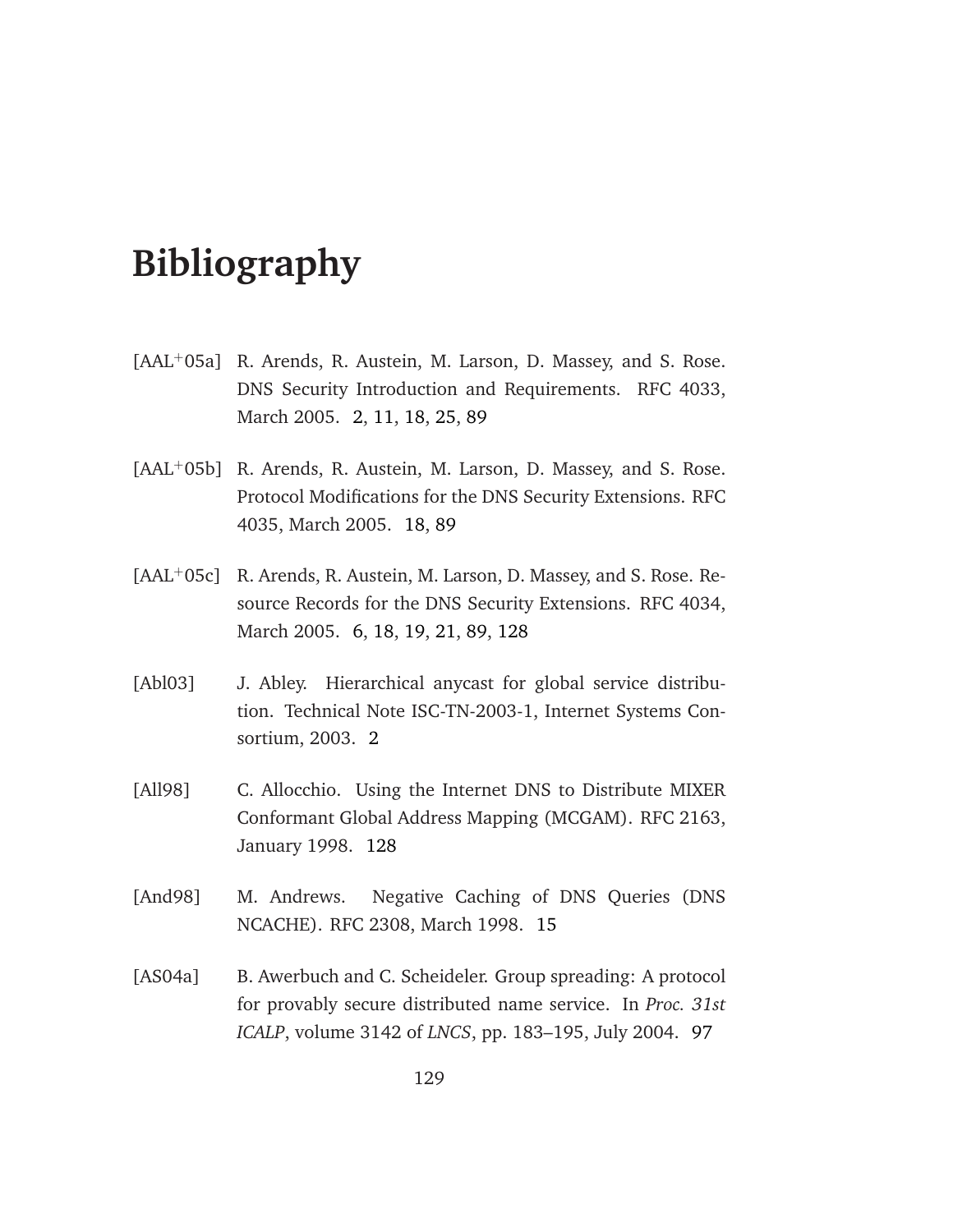<span id="page-141-5"></span><span id="page-141-4"></span><span id="page-141-3"></span><span id="page-141-0"></span>

| [AS04b]    | B. Awerbuch and C. Scheideler. Robust distributed name ser-<br>vice. In Proc. 3rd IPTPS, volume 3279 of LNCS, pp. 237-249.<br>Springer-Verlag, February 2004. 97, 106                     |
|------------|-------------------------------------------------------------------------------------------------------------------------------------------------------------------------------------------|
| [Atk97]    | R. Atkinson. Key Exchange Delegation Record for the DNS.<br>RFC 2230, November 1997. 128                                                                                                  |
| [ATM96]    | ATM Forum Technical Committee. ATM Name Sys-<br>tem Specification version 1.0. ATM Forum, Novem-<br>ber 1996. ftp://ftp.atmforum.com/pub/approved-specs/<br>af-saa-0069.000.pdf. 127      |
| [AW06]     | M. Andrews and S. Weiler. The DNSSEC Lookaside Validation<br>(DLV) DNS Resource Record. RFC 4431, February 2006. 21,<br>89, 128                                                           |
| [BBK00]    | N. Bhatti, A. Bouch, and A. Kuchinsky. Integrating user-<br>perceived quality into web server design. In Proc. 9th WWW,<br>May 2000. 27                                                   |
| $[BDF+02]$ | R. Bush, A. Durand, B. Fink, O. Gudmundsson, and T. Hain.<br>Representing Internet Protocol version 6 (IPv6) Addresses in<br>the Domain Name System (DNS). RFC 3363, August 2002.<br>5,75 |
| [BKKP00]   | R. Bush, D. Karrenberg, M. Kosters, and R. Plzak. Root Name<br>Server Operational Requirements. RFC 2870, June 2000.<br>25, 43                                                            |
| [BLFM05]   | T. Berners-Lee, R. Fielding, and L. Masinter. Uniform Re-<br>source Identifier (URI): Generic Syntax. RFC 3986, January<br>2005. 99                                                       |
| [BLNS82]   | A. D. Birrell, R. Levin, R. M. Needham, and M. D. Schroeder.<br>Grapevine: an exercise in distributed computing. Commun.                                                                  |

<span id="page-141-2"></span><span id="page-141-1"></span>*ACM*, 25(4):260–274, April 1982. [2,](#page-13-0) [65,](#page-76-0) [104](#page-115-0)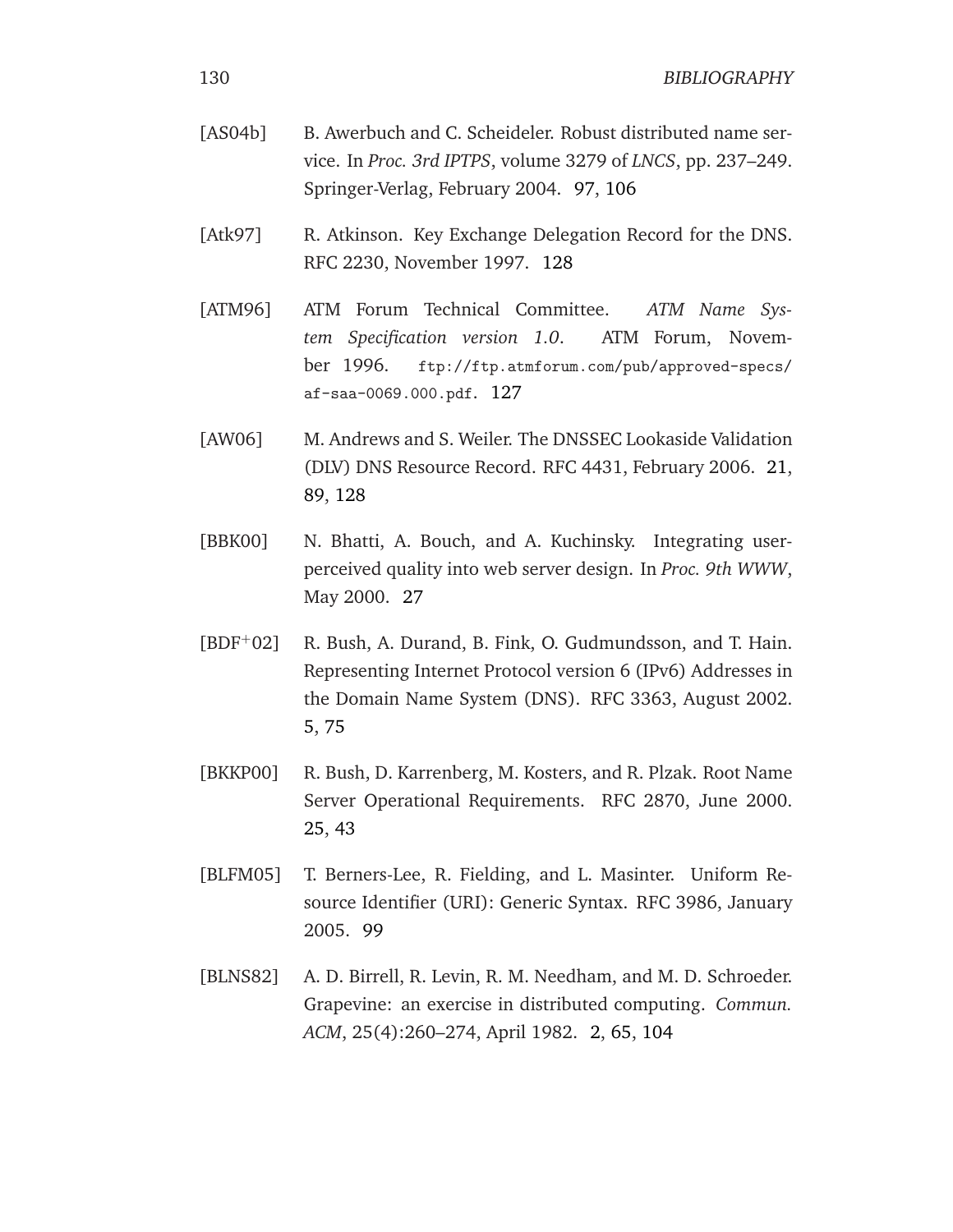- <span id="page-142-2"></span>[BLR<sup>+</sup>04] H. Balakrishnan, K. Lakshminarayanan, S. Ratnasamy, S. Shenker, I. Stoica, and M. Walfish. A layered naming architecture for the internet. In *Proc. ACM SIGCOMM 2004*, pp. 343–352, August 2004. [99](#page-110-0)
- [BNc03] A. Broido, E. Nemeth, and k. claffy. Spectroscopy of DNS update traffic. In *Proc. ACM SIGMETRICS 2003*, pp. 320– 321, June 2003. [93](#page-104-0)
- <span id="page-142-1"></span>[Box04] D. Box, editor. *Web Services Addressing*. W3C, August 2004. http://www.w3.org/Submission/ws-addressing/. [99](#page-110-0)
- [Bra96] S. Bradner. The Internet Standards Process Revision 3. RFC 2026, October 1996. [5](#page-16-0)
- [CCITT05a] Open systems interconnection the directory. ITU–T Recommendation X.500–X.586, International Telecommunication Union, August 2005. [1](#page-12-0)
- [CCITT05b] Open systems interconnection the directory: Public-key and attribute certificate frameworks. ITU–T Recommendation X.509, International Telecommunication Union, August 2005. [57](#page-68-0)
- [CDK<sup>+</sup>03] M. Castro, P. Druschel, A-M. Kermarrec, A. Nandi, A. Rowstron, and A. Singh. Splitstream: High-bandwidth multicast in a cooperative environment. In *Proc. 19th ACM SOSP*, pp. 298–313, October 2003. [65,](#page-76-0) [70](#page-81-0)
- [CFS<sup>+</sup>03] S. Chokhani, W. Ford, R. Sabett, C. Merrill, and S. Wu. Internet X.509 Public Key Infrastructure Certificate Policy and Certification Practices Framework. RFC 3647, November 2003. [57](#page-68-0)
- <span id="page-142-0"></span>[CGM<sup>+</sup>04] R. Chinnici, M. Gudgin, J-J. Moreau, J. Schlimmer, and S. Weerawarana. *Web Services Definition Language (WSDL) Version 2.0*. W3C, 2004. http://www.w3c.org/TR/wsdl20. [99](#page-110-0)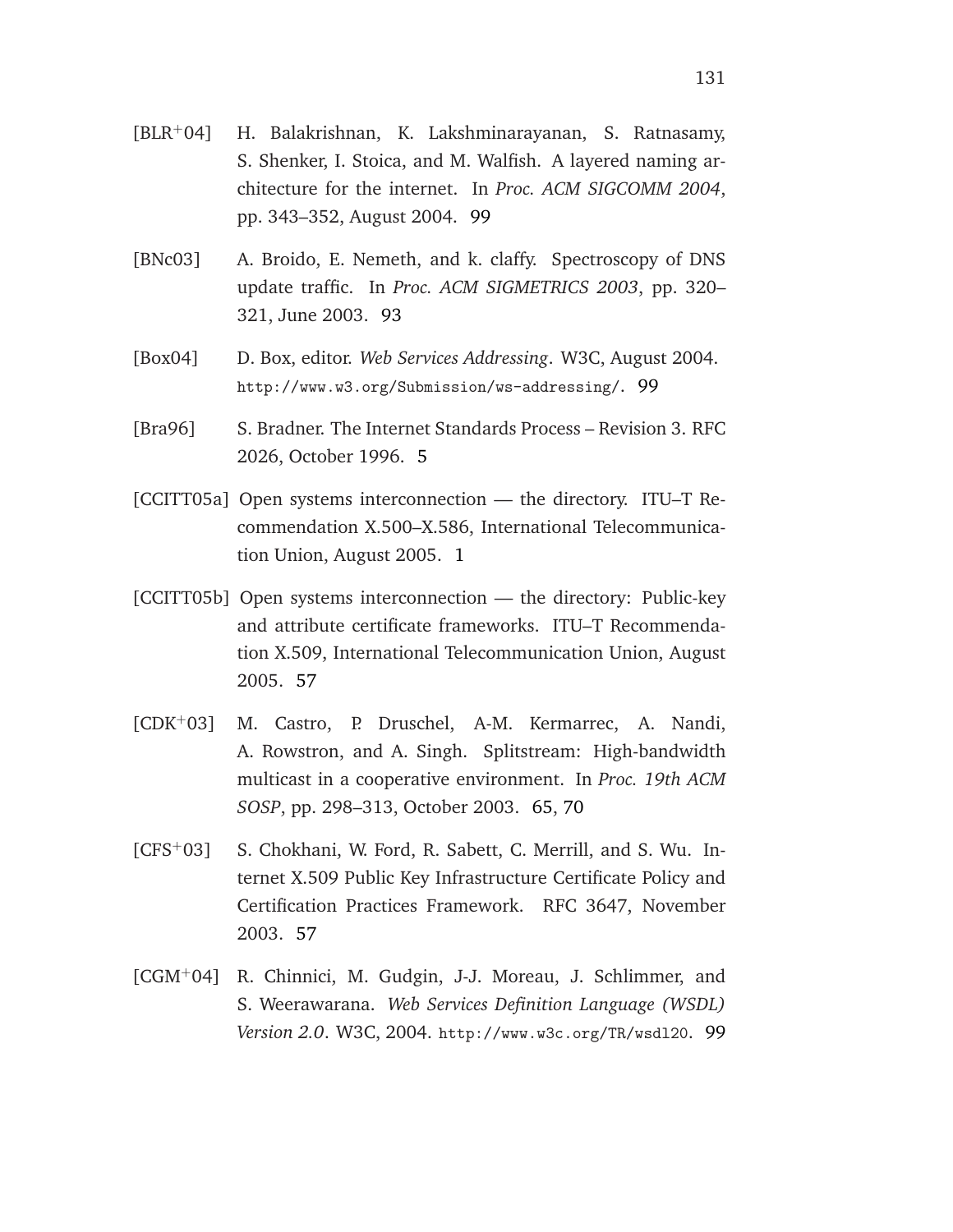<span id="page-143-4"></span>

| [CH00] | M. Crawford and C. Huitema. DNS Extensions to Support    |
|--------|----------------------------------------------------------|
|        | IPv6 Address Aggregation and Renumbering. RFC 2874, July |
|        | 2000. 128                                                |
|        |                                                          |

[CIA05] Central Intelligence Agency. *The World Factbook*. 2005. http://www.cia.gov/cia/publications/factbook/. [34](#page-45-0)

- [Cis99] Cisco Systems, Inc. *Cisco DistributedDirector*. 1999. White Paper. http://www.cisco.com/warp/public/cc/pd/cxsr/dd/ tech/dd\_wp.pdf. [21](#page-32-0)
- [CJK<sup>+</sup>03] M. Castro, M. B. Jones, A-M. Kermarrec, A. Rowstron, M. Theimer, H. Wang, and A. Wolman. An evaluation of scalable application-level multicast built using peer-to-peer overlay networks. In *Proc. 22nd IEEE INFOCOM*, volume 2, pp. 1510–1520, March 2003. [65](#page-76-0)
- <span id="page-143-1"></span>[CK00] E. Cohen and H. Kaplan. Prefetching the means for document transfer: A new approach for reducing web latency. In *Proc. 19th IEEE INFOCOM*, volume 2, pp. 854–863, March 2000. [23,](#page-34-0) [104](#page-115-0)
- <span id="page-143-0"></span>[CK01] E. Cohen and H. Kaplan. Proactive caching of DNS records: Addressing a performance bottleneck. In *Proc. SAINT 2001*, pp. 85–94, January 2001. [39,](#page-50-0) [43,](#page-54-0) [98,](#page-109-0) [105](#page-116-0)
- <span id="page-143-2"></span>[CMM02] R. Cox, A. Muthitacharoen, and R. T. Morris. Serving DNS using a peer-to-peer lookup service. In *Proc. 1st IPTPS*, volume 2429 of *LNCS*, pp. 155–165, March 2002. [3,](#page-14-0) [44,](#page-55-0) [57,](#page-68-0) [96,](#page-107-0) [106](#page-117-0)
- [Cra99a] M. Crawford. Binary Labels in the Domain Name System. RFC 2673, August 1999. [5,](#page-16-0) [6,](#page-17-0) [75](#page-86-0)
- <span id="page-143-3"></span>[Cra99b] M. Crawford. Non-Terminal DNS Name Redirection. RFC 2672, August 1999. [16,](#page-27-0) [128](#page-139-1)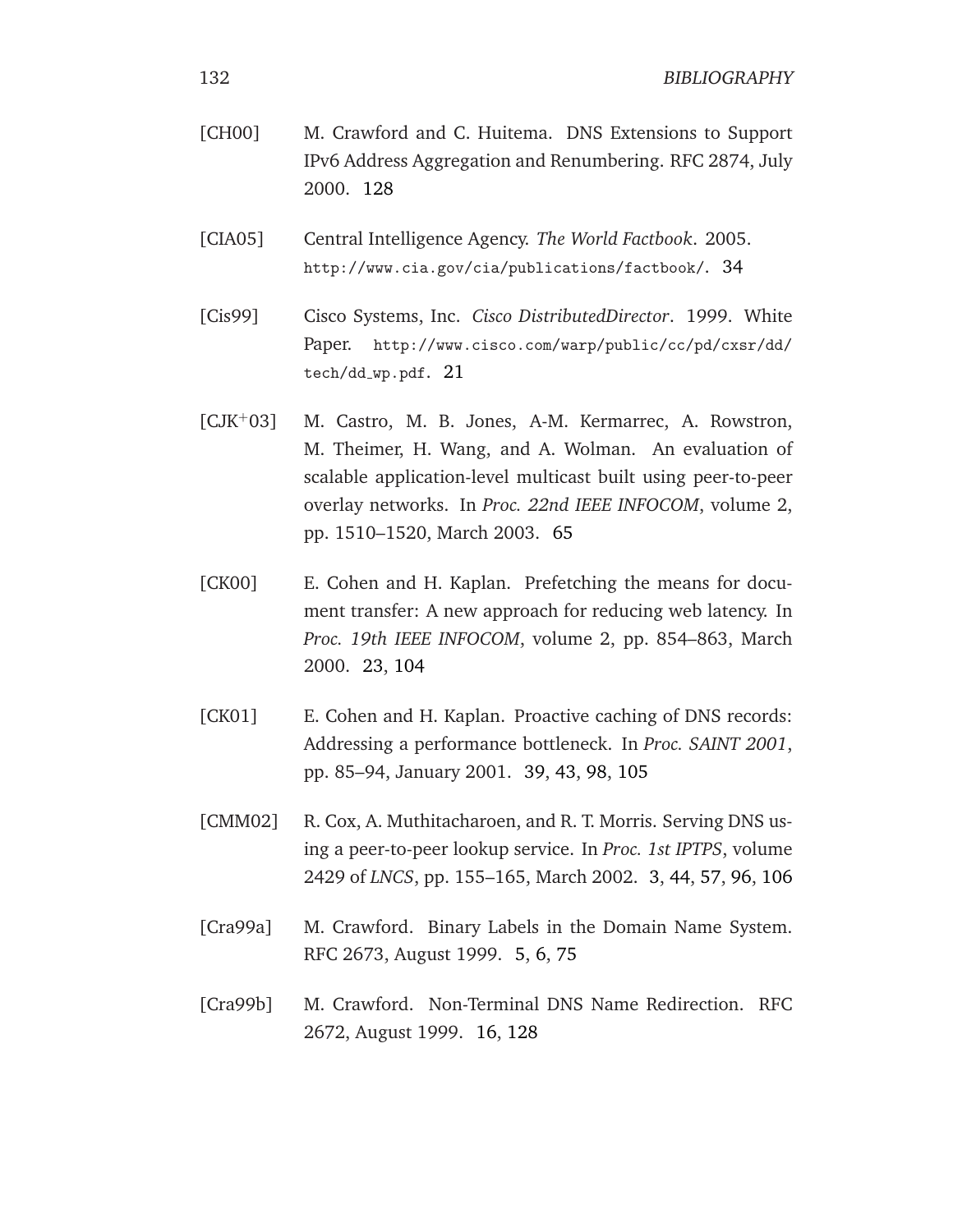- [DCW05] T. Deegan, J. Crowcroft, and A. Warfield. The Main Name System: An exercise in centralized computing. *Comput. Commun. Rev.*, 35(5):5–13, October 2005.
- [dL05] C. de Launois. Synthetic location information in the domain name system. Internet Draft draft-delaunois-dnsext-sloc-rr-00, July 2005. Expired January 2006. http://www2.info.ucl.ac.be/people/delaunoi/ietf/ draft-de-launois-dnsext-sloc-rr-00.txt. [21,](#page-32-0) [127](#page-138-0)
- [DOK92] P. B. Danzig, K. Obrackza, and A. Kumar. An analysis of wide-area name server traffic: A study of the internet domain name system. In *Proc. ACM SIGCOMM 1992*, pp. 281–292, 1992. [43,](#page-54-0) [90](#page-101-0)
- [DVGD96] C. Davis, P. Vixie, T. Goodwin, and I. Dickinson. A Means for Expressing Location Information in the Domain Name System. RFC 1876, January 1996. [128](#page-139-0)
- [Eas99] D. Eastlake 3rd. The kitchen sink DNS resource record. Internet Draft draft-ietf-dnsind-kitchen-sink-02, September 1999. Expired March 2000. [127](#page-138-0)
- [Eas00] D. Eastlake 3rd. Secret Key Establishment for DNS (TKEY RR). RFC 2930, September 2000. [15,](#page-26-0) [20,](#page-31-0) [128](#page-139-0)
- [Eas06] D. Eastlake 3rd. Domain Name System (DNS) Case Insensitivity Clarification. RFC 4343, January 2006. [5](#page-16-0)
- [EB97] R. Elz and R. Bush. Clarifications to the DNS Specification. RFC 2181, July 1997. [6,](#page-17-0) [11,](#page-22-0) [38](#page-49-0)
- [EF01] M. P. Evans and S. M. Furnell. The resource locator service: fixing a flaw in the web. *Computer Networks*, 37(3):307–330, November 2001. [99](#page-110-0)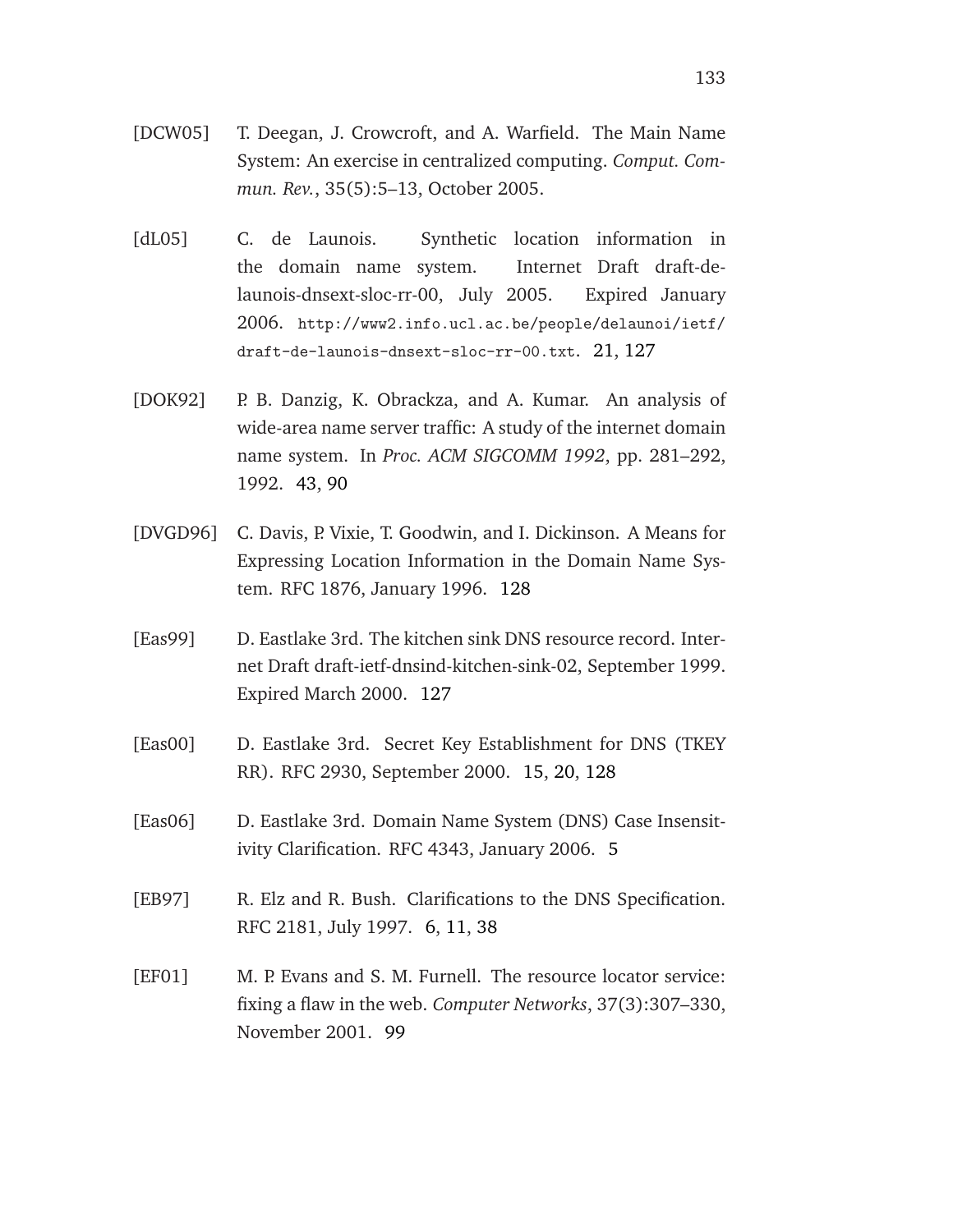| [EG99] | D. Eastlake 3rd and O. Gudmundsson. Storing Certificates in |
|--------|-------------------------------------------------------------|
|        | the Domain Name System (DNS). RFC 2538, March 1999.         |
|        | 12.8                                                        |

- [EMUM90] C. Everhart, L. Mamakos, R. Ullmann, and P. V. Mockapetris. New DNS RR Definitions. RFC 1183, October 1990. [128](#page-139-0)
- [FCDH90] E. A. Fox, Q. F. Chen, A. M. Daoud, and L. S. Heath. Order preserving minimal perfect hash functions and information retrieval. In *Proc. 13th ACM SIGIR*, pp. 279–311, September 1990. [97](#page-108-0)
- [Fil00] J-C. Filliâtre. Hash consing in an ML framework. Research report 1368, LRI, Université Paris-Sud, September 2000. [82](#page-93-0)
- [FSPB94] C. Farrell, M. Schulze, S. Pleitner, and D. Baldoni. DNS Encoding of Geographical Location. RFC 1712, November 1994. [128](#page-139-0)
- [GE99] J. Gilroy and L. Esibov. WINS lookup by DNS server (WINS-Lookup). Internet Draft draft-levone-dns-wins-lookup-00, October 1999. Expired April 2000. [127](#page-138-0)
- [Gus03] A. Gustafsson. Handling of Unknown DNS Resource Record (RR) Types. RFC 3597, September 2003. [127](#page-138-0)
- [GVE00] A. Gulbrandsen, P. Vixie, and L. Esibov. A DNS RR for specifying the location of services (DNS SRV). RFC 2782, February 2000. [128](#page-139-0)
- [HA00] M. Habib and M. Abrams. Analysis of sources of latency in downloading web pages. In *Proc. 5th WebNet*, October 2000. [23,](#page-34-0) [104](#page-115-0)
- [HG05] M. Handley and A. Greenhalgh. The case for pushing DNS. In *Proc. 4th HotNets*, November 2005. [95,](#page-106-0) [106](#page-117-0)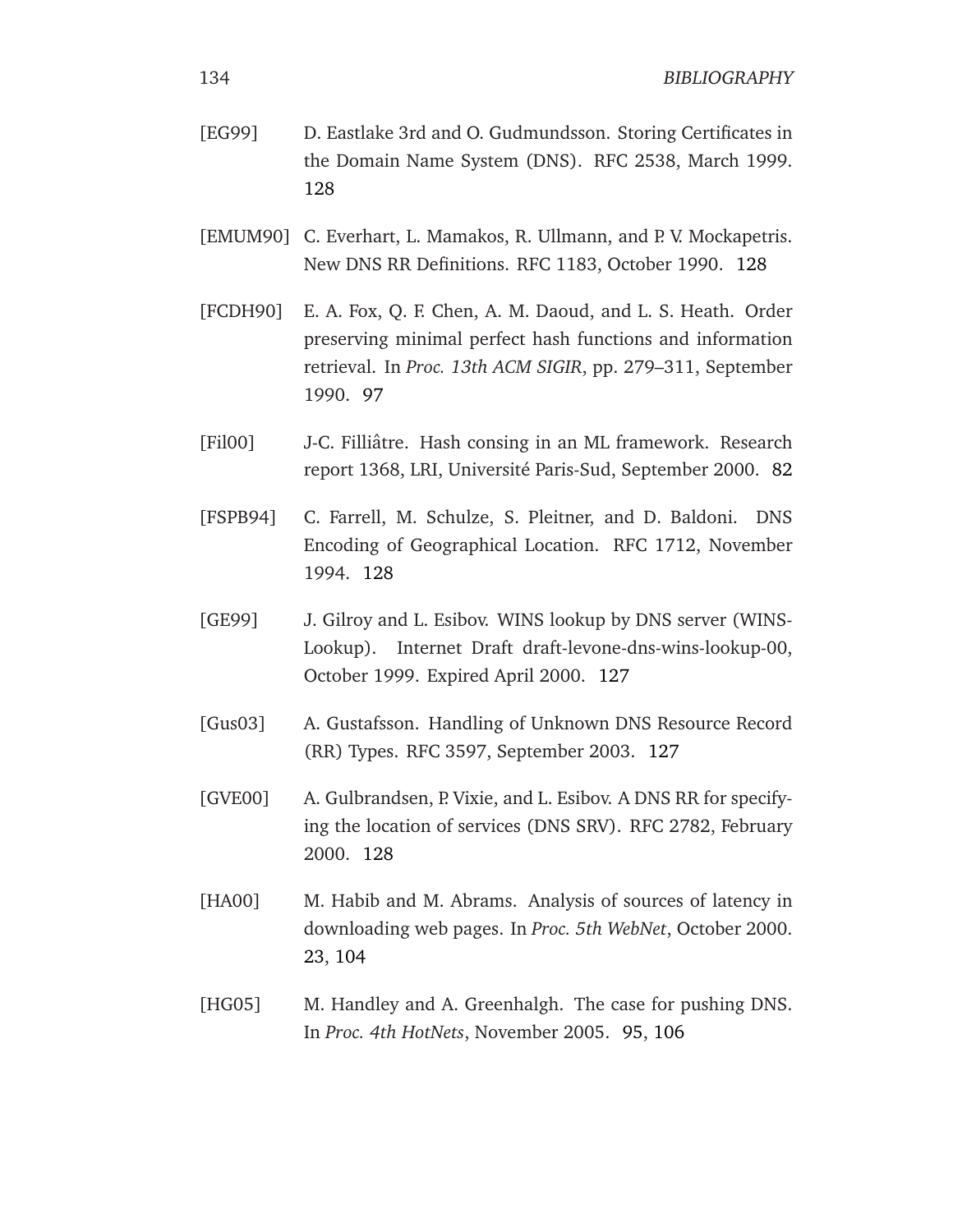- [Hus01] G. Huston. Management Guidelines & Operational Requirements for the Address and Routing Parameter Area Domain ("arpa"). RFC 3172, September 2001. [8](#page-19-0)
- [ICANN99] Internet domain name system structure and delegation (ccTLD administration and delegation). Internet Coordination Policy document ICP1, ICANN, May 1999. http://www.icann.org/icp/icp-1.htm. [8](#page-19-0)
- [ISC] Internet Systems Consortium. *Internet Domain Survey*. http://www.isc.org/ops/ds/. [2,](#page-13-0) [33,](#page-44-0) [91](#page-102-0)
- [ISO97] Codes for the representation of names of countries and their subdivisions — Part 1: Country codes. ISO Standard 3166-1, 5th edition, International Organization for Standardization, 1997. [8](#page-19-0)
- [JBB03] J. Jung, A. W. Berger, and H, Balakrishnan. Modeling TTL-based internet caches. In *Proc. 22nd IEEE INFOCOM*, volume 1, pp. 417–426, March 2003. [98,](#page-109-0) [105](#page-116-0)
- [JCDK01] K. L. Johnson, J. F. Carr, M. S. Day, and M. F. Kaashoek. The measured performance of content distribution networks. *Comput. Commun.*, 24(2):202–206, February 2001. [63](#page-74-0)
- [JSBM01] J. Jung, E. Sit, H. Balakrishnan, and R. T. Morris. DNS performance and the effectiveness of caching. In *Proc. 1st IMW*, pp. 55–67, November 2001. [24,](#page-35-0) [98](#page-109-0)
- [JT75] P. Johnson and R. Thomas. Maintenance of duplicate databases. RFC 677, January 1975. [64](#page-75-0)
- [KGG<sup>+</sup>03] S. Kwan, P. Garg, J. Gilroy, L. Esibov, J. Westhead, and R. Hall. Generic Security Service Algorithm for Secret Key Transaction Authentication for DNS (GSS-TSIG). RFC 3645, October 2003. [20,](#page-31-0) [128](#page-139-0)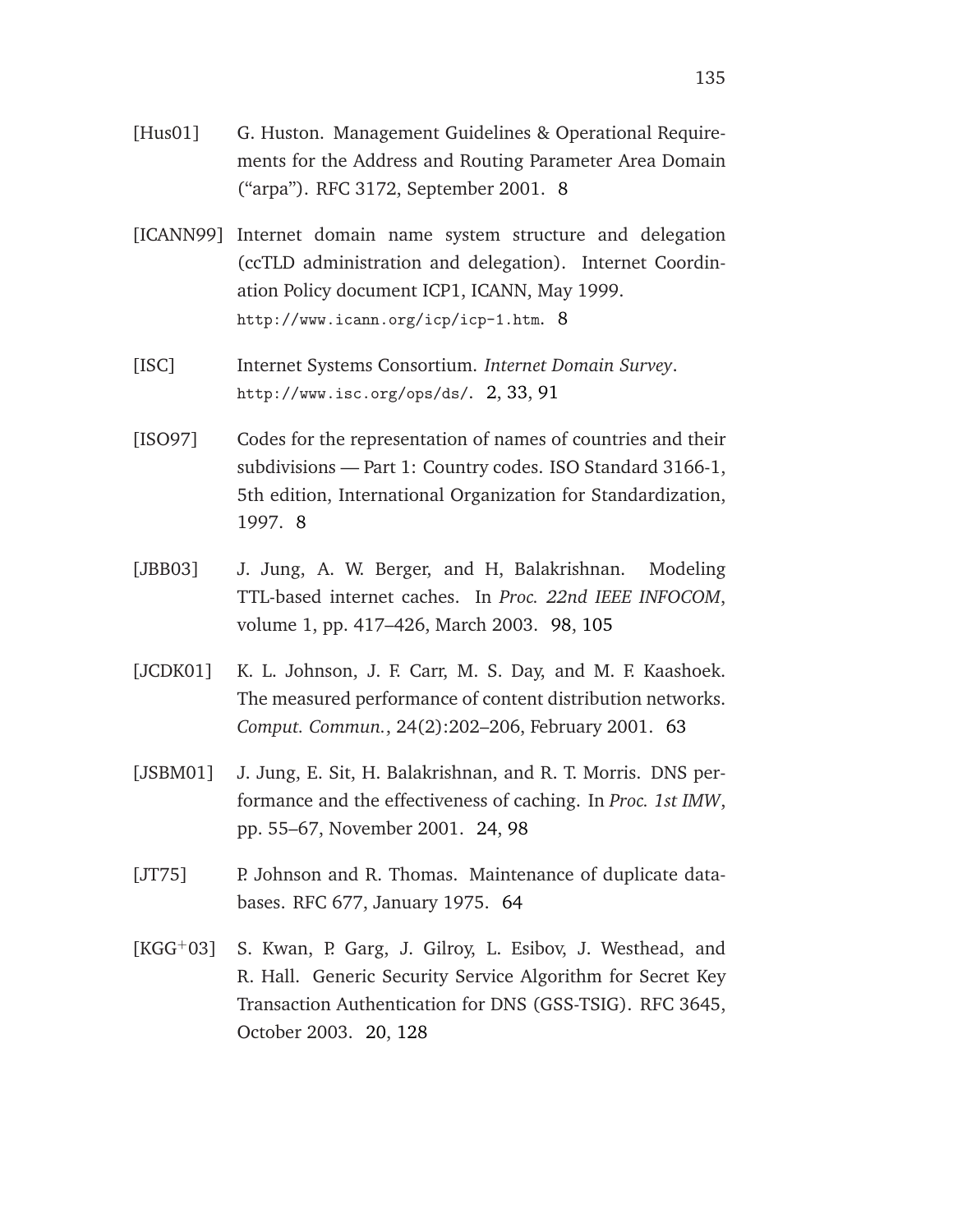- [Koc01] P. Koch. A DNS RR Type for Lists of Address Prefixes (APL RR). RFC 3123, June 2001. [128](#page-139-0)
- [KR00] J. Kangasharju and K. W. Ross. A replicated architecture for the domain name system. In *Proc. 19th IEEE INFOCOM*, volume 2, pp. 660–669, March 2000. [57,](#page-68-0) [94,](#page-105-0) [106](#page-117-0)
- [Lam86] B. W. Lampson. Designing a global name service. In *Proc. 5th PODC*, pp. 1–10, August 1986. [2](#page-13-0)
- [Lam89] L. Lamport. The part-time parliament. Digital SRC Research report 49, Digital Equipment Corporation, September 1989. [68](#page-79-0)
- [Law02] D. Lawrence. Obsoleting IQUERY. RFC 3425, November 2002. [14](#page-25-0)
- [Lew06] E. Lewis. The role of wildcards in the domain name system. Internet Draft draft-ietf-dnsext-wcard-clarify-11, March 2006. Work in progress. Expires September 13, 2006. [7,](#page-18-0) [77](#page-88-0)
- [LHFc03] T. Lee, B. Huffaker, M. Fomenkov, and k. claffy. On the problem of optimization of DNS root servers' placement. In *Proc. 4th PAM*, April 2003. [43](#page-54-0)
- [LL04] D. M. LaFlamme and B. N. Levine. DNS with ubiquitous replication to survive attacks and improve performance. Technical Report UM-CS-2004-039, University of Massachusetts Amherst, June 2004. [39,](#page-50-0) [94,](#page-105-0) [106](#page-117-0)
- [LSA05] B. Laurie, G. Sisson, and R. Arends. DNSSEC hash authenticated denial of existence. Internet Draft draft-ietf-dnsextnsec3-03, August 2005. Work in progress. Expires April 26, 2006. [21,](#page-32-0) [79,](#page-90-0) [90,](#page-101-0) [127](#page-138-0)
- [LSZ02] R. Liston, S. Srinivasan, and E. Zegura. Diversity in DNS performance measures. In *Proc. 2nd IMW*, pp. 19–31, November 2002. [92](#page-103-0)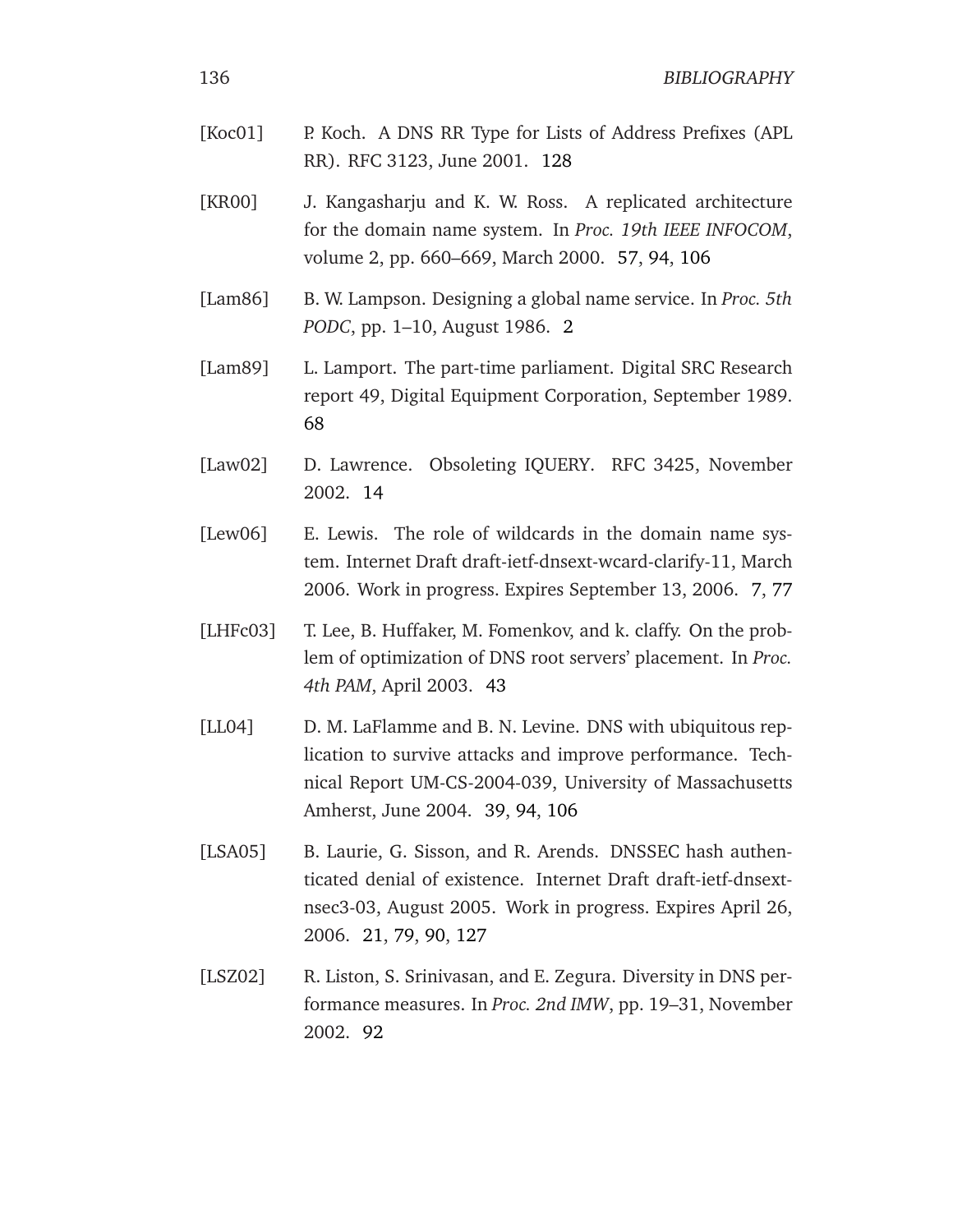- [Ma92] C. Ma. *Designing a universal name service*. Ph.D. dissertation, University of Cambridge, 1992. Also available as Technical Report UCAM-CL-TR-270. http://www.cl.cam.ac.uk/TechReports/UCAM-CL-TR-270.html [68,](#page-79-0) [69,](#page-80-0) [100,](#page-111-0) [125](#page-136-0)
- [Mal04] D. Malone. The root of the matter: hints or slaves. In *Proc. 2nd IMC*, pp. 15–20, October 2004. [95](#page-106-0)
- [Man92] B. Manning. DNS NSAP RRs. RFC 1348, July 1992. [128](#page-139-0)
- [MC94] B. Manning and R. Colella. DNS NSAP Resource Records. RFC 1706, October 1994. [128](#page-139-0)
- [MD88] P. V. Mockapetris and K. J. Dunlap. Development of the domain name system. In *Proc. ACM SIGCOMM 1988*, pp. 123– 133, August 1988. [2,](#page-13-0) [25,](#page-36-0) [38,](#page-49-0) [60](#page-71-0)
- [Mea02] M. Mealling. Dynamic Delegation Discovery System (DDDS) Part Two: The Algorithm. RFC 3402, October 2002. [128](#page-139-0)
- [Mes05] R. Mesta. A DNS RR for NFSv4 ID domains. Internet Draft draft-ietf-nfsv4-dns-rr-00, October 2005. Work in progress. Expires April 15, 2006. [21,](#page-32-0) [127](#page-138-0)
- [MNJH05] R. Moskowitz, P. Nikander, P. Jokela, and T. Henderson. Host identity protocol. Internet Draft draft-ietf-hip-base-04, October 2005. Work in progress. Expires April 27, 2006. [59,](#page-70-0) [100](#page-111-0)
- [Moc87a] P. V. Mockapetris. Domain names concepts and facilities. RFC 1034, November 1987. [1,](#page-12-0) [6,](#page-17-0) [45](#page-56-0)
- [Moc87b] P. V. Mockapetris. Domain names implementation and specification. RFC 1035, November 1987. [11,](#page-22-0) [15,](#page-26-0) [128](#page-139-0)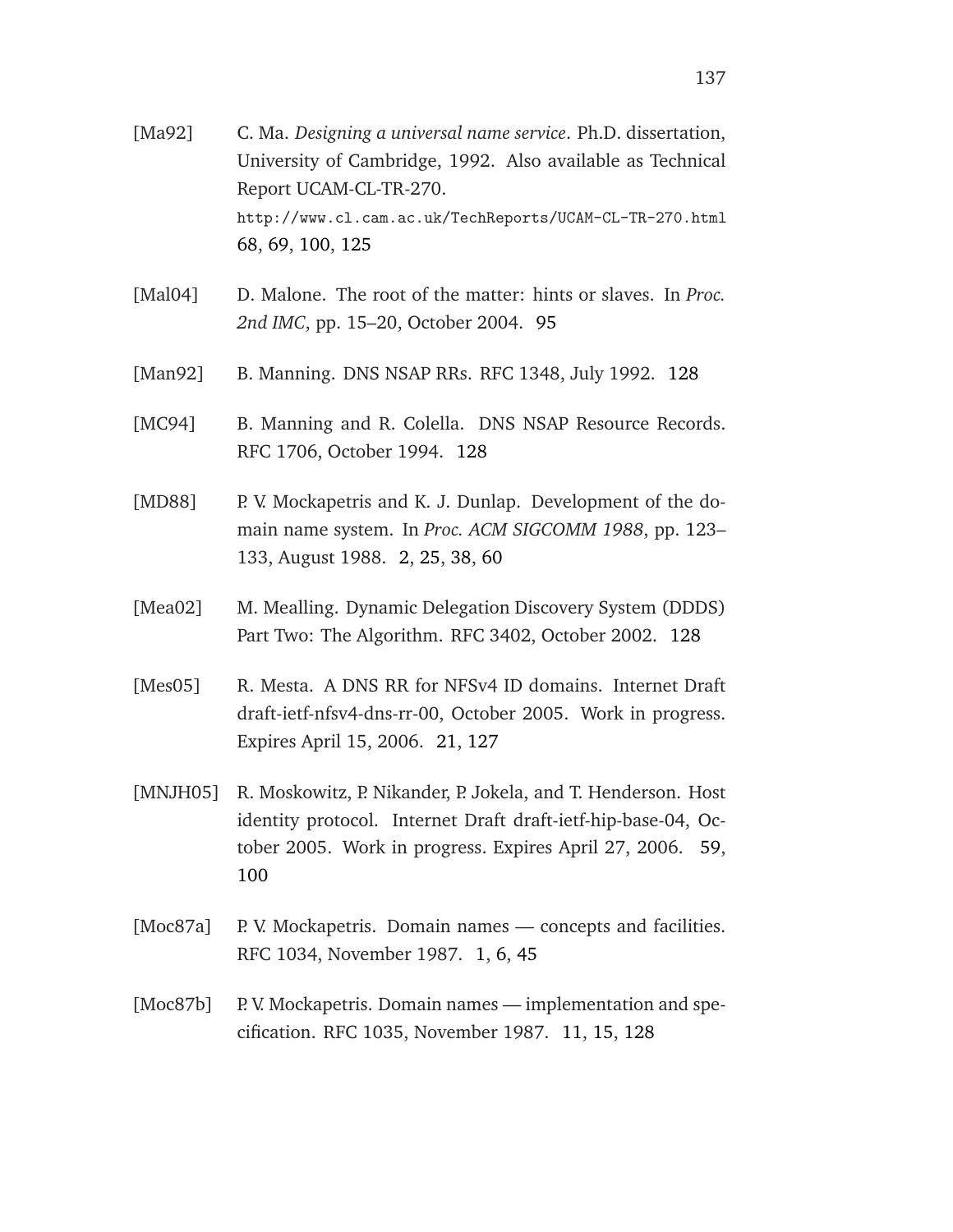- [Mor05] T. Moreau. The SEP DNSKEY direct authenticator DNS resource record (SDDA-RR). Internet Draft draft-moreaudnsext-sdda-rr-01, December 2005. Work in progress. Expires June 2006. [21,](#page-32-0) [127](#page-138-0)
- [MS05a] A. Madhavapeddy and D. Scott. On the challenge of delivering high-performance, dependable, model-checked internet servers. In *Proc. 1st HotDep*, June 2005. [82](#page-93-0)
- [MS05b] D. P. Mehta and S. Sahni, editors. *Handbook of Data Structures and Applications*. Computer and Information Science Series. Chapman & Hall/CRC, Boca Raton, 2005. [73,](#page-84-0) [74](#page-85-0)
- [MS05c] Microsoft Corporation. *Sender ID Overview*. 2005. White Paper. http://www.microsoft.com/senderid. [90](#page-101-0)
- [NIE87] NetBIOS Working Group in the Defense Advanced Research Projects Agency, Internet Activities Board, and End-to-End Services Task Force. Protocol standard for a NetBIOS service on a TCP/UDP transport: Detailed specifications. RFC 1002, March 1987. [128](#page-139-0)
- [NL05] P. Nikander and J. Laganier. Host identity protocol (HIP) domain name system (DNS) extensions. Internet Draft draftietf-hip-dns-04, December 2005. Work in progress. Expires June 19, 2006. [21,](#page-32-0) [127](#page-138-0)
- [Oht96] M. Ohta. Incremental Zone Transfer in DNS. RFC 1995, August 1996. [16,](#page-27-0) [128](#page-139-0)
- [PACR02] L. Peterson, T. Anderson, D. Culler, and T. Roscoe. A blueprint for introducing disruptive technology into the internet. In *Proc. 1st HotNets*, pp. 59–64, October 2002. http://www.planet-lab.org/. [92](#page-103-0)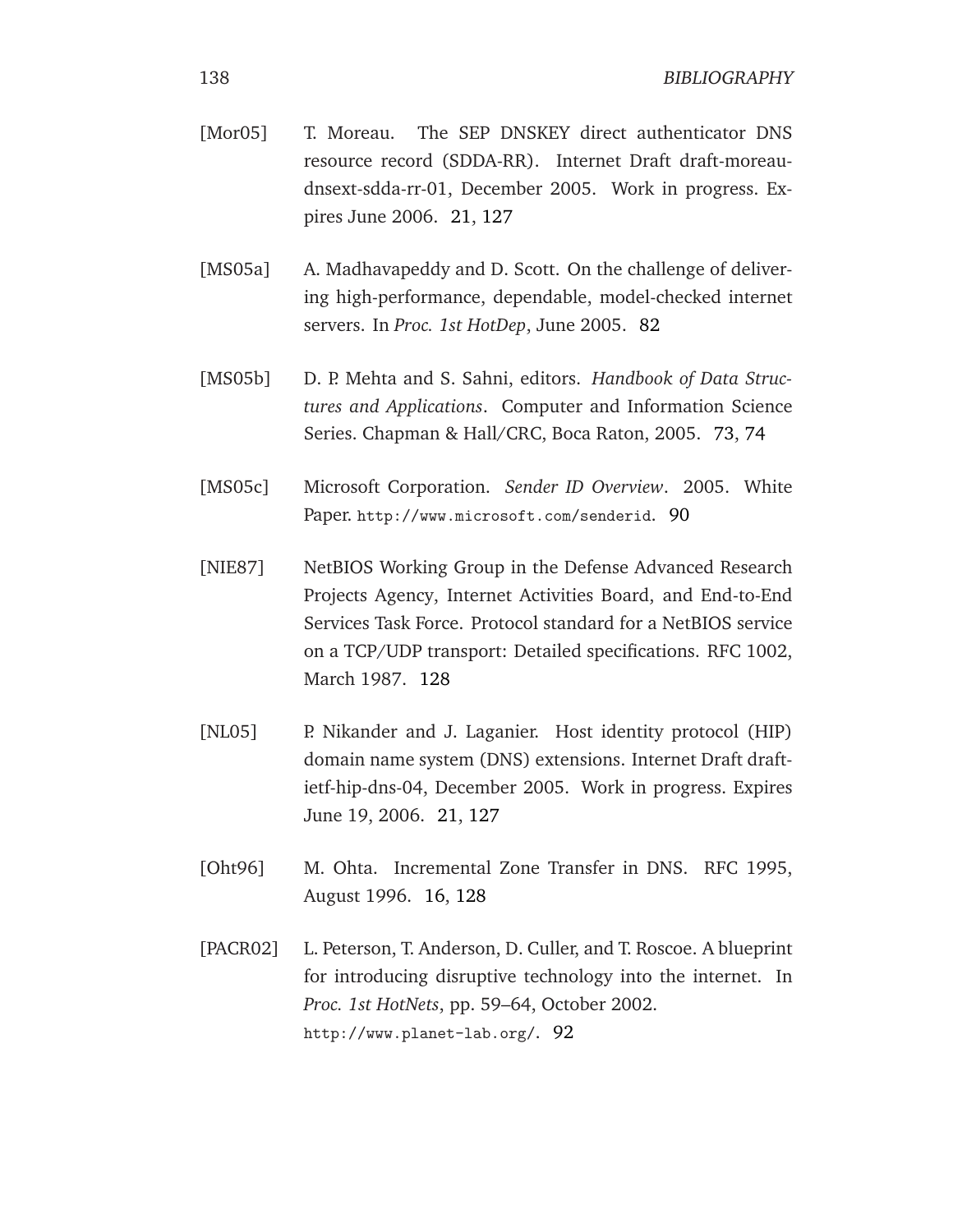- [Pat96] M. A. Patton. DNS resource records for nimrod routing architecture. Internet Draft draft-ietf-nimrod-dns-02, November 1996. Expired May 1997. http://www.ir.bbn.com/projects/ nimrod/draft-ietf-nimrod-dns-02.txt. [127](#page-138-0)
- [PHA<sup>+</sup>04] J. Pang, J. Hendricks, A. Akella, B. Maggs, R. De Prisco, and S. Seshan. Availability, usage, and deployment characteristics of the domain name system. In *Proc. 2nd IMC*, pp. 1–14, October 2004. [92](#page-103-0)
- [PHL03] J. Pan, Y. T. Hou, and B. Li. An overview of DNS-based server selections in content distribution networks. *Computer Networks*, 43:695–711, December 2003. [21](#page-32-0)
- [PMTZ06] V. Pappas, D. Massey, A. Terzis, and L. Zhang. A comparative study of the DNS design with DHT-based alternatives. To appear in *Proc. 25th IEEE INFOCOM*, April 2006. [96,](#page-107-0) [97](#page-108-0)
- [PPPW04] K. Park, V. S. Pai, L. Peterson, and Z. Wang. CoDNS: Improving DNS performance and reliability via cooperative lookups. In *Proc. 6th OSDI*, pp. 199–214, December 2004. [23,](#page-34-0) [45,](#page-56-0) [92,](#page-103-0) [98,](#page-109-0) [105](#page-116-0)
- [PWPP04] K. Park, Z. Wang, V. S. Pai, and L. Peterson. CoDNS: Masking DNS delays via cooperative lookups. Technical Report TR-690-04, Princeton University Computer Science Department, February 2004. [44,](#page-55-0) [98](#page-109-0)
- $[PXL+04]$  V. Pappas, Z. Xu, S. Lu, D. Massey, A. Terzis, and L. Zhang. Impact of configuration errors on DNS robustness. In *Proc. ACM SIGCOMM 2004*, pp. 319–330, August 2004. [24,](#page-35-0) [25,](#page-36-0) [93](#page-104-0)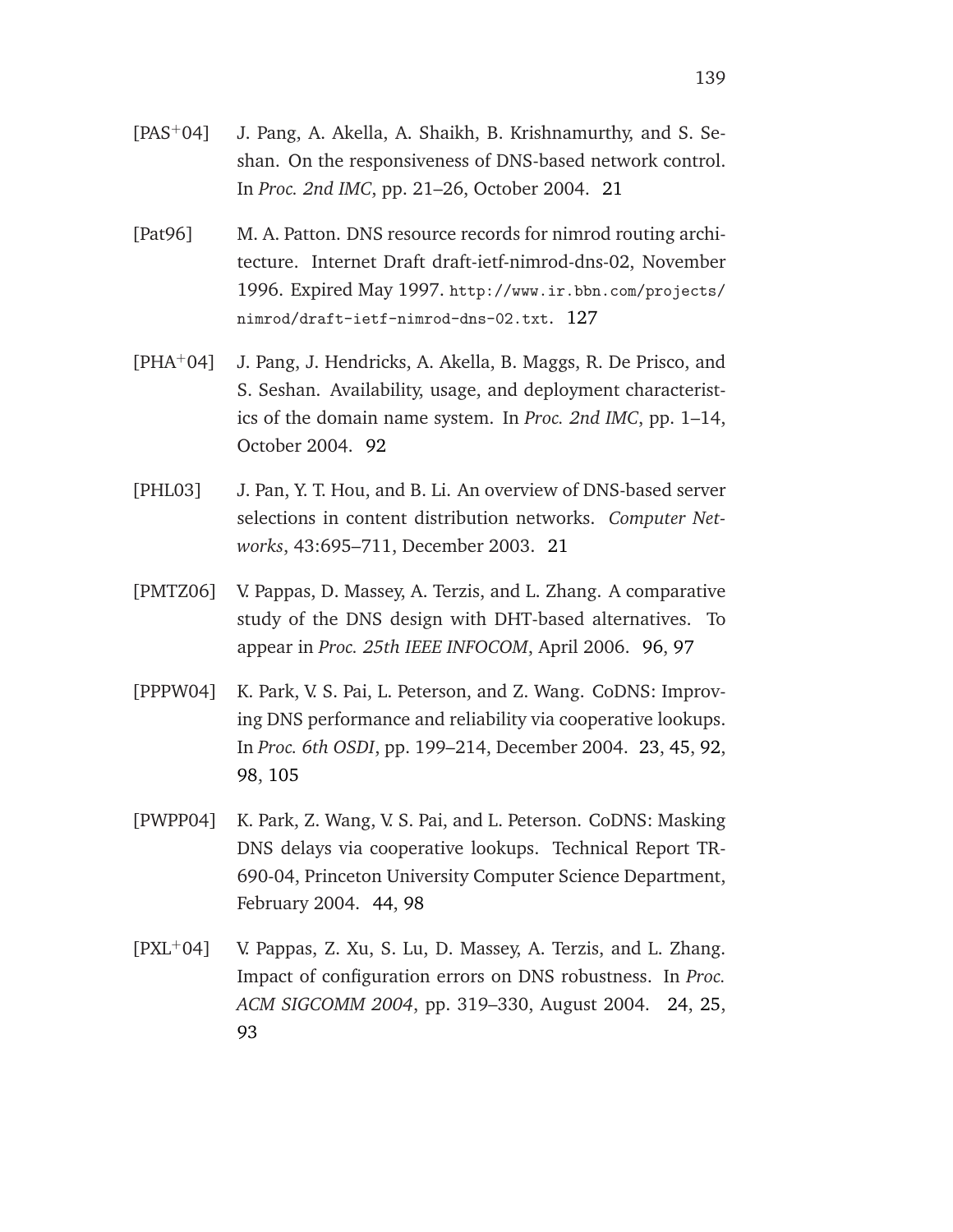| [RD01]                          | A. Rowstron and P. Druschel. Pastry: Scalable, distributed ob-<br>ject location and routing for large-scale peer-to-peer systems.<br>In Proc. Middleware 2001, volume 2218 of LNCS, pp. 329-<br>350, November 2001. 70 |
|---------------------------------|------------------------------------------------------------------------------------------------------------------------------------------------------------------------------------------------------------------------|
| $[\text{Ric05}]$                | M. Richardson. A Method for Storing IPsec Keying Material<br>in DNS. RFC 4025, March 2005. 128                                                                                                                         |
| [RIPE]                          | RIPE NCC. The RIPE Region Hostcount.<br>http://ripe.net/info/stats/hostcount/. 32, 91                                                                                                                                  |
| [RM92]                          | Rage Against the Machine. Rage Against the Machine. Epic<br>Records, March 1992.                                                                                                                                       |
| [RM99]                          | Rage Against the Machine. The Battle of Los Angeles. Epic<br>Records, February 1999.                                                                                                                                   |
| $\left[\text{RMK}^{+}96\right]$ | Y. Rekhter, B. Moskowitz, D. Karrenberg, G. de Groot, and<br>E. Lear. Address Allocation for Private Internets. RFC 1918,<br>February 1996.                                                                            |
| [RS04]                          | V. Ramasubramanian and E. G. Sirer. The design and imple-<br>mentation of a next generation name service for the internet.<br>In Proc. ACM SIGCOMM 2004, pp. 331-342, August 2004.<br>44, 57, 96, 106                  |
| [RS05]                          | V. Ramasubramanian and E. G. Sirer. Perils of transitive trust<br>in the domain name system. In <i>Proc. 3rd IMC</i> , October 2005.<br>20, 93                                                                         |
| [SG06]                          | J. Schlyter and W. Griffin. Using DNS to Securely Publish<br>Secure Shell (SSH) Key Fingerprints. RFC 4255, January<br>2006. 128                                                                                       |
| [SLG06]                         | M. Stapp, T. Lemon, and A. Gustafsson. A DNS RR for en-<br>coding DHCP information (DHCID RR). Internet Draft draft-<br>ietf-dnsext-dhcid-rr-13, September 2006. Work in progress.                                     |

Expires September 23, 2006. [21,](#page-32-0) [127](#page-138-0)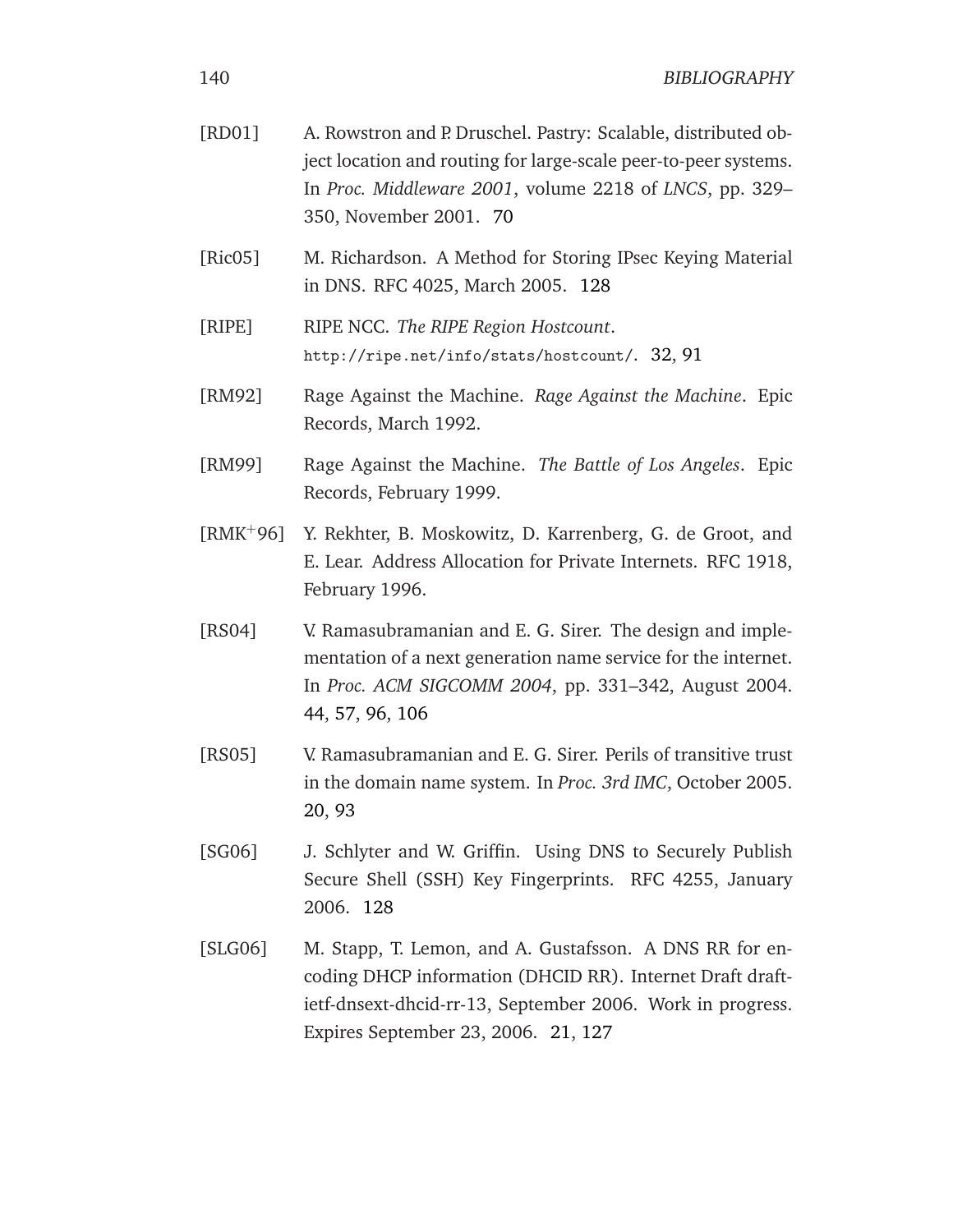- [SS05] Y. Saito and M. Shapiro. Optimistic replication. *ACM Comput. Surv.*, 37(1):42–81, March 2005. [63](#page-74-0)
- [THKS03] S. Thomson, C. Huitema, V. Ksinant, and M. Souissi. DNS Extensions to Support IP Version 6. RFC 3596, October 2003. [128](#page-139-0)
- [Tuo02] I. Tuomi. The Lives and Death of Moore's Law. *First Monday*, 7(11), November 2002. [47](#page-58-0)
- [Ult01] UltraDNS Corporation. *SecondaryDNS.com*. http://www.secondarydns.com/overview/tech.html. [57](#page-68-0)
- [VDAA99] A. Vahdat, M. Dahlin, T. Anderson, and A. Agarwal. Active names: Flexible location and transport of wide-area resources. In *Proc. 2nd USITS*, October 1999. [100](#page-111-0)
- [Ver05] Verisign, Inc. *Ensuring your company's online presence*. June 2005. White paper. http://www.verisign.com/Resources/. [57](#page-68-0)
- [VGEW00] P. Vixie, O. Gudmundsson, D. Eastlake 3rd, and B. Wellington. Secret Key Transaction Authentication for DNS (TSIG). RFC 2845, May 2000. [2,](#page-13-0) [15,](#page-26-0) [19,](#page-30-0) [25](#page-36-0)
- [Vix96] P. Vixie. A Mechanism for Prompt Notification of Zone Changes (DNS NOTIFY). RFC 1996, August 1996. [13,](#page-24-0) [62](#page-73-0)
- [Vix99] P. Vixie. Extension Mechanisms for DNS (EDNS0). RFC 2671, August 1999. [12,](#page-23-0) [15,](#page-26-0) [128](#page-139-0)
- [Vix05] P. Vixie. Preventing child neglect in DNSSECbis using lookaside validation (DLV). *IEICE Trans. Commun.*, E88- B(4):1326–1330, April 2005. [89](#page-100-0)
- [VSS02] P. Vixie, G. Sneeringer, and M. Schleifer. *Events of 21–Oct– 2002*. http://d.root-servers.org/october21.txt. [25](#page-36-0)